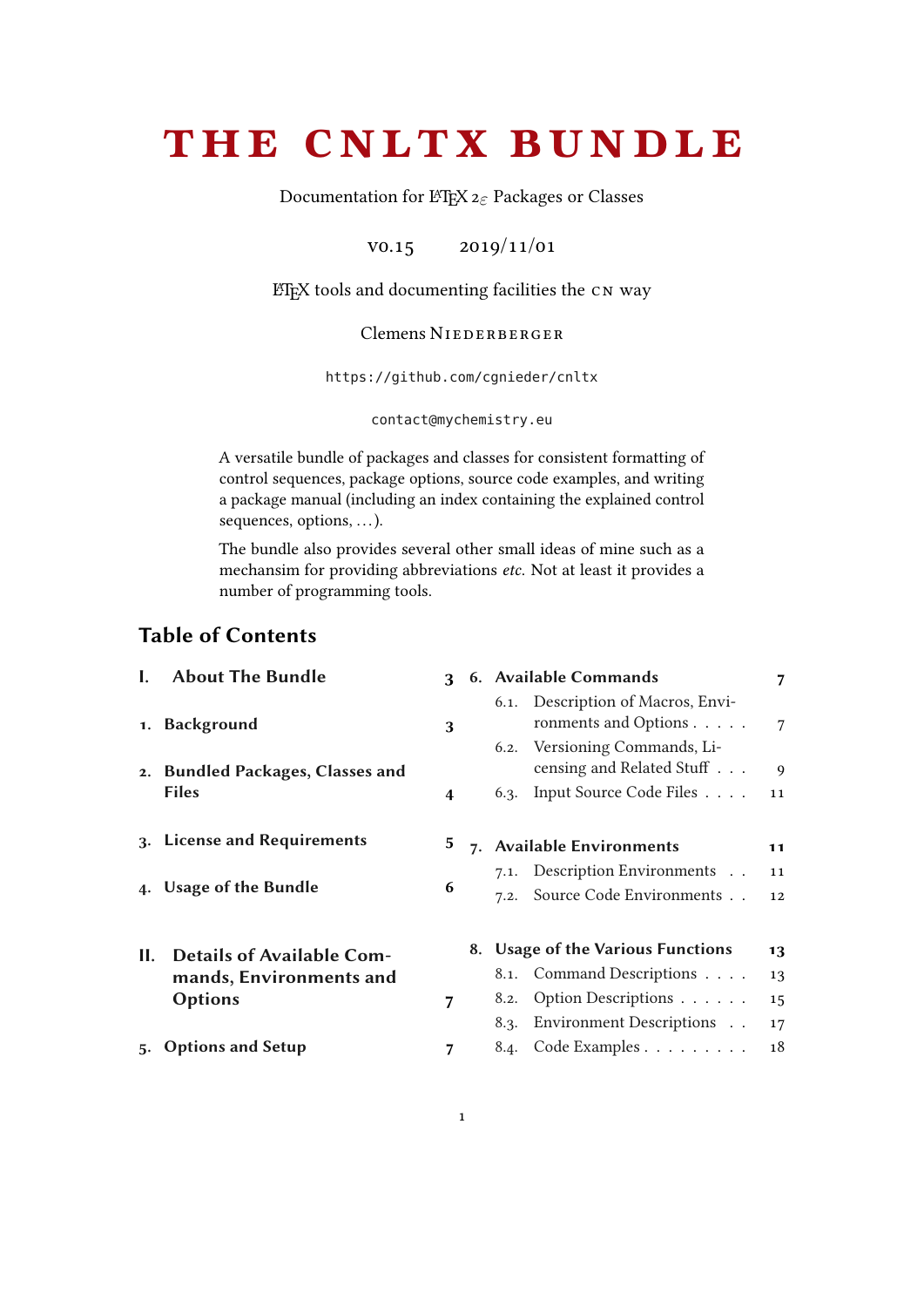|    |      |         | 8.5. Compile Source Examples                                  | 20 |
|----|------|---------|---------------------------------------------------------------|----|
|    |      |         | 8.5.1. The Compliation Pro-                                   |    |
|    |      |         | cess<br>$\mathcal{A}$ , and $\mathcal{A}$ , and $\mathcal{A}$ | 20 |
|    |      | 8.5.2.  | Floating Output                                               | 23 |
|    |      | 8.5.3.  | Selective Output                                              | 24 |
|    | 8.6. |         | Example File                                                  | 26 |
|    | 8.7. |         | Additional Functionality Pro-                                 |    |
|    |      |         | vided by CNLTX-BASE                                           | 27 |
|    |      | 8.7.1.  | Looking for Trailing                                          |    |
|    |      |         | Punctuation                                                   | 27 |
|    |      | 8.7.2.  | Counter Representa-                                           |    |
|    |      |         | tion Commands                                                 | 28 |
|    |      | 8.7.3.  | Expandable Docu-                                              |    |
|    |      |         | ment Commands                                                 | 30 |
|    | 8.8. |         | Additional Functionality Pro-                                 |    |
|    |      |         | vided by CNLTX-TOOLS                                          | 31 |
|    |      | 8.8.1.  | Commands for Defin-                                           |    |
|    |      |         | ing Different Docu-                                           |    |
|    |      |         | ment Macros<br>$\sim$                                         | 31 |
|    |      | 8.8.2.  | Defining Abbreviations                                        | 33 |
|    |      | 8.8.3.  | Predefined Abbrevia-                                          |    |
|    |      |         | tions                                                         | 33 |
| 9. |      |         | <b>Formatting Possibilities</b>                               | 36 |
|    | 9.1. |         | Formatting by Redefining                                      |    |
|    |      |         | Hooks                                                         | 36 |
|    | 9.2. |         | Formatting by Setting Options                                 | 37 |
|    |      |         | 10. Commands, Options and Fur-                                |    |
|    |      |         | ther Settings Directly Related to                             |    |
|    |      |         | the CNLTX-DOC Class                                           | 38 |
|    |      |         | 10.1. Using Class Options                                     | 38 |
|    |      |         | 10.2. Information on the Described                            |    |
|    |      |         | Package or Class                                              | 38 |
|    |      |         | 10.3. Building of the Manuals Title                           |    |
|    |      |         | Page                                                          | 39 |
|    |      |         | 10.4. A Quotation Environment                                 | 40 |
|    |      |         | 10.5. Predefined Preamble                                     | 41 |
|    |      |         | 10.6. Predefined Indexing                                     | 44 |
|    |      |         | 10.7. Bibliography with biblatex                              | 45 |
|    |      | 10.7.1. | <b>Bibliography Entry</b>                                     |    |
|    |      |         | Types package, class                                          |    |
|    |      |         | and bundle for biblatex                                       | 45 |

| 10.7.2. Automatic Bibliography 46         |    |  |
|-------------------------------------------|----|--|
| 11. Predefined listings and md-           |    |  |
| <b>framed Styles</b>                      |    |  |
| 11.1. mdframed                            | 47 |  |
| 11.2. listings                            | 47 |  |
| 11.2.1. LTEX Sourcecode                   | 47 |  |
| 11.2.2. BIBTEX Entries                    | 49 |  |
| 11.2.3. makeindex Style Files.            | 50 |  |
| 12. PDF Strings and hyperref              | 50 |  |
| 13. Predefined Colors and Color-          |    |  |
| <b>Schemes</b>                            | 51 |  |
| 13.1. Explicitly Defined Colors           | 51 |  |
| 13.2. Actual Used Color Names and         |    |  |
| Color Schemes                             | 51 |  |
| 14. Language Support                      | 53 |  |
|                                           |    |  |
| III. Appendix                             | 54 |  |
| A. Internal Helper Commands               | 54 |  |
| A.1. Defined by CNLTX-BASE                | 54 |  |
| A.1.1. Related to the Bundle.             | 54 |  |
| A.1.2. Programming Tools                  | 56 |  |
| A.2. Defined by CNLTX-DOC                 | 60 |  |
| A.3. Defined by CNLTX-EXAMPLE             | 60 |  |
| A.4. Defined by CNLTX-LISTINGS            | 61 |  |
| A.5. Defined by CNLTX-TOOLS               | 62 |  |
| <b>B. List of Known LATFX Control Se-</b> |    |  |
| quences                                   | 62 |  |
| C. List of Known LTEX Environments        | 68 |  |
| D. List of Entries in cnltx.bib           | 68 |  |
| E. Bibliography                           | 69 |  |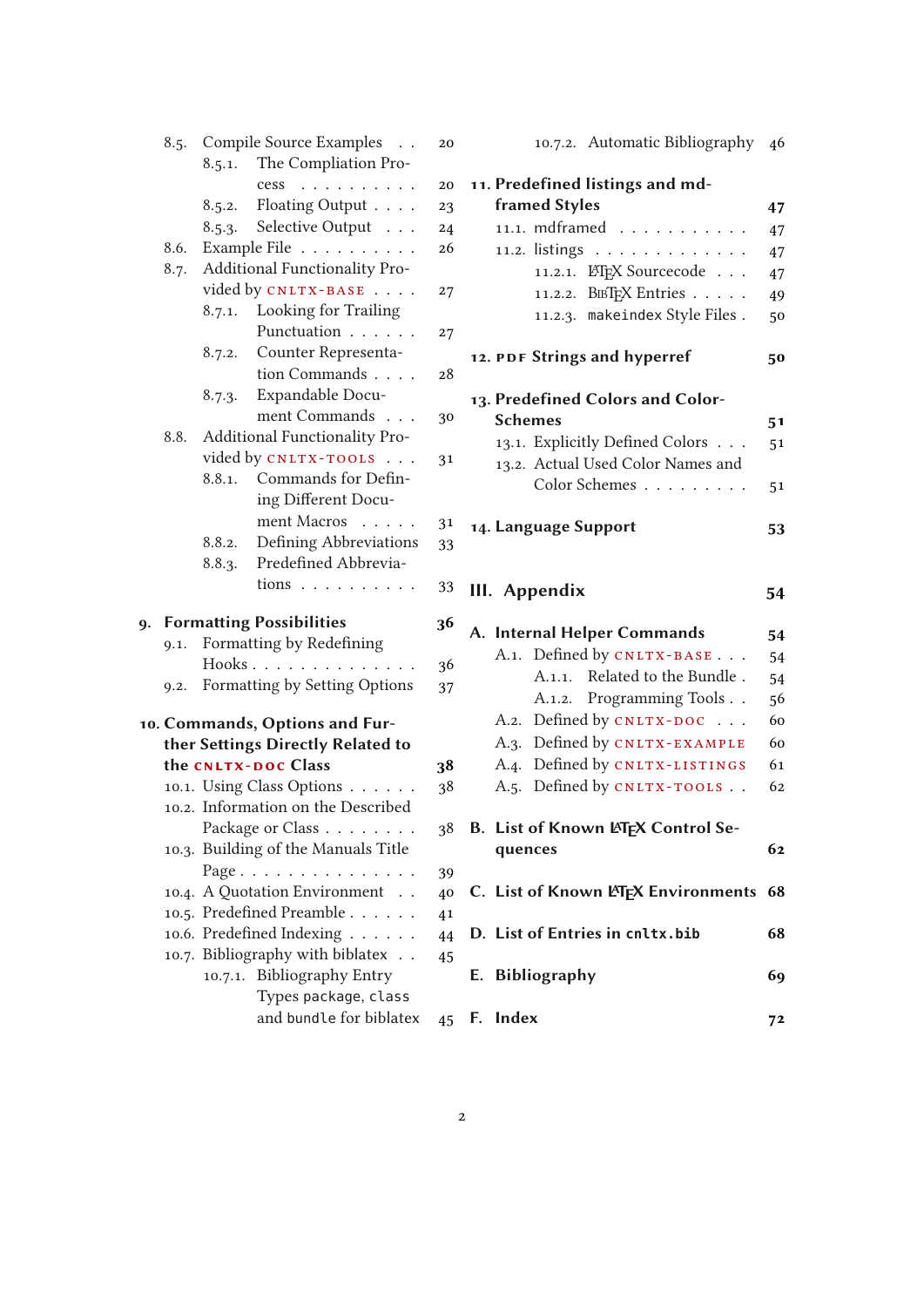# <span id="page-2-0"></span>Part I. About The Bundle

# <span id="page-2-1"></span>1. Background

The  $CNLTX$  bundle contains different packages and classes.<sup>1</sup> I developed it as a successor of my class cnpkgdoc [Nie13] that I used until now for writing the documentation of my packages. The intention behind the new bundle is a cleaner interface and less unnecessary ballast, hence the separation into packages and classes. This is actually a bit of a contradiction: the document class CNLTX-DOC loads all packages of the bundle which makes it more feature-rich than cnpkgdoc ever used to be. The bundle provides source code environments that also print the output and defines quite a lot of macros for formatting of control sequence names, package names, package options and so on.

Part of the motivation is also that users have asked me how I created the manuals for my packages. Now I can refer to this bundle.

Another reason for the splitting into separate packages is – besides the advantage of easier maintenance – is that I wanted to add programming tools that I often use into  $CNITX-BASE$ which may allow me (and others) to use them for other packages, too, without having to define them each time. So it is quite likely that  $CNUTX - BASE$  will get extended in the future.

The bundle provides listings style for  $E_{Tx}$  code, bibliography database files and index style files. It provides a biblatex citation and bibliography style closely linked to  $cn_{\text{LTX-DOC}}$ . It provides a bibliography database file containing many LATEX packages. It provides... Let's stop here. You see that the bundle provides a lot of different features which explains why this manual is more than 60 pages long.

The most detailed documentation for the bundle is as always the source code of the sty and cls les but I'm trying to provide a documentation as comprehensive as possible. Reading the source files may show how things are implemented but the intended use only becomes clear when you read this manual.

The bundle reflects the fact that I haven't started using literate programming, yet. I don't use docstrip and don't write dtx files but always write the sty or cls files directly. I write the manual always at the same time but as a separate file. While I'm entirely aware of the advantages of literate programming I never could bring myself to start to use it myself. As a consequence I have no idea if this bundle can be used for it or not.

Source code formatting is done with the help of the powerful listings package [HM19] by Carsten HEINZ and later Brooks MOSES, now maintained by Jobst HOFFMANN. The only real drawback I have found with it is recognizing starred und un-starred versions of an environment as different keywords. This does not seem to be possible which is why indexing of such environments will lead to wrong page numbers.

The fancy frames of the source code examples are realized with the mdframed package by Marco DANIEL [DS13], loaded with the option framemethod = tikz.

<span id="page-2-2"></span><sup>1.</sup> Well, one class for the time being,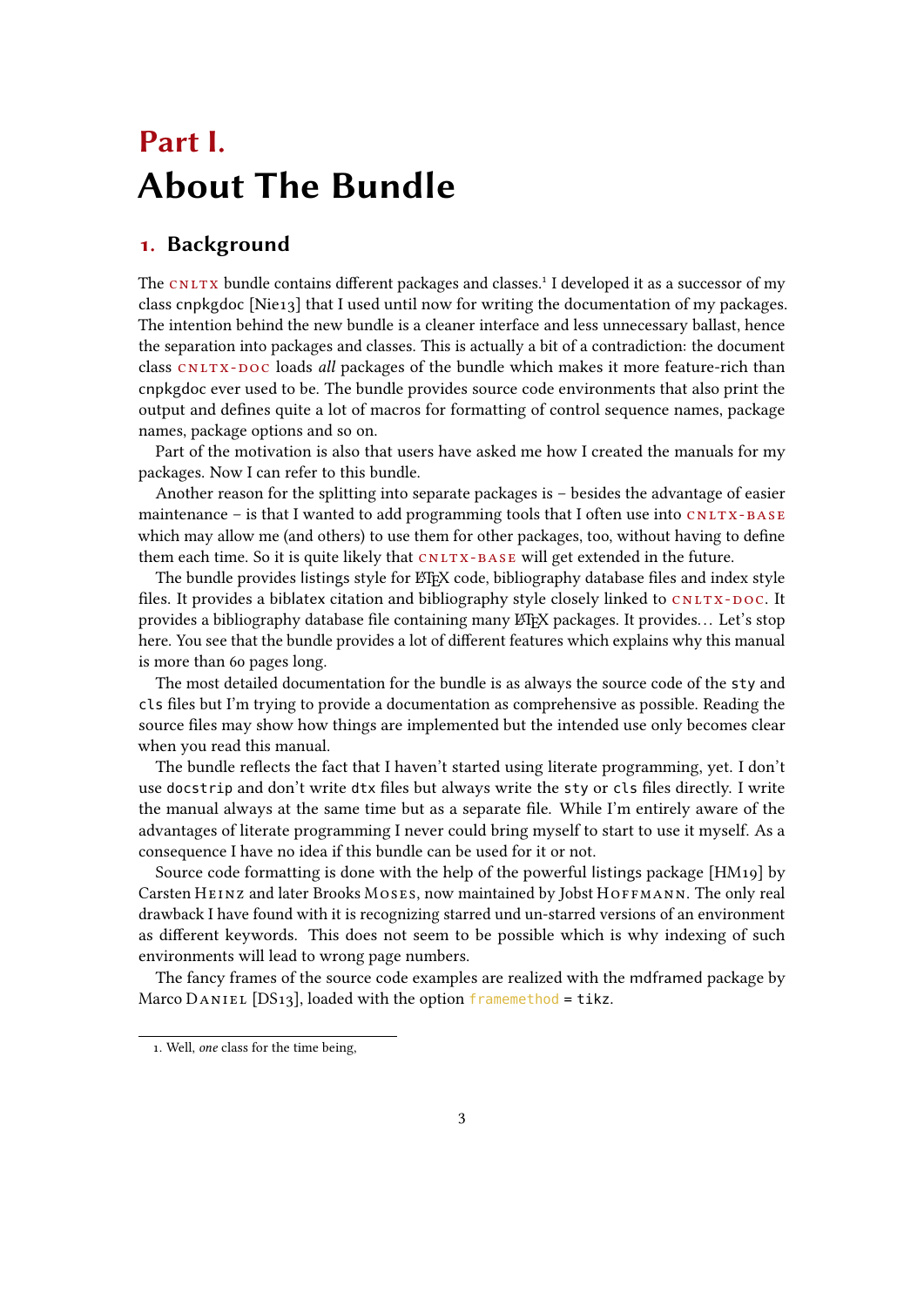Besides all this I included some other ideas of mine in this bundle which are all provided by cnltx -tools. This includes a mechansim for dening clever abbreviations or macros that make it easy to index names the same way biblatex does.

# <span id="page-3-0"></span>2. Bundled Packages, Classes and Files

The CNLTX bundle currently bundles the following packages, classes and files:

Introduced in version 0.9

- CNLTX a wrapper package for usage in documents. It loads one or more of the following packages. See section [4](#page-5-0) for details on the usage. \usepackage{cnltx}
	- CNLTX-BASE a package that defines base macros for error-messaging, expansion control, tokenlist manipulation and defining of expandable macros. It also provides color definitions and defines a few color schemes for the CNLTX-DOC class. All other packages and classes of the CNLTX bundle load this package. This package can be used stand-alone. \usepackage{cnltx-base}

The packages commands are not described in the main part of this documentation but only in section [A.1,](#page-53-2) i. e., in the appendix.

- CNLTX-DOC a class for writing package manuals. Loads CNLTX-EXAMPLE and CNLTX-TOOLS and implicitly all other files of the bundle. \documentclass{cnltx-doc}
- CNLTX-EXAMPLE a package that defines macros and environments for describing control sequences and options and for including source code. Loads CNLTX-LISTINGS. This package can be used stand-alone. \usepackage{cnltx-example}
- Introduced in version 0.4 • CNLTX-LISTINGS – a package that defines the listings language 'BibTeX'. Also defines a list of highlighted control sequence names and environment names, loaded by  $CNITX$ example. The additional control sequence and environment names used to be dened in cnltx -csnames. That package got removed and its contents are now provided by cnltx -l ist ings. This package can be used stand-alone. \usepackage{cnltx-listings}

<sup>L</sup>ATEX documentation per se. This package can be used stand-alone.

\usepackage{cnltx-tools}

Introduced in version 0.2

Introduced in • version 0.11

• CNLTX-TRANSLATIONS – a package that provides translations needed by the other modules. It makes no sense to use this package standalone although it's possible.

• CNLTX-TOOLS – a package that defines tools used by CNLTX-DOC that are unrelated to

• cnltx. ist – an index style file that is used when the option  $add$ -index for CNLTX-DOC is activated and the option index-style is not used.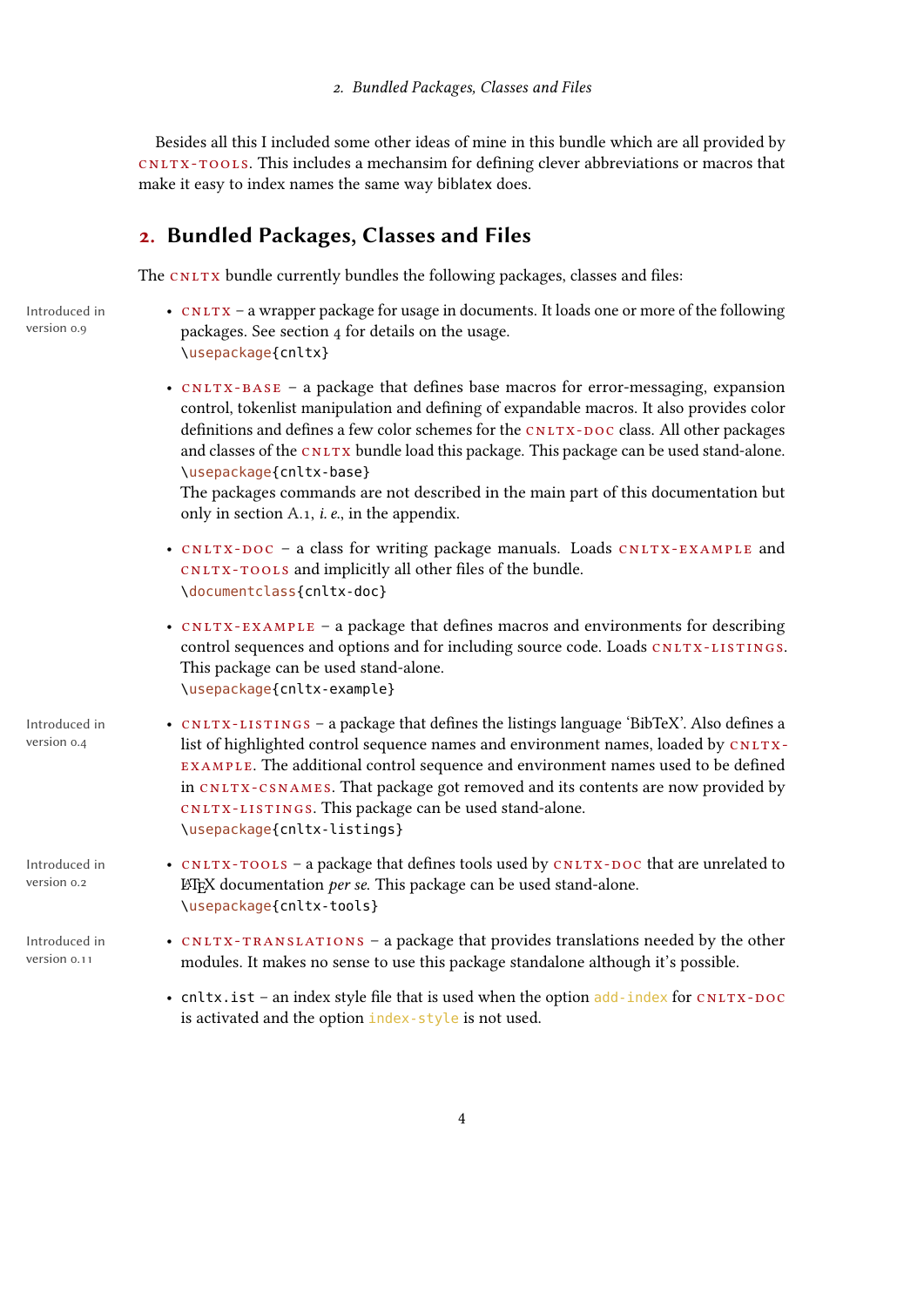Introduced in version 0.4

Introduced in version 0.4

- cnltx.bib a bibliography file that contains a small but growing number of package entries, see section [D.](#page-67-1) Used by CNLTX-DOC when the add-bib is used.
- cnltx.bbx, cnltx.cbx and cnltx.dbx files related to the biblatex style cnltx. The biblatex style defined in those files is used when the add-bib for  $\text{cntry-}$  -poc is used.

# <span id="page-4-0"></span>3. License and Requirements

Permission is granted to copy, distribute and/or modify this software under the terms of the ETEX Project Public License (LPPL), version 1.3 or later (<http://www.latex-project.org/lppl.txt>). The software has the status "maintained."

The CNLTX-BASE package loads the following packages: pgfopts<sup>[2](#page-4-1)</sup> [Wri14], etoolbox<sup>[3](#page-4-2)</sup> [Leh19b], ltxcmds<sup>[4](#page-0-0)</sup> [Obe16b], pdftexcmds<sup>4</sup> [Obe19], trimspaces<sup>[5](#page-4-4)</sup> [Robo9] and xcolor<sup>[6](#page-4-5)</sup> [Ker16].

The CNLTX-DOC class loads the packages CNLTX-BASE, CNLTX-EXAMPLE, CNLTX-TRANSLATIONS, ulem<sup>[7](#page-4-6)</sup> [Ars11], multicol<sup>[8](#page-4-7)</sup> [Mit1[9](#page-4-8)], ragged2e<sup>9</sup> [Sch19b], marginnote<sup>[10](#page-4-9)</sup> [Koh18] and hyperref<sup>[11](#page-4-10)</sup> [OR19]. It is a wrapper class for the KOMA-Script class scrartcl<sup>[12](#page-4-11)</sup> [Koh19]. The class has the option load-preamble which when used will load additional packages, see section [10.5 on page 41](#page-40-0) for details.

The CNLTX-EXAMPLE package loads the packages: CNLTX-BASE, CNLTX-LISTINGS, cNLTX-TOOLS, CNLTX-TRANSLATIONS, mdframed<sup>[13](#page-4-12)</sup> [DS13], textcomp<sup>[14](#page-4-13)</sup> [Rah16], idx-cmds<sup>[15](#page-4-14)</sup> [Nie15], ifxetex<sup>[16](#page-4-15)</sup> [Rob10], adjustbox<sup>[17](#page-4-16)</sup> [Sch19a].

The CNLTX-LISTINGS package loads the packages CNLTX-BASE, listings<sup>[18](#page-4-17)</sup> [HM19] and catchfile<sup>[19](#page-4-18)</sup> [Obe16a].

The CNLTX-TOOLS package loads the packages CNLTX-BASE, CNLTX-TRANSLATIONSand  $accsupp<sup>4</sup>$  $accsupp<sup>4</sup>$  $accsupp<sup>4</sup>$  [Obe18].

 $cn_{\text{LTX-TRANSLATIONS}$  loads the translations package [Nie17].

All other packages that are loaded are loaded by the mentioned packages and not directly by any of the packages or classes of the  $CNITX$  bundle. Like all of my packages  $CNITX$  implicitly relies on an up to date TFX distribution.

```
2. on CTAN as pgfopts: http://mirrors.ctan.org/macros/latex/contrib/pgfopts/
3. on CTAN as etoolbox: http://mirrors.ctan.org/macros/latex/contrib/etoolbox/
4. on CTAN as oberdiek: http://mirrors.ctan.org/macros/latex/contrib/oberdiek/
 5. on CTAN as trimspaces: http://mirrors.ctan.org/macros/latex/contrib/trimspaces/
6. on CTAN as xcolor: http://mirrors.ctan.org/macros/latex/contrib/xcolor/
 7. on CTAN as ulem: http://mirrors.ctan.org/macros/latex/contrib/ulem/
8. on CTAN as multicol: http://mirrors.ctan.org/macros/latex/required/tools/multicol/
9. on CTAN as ragged2e: http://mirrors.ctan.org/macros/latex/contrib/ms/ragged2e/
10. on CTAN as marginnote: http://mirrors.ctan.org/macros/latex/contrib/marginnote/
11. on CTAN as hyperref: http://mirrors.ctan.org/macros/latex/contrib/hyperref/
12. on CTAN as koma-script: http://mirrors.ctan.org/macros/latex/contrib/koma-script/
13. on CTAN as mdframed: http://mirrors.ctan.org/macros/latex/contrib/mdframed/
14. on CTAN as textcomp: http://mirrors.ctan.org/macros/latex/contrib/textcomp/
15. on CTAN as idxcmds: http://mirrors.ctan.org/macros/latex/contrib/idxcmds/
16. on CTAN as ifxetex: http://mirrors.ctan.org/macros/latex/contrib/ifxetex/
17. on CTAN as adjustbox: http://mirrors.ctan.org/macros/latex/contrib/adjustbox/
18. on CTAN as listings: http://mirrors.ctan.org/macros/latex/contrib/listings/
19. on CTAN as catchfile: http://mirrors.ctan.org/macros/latex/contrib/catchfile/
```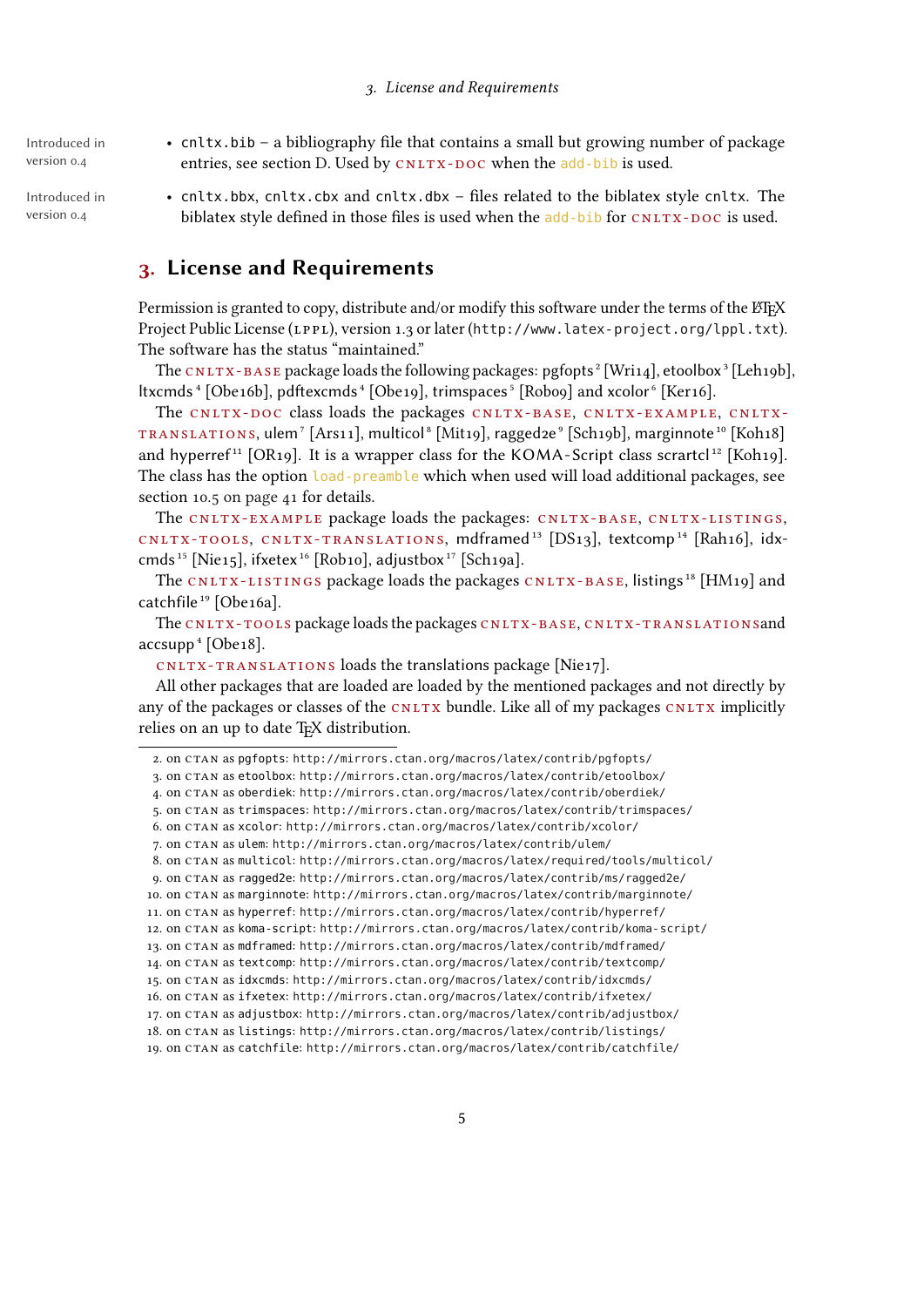# <span id="page-5-0"></span>4. Usage of the Bundle

The intended use of this bundle is three-fold:

• The main use-case is documenting my own LATEX packages. This is done with

1 \documentclass{cnltx-doc}

and actually loads most if not all of the bundle.

- The module CNLTX-BASE is also intended as a programming tools package that will be used in other packages eventually. For example it is used by the cntformats package.
- In case parts of this bundle prove useful to be used in a document the recommended way is to add

1 \usepackage{cnltx}

to the preamble which will load the CNLTX-BASE module. Other needed modules can be given as package option by using the name part after the dash as option.

1 \usepackage[example]{cnltx}

would load CNLTX-EXAMPLE.

• Parts of the bundle – especially  $CNLTX-BASE$  – may prove useful in other packages. The loading the packages directly as indicated in section [3](#page-4-0) seems the best way. After loading CNLTX-BASE the other modules can also be loaded with \cnltx@load@module, see section [A.1.1](#page-53-3) for details.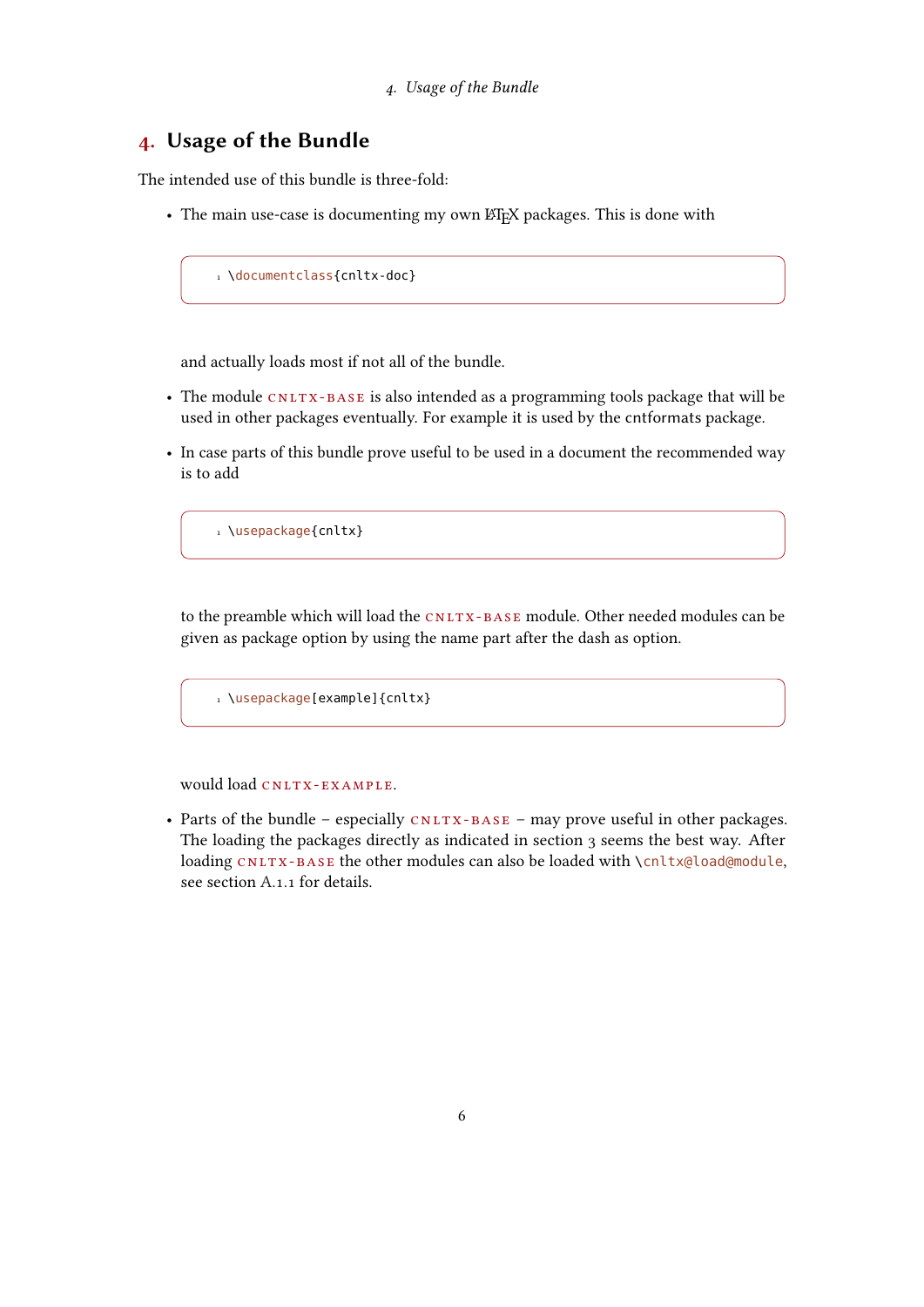# <span id="page-6-0"></span>Part II. Details of Available Commands, Environments and Options

# <span id="page-6-1"></span>5. Options and Setup

The CNLTX bundle has a large number of options. The CNLTX-DOC class only knows a few options (described in section [10.1 on page 38\)](#page-37-1) as class options, though. All other options regardless if they're defined by a package or a class can and should be set with the setup command:

#### $\setminus$ setcnltx{ $\langle options \rangle$ }

Setup command for the  $CNLTX$  bundle. This command is provided by  $CNLTX-BASE$ .

The source code environments defined by the  $CNLY-EXAMPLE$  package also have optional arguments that can be used to set the options for the environment locally.

# <span id="page-6-2"></span>6. Available Commands

#### <span id="page-6-3"></span>6.1. Description of Macros, Environments and Options

cnltx -exam ple

provided by The commands described in this section all are provided by the CNLTX-EXAMPLE package. They all are related to the typesetting of provided macros, options and the like.

#### $\setminus \text{code}(\langle arg \rangle)$

Formatting of source code. This is no verbatim command. Used internally in the following commands.

#### $\vee$ erbcode $\langle char \rangle$  $\langle code \rangle$

Introduced in version 0.2

A verbatim command that uses the same formatting as the source code example environments,

 $\csc{\max}$ 

Format the control sequence  $\langle name \rangle$ , \cs{name}: \name. Adds a corresponding index entry. The starred form does not add an index entry.

cf. section [8.4.](#page-17-0) This is a wrapper for \lstinline which loads the corresponding style.

 $\setminus$ csidx{ $\langle name \rangle$ }

Adds an index entry but does not typeset the control sequence  $\langle name \rangle$ .

#### $\text{max}({name})$

Format the environment  $\langle name \rangle$ ,  $\langle name \rangle$ : name, Adds a corresponding index entry with a hint that the entry refers to an environment. The starred form does not add an index entry.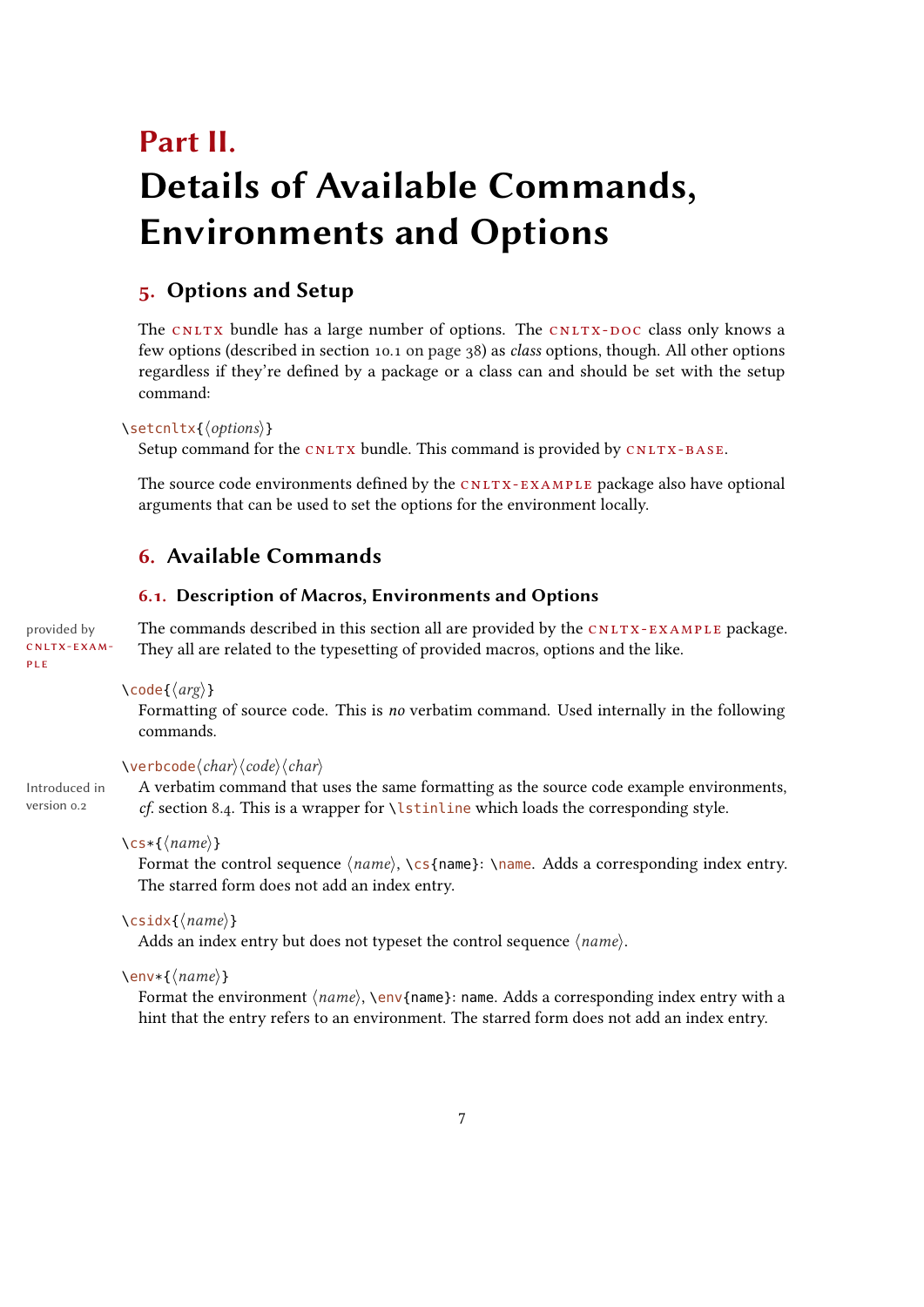#### 6. Available Commands

#### $\text{\\langle} \langle name \rangle$

Adds an index entry but does not typeset the environment  $\langle name \rangle$ .

#### $\mathcal{h}$  (*meta*) }

Description of an argument,  $\mathcal{S}$  = {meta}:  $\mathcal{S}$  meta}.

#### $\langle \text{arg}\{\langle \text{arg}\rangle\}$

A mandatory argument.  $\langle arg \rangle$  is formatted with \meta if it is not blank, \marg{arg}: { $\langle arg \rangle$ }.

#### $\langle \text{Arg}\{\langle \text{arg}\rangle\}$

Introduced in version 0.2

version 0.2

# $\langle \text{arg}\rangle$ }

An optional argument.  $\langle arg \rangle$  is formatted with \meta if it is not blank, \oarg{arg}: [ $\langle arg \rangle$ ].

A mandatory argument.  $\langle arg \rangle$  is formatted with \code if it is not blank, \Marg{arg}: {arg}.

#### $\langle \text{Arg}\{\langle \text{arg}\rangle\}$

Introduced in An optional argument.  $\langle arg \rangle$  is formatted with \code if it is not blank, \0arg{arg}: [arg].

#### \darg $\{\langle arg \rangle\}$

An argument with parentheses as delimiters.  $\langle arg \rangle$  is formatted with \meta if it is not blank,  $\langle \text{drag}\} : (\langle \text{arg}\rangle).$ 

#### $\langle \text{Darg}(\langle \text{arg} \rangle)$

Introduced in version  $0.2$ 

An argument with parentheses as delimiters.  $\langle arg \rangle$  is formatted with  $\Diamond$ code if it is not blank, \Darg{arg}: (arg).

#### \sarg

An optional star argument,  $\simeq$  \*.

Changed in version 0.2

 $\emptyset$ \newarg[ $\langle arg formatting \rangle$ ]{ $\langle cs \rangle$ }{ $\langle left\ delim \rangle$ }{ $\langle right\ delim \rangle$ } Default: \meta Command used to define the argument commands:  $\newcommand{\S}{\{\}}$ . The optional argument determines how the argument of the new command will be formatted. This is done with  $\meta per default. \Marg is defined \newcommand{\cd}{{\cdots},\n}\newcommand{\cd}{{\cdots},\n}$ 

#### $\to\{ \langle name \rangle \}$

An option  $\langle name \rangle$ ,  $\{option{name}\}$ : name. Adds a corresponding index entry. The starred form does not add an index entry.

### $\to$  \optionidx{ $\langle name \rangle$ }

Adds an index entry but does not typeset the option  $\langle name \rangle$ .

#### $\mathcal{h}(\mathit{name})$

A module  $\langle name \rangle$ ,  $\langle name \rangle$ : name]: name. Adds a corresponding index entry. The starred form does not add an index entry. In some of my packages I like to organize options by grouping them in different classes that I call "modules". This command refers to those modules.

#### $\mathcal{L}$  \moduleidx\*{ $\langle name \rangle$ }

Adds an index entry but does not typeset the option  $\langle name \rangle$ .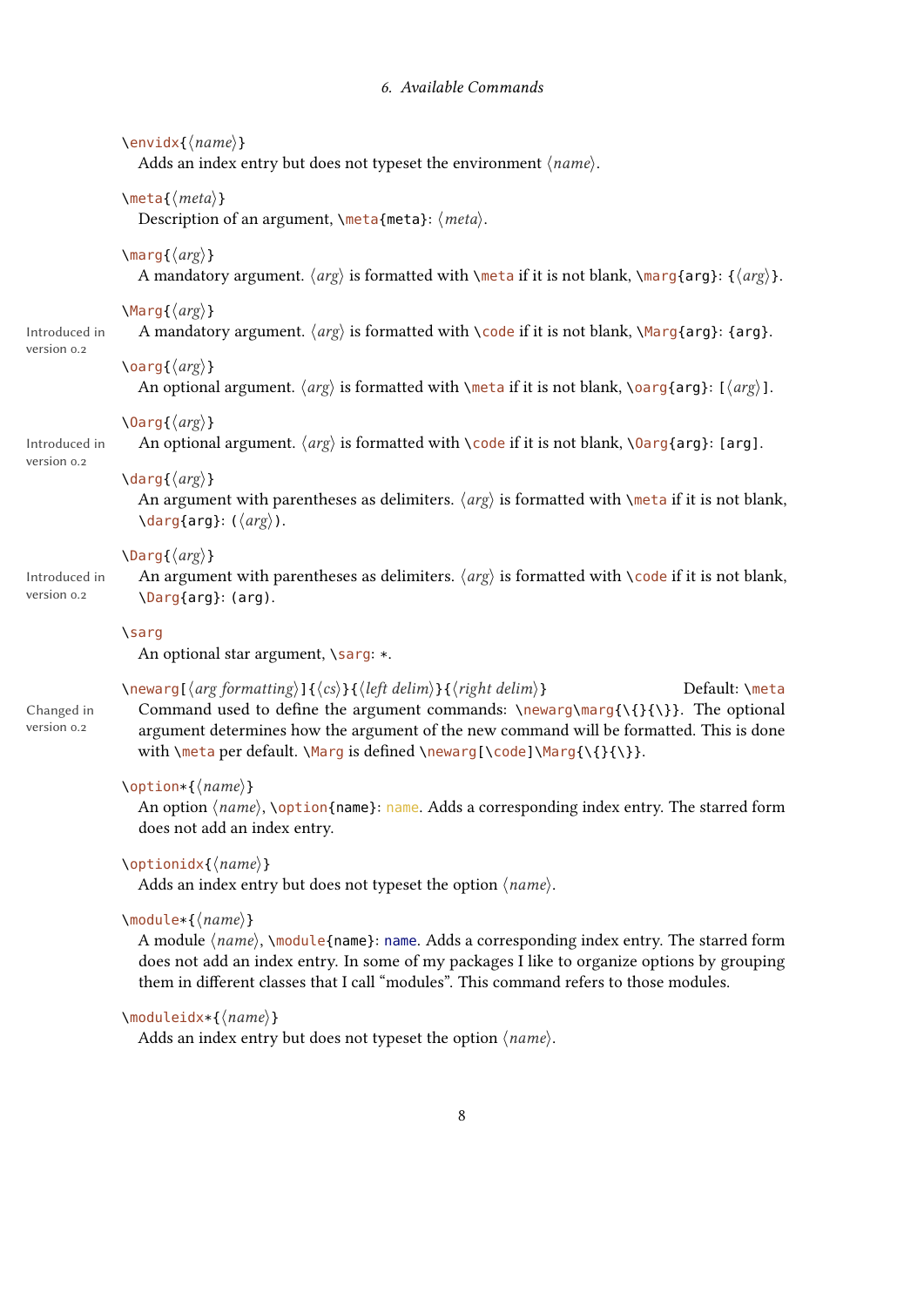#### 6. Available Commands

```
\kappakey*-{\langle name \rangle}{\langle value \rangle}
```
A key  $\langle name \rangle$  with value  $\langle value \rangle$ , the optional star prevents an index entry, the optional - strips the braces around  $\langle value \rangle$ ;  $\key{\{key\}}$  [value]: key = { $\langle value \rangle$ };  $\key$ -{key}{value}: key =  $\langle value \rangle$ 

 $\{kevis*-\{\langle name\rangle\}\}\$ 

Introduced in version 0.2

A key  $\langle name \rangle$  set to value  $\langle value \rangle$ , the optional star prevents an index entry, the optional strips the braces around value;  $\key{\key{\text{key}\}}$  value}:  $key = \{value\}$ .

 $\left\{ \text{chocies}\right\}$  (clist of choices) }

A list of choices, \choices{one,two,three}: one|two|three

 $\langle$ choicekey{ $\langle name \rangle$ }{ $\langle$ clist of choices}}

A key  $\langle name \rangle$  with a list of possible values,  $\langle hence \rangle$ {key}{one, two, three}: key = one | two|three

```
\boldsymbol{\delta}\boolkey{\langle name \rangle}
```
A boolean key  $\langle name \rangle$  with choices true and false, \boolkey{key}: key = true|false

```
\delta \default{\langle value \rangle}
```
Markup for a default choice, \choices{one, \default{two}, three}: one|two|three

# <span id="page-8-0"></span>6.2. Versioning Commands, Licensing and Related Stu

cnltx -doc

provided by The commands described in this section are provided by the CNLTX class except where indicated differently. These commands are related to information about the legal stuff of a package and where to find it on th world wide web.

\sinceversion{ $\langle version \rangle$ }

 $\{\n \text{changedversion}\}$ 

Gives a sidenote like the one on the left.

version 0.0

Introduced in

Changed in version 0.0 Gives a sidenote like the one on the left.

 $\emptyset$ newnote\*{ $\langle cs \rangle$ }[ $\langle num \rangle$ ][ $\langle optimal \rangle$ ]{ $\langle definition \rangle$ }

Defines a note like  $\sin c$  events on. The syntax of the command is the same as the one of \newcommand. \sinceversion was defined as follows: \newnote\*\sinceversion[1]{Introduced in version~#1} or actually like this: \newnote\*\sinceversion[1]{\GetTranslation{cnltx-introduced}~#1}

 $\newpace{1}{\n| {\hbox{newpackage} {\hbox{if} ({\hbox{name}})}}$ 

Define a comand  $\langle cs \rangle$  that prints  $\langle name \rangle$  formatted like CNLTX, *i. e.* in small caps and colored with the color cnltx (see section [13.2\)](#page-50-2).

\lppl

Typesets "LPPL" and adds a corresponding index entry.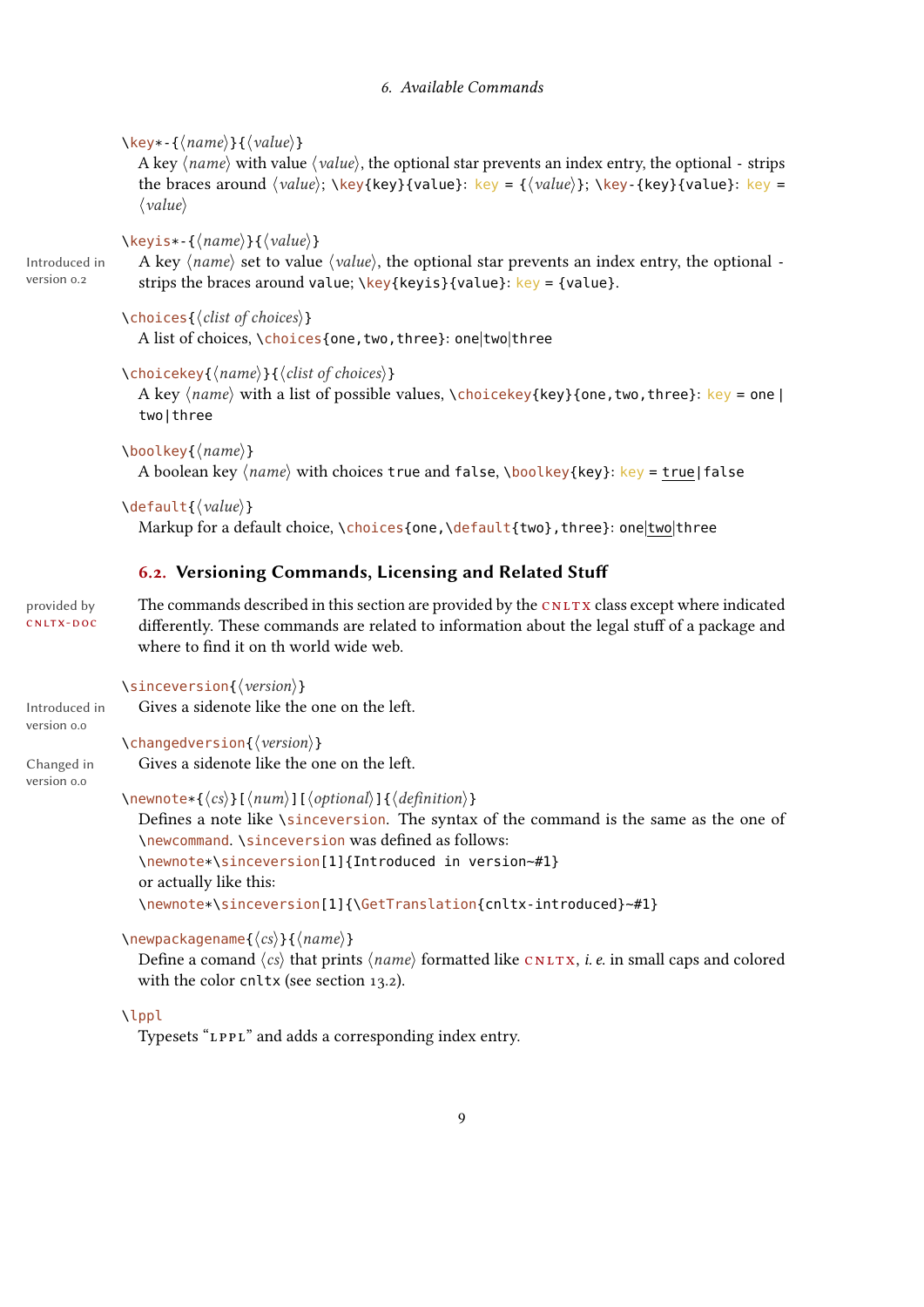#### \LPPL

Typesets "LATEX Project Public License" and adds the same index entry as \lppl.

Changed in version 0.2

\license\*[/maintenance status\] Default: maintained Typesets 'Permission is granted to copy, distribute and/or modify this software under the terms of the LATEX Project Public License (LPPL), version 1.3 or later ([http://www.latex-project.](http://www.latex-project.org/lppl.txt) [org/lppl.txt](http://www.latex-project.org/lppl.txt)). The software has the status "maintained."'. The un-starred variant adds a \par.

#### \ctan

Typesets "CTAN" and adds a corresponding index entry.

#### \CTAN

Typesets "Comprehensive T<sub>EX</sub> Archive Network" and adds the same index entry as \ctan.

 $\{package\}$ 

provided by cnltx -exam - Format the package name  $\langle package \rangle$  and add an index entry. The starred variant adds nothing to the index.

#### $\pmb{\rightarrow}$

Add an index entry for the package  $\langle package \rangle$ .

```
provided by
cnltx -exam -
ple
```
ple

ple

 $\left\langle \text{cls*}\right\{ \left\langle \text{class}\right\rangle \right\}$ 

provided by cnltx -exam - Format the class name  $\langle class \rangle$  and add an index entry. The starred variant adds nothing to the index.

# $\clap{\cosh\langle \text{class}\rangle}$

Add an index entry for the class  $\langle class \rangle$ .

provided by cnltx -exam ple

#### $\Upsilon$ TANurl[ $\langle directory \rangle$ ]{ $\langle name \rangle$ }

Writes a CTAN link like the ones in section [3 on page 5](#page-4-0) in the footnotes. The predefined directory is macros/latex/contrib. The link address will be:

http://mirrors.ctan.org/ $\langle \text{directory} \rangle / \langle \text{name} \rangle /$ .

```
\text{lemail}\{ \text{email} \text{ address} \}Introduced in
version 0.11
                  A wrapper for \href{mailto:#1}{#1}.
                \website{\langleweb address\rangle}
Introduced in
version 0.11
                   A wrapper for \href{http://#1/}{#1}.
                \securewebsite{\web address\}
Introduced in
version 0.11
                   A wrapper for \hbar e f{https://#1/}{#1}.
                \langleneedpackage[\langledirectory\rangle]{\langlename\rangle}
Introduced in
version 0.2
                   A wrapper for \pkg{#2}\footnote{\CTANurl[#1]{#2}}
                \langle \needclass[\langle directory)]{\langle name)}
Introduced in
                  A wrapper for \cls{#2}\footnote{\CTANurl[#1]{#2}}
```
version 0.2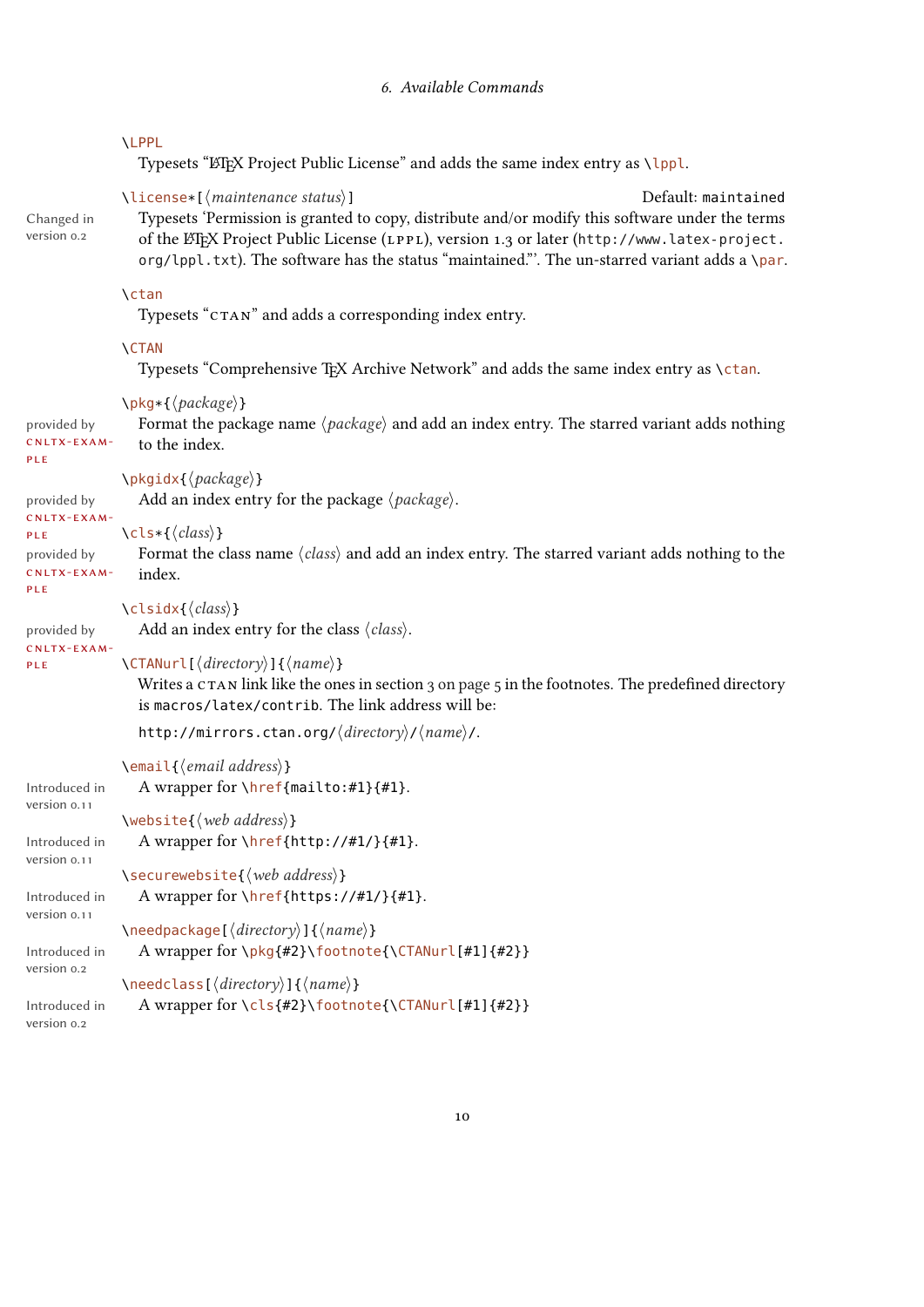```
1 \newpackagename{\foothree}{foo-3}%
2 now \foothree\ looks like \cnltx.
```
now FOO-3 looks like CNLTX.

#### <span id="page-10-0"></span>6.3. Input Source Code Files

Similar to the environments described in section [7.2 on the next page](#page-11-0)  $CNUTX-EXAMPLE$ provides a few commands for inputting source code files, formatting and printing the source code and inputting the file directly.

```
\inputexample[\langle options\rangle]{\langle file name\rangle}
```
The equivalent of the example environment, see section [7.2 on the following page.](#page-11-0)

```
\inputsidebyside[\langle options\rangle]{\langle file name\rangle}
```
The equivalent of the sidebyside environment, see section [7.2 on the next page.](#page-11-0)

#### \inputsourcecode[ $\langle options\rangle$ ]{ $\langle file name\rangle$ }

The equivalent of the sourcecode environment, see section [7.2 on the following page.](#page-11-0)

\implementation[ $\langle options\rangle$ ]{ $\langle file name\rangle$ ]

Introduced in version 0.5

A wrapper for \lstinputlisting[style=cnltx,#1]{#2}

It is possible to define further commands like this:

 $\langle$ newinputsourcefilecmd[ $\langle$ option $\rangle$ ]{ $\langle$ control sequence $\rangle$ }

Defines  $\langle control\ sequence\rangle$  as a new source code input command where  $\langle options\rangle$  are preset.

The existing commands have been defined like this:

1 \newinputsourcefilecmd\inputexample

2 \newinputsourcefilecmd[side-by-side]\inputsidebyside

3 \newinputsourcefilecmd[code-only]\inputsourcecode

# <span id="page-10-1"></span>7. Available Environments

## <span id="page-10-2"></span>7.1. Description Environments

cnltx -doc denes some description environments used to describe macros, environments or options.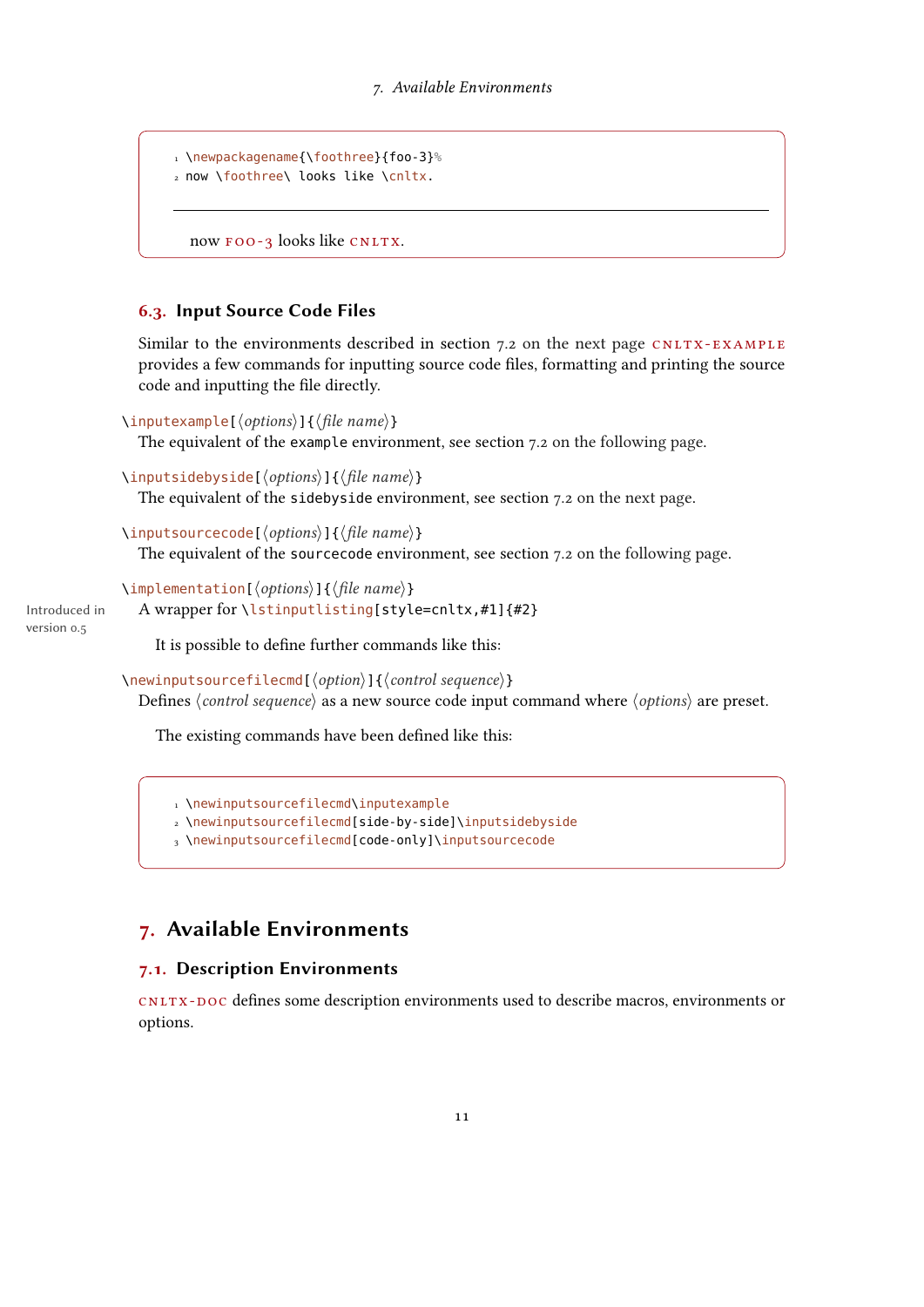\begin{commands}

A description-like environment for describing commands. While this environment is a list internally and thus recognizes \item own commands are used to describe macros. They are explained in section [8.1 on the next page.](#page-12-1)

#### \begin{options}

A description-like environment for describing options. While this environment is a list internally and thus recognizes \item own commands are used to describe options. They are explained in section [8.2 on page 15.](#page-14-0)

\begin{environments}

A description-like environment for describing environments. While this environment is a list internally and thus recognizes \item own commands are used to describe environments. They are explained in section [8.3 on page 17.](#page-16-0)

These environments are lists all using the same internal \list. The setup of this list can be changed via an option:

#### $list-setup = {\langle definitions\rangle}$

Default: \leftmargin=0pt \labelwidth=2em \labelsep=0pt \itemindent=-1em The setup of the \list used by the commands, options and environments environments.

#### <span id="page-11-0"></span>7.2. Source Code Environments

cnltx -example denes the following environments that are used to display source code and possibly the output of the source code, too.

#### $\begin{equation*} \begin{bmatrix} \text{exp}\left\{ \text{exp}\left\{ \text{exp}\left\{ \text{exp}\left\{ \text{exp}\left\{ \text{exp}\left\{ \text{exp}\left\{ \text{exp}\left\{ \text{exp}\left\{ \text{exp}\left\{ \text{exp}\left\{ \text{exp}\left\{ \text{exp}\left\{ \text{exp}\left\{ \text{exp}\left\{ \text{exp}\left\{ \text{exp}\left\{ \text{exp}\left\{ \text{exp}\left\{ \text{exp}\left\{ \text{exp}\left\{ \text{exp}\left\{ \text{exp}\left\{ \text{exp}\left\{ \text{exp}\left\{ \text{exp}\left\$

This environment is a formatted verbatim environment that also inputs the output of the inputted code. This environment is described in section [8.4 on page 18.](#page-17-0)

#### $\begin{bmatrix} \begin{array}{c} \text{b} \\ \text{c} \end{array} \end{bmatrix}$

This environment is a formatted verbatim environment that also inputs the output of the inputted code. Source and output are printed side-by-side. This environment is described in section [8.4 on page 18.](#page-17-0)

#### $\begin{bmatrix} \boldsymbol{\delta} \boldsymbol{\delta} \end{bmatrix}$

This environment is a formatted verbatim environment. This environment is described in section [8.4 on page 18.](#page-17-0)

Introduced in version 0.2 In each of these environments certain hooks are provided that can be used to add definitions you like:

```
pre-code = {\langle definitions}}
```
 $\langle definitions\rangle$  are placed before the source code is inserted.

```
after-code = {\langle definitions}}
```
 $\langle definitions\rangle$  are placed after the source code is inserted.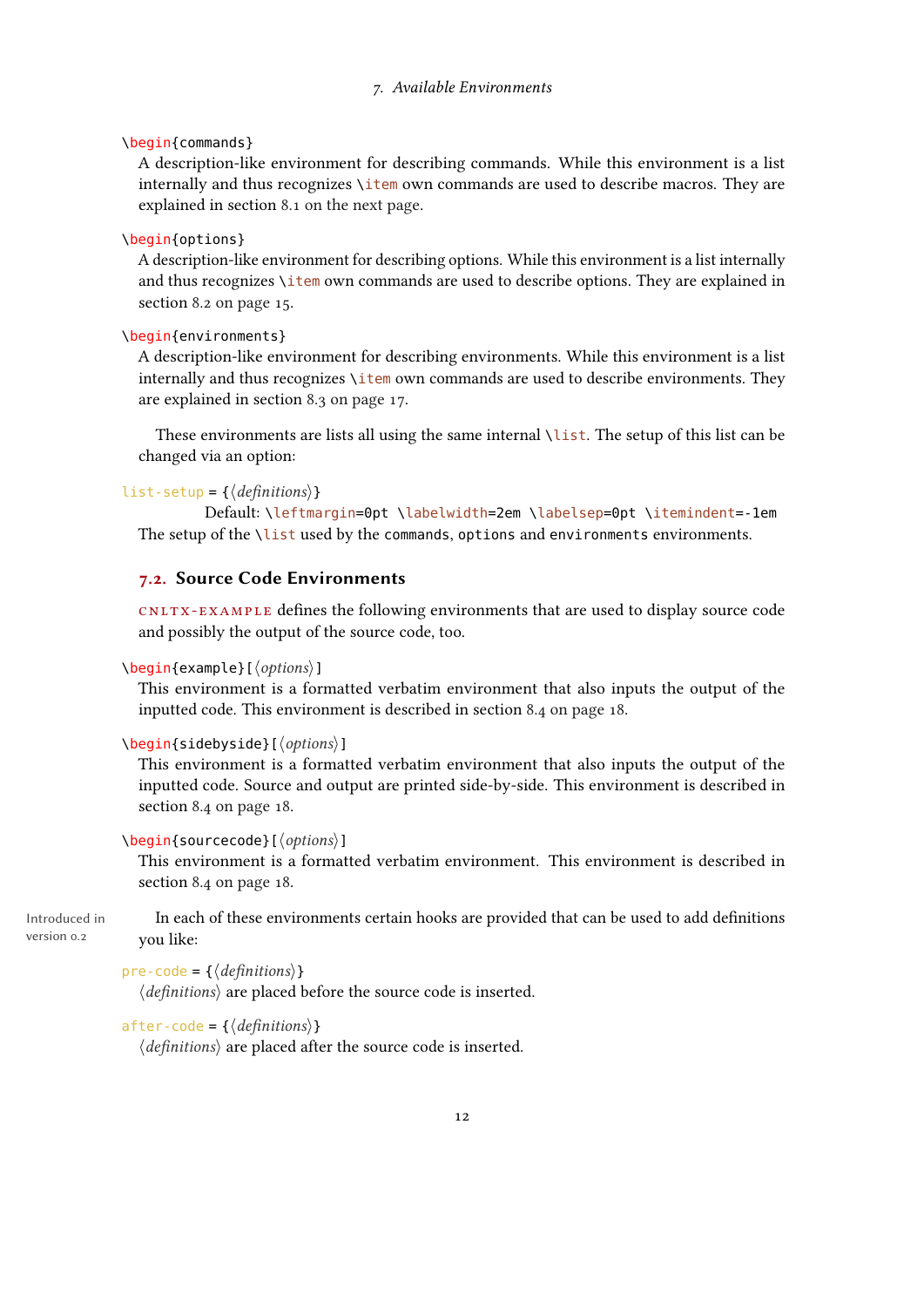```
pre-output = \{\langle definitions\rangle\}
```
 $\langle definitions\rangle$  are placed before the output of the source code is inserted.

```
after-output = \{\langle definitions\rangle\}
```
 $\langle definitions\rangle$  are placed after the output of the source code is inserted.

It is possible to define further environments like this:

 $\newsourcecodeenv[\langle option\rangle]{\langle name\rangle}$ 

Defines  $\langle name \rangle$  as a new source code environment where  $\langle options \rangle$  are preset.

The existing environments have been defined like this:

```
1 \newsourcecodeenv{example}
```

```
2 \newsourcecodeenv[side-by-side]{sidebyside}
```
3 \newsourcecodeenv[code-only]{sourcecode}

# <span id="page-12-0"></span>8. Usage of the Various Functions

### <span id="page-12-1"></span>8.1. Command Descriptions

Inside of the environment commands that was introduced in section [7.1 on page 11](#page-10-2) items are input via the following command:

#### $\text{Command*}{\text{arme}}[s]$

This macro formats a control sequence with  $\zeta$  and puts a line break after it. The optional argument allows printing things directly after the command name and can thus be used for adding arguments. The star prevents the creation of an index entry.

### $\Delta\text{Default}*!{code}$

Changed in version 0.3

This command can be placed after  $\complement$  command or  $\opt$  in order to give a default definition of a macro or a default value of an option. The definition will then be placed on the same line flush right. The star prevents the insertion of \newline after it. The optional bang adds the information that an option is mandatory, i. e. has to be set.

#### \expandable

Introduced in version 0.5 Adds the symbol  $*$  to the left of a command in the margin to indicate that the command is expandable. This command should be used *immediately* before \command.

#### \unexpandable

Introduced in version 0.5 Adds the symbol ∗ to the left of a command in the margin to indicate that the command is not expandable. This command should be used *immediately* before \command.

\expandablesign Default: \textasteriskcentered The macro that holds the sign used by \expandable and \unexpandable.

Introduced in version 0.5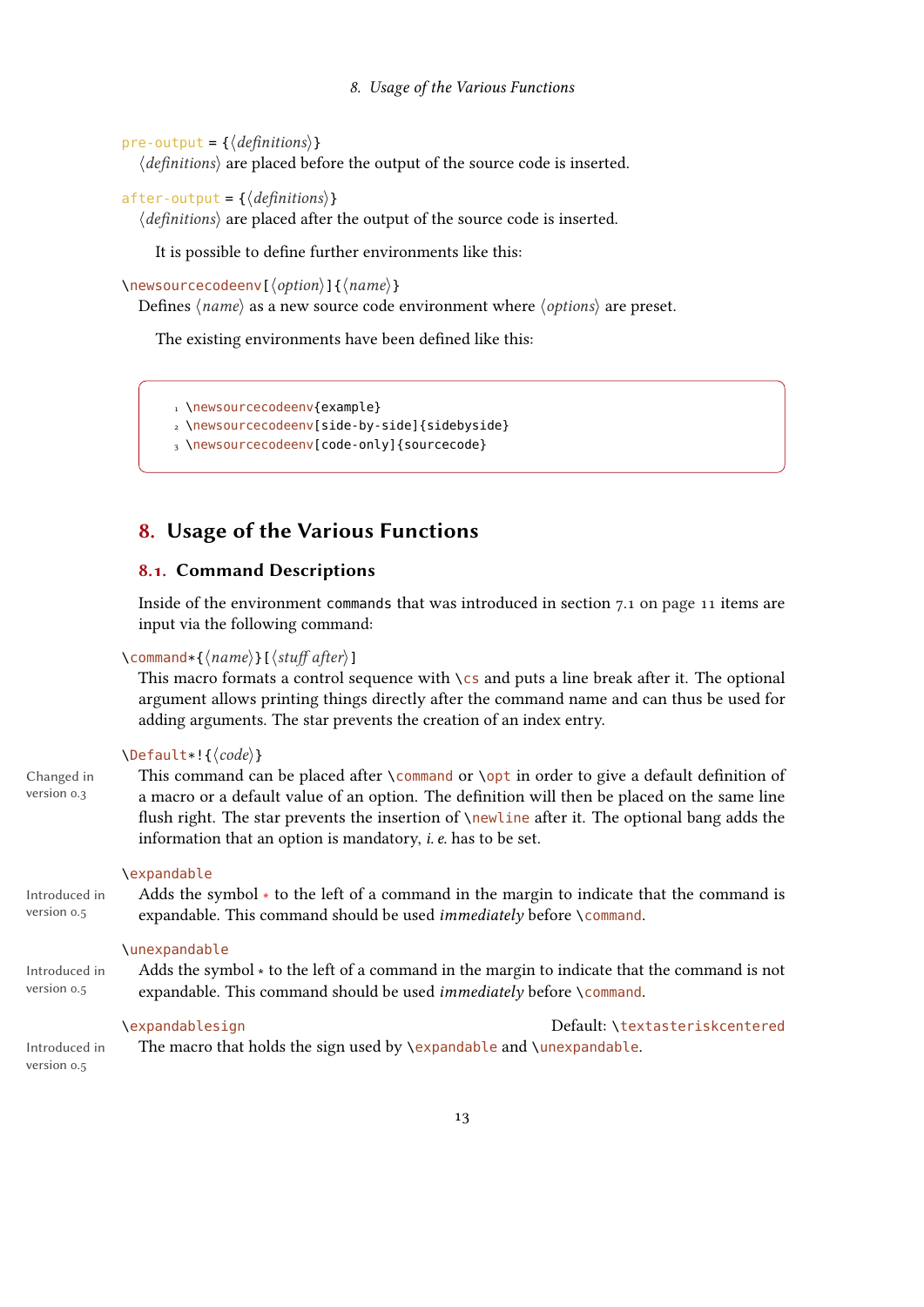#### \expandablesymbol

The symbol \*, *i.e.*, \expandablesign formatted with the color expandable.

#### Introduced in version 0.11

\unexpandablesymbol

The symbol \*, i.e., \expandablesign formatted with the color unexpandable.

Introduced in version 0.11

> 1 \begin{commands}  $2 \qquad \text{Command}$  (cs } 3 This is about foo bar baz. \command{cs}[\marg{arg}] This one has an argument. \command{cs}[\sarg\oarg{option}] This has a star variant and an optional argument. \command{cs}\Default{foo bar} 9 This one has the default replacement text \code{foo bar} 10 \expandable\command{cs} 11 This macro is expandable. 12 \end{commands}

\cs This is about foo bar baz.

\cs{ $\langle arg \rangle$ }

This one has an argument.

```
\csc{\sqrt{option}}
```
This has a star variant and an optional argument.

 $\lambda$  cs

This one has the default replacement text foo bar

\cs Default: foo bar

This macro is expandable.

The \expandablesign can of course be redefined to something else you like better. For the sake of completeness there is an option that does exactly this:

 $expandable-sign = {\langle definition \rangle}$  Default: \textasteriskcentered Redefines \expandablesign to  $\langle definition \rangle$ .

Introduced in version 0.5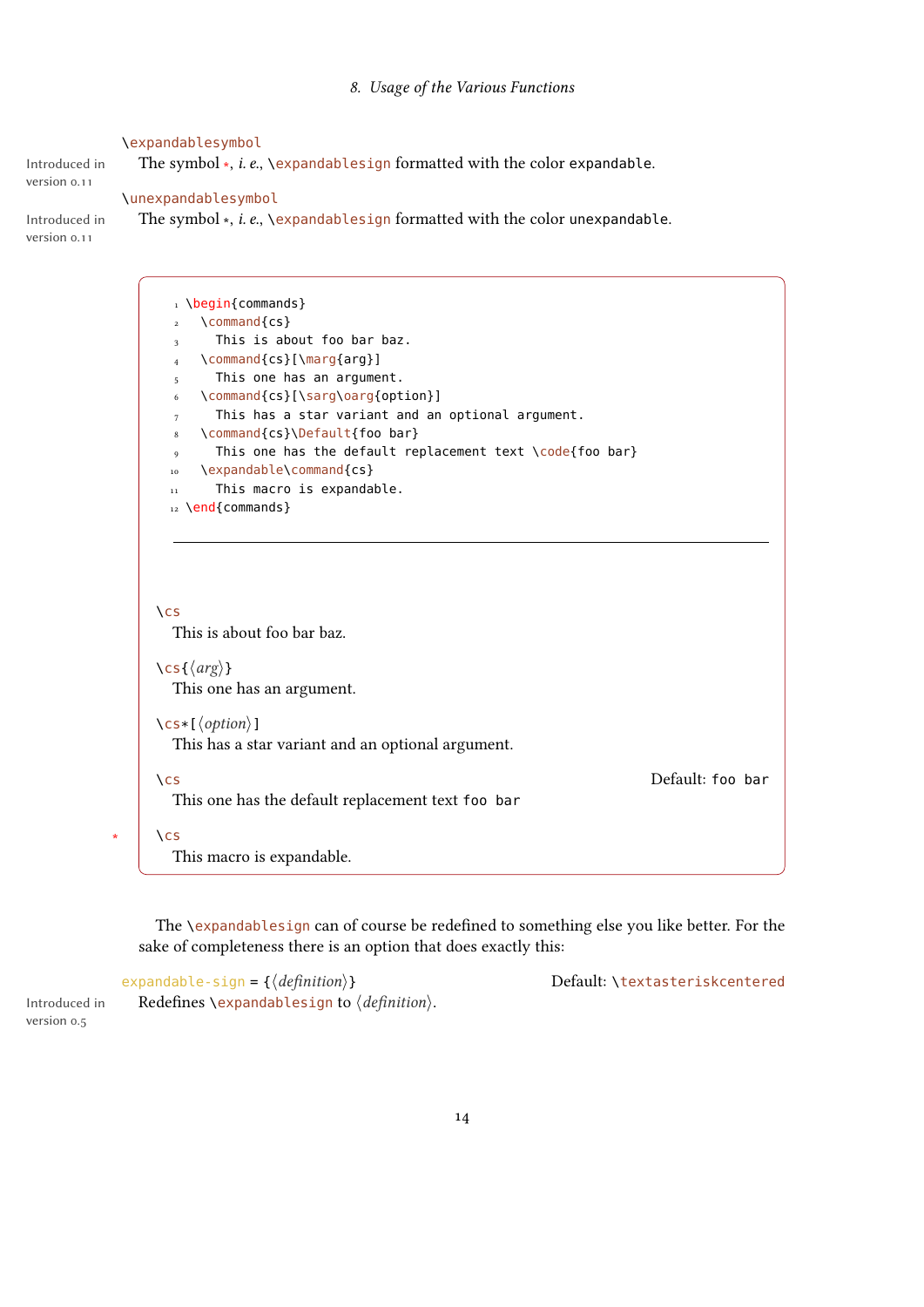#### <span id="page-14-0"></span>8.2. Option Descriptions

The options environment knows a few more commands to meet all the different kinds of options.

#### \opt\*

An option. The star prevents an index entry.

```
\text{keyval} + \{\langle key \rangle\}\{\langle value \rangle\}
```
A key/value option. The optional star prevents an index entry. The optional - strips the braces around  $\langle value \rangle$ , see the example below.

#### $\text{Kevchoice*}$ { $\langle \text{key} \rangle$ }{ $\langle \text{list of choices} \rangle$ }

A key/value option where the value is one of a list of choices. The star prevents an index entry.

#### $\kappa$ (hame)}

A boolean key, that ist a choice key with choices true and false. The star prevents an index entry.

#### $\Delta\text{Default}*! {\langle code \rangle}$

Changed in version 0.3

This command can be placed after \command or \opt (or any of the other commands for adding an option to the options list) in order to give a default definition of a macro or a default value of an option. The definition will then be placed on the same line flush right. The star prevents the insertion of \newline after it. The optional bang adds the information that an option is mandatory, i. e., it has to be set.

#### $\M{Module*!}{\langle name \rangle}$

Introduced in version 0.3

This command can be placed after \option but before \Default in order to determine the module the option belongs to. It will be written in the left margin next to the option name. The star prevents the insertion of \newline after it. The optional bang adds an index entry for the module. This is somehow inconsistent with many of the other commands where an optional star prevents an index entry but it fits to the functionality of *\Default which is why this syntax* was chosen.

The following demonstrates how the commands would be used to create option descriptions:

```
1 \begin{options}
   \opt{foo}
     This makes stuff. Let's add a few more words so that the line gets
     filled and we can see how the output actually looks.
   \opt*{foo}\Default{bar}
     This makes stuff. Let's add a few more words so that the line gets
     filled and we can see how the output actually looks.
   \opt{foo}\Module{bar}
9 This option belongs to \module*{bar}. Let's add a few more words so
10 that the line gets filled and we can see how the output actually
11 looks.
```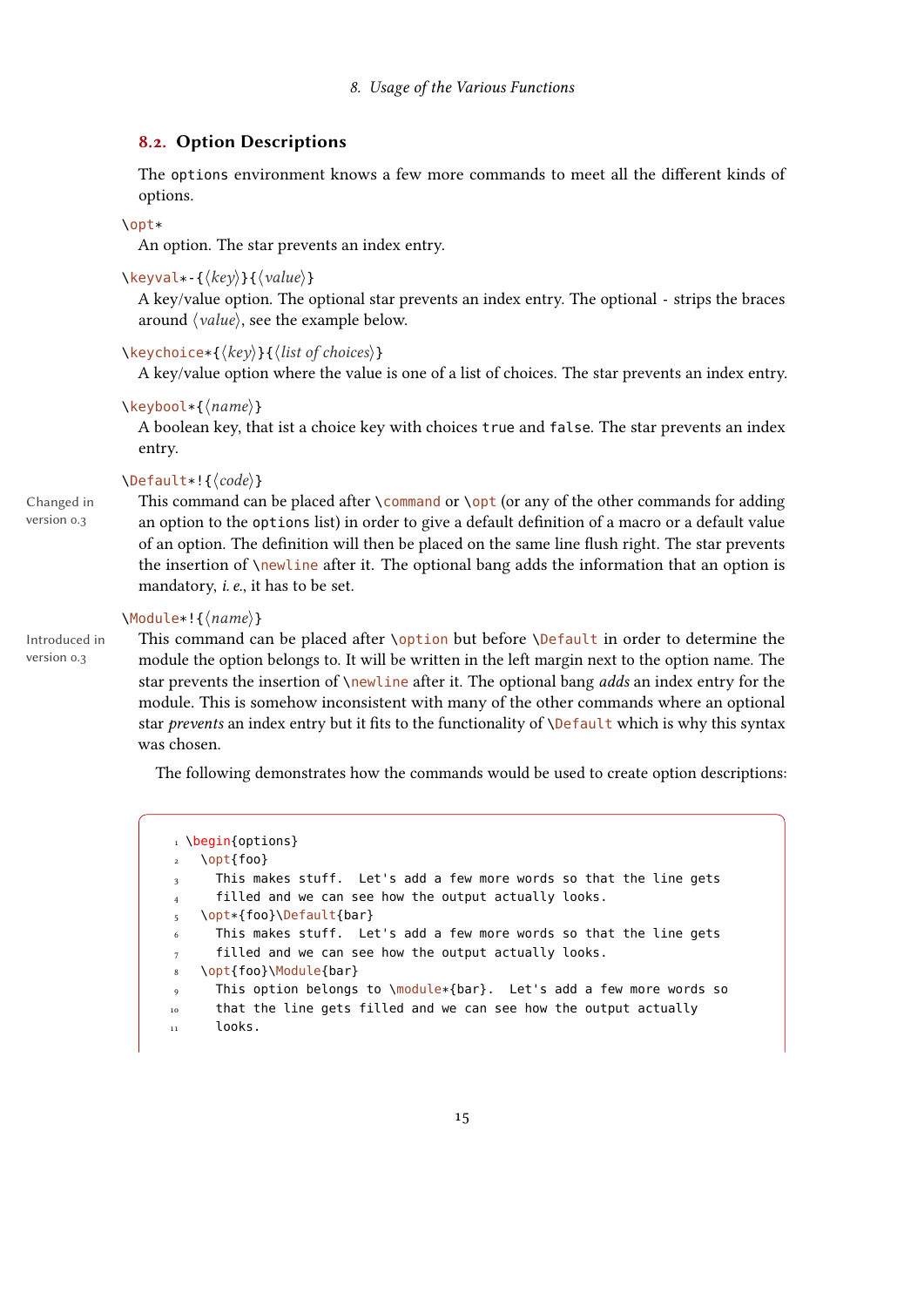```
12 \opt{foo}\Module{bar}\Default{baz}
13 This option belongs to \module*{bar}. Let's add a few more words so
14 that the line gets filled and we can see how the output actually
15 looks.
16 \keyval{foo}{bar}\Default
17 This makes stuff. Let's add a few more words so that the line gets
18 filled and we can see how the output actually looks.
19 \keyval{foo}{bar}\Default!
20 This makes stuff. Let's add a few more words so that the line gets
21 filled and we can see how the output actually looks.
22 \keyval*{foo}{bar}
23 This makes stuff. Let's add a few more words so that the line gets
_{24} filled and we can see how the output actually looks.
25 \keyval-{foo}{bar}
26 This makes stuff. Let's add a few more words so that the line gets
27 filled and we can see how the output actually looks.
28 \keychoice{foo}{one, two, three}
29 This makes stuff. Let's add a few more words so that the line gets
30 filled and we can see how the output actually looks.
31 \keybool{foo}
32 This makes stuff. Let's add a few more words so that the line gets
33 filled and we can see how the output actually looks.
34 \text{end} (options)
```
The code above gives the following output:

#### foo

This makes stuff. Let's add a few more words so that the line gets filled and we can see how the output actually looks.

foo Default: bar This makes stuff. Let's add a few more words so that the line gets filled and we can see how the output actually looks.

#### bar » foo

This option belongs to the module bar. Let's add a few more words so that the line gets filled and we can see how the output actually looks.

#### bar » foo Default: baz

This option belongs to the module bar. Let's add a few more words so that the line gets filled and we can see how the output actually looks.

 $f \circ \sigma = \{ \langle bar \rangle \}$  (initially empty)

This makes stuff. Let's add a few more words so that the line gets filled and we can see how the output actually looks.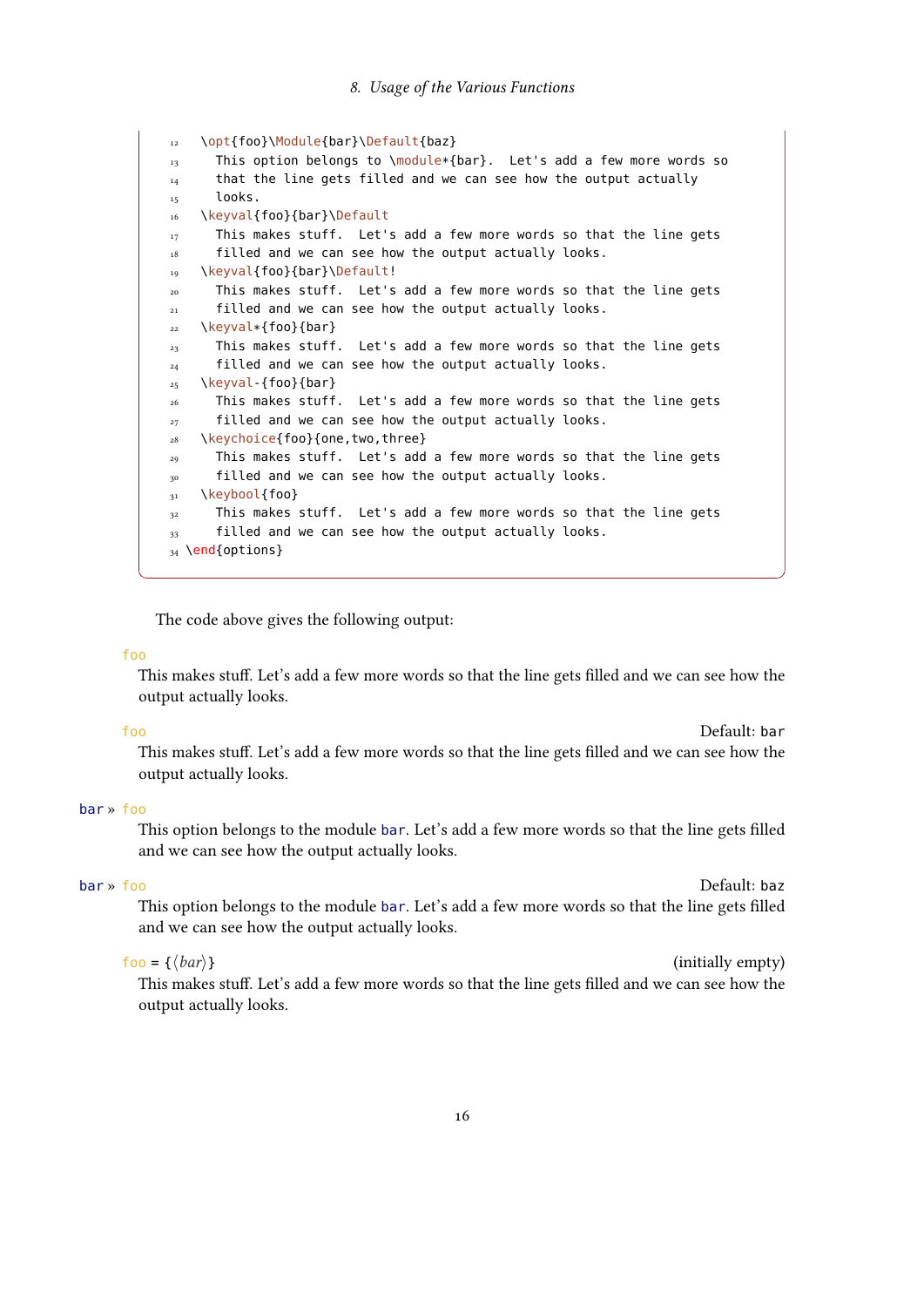#### $foo = \{\langle bar \rangle\}$  (required)

This makes stuff. Let's add a few more words so that the line gets filled and we can see how the output actually looks.

#### foo = { $\langle bar \rangle$ }

This makes stuff. Let's add a few more words so that the line gets filled and we can see how the output actually looks.

### $foo = \langle bar \rangle$

This makes stuff. Let's add a few more words so that the line gets filled and we can see how the output actually looks.

foo = one|two|three

This makes stuff. Let's add a few more words so that the line gets filled and we can see how the output actually looks.

foo = true|false

This makes stuff. Let's add a few more words so that the line gets filled and we can see how the output actually looks.

### <span id="page-16-0"></span>8.3. Environment Descriptions

Environment descriptions are made – unsurprisingly – with the environments environment. It knows the command \environment:

#### $\text{conviromment}({name})[{\text{stuff after}}]$

This macro prints the environment name and puts a line break after it. The optional argument allows printing things directly after the environment name and can thus be used for adding arguments.

```
1 \begin{environments}
2 \environment*{foobar}[\oarg{options}]
     This is environment \env*{foobar}. The star prevents it from being
     added to the index.
5 \end{environments}
```
\begin{foobar}[ $\langle options \rangle$ ] This is environment foobar. The star prevents it from being added to the index.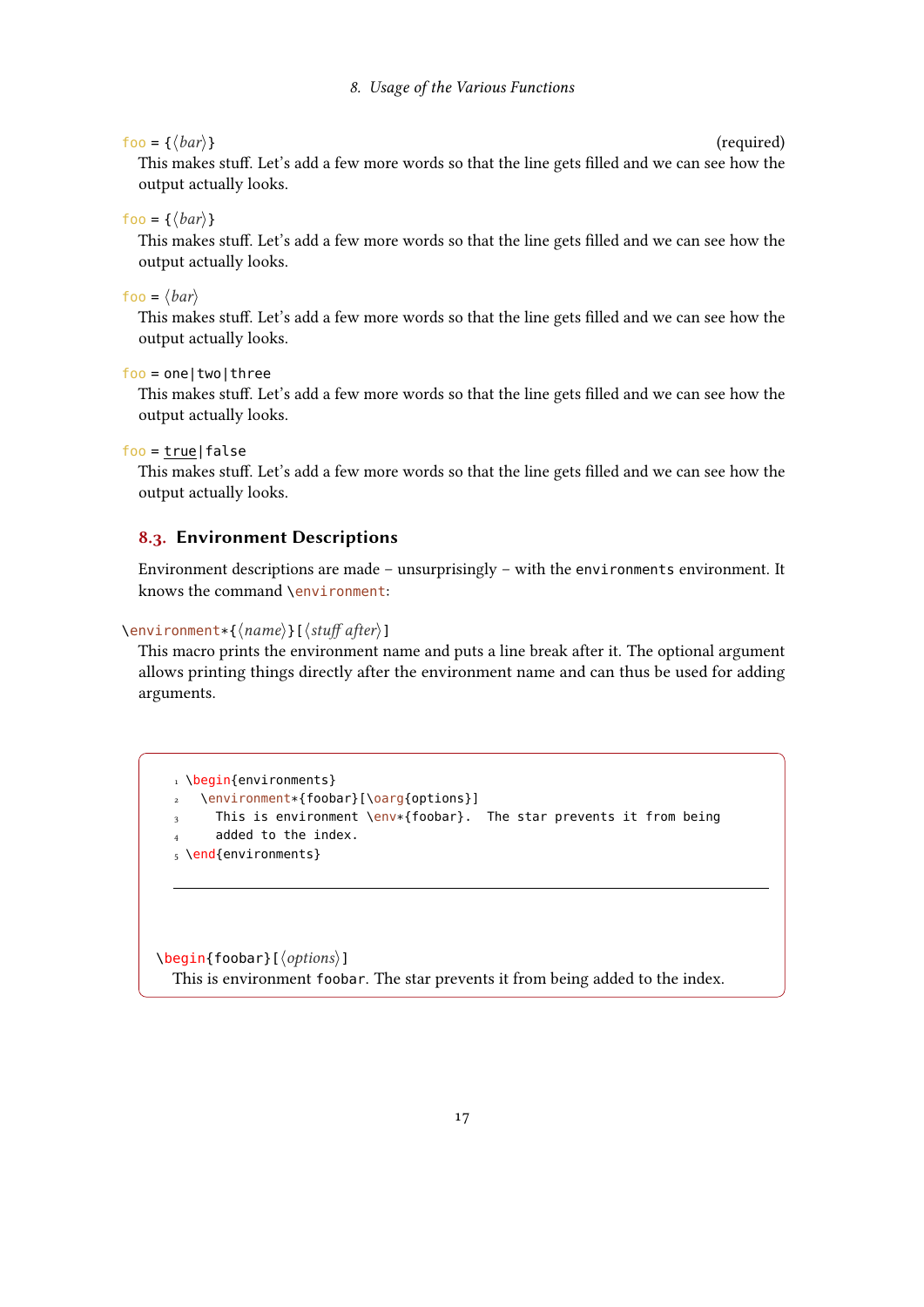### <span id="page-17-0"></span>8.4. Code Examples

Code examples can be included through the example environment or the sourcecode environment. The sourcecode only shows the piece of LATEX code while the example environment also shows the output of the LATEX code.

1 \begin{example} 2 a \LaTeX\ code example  $3 \text{ \textdegree}$ 

This example would give:

1 a \LaTeX\ code example

a LATEX code example

Both environments can be influenced by options:

#### code-only = true|false default: false

Only typeset the code as code but don't include it afterwards. The code box above is an example for the usage of this option. This option has no effect on the sourcecode environment: is is already set for this environment.

#### side-by-side = true|false Default: false

Typeset source and output side by side. The code is input on the left and the output on the right. Side by side examples are typeset in minipage environments with all consequences that come with them (think of \parindent, page breaks ...). Since a minipage cannot be broken across pages the surrounding mdframed frame gets the option nobreak = true. This option has no effect on the sourcecode environment.

#### code-left = true|false default: true code-left = true|false

If true and the option side-by-side is chosen the source code is printed on the right side else on the left. This option has no effect on the sourcecode environment.

### $code-sep = \{\langle definition \rangle\}$

Code that is inserted between a source code and the corresponding output when printed below each other. This option has no effect on the sourcecode environment.

If true the output of an example is put outside of the frame in the input stream. This can be

#### outside = true|false default: false

Introduced in version 0.10

# useful if the example code contains a floating environment for example.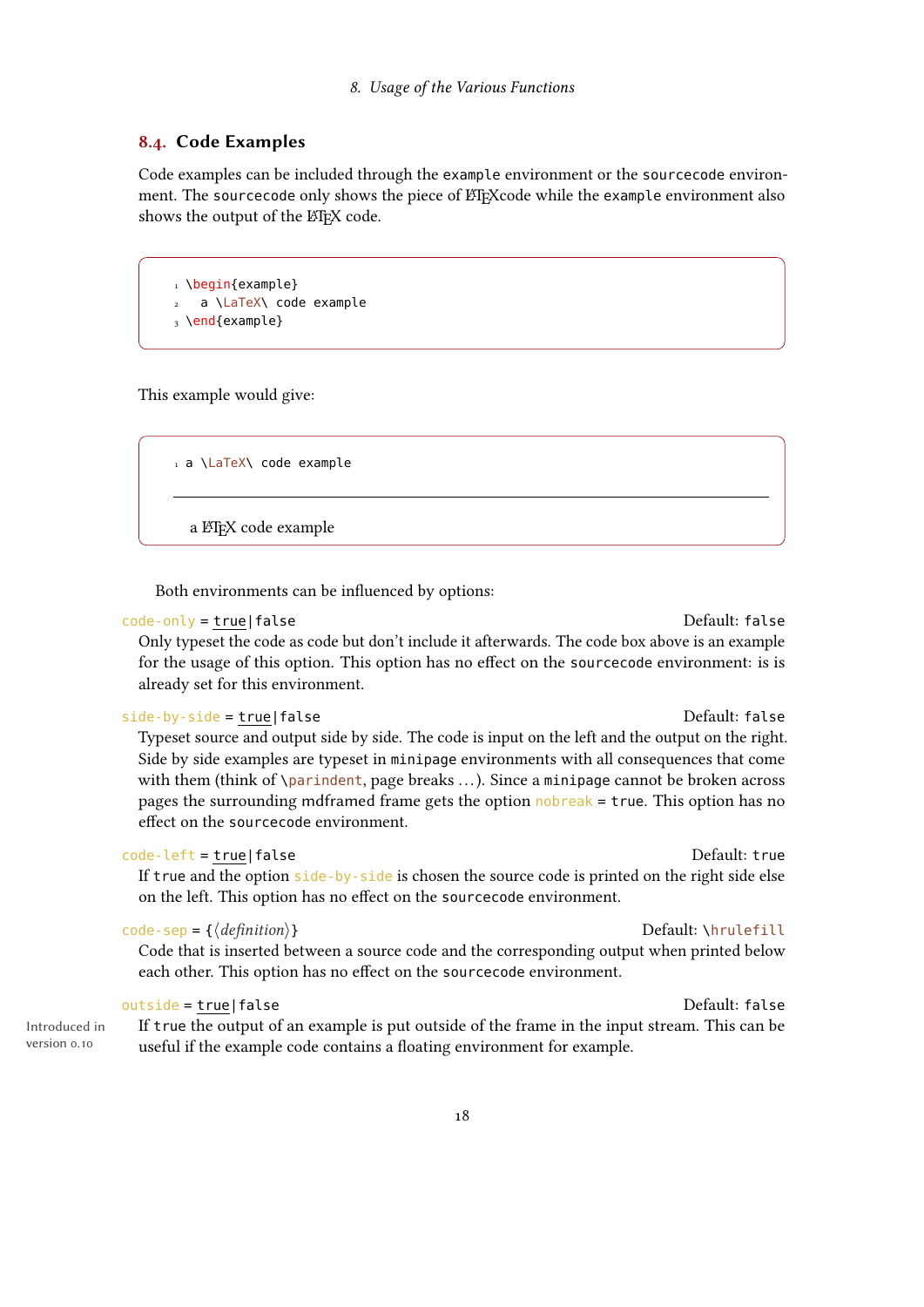The same example again, this time using side-by-side (which is the same as using the sidebyside environment):

```
1 a \LaTeX\ code example a LATEX code example
```
side-by-side and code-left = false:

| a LATEX code example | a \LaTeX\ code example |
|----------------------|------------------------|
|                      |                        |

The frame around the examples is done by the mdframed package [DS13]. It is of course possible to customize it:

add-frame-options =  $\{\langle m\text{d}f\text{ramed options}\rangle\}$  (initially empty) Add options to the predefined settings.

```
frame-options = \{\langle mdframed~options\rangle\}
```
Default: backgroundcolor=cnltxbg,linecolor=cnltx,roundcorner=5pt Overwrite the settings with new ones.

```
add-local-frame = {\{mdframed options\}}
```
Introduced in Add mdframed options to the environment where the option is used only. This is basically  $\begin{equation*} \begin{bmatrix} \text{med} \end{bmatrix} \begin{bmatrix} \text{style=cnltx}, \text{options} \end{bmatrix}. \end{equation*}$ 

 $local-frame = {\{mdramed options\}}$ 

Introduced in replace the default mdframed options to the environment where the option is used only. This is basically  $\begin{cases} \begin{array}{c} \text{obs}(n) \end{array} \end{cases}$ 

> The source code is formatted using the great listings package [HM19] by Carsten HEINZ, Brooks MOSES, and Jobst HOFFMANN. Similar options exist to adapt listings' options that are used for formatting the source code. The predefined style has many options that will not be mentioned here. If you're interested you can find them in cnltx-example.sty or in section [11.2.1 on page 47.](#page-46-3)

```
q_0obble = \langle \text{integer} \rangle Default: 2
```
version 0.10

version 0.10

The number of initial characters that is gobbled from each line.

 $add-cmds = \{\langle list \text{ of } csnames \rangle\}$  (initially empty)

A list of control sequence names that should be recognized as a command sequence in the source code examples and should be formatted accordingly. The control sequence names in this list will also get an index entry when they're used in the source example. This is done internally via  $\csc$ idx. The option should be used to add the new commands that are defined by the package for which you are writing the manual for.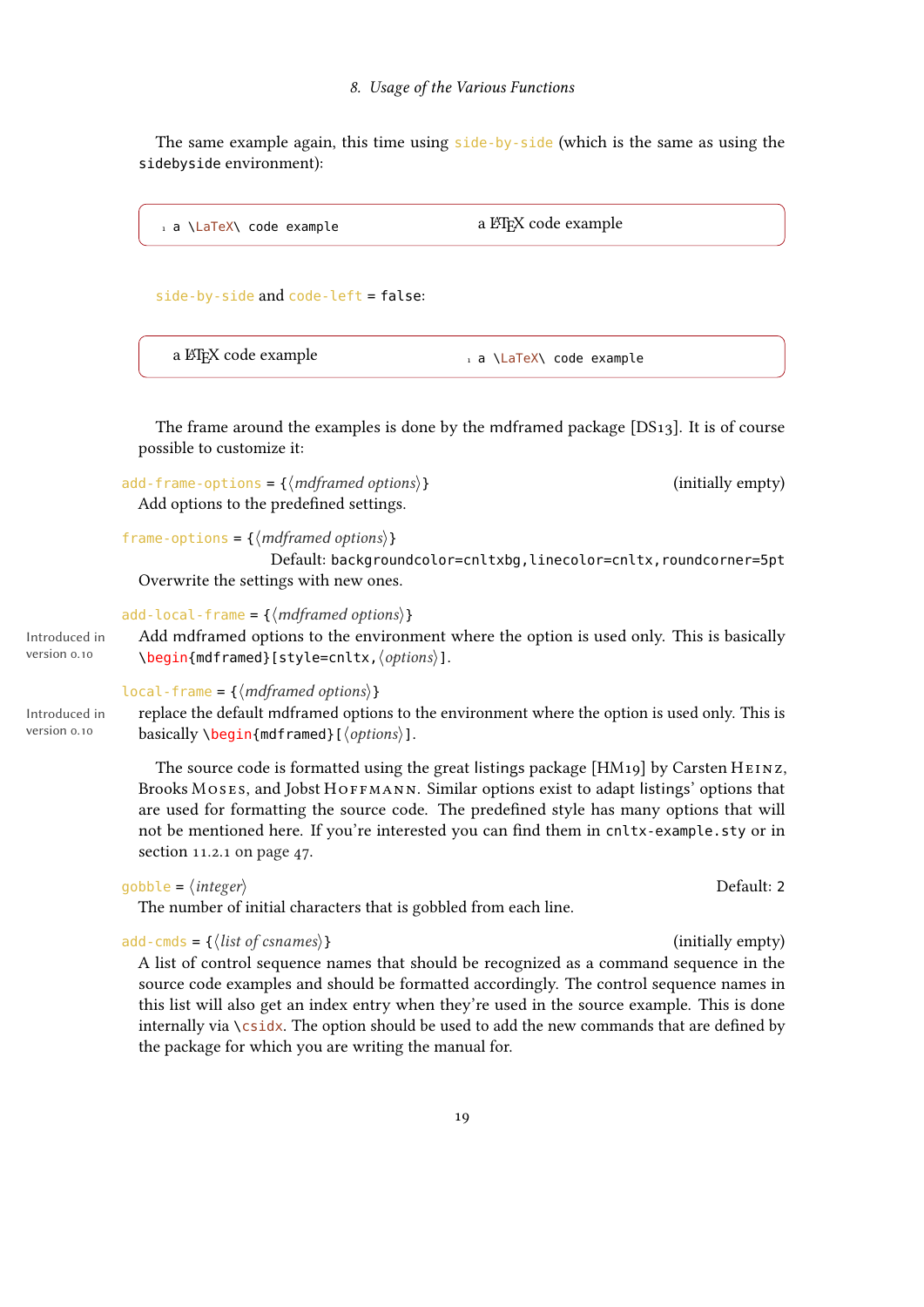#### add-silent-cmds =  $\{\langle list\ of\ csnames\rangle\}$

A list of control sequence names that should be recognized as a command sequence in the source code examples and should be formatted accordingly. The control sequence names in this list will *not* get an index entry when they're used in the source example. There already is quite a large but far from comprehensive list of silent commands but many are still missing. This option allows you to extend the list on a per document basis.

## $add-listings-options = \{\langle listings\; options \rangle\}$  (initially empty) Additional options for the listings [HM19] environments. This redefines the cnltx listings style which will affect all sourcecode environments!

#### listings-options =  ${\langle}$  (listings options)}

Overwrite existing options with new ones. This can be used to build an own style from scratch. This redefines the cnltx listings style which will affect all sourcecode environments!

# add-sourcecode-options = { $\langle$  *listings options* $\rangle$ }

Introduced in version 0.4

These options are added to the listings options of the source code environments without redefing the main style. Hence it can be used to locally add options to a source code environment. This is basically  $\text{listset}$  {style=cnltx,  $\text{ (options)}$  }.

#### sourcecode-options =  ${\langle}$  (listings options) }

Introduced in version 0.10

These options are added to the listings options of the source code environments without redefing or using the main style. Hence it can be used to locally add options to a source code environment. This is basically  $\{\langle options \rangle\}.$ 

 $add-envs = \{\langle list\ of\ environment\ names\rangle\}$  (initially empty) Like add-cmds but for environment names.

add-silent-envs =  $\{\langle list\ of\ environment\ names\rangle\}$ Like add-silent-cmds but for environment names.

# <span id="page-19-0"></span>8.5. Compile Source Examples

#### <span id="page-19-1"></span>8.5.1. The Compliation Process

When you input an example like

```
1 \begin{example}
   \documentclass{article}
   \begin{document}
      4 foo
   5 \end{document}
6 \end{example}
```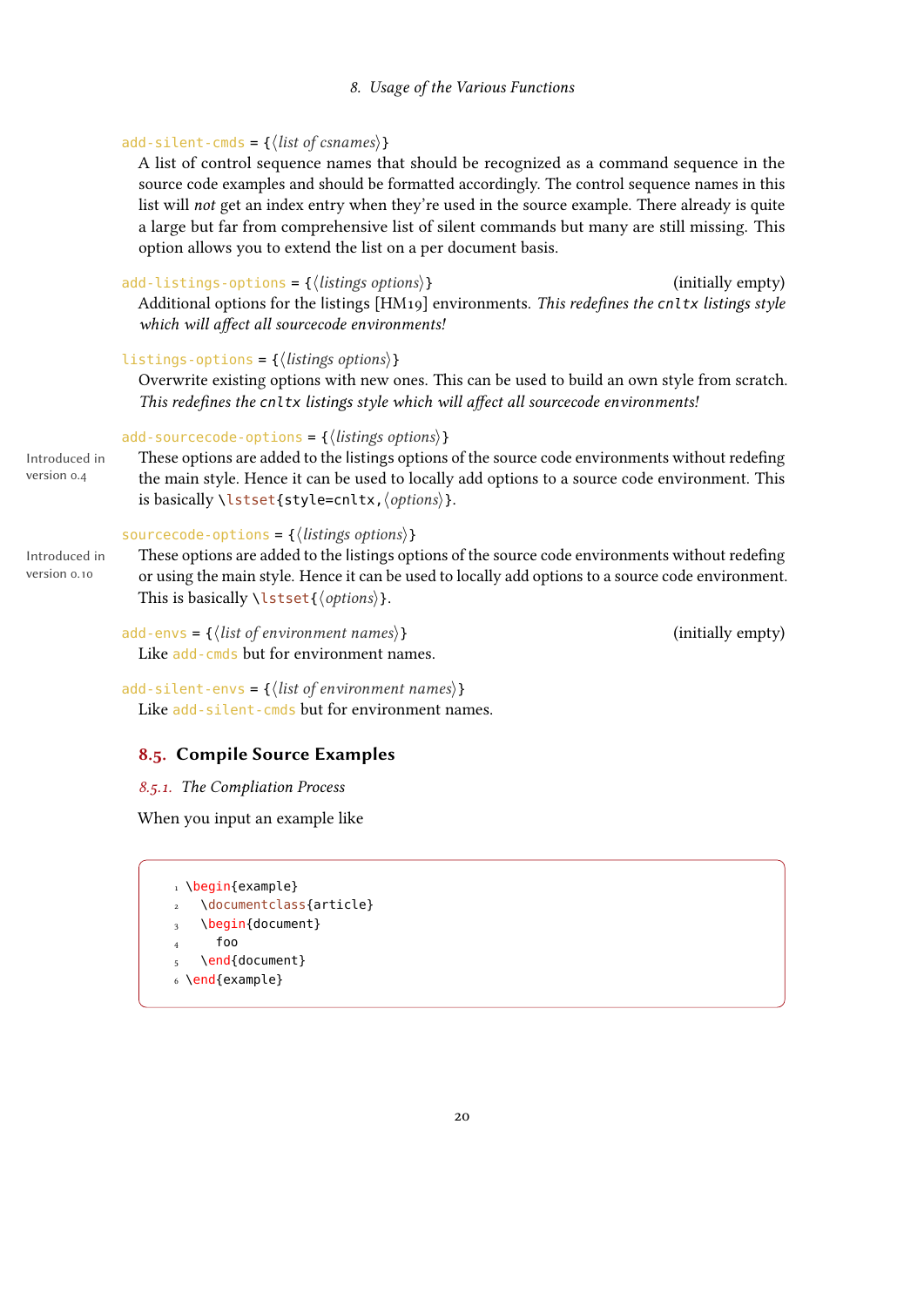you'll get an error since the code is input as is and you'll end up with \documentclass after \begin{document}. There's a way out, though.

Introduced in **cNLTX-EXAMPLE** provides the possibility to compile the source code file externally and input the compiled PDF.

```
1 \begin{example}[compile]
   \documentclass{article}
   \begin{document}
     4 foo
   5 \end{document}
6 \end{example}
```
This needs shell-escape enabled. The default compilation program is pdflatex which will compile the file two times. The process can be customized with the following options:

```
compile = true|false default: false
  Compile the source code file. Although this option can be set globally it really shouldn't be!
  It's best to give this option explicitly to the source code environment whose body should be
  compiled. If enabled globally all examples would be compiled and most likely lead to various
  errors since most examples won't be complete ETFX documents.
```

```
program = pdflatex|lualatex|xelatex|arara Default: pdflatex
 The program to compile the source file.
runs = \{\langle number \rangle\} Default: 2
 The number of compilations.
exe-with = {\langle options \rangle} (initially empty)
 Command line options that can be given to the compilation program chosen with program.
file-ext = \{\langle extension \rangle\}The file extension of the included file of a compiled example.
add-frame = true|false default: true default: true Default: true
 If true every output page will get a frame.
```
The compiled document will be input with \includegraphics, each page separately. Since the pages of the document are most likely as large as the ones from the main document itself they are scaled down. This is best demonstrated with an example. The following input

1 \begin{example}[compile] \documentclass[a5paper]{scrartcl}

\usepackage{showframe,lipsum}

```
version 0.9
```
Introduced in version 0.10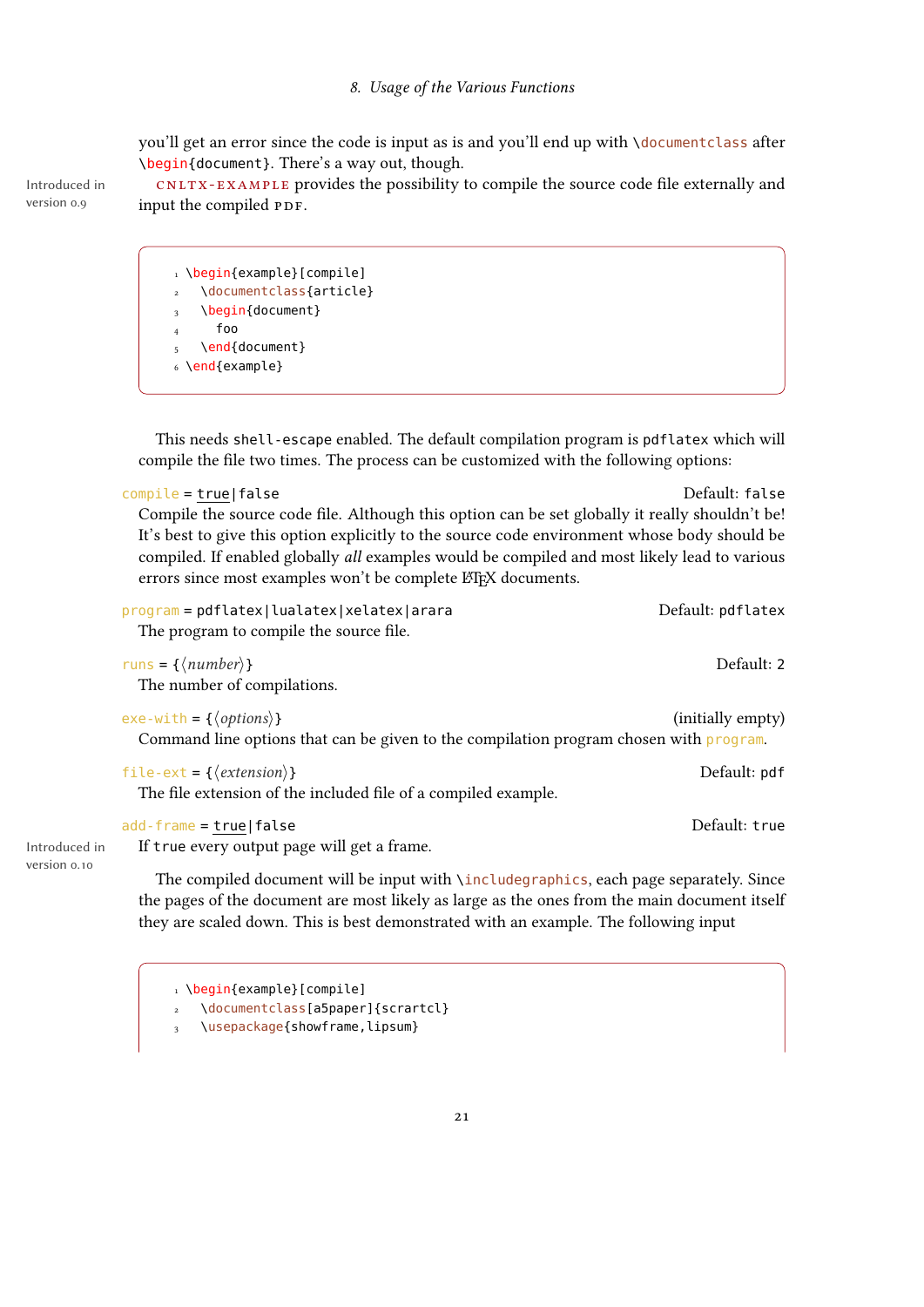```
4 \author{Clemens Niederberger}
5 \title{A Test File}
6 \begin{document}
7 \maketitle
8 \tableofcontents
9 \section{A Section Title}
_{10} \lipsum[1-10]
11 \end{document}
12 \end{example}
```
will lead to this output:

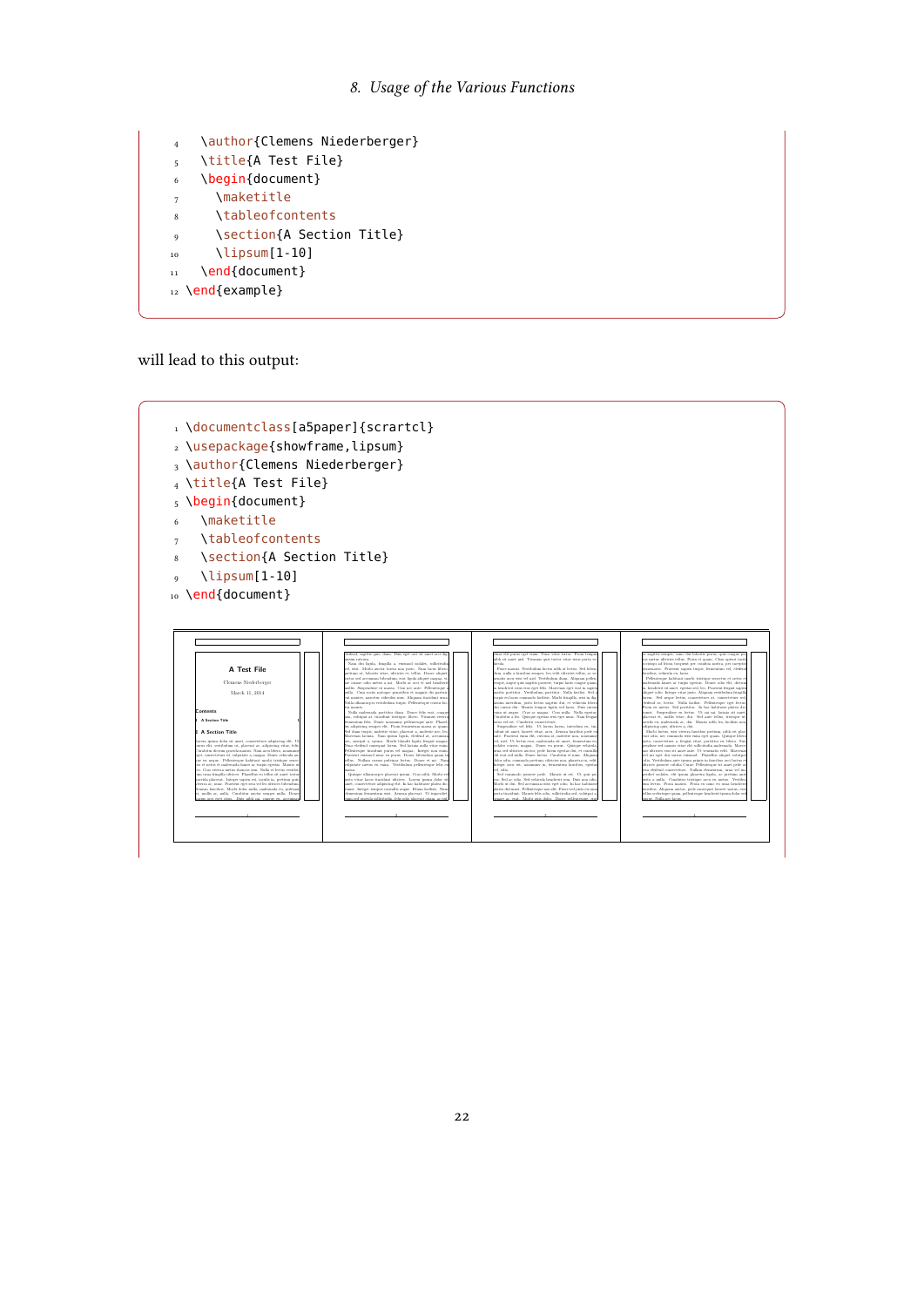

The pages get scaled according to two parameters:

#### $max-pages = {\langle number \rangle}$

The maximum number of pages in a row. The width of the pages is scaled to  $\lambda$  inewidth/n where *n* is either the number of pages *p* of the compiled document or  $\langle number \rangle$  if  $p > \langle number \rangle$ .

 $max\text{-height} = \{\langle dimension \rangle\}$  Default: .5\textheight

The maximum height of a page.

There's another possibility to influence the appearance of the output:

| graphics = { $\langle options \rangle$ } | (initially empty) |
|------------------------------------------|-------------------|
|------------------------------------------|-------------------|

 $\langle options \rangle$  are passed to  $\langle inches \rangle$  includegraphics for every page that is input.

#### <span id="page-22-0"></span>8.5.2. Floating Output

Since the output can become a quite large figure it might be preferable to have it as a floating figure. This is also possible by using the option float.

| float = true   false   $\langle$ float parameters $\rangle$                                                                                      | Default: false |
|--------------------------------------------------------------------------------------------------------------------------------------------------|----------------|
| Choose if the output should be placed in a figure of it's own. You can also use this option to<br>specify the floating parameters for the float. |                |
| float-pos = { $\langle$ float parameters}}                                                                                                       | Default: tbp   |

Set the standard floating parameters that are used if  $f$  loat = true. The default is actually the expansion of \fps@figure and not directly tbp.

|       | float-env = $\{\langle name \rangle\}$                       | Default: figure |
|-------|--------------------------------------------------------------|-----------------|
| ed in | The floating environment used when the option float is used. |                 |

Introduced in version 0.10

### $\text{caption} = \{\langle text \rangle\}$  (initially empty)

 $\langle text \rangle$  will be used as caption. If left blank no caption will be typeset. If you want to add a  $\lambda$ label you can use it in this option. Implicitly sets float = true.

Please note that  $f$  loat only has an effect if compile = true has been set.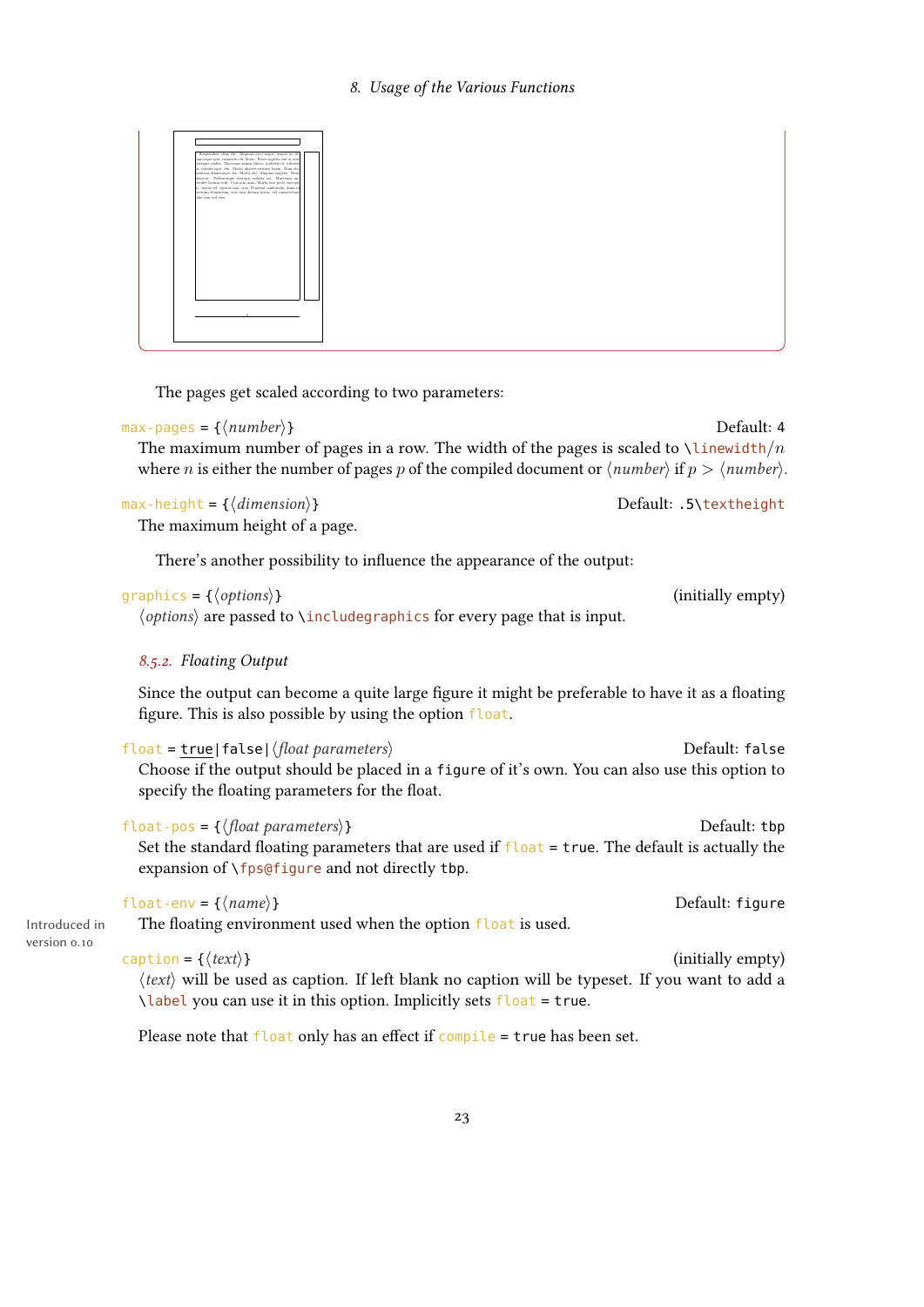#### <span id="page-23-0"></span>8.5.3. Selective Output

Sometimes it may be preferable not to include all pages of a compiled document but only specific pages. This is possible with the following option.

```
pages = \{\langle specifications \rangle\}
```
Select the included pages.  $\langle specification \rangle$  is a comma-separated list of page numbers and page ranges,  $e$ ,  $g$ ,  $1$ ,  $3$ ,  $4$  or  $1$ ,  $3$ - $5$ .  $1$ ,  $3$ - $5$  is the same as  $1$ ,  $3$ ,  $4$ ,  $5$ . If the list includes page numbers larger than the maximum number of pages the PDF has a warnung message will be issued and a replacement text will occur in the output where the page would have been.

The input

```
1 \begin{example}[compile,pages=1]
2 \documentclass[a5paper]{scrartcl}
  \usepackage{showframe,lipsum}
   \author{Clemens Niederberger}
5 \title{A Test File}
6 \begin{document}
7 \maketitle
     \tableofcontents
9 \section{A Section Title}
10 \lipsum[1-10]
11 \end{document}
12 \end{example}
```
will lead to this output:

```
1 \documentclass[a5paper]{scrartcl}
2 \usepackage{showframe,lipsum}
3 \author{Clemens Niederberger}
4 \title{A Test File}
5 \begin{document}
6 \maketitle
   \tableofcontents
  \section{A Section Title}
  \lipsum[1-10]
10 \end{document}
```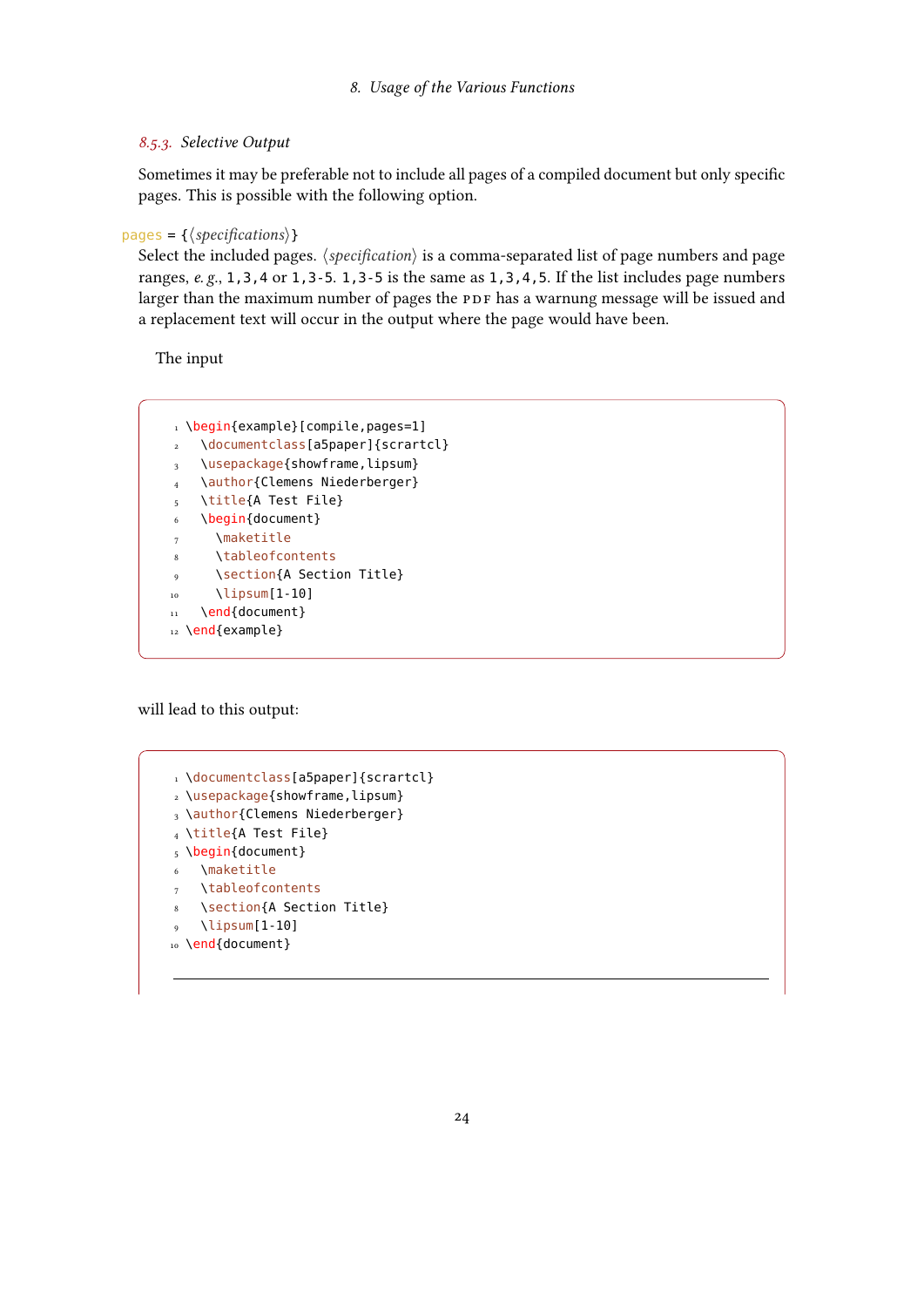

Together with the graphics option this can be used to output a part of a page. The following source

```
1 \begin{example}[compile,pages=1,graphics={trim={0pt 12cm 0pt 0pt},clip}]
2 \documentclass[a5paper]{scrartcl}
3 \usepackage{showframe,lipsum}
4 \author{Clemens Niederberger}
5 \title{A Test File}
6 \begin{document}
7 \maketitle
8 \tableofcontents
9 \section{A Section Title}
_{10} \lipsum[1-10]
11 \end{document}
12 \end{example}
```
will give this output: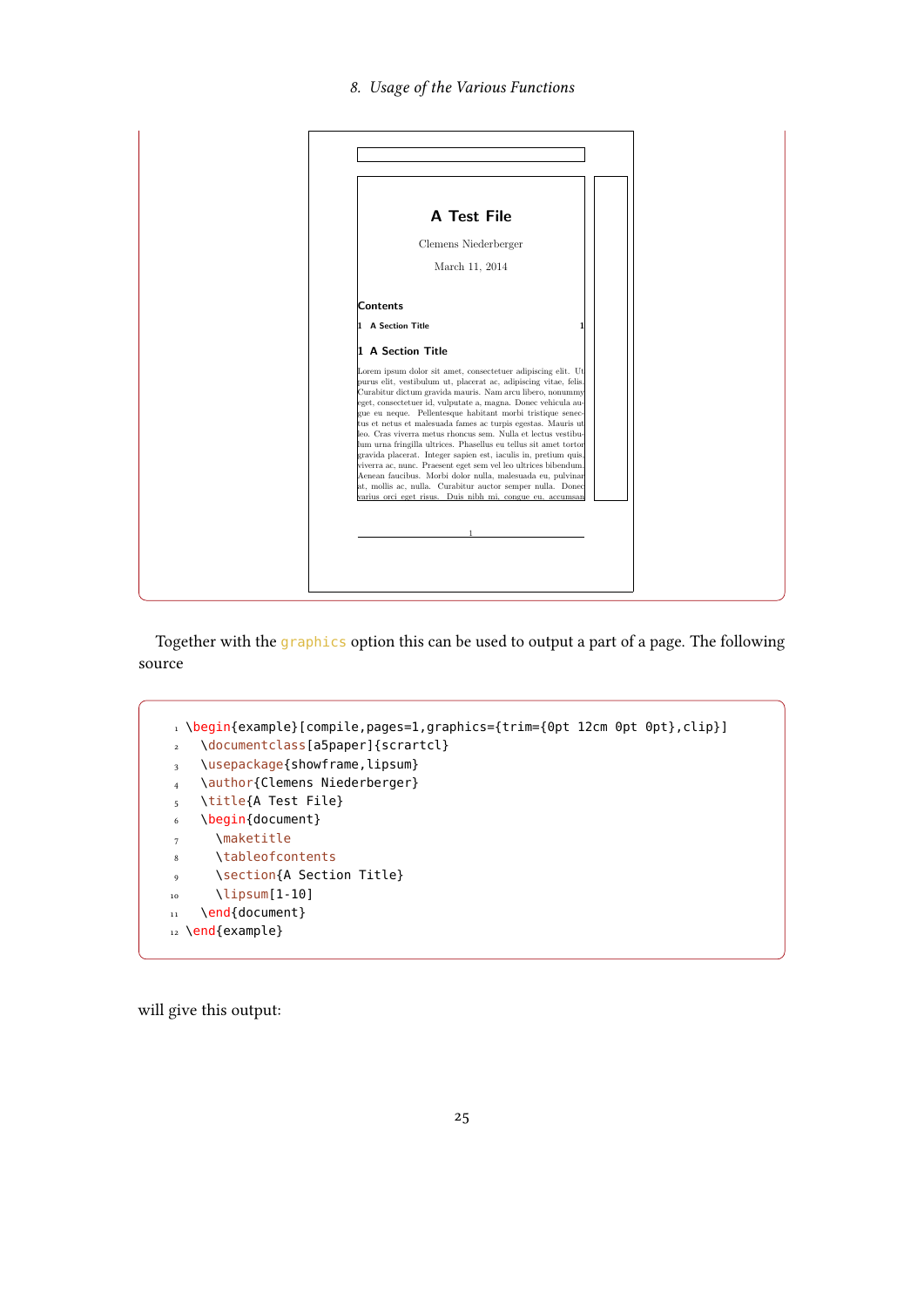

# <span id="page-25-0"></span>8.6. Example File

Let's say you're documenting a package called mypackage that provides the command **\mycommand** and the environment myenv. The basic manual setup could then look something like this:

gue eu necessarie eu neue eu neue al pellentes que habitant morti tristique senec-

```
t_{\text{acc}}1 \documentclass[load-preamble]{cnltx-doc}<br>.\usopackago[I]]{fontonc}
\frac{1}{3} \usepackage[utf8]{inputenc}
\frac{1}{4} \usepackage{mypackage}
        viverra ac, nunc. Praesent eget sem vel leo ultrices bibendum.
\epsilon package = mypackage ,
\sigma_7 authors = John Doe ,
2 \usepackage[T1]{fontenc}
5 \setcnltx{
```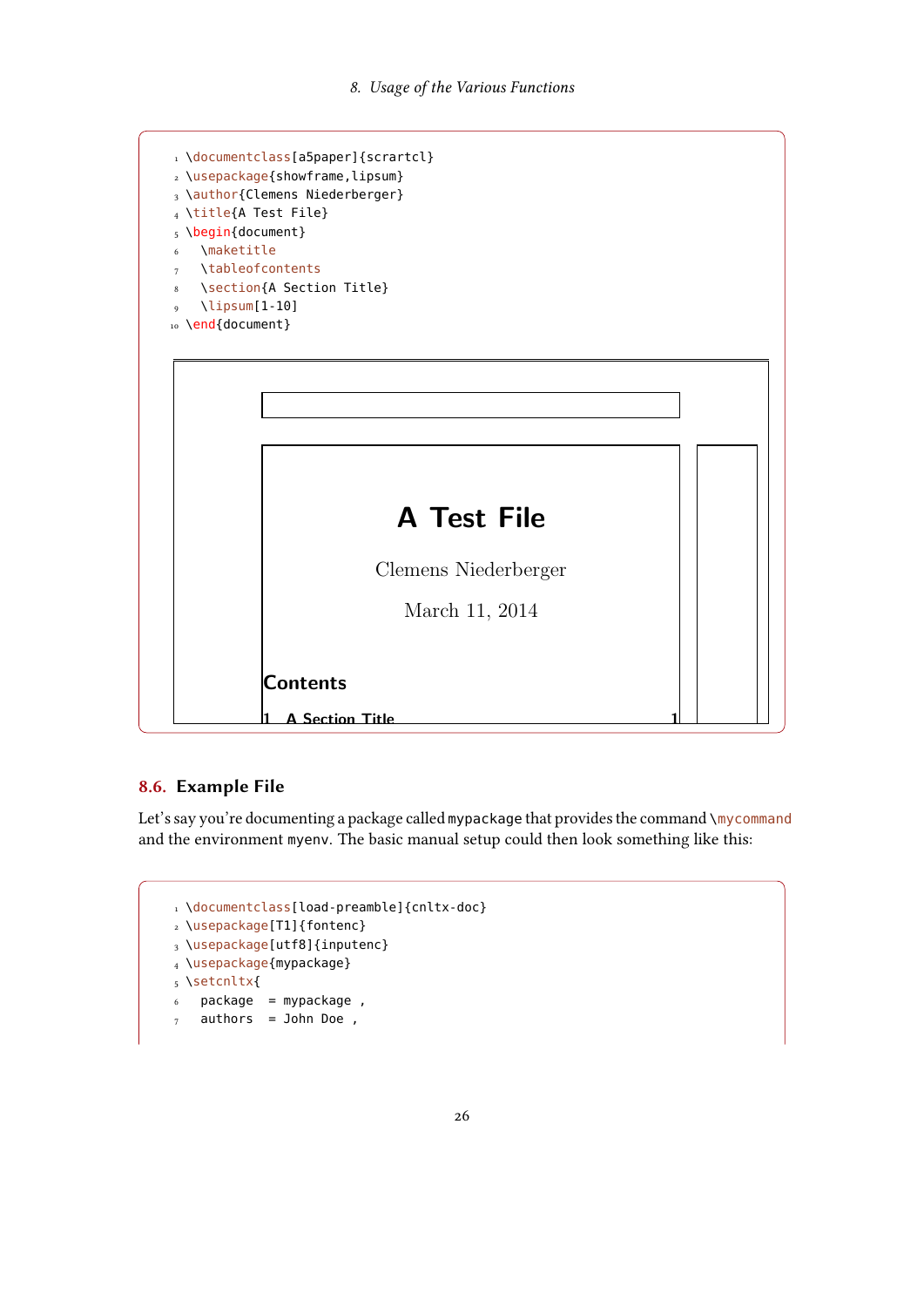```
email = john@doe.com,
9 add-cmds = {mycommand},
_{10} add-envs = {myenv}
11 }
12 \begin{document}
13 ...
14 \end{document}
```
# <span id="page-26-0"></span>8.7. Additional Functionality Provided by CNLTX-BASE

The CNLTX-BASE package's main purpose is to provide programming facilities. Most of its macros are listed in section [A.1.](#page-53-2) However, I like to explain some of its features in a bit more detail.

#### <span id="page-26-1"></span>8.7.1. Looking for Trailing Punctuation

The command  $\chi$ cnltx@ifpunctuation is is a conditional that detects if a punctuaction mark follows and acts depending on it. What counts as a punctuation mark can be set by the user.

\cnltx@ifpunctuation\*[\| punctuation marks\]{\| \true\} {\| \false\ childling punctuation\}

The starred version does not gobble the trailing punctuation while the unstarred does. That's why in the unstarred version you can also use \cnltx@trailpunct to access the gobbled punctuation mark. The optional argument sets the punctuation marks that should be considered for this use only.

```
set-trail-punct = \{\langle punctuation \text{ } marks \rangle\} Default: , .!?;:
  Sets the default list of punctuation marks that should be checked if the optional argument of
  \cnltx@ifpunctuation is not used.
```
The usage is probably self-explaining:

```
1 \makeatletter
2 \cnltx@ifpunctuation{(test\cnltx@trailpunct)}{(test)}!\par
3 \cnltx@ifpunctuation[.]{(test\cnltx@trailpunct)}{(test)}!\par
4 a punctuation mark \cnltx@ifpunctuation*{follows}{doesn't follow}!\par
5 a full stop \cnltx@ifpunctuation*[.]{follows}{doesn't follow}!
```
(test!) (test)! a punctuation mark follows! a full stop doesn't follow!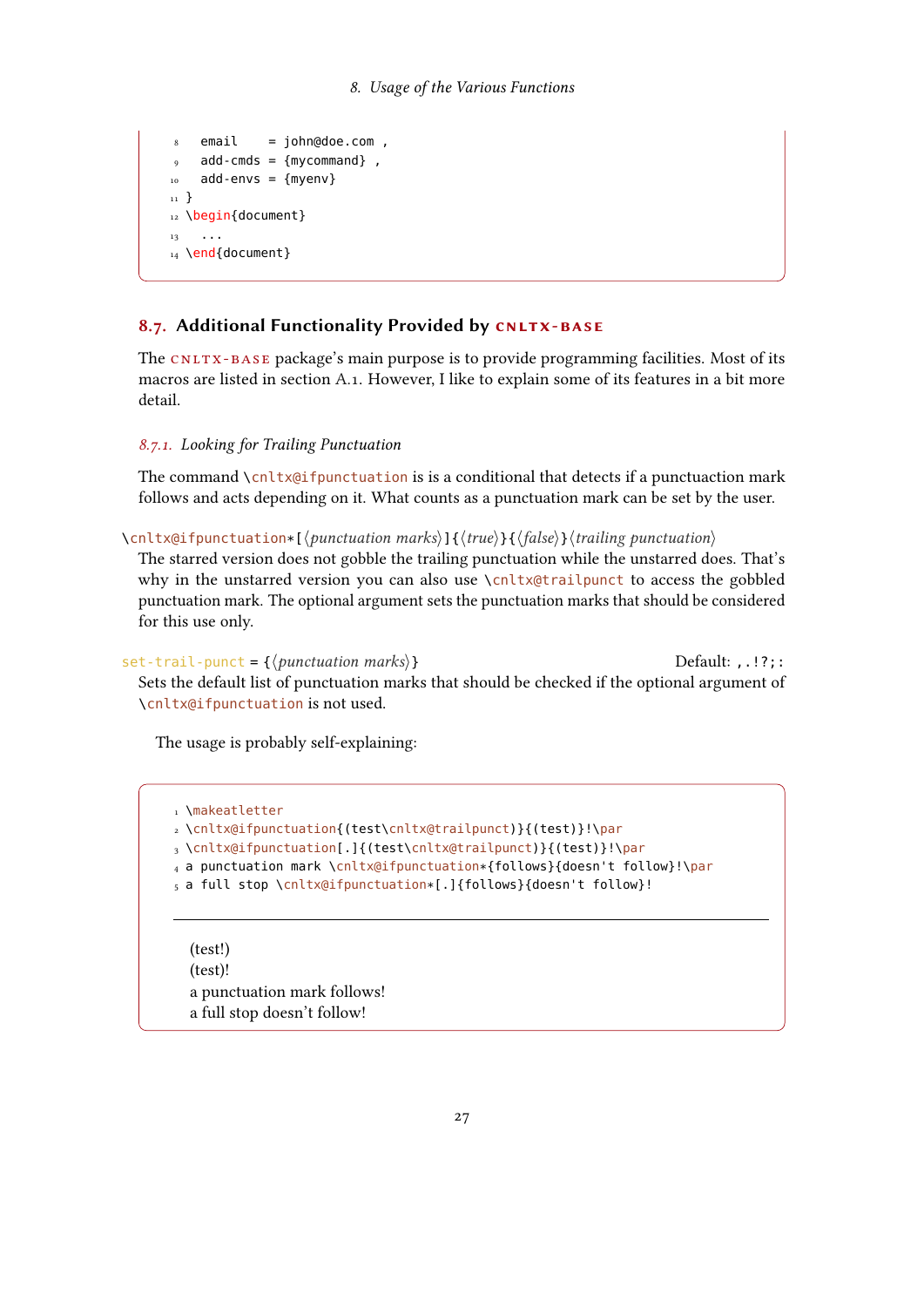If the non-starred variant has gobbled a \par the \par is placed back:

```
1 \makeatletter
2 \def\test{\cnltx@ifpunctuation{(test\cnltx@trailpunct)}{(test)}}%
3 \makeatother
4 \test
5
6 \test.
7
8 \text{ test}.
  (test)
  (test.)
  (test) .
```
#### <span id="page-27-0"></span>8.7.2. Counter Representation Commands

#### Background

A counter representation command like \arabic{section} always is a command that calls an associated internal command  $(\text{qarabic in the case of our example})$  that acts on the count associated with the counter:

```
1 \def\arabic#1{\expandafter\@arabic\csname c@#1\endcsname}
2 \def\@arabic#1{\number #1}
```
The command  $\arctan{\alpha}$  (*counter*) builds a command sequence  $\csc{\alpha}$  from its argument  $\langle counter \rangle$ . It then calls the internal command  $\Diamond$  arabic that takes this command sequence as an argument. The command sequence  $\csc$  counter) is the count (in the TEX sense) that is associated with the counter  $\langle counter \rangle$ , i. e., it holds the actual number. The command \@arabic now simply typesets the integer value of the count.

The same holds for every counter representation command. The principle always is as follows:

1 \def\foo#1{\expandafter\@foo\csname c@#1\endcsname}  $_2 \ \delta$  /def $\langle$ @foo#1{do something with #1 (where #1 is a count)}

This means in order to get a new counter representation command you actually need to define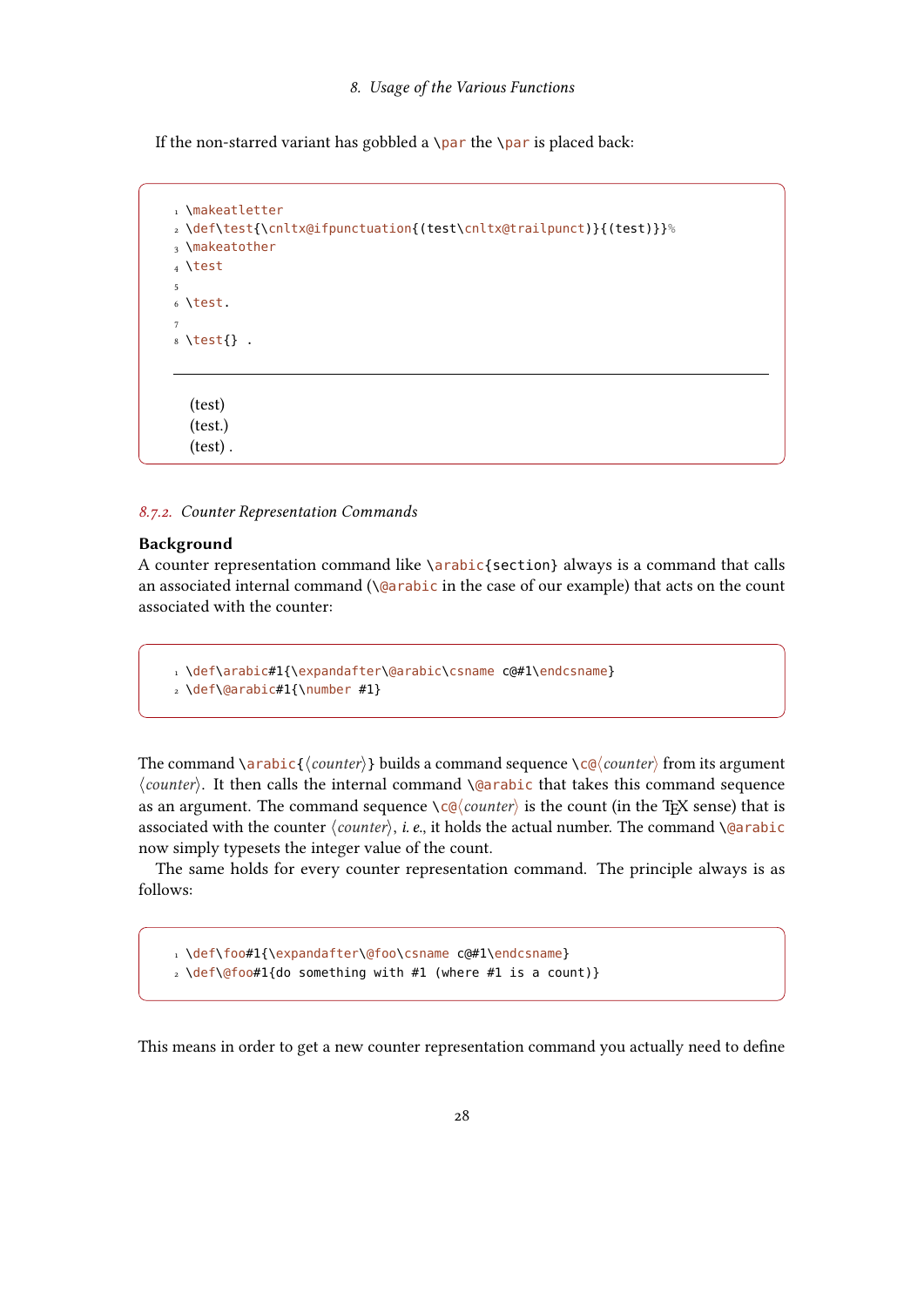two macros.

cnltx -base denes an interface that allows to dene both commands at once without having to think about \expandafter, associated counts, internal command names and so on. The only thing left to do is choosing a name for the counter representation and providing a valid definition of what should happen with the (integer) value of the counter.

#### New Commands

# \DeclareCounterRepresentation{ $\langle command \rangle$ }{ $\langle definition \rangle$ }

Declares a new counter representation command and its internal equivalent. In the  $\langle definition \rangle$ #1 is used to refer to the counter *number*, that is, the value of  $\c{c@} \cong c@$ . This command will silently overwrite any existing definition.

 $\newcounterrepresentation{\langle command \rangle}{\langle definition \rangle}$ 

Defines a new counter representation command and its internal equivalent. In the  $\langle definition \rangle$ #1 is used to refer to the counter *number*, that is, the value of  $\ce{c}(\text{counter})$ . This command will issue an error if either the user command or the internal command  $(cf. \ \bar{c}$  arabic and  $\Diamond$ arabic) already exist.

#### \providecounterrepresentation{ $\langle command \rangle$ }{ $\langle definition \rangle$ }

Provides a new counter representation command and its internal equivalent. In the  $\langle definition \rangle$ #1 is used to refer to the counter *number*, that is, the value of  $\c{Q} \cong CQ$  *counter*). This command will define the commands only if neither the user command nor the internal command  $(cf. \arabla)$ and  $\langle$ @arabic) already exist and will do nothing if either of them exist.

#### \renewcounterrepresentation{ $\langle command \rangle$ }{ $\langle definition \rangle$ }

Redefines an existing counter representation command and its internal equivalent. In the  $\langle definition \rangle$  #1 is used to refer to the counter number, that is, the value of  $\langle c\omega|$  counter). This command will issue an error if neither the user command nor the internal command  $(cf \ \ a$ rabic and \@arabic) already exist.

Let's take a look at what is actually defined by these commands:

```
1 \makeatletter\ttfamily
2 before:\par
3 \meaning\arabic\par
4 \meaning\@arabic
5
6 \renewcounterrepresentation\arabic{\the\numexpr#1\relax}%
7 after:\par
8 \meaning\arabic\par
9 \meaning\@arabic
```

```
before:
macro:#1->\expandafter \@arabic \csname c@#1\endcsname
```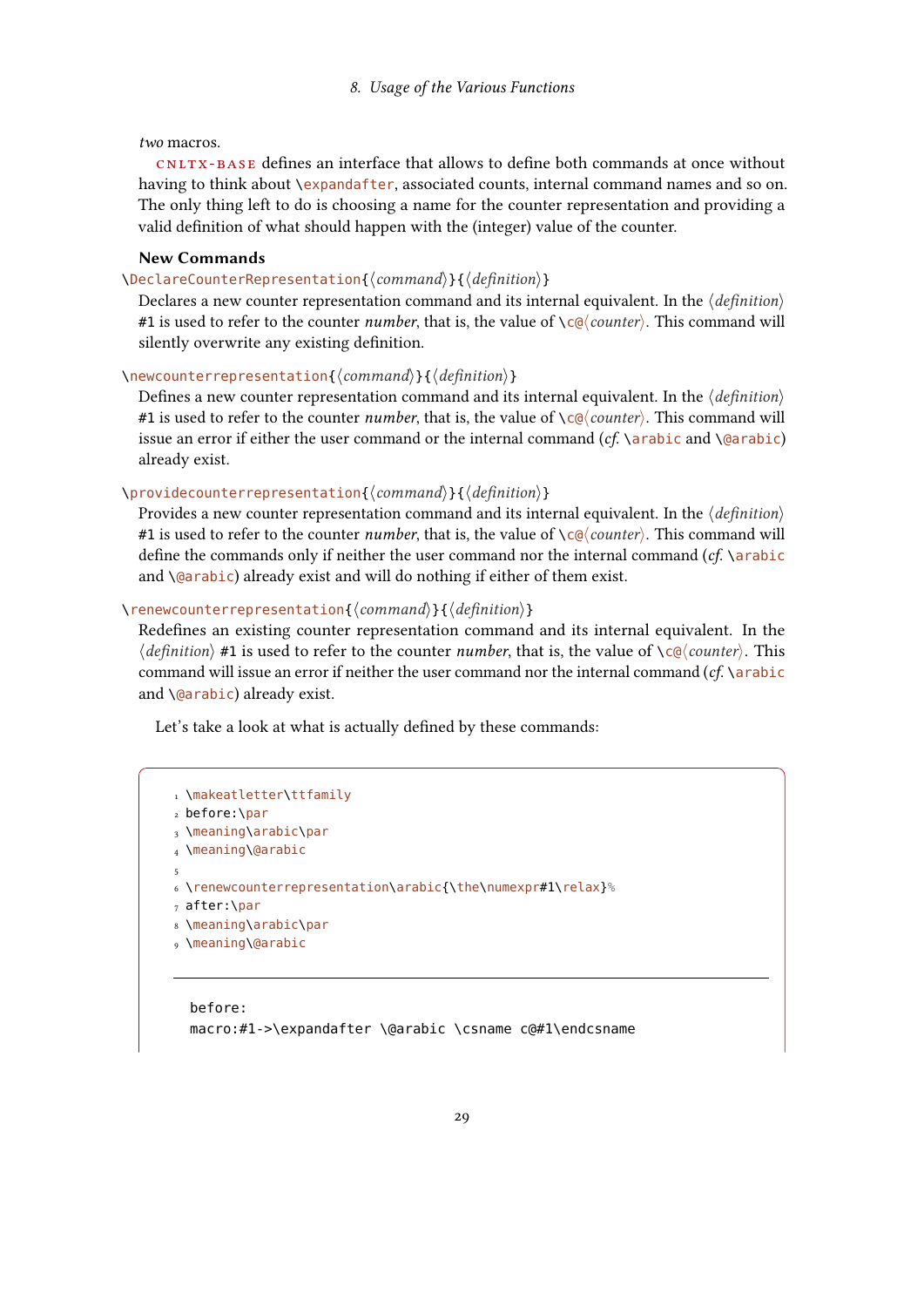```
macro:#1->\number #1
after:
macro:#1->\expandafter \@arabic \csname c@#1\endcsname
macro:#1->\the \numexpr #1\relax
```
As you can see nothing bad happens. The commands are only a convenient interface. Let's take a look at some more realistic examples. The above redenition was only a demonstration. For example you may want to have a representation which calculates the displayed value from the counter value?

```
1 \newcounterrepresentation\minusone{\the\numexpr#1-1\relax}%
2 \newcounterrepresentation\multoffourrm{\romannumeral\numexpr(4*#1)-4\relax}%
3 % \newrobustcmd is provided by the `etoolbox' package
4 \newrobustcmd*\circlenumber[1]{%
    \tikz[baseline]\node[anchor=base,draw,shape=circle]{\number#1};}%
6 \newcounterrepresentation\circled{\circlenumber{#1}}%
7 \makeatletter
8 \newcounterrepresentation\twodigits{\two@digits{#1}}%
9 \makeatother
10 \newcounter{test}%
11 \setcounter{test}{9}
12
13 \minusone{test}\par
14 \multoffourrm{test}\par
15 \circled{test}\par
16 \twodigits{test}
  8
  xxxii
    9
   <u>oğ</u>
```
#### <span id="page-29-0"></span>8.7.3. Expandable Document Commands

The commands presented in this section are highly experimental. Use them only if you really have to!

#### $\langle$ newexpandablecmd\*{ $\langle cs \rangle$ }[ $\langle$ num args $\rangle$ ][ $\langle$ default opt $\rangle$ ]{ $\langle$ definition $\rangle$ }

Introduced in version 0.7

This command has the same syntax as \newcommand. The difference is that if  $\langle cs \rangle$  is defined with an optional argument it is still fully expandable. This comes with a cost: in order to still being able to check for the optional argument it needs to see a following token as argument. If it is used without optional argument and has no mandatory arguments it may be necessary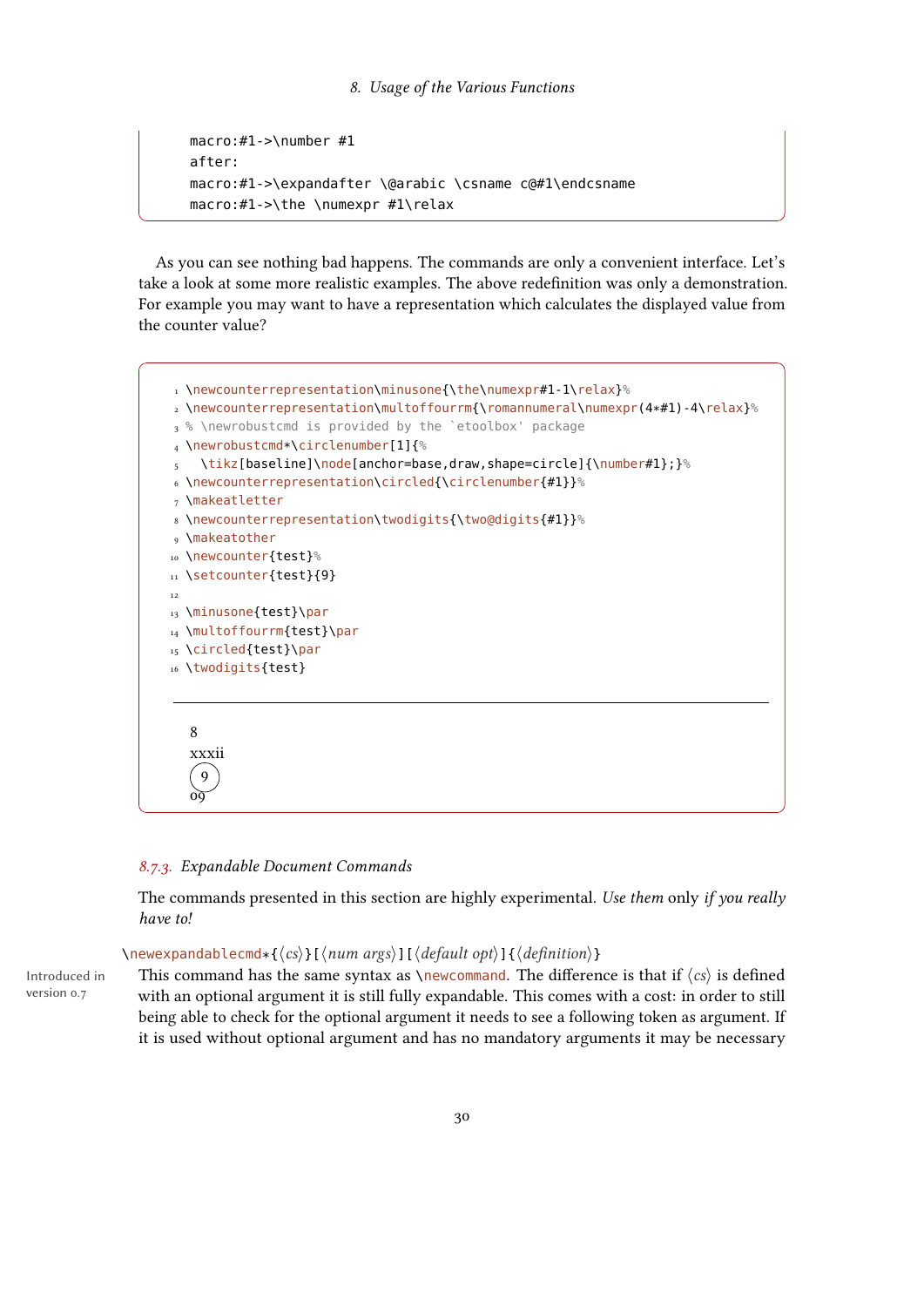to add a trailing \empty or something. There's another drawback: a command \test thus defined cannot distinguish between \test[] and \test{[}] and will misinterpret the second as a present optional argument.

My recommendation is to never use this for defining a user command.<sup>[20](#page-30-2)</sup> Use it in code you can control and only if you have to.

If you define a command without optional argument this command falls back to  $\neq$  new command.

\renewexpandablecmd\*{ $\langle cs \rangle$ }[ $\langle num \, args \rangle$ ][ $\langle default \, opt \rangle$ ]{ $\langle definition \rangle$ }

The equivalent of \renewcommand. See description of \newexpandablecmd for further details.

Introduced in version 0.7

Introduced in version 0.7

\provideexpandablecmd\*{ $\langle cs \rangle$ }[ $\langle num \, args \rangle$ ][ $\langle default \, opt \rangle$ ]{ $\langle definition \rangle$ }

The equivalent of \providecommand. See description of \newexpandablecmd for further details.

# <span id="page-30-0"></span>8.8. Additional Functionality Provided by CNLTX-TOOLS

### <span id="page-30-1"></span>8.8.1. Commands for Defining Different Document Macros

The CNLTX-TOOLS package defines some additional macros which provide useful functionality also in contexts not documenting a ETEX package.

# $\emptyset$ newname $\{\langle cs \rangle\}\{\langle first \ name \rangle \ \langle last \ name \rangle\}$

Changed in Defines  $\langle cs \rangle$  to write out the full name and add an index entry sorted by the last name. Also version 0.12 defines a starred variant of  $\langle cs \rangle$  that only writes the last name but still adds the full index entry.

# $\langle$  hame\*{ $\langle$ first name}  $\langle$  last name}}

Changed in version 0.12 Typesets a name according to the same specs as the names defined with \newname. Also adds the name to the index. The starred version only writes the name but doesn't add the name to the index. Index entries either have the form  $\langle$  last name $\rangle$  or  $\langle$  last name $\rangle$ ,  $\langle$  first name $\rangle$  depending on the usage of the optional argument. It's safer to define a dedicated macro with  $\n\lambda$ newname to get consistent index entries.

# $\{\chi \in \mathbb{R} \mid \langle \phi \rangle \}$  (cnltxacronym $\{ \phi \}$ ) and sort string)  $\{ \langle \phi \rangle \}$

Typesets  $\langle \text{acronym} \rangle$  with small caps and uses  $\langle \text{pdf} \text{ and } \text{sort} \text{ string} \rangle$  as PDF string and for sorting the index entry that is added. This command was used to define  $\lceil \text{ppl} \rceil$  and  $\lceil \text{cl} \rceil$  and  $\lceil \text{ch} \rceil$ intended as a replacement for packages like acro [Nie19] or glossaries [Tal19]! In fact it is a "poor man's" solution that allows me not to require one of those packages.

### $\langle$ newabbr\*{ $\langle$ control sequence}}{ $\langle$ definition}}

Defines the abbreviation  $\langle control\ sequence\rangle$  with the definition  $\langle definition\rangle$ . The star argument prevents that a dot is added at the end of the definition. An error is raised if  $\langle control sequence \rangle$ already exists.

 $\text{Yrenewabbr*}\{\langle control sequence\rangle\}\{\langle definition\rangle\}$ 

Redefines the abbreviation  $\langle$  *control sequence* $\rangle$  with the definition  $\langle$  *definition* $\rangle$ . The star argument prevents that a dot is added at the end of the definition. An error is raised if  $\langle control\ sequence \rangle$ does not exist already.

<span id="page-30-2"></span><sup>20.</sup> I can see the contradiction here: if a command is no user command there is no need for an optional argument.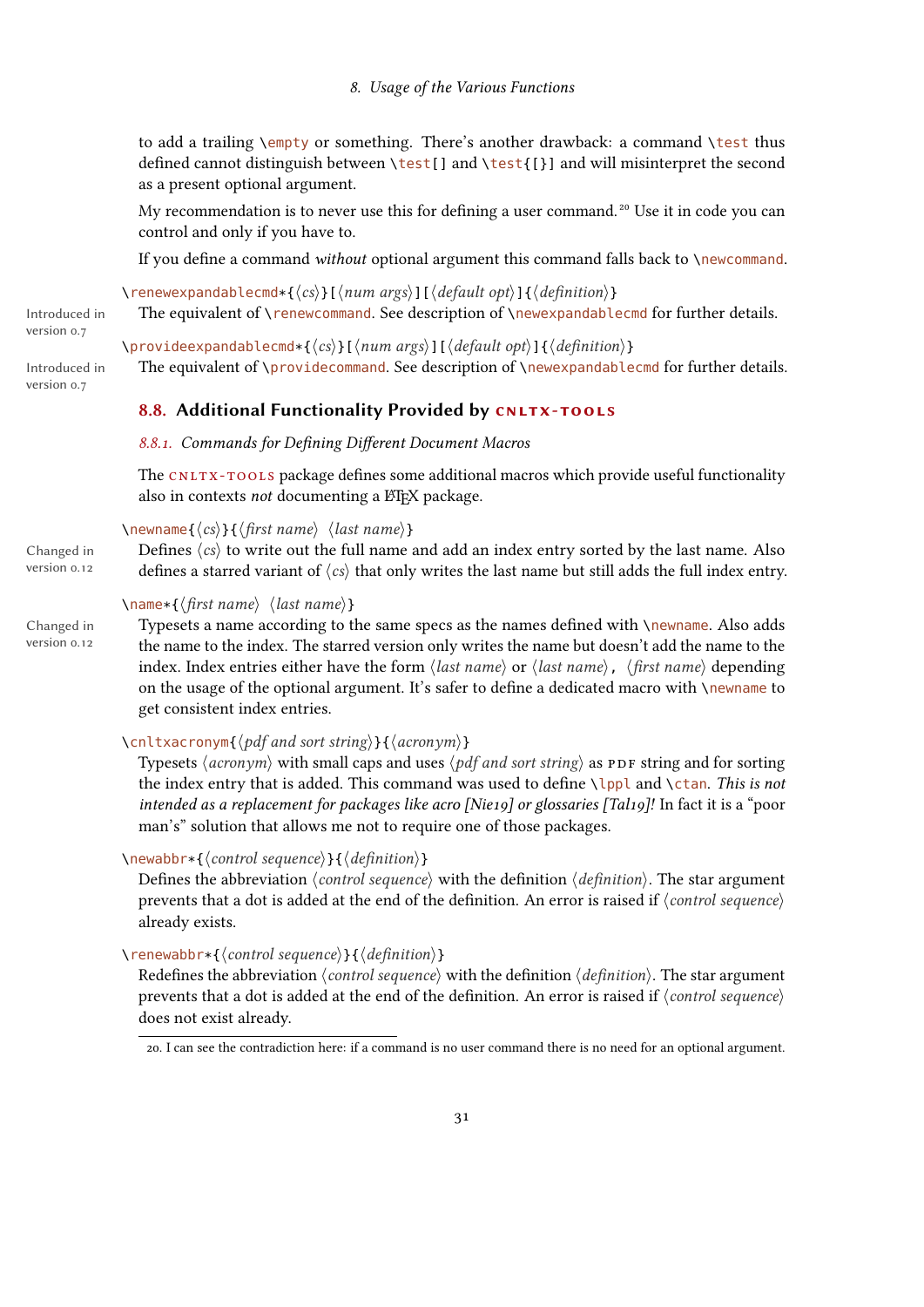#### $\{denb\rightarrow{\}$  (control sequence)  $\{\langle definition \rangle\}$

Defines or overwrites the abbreviation  $\langle$  control sequence $\rangle$  with the definition  $\langle$  definition $\rangle$ . The star argument prevents that a dot is added at the end of the definition.

| \cnltxtimeformat{\abbreviation\}<br>Used in some predefined abbreviations.                                                                                                                                                                                                                                                   | Default: $\textsc{t}, \textsc{1}$ |
|------------------------------------------------------------------------------------------------------------------------------------------------------------------------------------------------------------------------------------------------------------------------------------------------------------------------------|-----------------------------------|
| $\langle$ cnltxlatin{ $\langle$ abbreviation}}<br>Used in some localization strings.                                                                                                                                                                                                                                         | Default: $\text{text{#1}}$        |
| $acronym$ -format = { $\langle definition \rangle$ }<br>Formatting of the acronyms as typeset with \cnltxacronym.                                                                                                                                                                                                            | Default: \scshape                 |
| name-format = $\{\langle$ formatting commands $\rangle\}$<br>The formatting of names created with \newname or typeset with \name. Names typeset through<br>the bibliography style cnltx are also formatted according to this option. <i>(formatting commands)</i><br>should contain #1 for the actual name.                  | Default: #1                       |
| last-name-format = $\{\langle$ formatting commands $\rangle\}$<br>The formatting of the last names created with \newname or typeset with \name. Names typeset<br>through the bibliography style cnltx are also formatted according to this option. <i>(formatting</i> )<br>$commands$ should contain #1 for the actual name. | Default: $\text{textsc}$ {#1}     |
| first-name-format = $\{\langle$ formatting commands $\rangle\}$<br>The formatting of first names created with \newname or typeset with \name. Names typeset<br>through the bibliography style cnltx are also formatted according to this option. (formatting<br>$commands$ should contain #1 for the actual name.            | Default: #1                       |

A short example of the usage of \newname and \cnltxacronym:

1 \newname\carlisle{David Carlisle}% <sup>2</sup> \carlisle\ is a well-known member of the \LaTeX\ community. \carlisle\* is 3 the author of many packages such as \pkg\*{longtable}. Take a look in the <sup>4</sup> index where you'll find \carlisle\* mentioned. 5 6 \lppl\ is defined as \cnltxacronym{LPPL}{lppl}.

David CARLISLE is a well-known member of the LHEX community. David CARLISLE is the author of many packages such as longtable. Take a look in the index where you'll find David CARLISLE mentioned.

LPPL is defined as LPPL.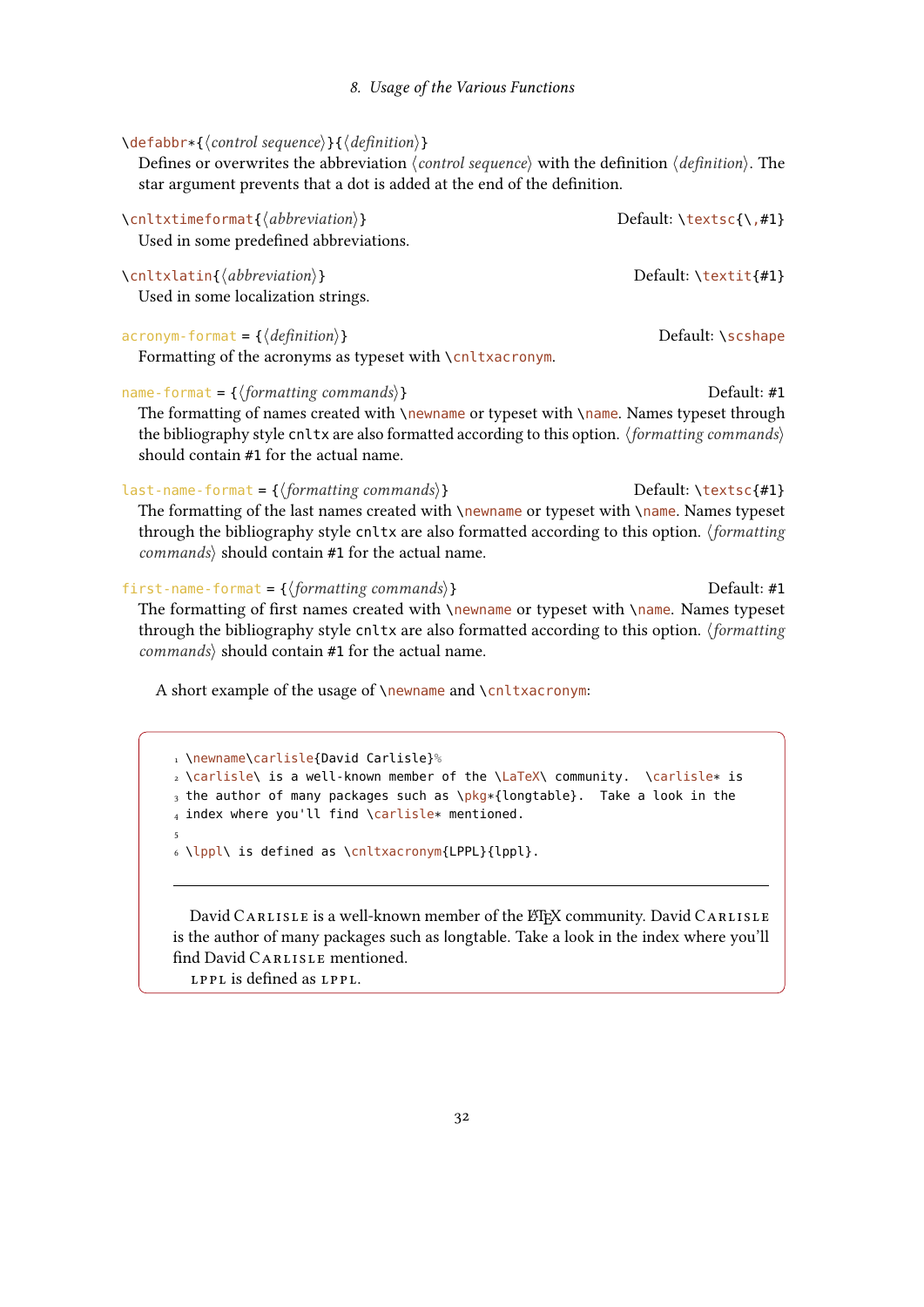#### <span id="page-32-0"></span>8.8.2. Defining Abbreviations

In section [8.8.1](#page-30-1) when describing \newabbr and similar commands I said "The star argument" prevents that a dot is added at the end of the definition". We should clarify what that means. Many abbreviations end with a dot. Some don't which explains the starred form of the commands. But why add a dot automatically in the first place? The reasoning is two-fold:

- Suppose you add the dot explicitly in the definition but forget one or two times that you  $did$  – you'll end up with abbreviations followed by two dots! Macros defined with  $cn_Irx$ tools recognize a following dot and will not print a second one in those cases.
- In a document where \nonfrenchspacing is active the space after a dot in the middle of a sentence should be shorter than the one after the full stop ending a sentence. TFX automatically interprets a dot following a small letter as the end of a sentence and a dot after a capital letter as a dot after an abbreviation inside of a sentence. Usually you solve this by adding  $\Diamond$  in the appropriate places: e.  $\Diamond$ , g.  $\Diamond$  for a intra-sentence space and NSA  $\Diamond$ @. for a inter-sentence space. The dot added by CNLTX-TOOLS always will be followed by an intra-sentence space. If you add a dot explicitly it will be your responsibility. Per default it will then act like a dot after a small letter.

Let's see some example:

```
1 \ttfamily% <= this will amplify the
   visual effect of \nonfrenchspacing
2 \newabbr\ab{a.b}%
3 \newabbr\AB{A.B}%
4 \newabbr*\cd{cd}%
5 \, \delta6 \ab. and some words\par
7 \ \Delta B and some words\par
8 \AB. and some words\par
9 \cd\ and some words
                                        a.b. and some words
                                        a.b. and some words
                                        A.B. and some words
                                        A.B. and some words
                                        cd and some words
```
Beware: CNLTX-TOOLS will only leave the dot out if one follows directly in the input! That means that spaces are not ignored. However, of course T<sub>E</sub>X ignores spaces after macro names so usually this won't be an issue. If you define an abbreviation with a macro name consisting of one non-letter where spaces are not ignored you have to keep this fact in mind, though.

#### <span id="page-32-1"></span>8.8.3. Predefined Abbreviations

CNLTX-TOOLS already provides a bunch of abbreviations defined with its \newabbr command.

#### Abbreviations that allow Localization

CNLTX-TOOLS defines a few abbreviations that are sensitive to babel settings. Currently only translations for English and German are provided and the definition falls back to the English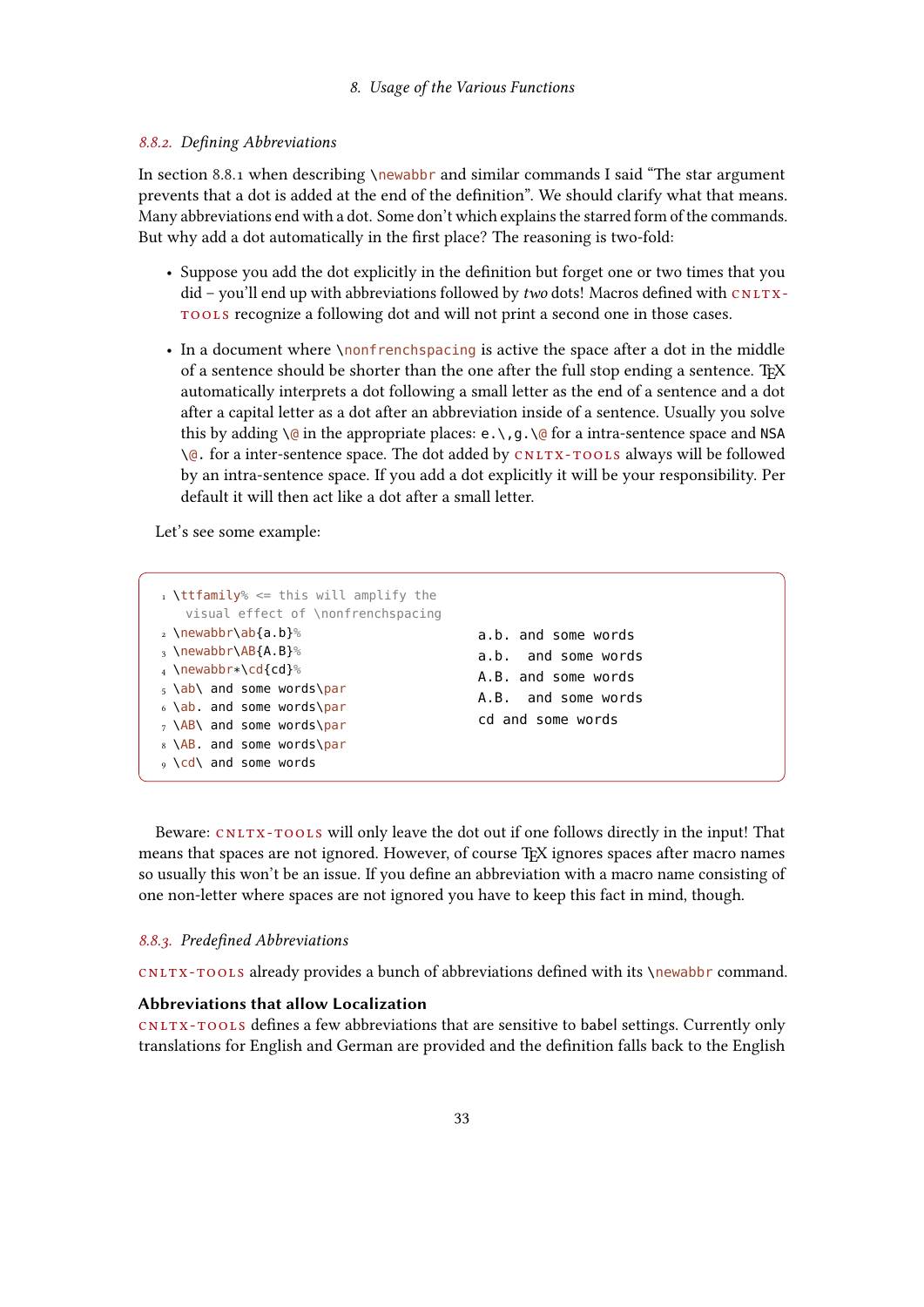version if you're using a language other than those. It is possible to add further localization strings quite easily, see section [14.](#page-52-0)

```
\ie
  Prints "i. e." or "d. h."
\eg
  Prints "e. g." or "z. B."
\etc
  Prints "etc." or "etc."
```
\cf

Prints "cf." or "vgl."

All of these macros add a final dot followed by  $\Diamond$  except if a dot directly follows the macro.

```
1 \eg\ and some following text\par
2 \eg, and some following text\par
3 \eg. and some following text\par
4 \selectlanguage{ngerman}
_5 \geq \eqref{1} and some following text\par
6 \eg, and some following text\par
7 \text{~} \eg. and some following text
```
e. g. and some following text e. g., and some following text e. g. and some following text z. B. and some following text z. B., and some following text z. B. and some following text

### German Abbreviations

The following abbreviations are not sensitive to localization and are only of use in a German text. Although they're defined: please do not use abbreviations at the start of a sentence!

#### \dsh

Prints "d. h."

### \Dsh

Prints "D. h."

#### \usf

Prints "usf."

#### \usw

Prints "usw."

#### \uswusf

Prints "usw. usf."

#### \zB

Prints "z. B."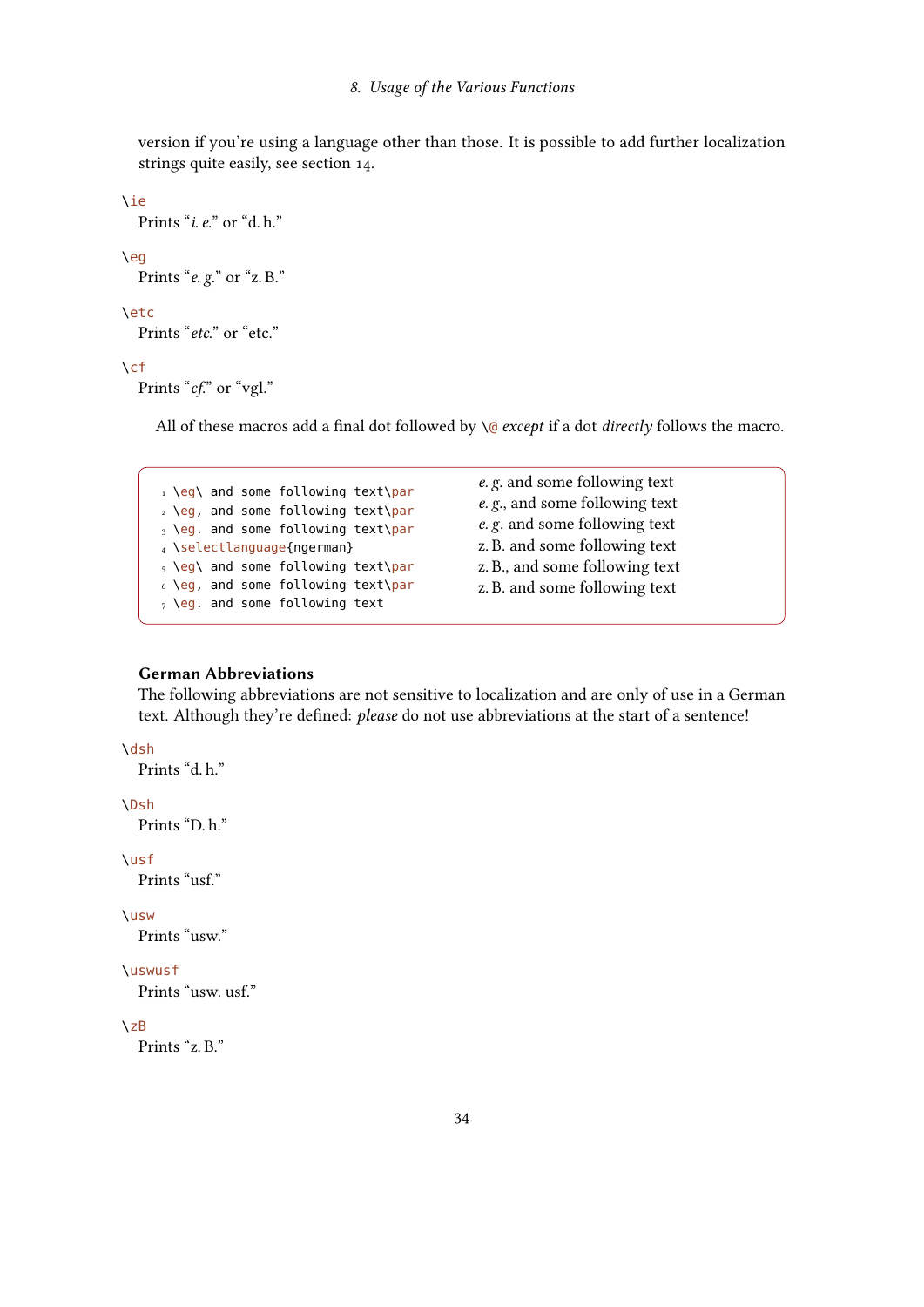```
\ZB
  Prints "Z. B."
\vgl
  Prints "vgl."
```
#### \Vgl

Prints "Vgl."

These macros behave the same as the ones described in section [8.8.3 on page 33.](#page-32-1)

|                                                                | d.h. und weiterer Text  |
|----------------------------------------------------------------|-------------------------|
| 1 \dsh\ und weiterer Text\par<br>2 \dsh. und weiterer Text\par | d. h. und weiterer Text |
| 3 \usw\ und weiterer Text\par                                  | usw. und weiterer Text  |
| 4 \usw. und weiterer Text\par                                  | usw. und weiterer Text  |
| $_5 \text{ }\text{ }\text{ }$ und weiterer Text\par            | usf. und weiterer Text  |
| 6 \usf. und weiterer Text\par                                  | usf. und weiterer Text  |
| $_7$ \zB\ und weiterer Text\par                                | z. B. und weiterer Text |
| $8 \angle$ zB. und weiterer Text                               | z. B. und weiterer Text |

#### Time related Abbreviations

The abbreviations presented in this section differ from the others in that they're formatted by the command \cnltxtimeformat{}, see section [8.8.1 on page 31.](#page-30-1)

### \AM

```
Prints "A.M."
```
# \PM

Prints " P.M."

# \AD

Prints " $A.D.$ "

### $\Delta$ BC

Prints "  $B.C.$ "

In their current definition these abbreviations are meant to be used directly after the time of day or the date, respectively.

1 She left for work before 6\AM, but  $_2$  did not arrive until 12\PM. The  $3$  interval  $5\BE - 5\AD\$  is one year 4 shorter than the interval  $595\$ AD--105 $\$ AD.

She left for work before 6 a.m., but did not arrive until 12 p.m. The interval 5 b.c.– 5 A.D. is one year shorter than the interval  $95 A.D.-105 A.D.$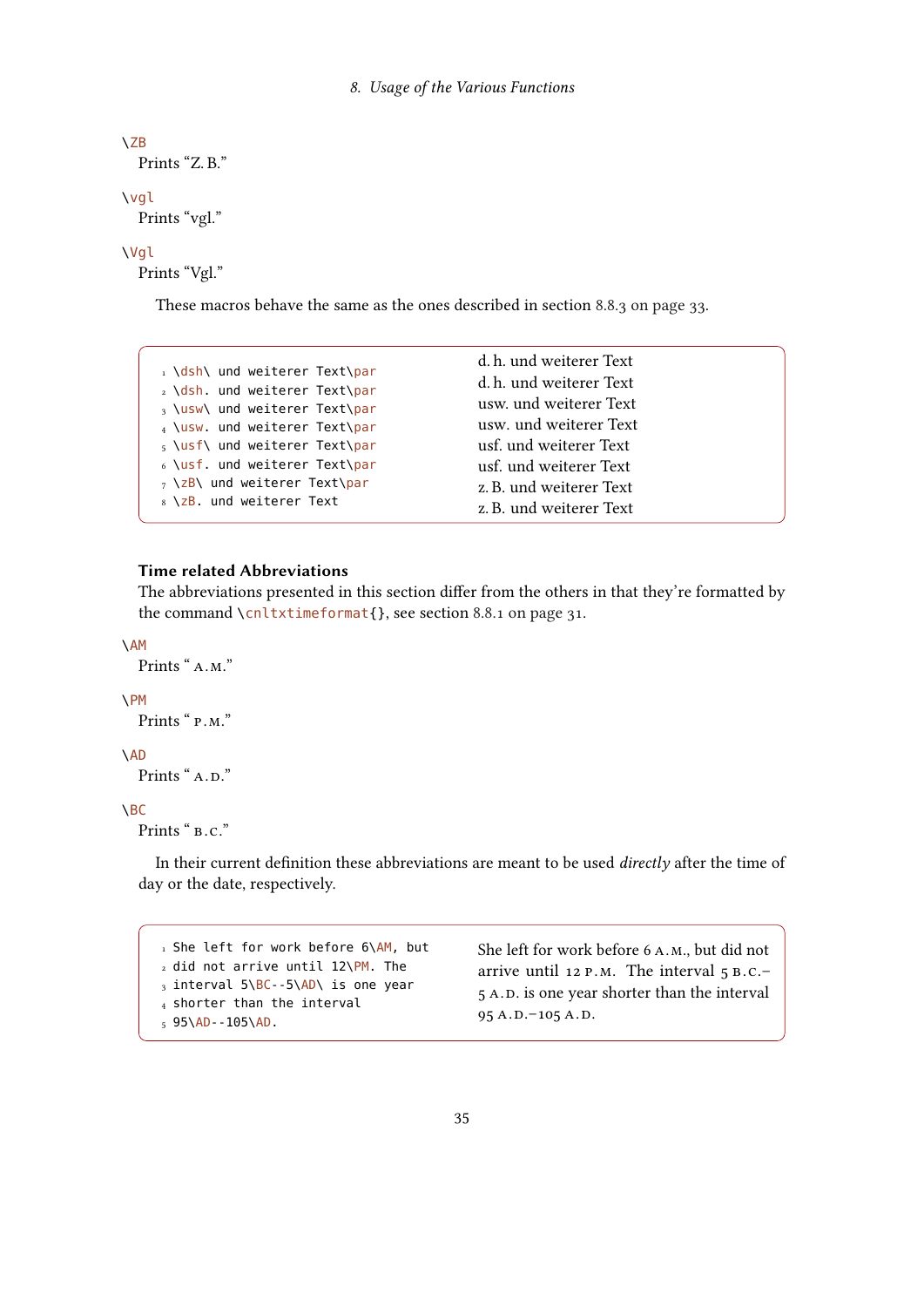# <span id="page-35-0"></span>9. Formatting Possibilities

One of the goals I wanted to achieve with this package is a consistent look and an easy interface for customization. No font choice and no color choice is fixed. In this section ways to change the formatting are shown.

The formatting of the different commands provided by CNLTX and various other properties can be changed in two ways: either by redefining the internal commands that are used for the formatting or by setting a corresponding option. Both variants are described in the next subsections.

How the colors should be changed is described in section [13 on page 51.](#page-50-0)

### <span id="page-35-1"></span>9.1. Formatting by Redefining Hooks

You can change the formatting by redefining the following commands. They're all defined by the CNLTX-EXAMPLE package except where indicated differently.

|             | <b>\codefont</b>                                             | Default: \ttfamily                          |
|-------------|--------------------------------------------------------------|---------------------------------------------|
|             | This command is used for all formatting of source code.      |                                             |
|             | <i><b>\sourceformat</b></i>                                  | Default: \codefont\small                    |
|             | Formatting of the listings.                                  |                                             |
|             | \exampleformat                                               | (initially empty)                           |
|             | Special formatting of the output of a listing.               |                                             |
|             | <i><u><b>Nersionnoteformat</b></u></i>                       | Default: \footnotesize\sffamily\RaggedRight |
| provided by | Formatting of the notes introduced in section 6.2 on page 9. |                                             |
| CNLTX-DOC   | <b>\packageformat</b>                                        | Default: \sffamily                          |
|             | The formatting of package names.                             |                                             |
|             | <b>\classformat</b>                                          | Default: \sffamily                          |
|             | The formatting of class names.                               |                                             |
|             | \argumentformat                                              | Default: \normalfont\itshape                |
|             | The formatting of $\mathcal{meta}(\mathit{meta})$ .          |                                             |
|             |                                                              |                                             |
|             |                                                              |                                             |

<sup>1</sup> \renewcommand\*\codefont{\sffamily\bfseries}

2 \code{foo} and \cs\*{bar}, option \option{baz}

foo and \bar, option baz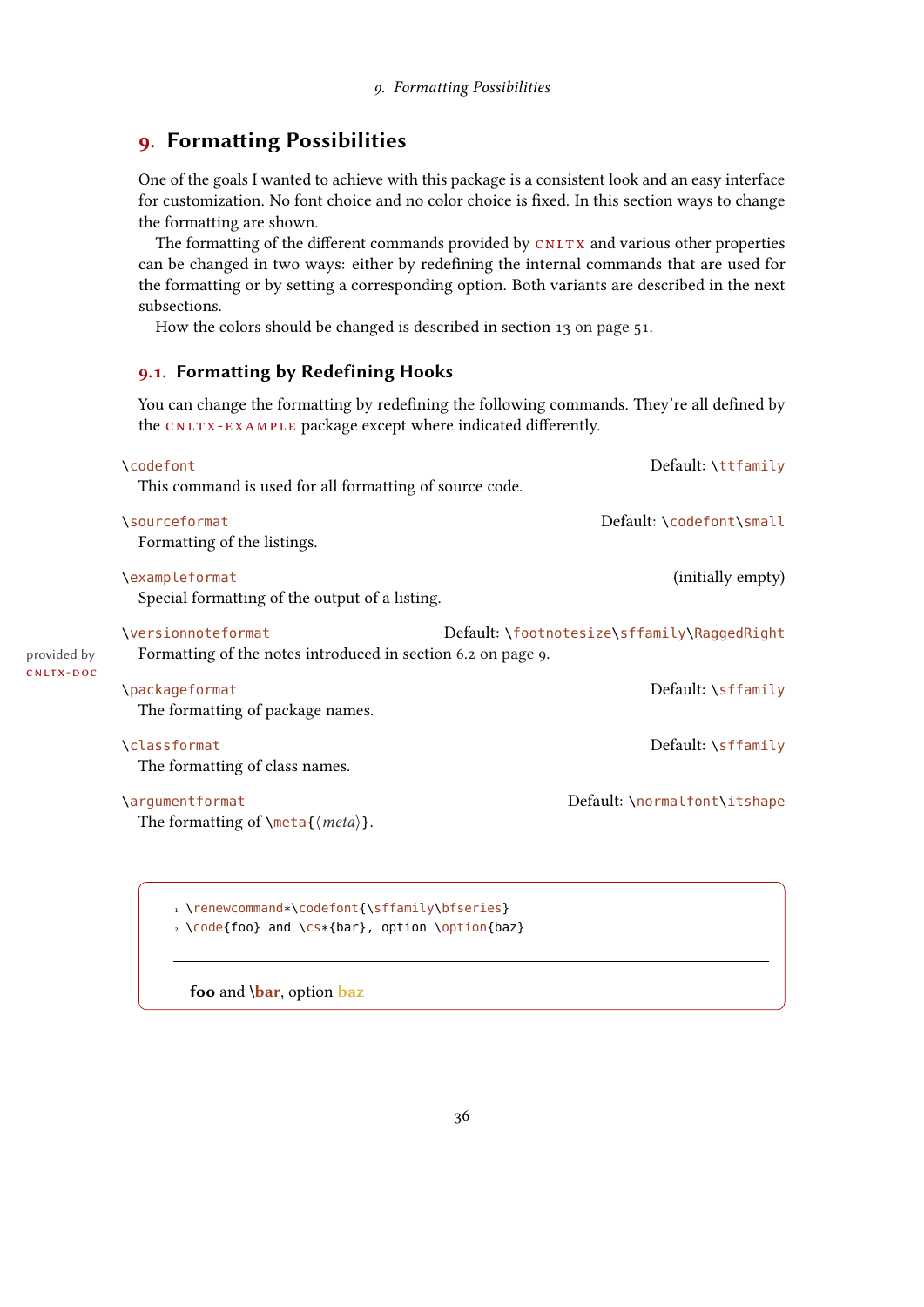# <span id="page-36-0"></span>9.2. Formatting by Setting Options

You can change the formatting of by setting the following options. They're all defined by the CNLTX-EXAMPLE package except where indicated differently.

| Introduced in                | title-format = $\{\langle definition \rangle\}$<br>Formatting of the document title.                                     | Default: \bfseries\scshape                                                                                                                      |
|------------------------------|--------------------------------------------------------------------------------------------------------------------------|-------------------------------------------------------------------------------------------------------------------------------------------------|
| version 0.2<br>Introduced in | abstract-width = $\{\langle dimension \rangle\}$                                                                         | Default: .75\linewidth<br>The width of the \parbox the abstract as set with the abstract option is placed in.                                   |
| version 0.6<br>Introduced in | abstract-format = $\{\langle definition \rangle\}$                                                                       | Default: \setlength\parskip{.333\baselineskip}<br>Code that is placed in the parbox the abstract is placed in before the abstract text.         |
| version o.6                  | caption-font = $\{\langle definition \rangle\}$<br>for details on the option.                                            | Default: \normalfont\small\sffamily<br>This option only has any effect if you use the option load-preamble, see section 10.5 on page 41         |
|                              | caption-label-font = $\{\langle definition \rangle\}$<br>for details on the option.                                      | Default: \normalfont\small\sffamily\scshape<br>This option only has any effect if you use the option load-preamble, see section 10.5 on page 41 |
|                              | code-font = $\{\langle definition \rangle\}$<br>Used for all formatting of source code.                                  | Default: \ttfamily                                                                                                                              |
|                              | source-format = $\{\langle definition \rangle\}$<br>Formatting of the listings.                                          | Default: \codefont\small                                                                                                                        |
|                              | $exp1 - format = {\langle definition \rangle}$<br>Special formatting of the output of a listing.                         | (initially empty)                                                                                                                               |
| provided by                  | module-sep = $\{\langle definition \rangle\}$<br>Change the separator between module name and corresponding option name. | Default: $\langle , \rangle > \rangle$ ,                                                                                                        |
| CNLTX-DOC<br>provided by     | version-note-format = $\{\langle definition \rangle\}$<br>Formatting of the notes introduced in section 6.2 on page 9.   | Default: \footnotesize\sffamily\RaggedRight                                                                                                     |
| CNLTX-DOC                    | pkg-format = $\{\langle definition \rangle\}$<br>The formatting of package names.                                        | Default: \sffamily                                                                                                                              |
|                              | cls-format = $\{\langle definition \rangle\}$<br>The formatting of class names.                                          | Default: \sffamily                                                                                                                              |
|                              | arg-format = $\{\langle definition \rangle\}$<br>The formatting of $\mathcal{meta}(\mathcal{meta})$ .                    | Default: \normalfont\itshape                                                                                                                    |
| Introduced in<br>version 0.2 | default-format = $\{\langle code \rangle\}$                                                                              | Default: \uline<br>The formatting of $\delta$ default's argument. $\langle code \rangle$ 's last macro should take one argument.                |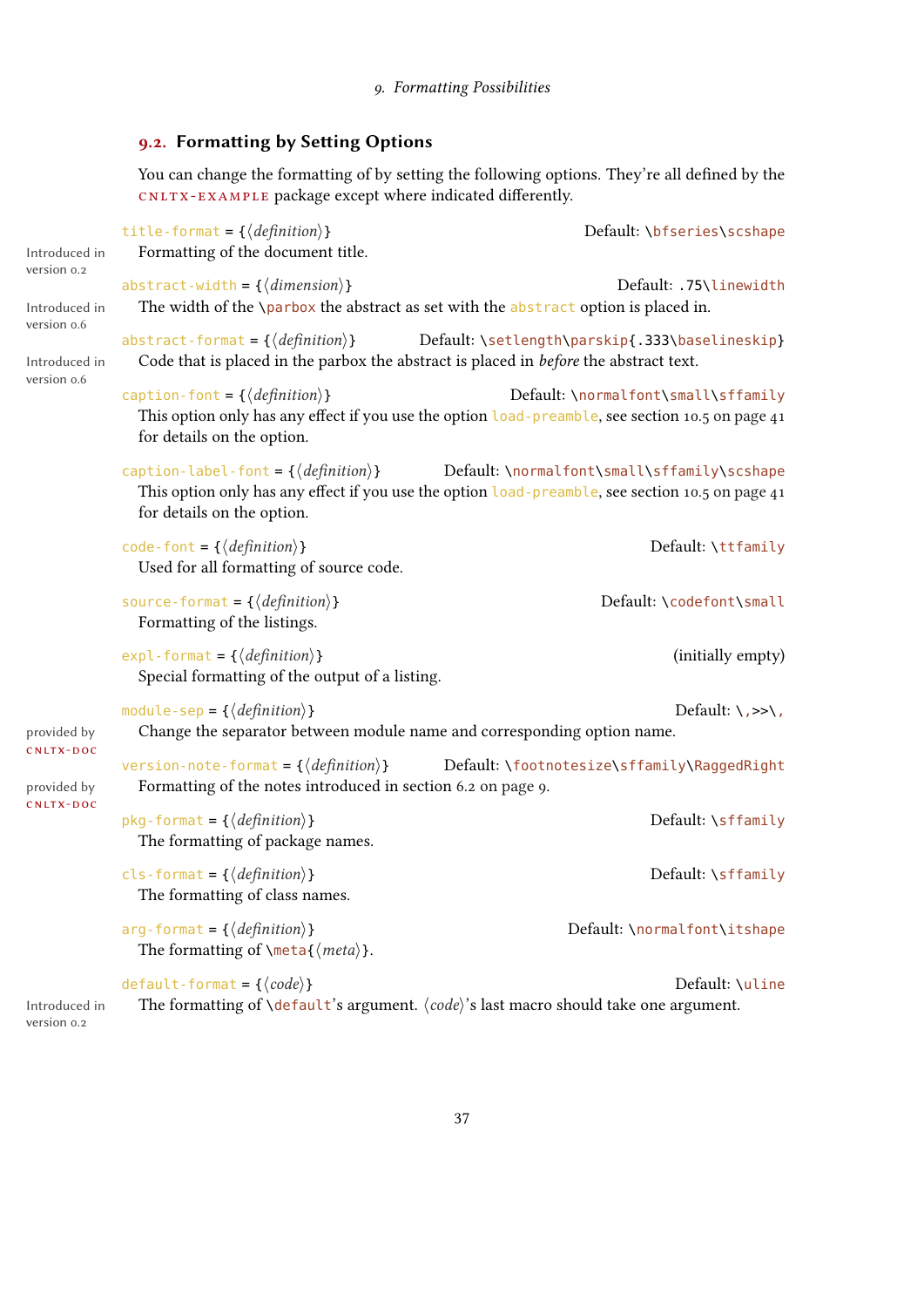```
1 \setcnltx{code-font=\sffamily\itshape}
2 \code{foo} and \cs*{bar}, option \option{baz}
```
*foo* and  $\frac{\bar{b}a}{\bar{b}}$ , option  $\bar{b}a\bar{z}$ 

# 10. Commands, Options and Further Settings Directly Related to the CNLTX-DOC Class

### 10.1. Using Class Options

The CNLTX-DOC class only knows a few options:

| load-preamble = true false<br>See section 10.5 on page 41 for details.                                                                                                                                                                          | Default: false    |
|-------------------------------------------------------------------------------------------------------------------------------------------------------------------------------------------------------------------------------------------------|-------------------|
| $load-preamble += true   false$<br>See section 10.6 on page 44 for details.                                                                                                                                                                     | Default: false    |
| $add$ -index = true   false<br>See section 10.6 on page 44 for details.                                                                                                                                                                         | Default: false    |
| $adapt-layout = true false$<br>If set to true CNLTX-DOC will make some changes to the section and part formats, it will<br>redefine the footnote format, set the header and footer and adapt the caption format.                                | Default: true     |
| babel-options = $\{\langle options\rangle\}$<br>Options given to the babel <sup>21</sup> package. This option only has an effect if $\text{load-preample} = \text{true}$ .                                                                      | Default: english  |
| scrartcl = $\{\langle options \rangle\}$<br>Options that are passed to the underlying class scrartcl. Can be used to pass options to scrartcl<br>when load-preamble is used. Not really necessary since unknown options are passed to scrartcl, | (initially empty) |

Introduced in version 0.13

Changed in

anyway.

version 0.13

# <span id="page-37-1"></span>10.2. Information on the Described Package or Class

A manual for a package or a class needs some information on the described package like the package name, the version number, the date and so on. This information is given with the following options. They are used to build the title page of the manual.

package = { $\langle package\rangle$ }

The name of the package that is described. Either this option or class or name should always be given. This command also defines a command sequence from the package name that formats the package name with color and small caps like CNLTX.

<span id="page-37-0"></span><sup>21.</sup> on CTAN as babel: <http://mirrors.ctan.org/macros/latex/required/babel/>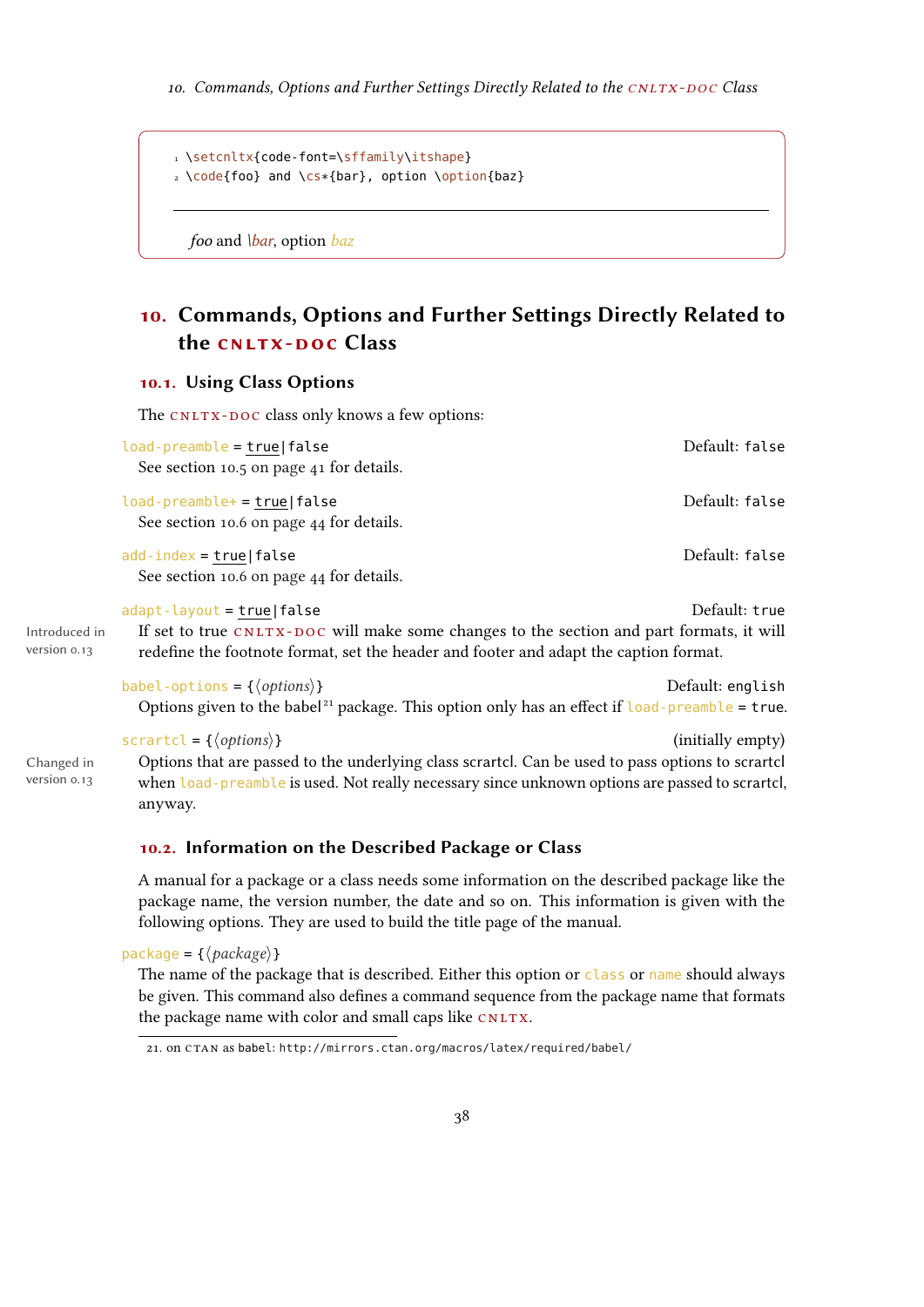#### <span id="page-38-0"></span>class = { $\langle class \rangle$ }

The name of the class that is described. Either this option or package or name should always be given. This command also defines a command sequence from the class name that formats the class name with color and small caps like CNLTX.

#### $name = {\langle name \rangle}$

The name of the class/package that is described. Either this option or package or class should always be given. This command also defines a command sequence from the class name that formats the class name with color and small caps like CNLTX.

# authors = { $\langle author list \rangle$ }

Changed in version 0.4

Comma separated list of package/class authors. After each author name you can add an email address by writing it in square brackets: Some Name [some@name.com]. Email addresses specified this way get written as a footnote. At least one author should always be given.

# version = { $\langle version number \rangle$ }

Version number of the package/class. CNLTX tries to extract the information from the given package or class. This option can be used to set it explicitly.

#### date = { $\langle date \rangle$ }

Date of the package/class.  $\text{c}\text{N}\text{L}\text{TX}$  tries to extract the information from the given package or class. This option can be used to set it explicitly.

### info =  $\{\langle package/class info \rangle\}$

Information about the package/class.  $CNITX$  tries to extract the information from the given package or class. This option can be used to set it explicitly.

### subtitle =  $\{\langle subtitle\rangle\}$

A subtitle, printed below the package/class name.

 $url = f(url)$ 

The homepage of the package.

# email =  $\{ \langle email \rangle \}$

A contact email address.

#### abstract =  $\{\langle abstract \rangle\}$

An abstract of the package/class/manual. This is text typeset in a box of .75\linewidth. Actually it does not have to be text but could be an image or whatever you like.

# 10.3. Building of the Manuals Title Page

If either the package or class has been given an automatic title page is built using the gathered information. Figure [1 on the next page](#page-39-0) roughly sketches which informations is used and how the different elements are arranged on the title page. The page style of the title page is plain. Additionally a table of contents is automatically built that is set in two columns. The automatic building of the title page can be prevented by explicitly setting the following option: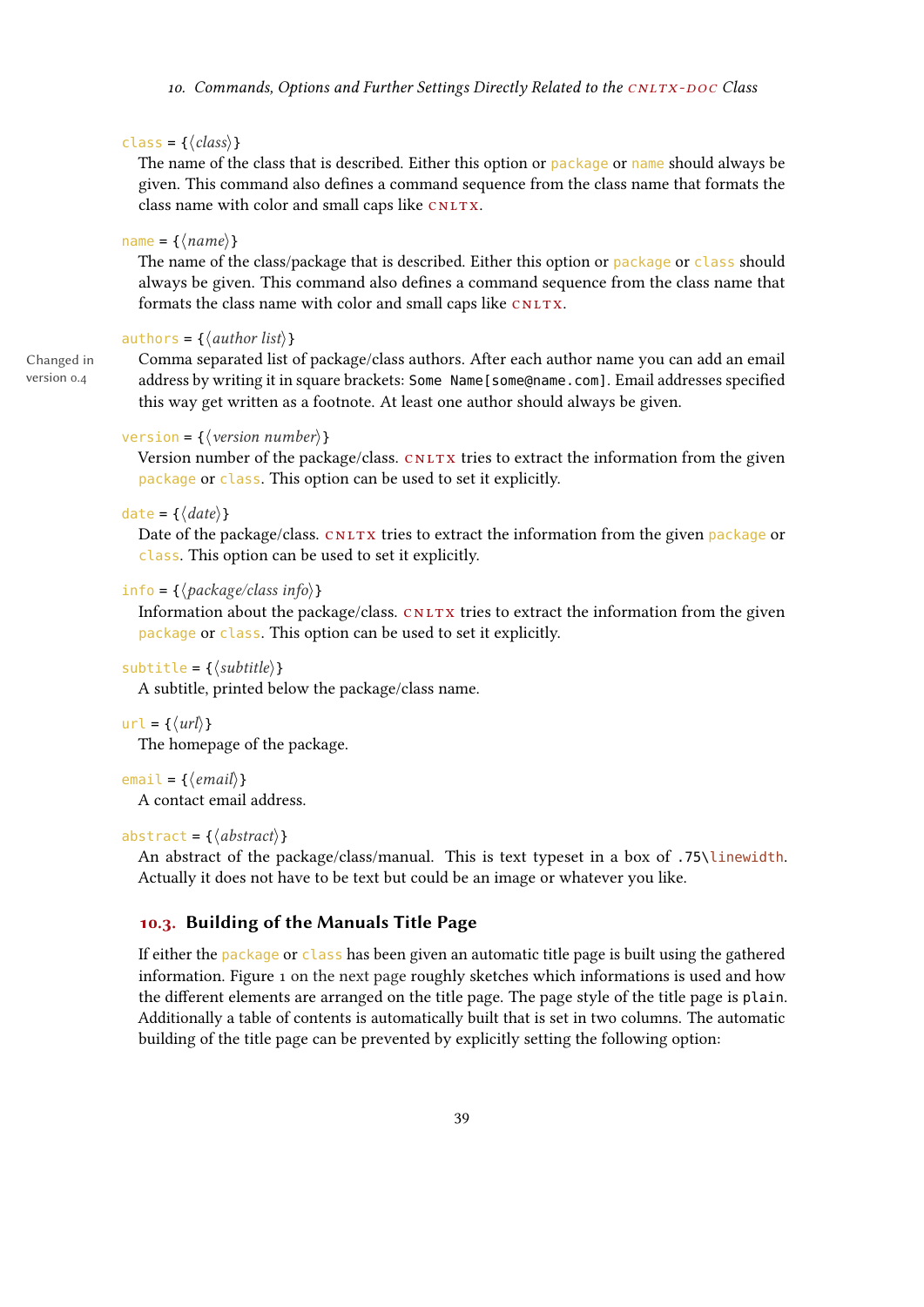# <span id="page-39-1"></span>build-title = true|false

The default state depends on other options given like package. However, setting this option to false after any of the options described in section [10.2 on page 38](#page-37-1) will prevent the building of a title page and allows you to design your own.



<span id="page-39-0"></span>FIGURE 1: Schematic sketch of the title page.

# 10.4. A Quotation Environment

Introduced in cNLTX-DOC provides a quotation environment: version 0.5

> $\begin{CD}$  \begin{cnltxquote}[ $\langle author/reference \rangle$ ] A quotation environment.

The environment sets the body indented on both sides as it simply uses a quote environment internally. The contents of the optional argument is set flush right after the environment's body. The formatting is controlled by two options:

| quote-format = { $\langle definition \rangle$ } |  |  |
|-------------------------------------------------|--|--|
|-------------------------------------------------|--|--|

Default: \small\sffamily

The formatting of the environment's body.

quote-author-format =  $\{\langle definition \rangle\}$  Default: \itshape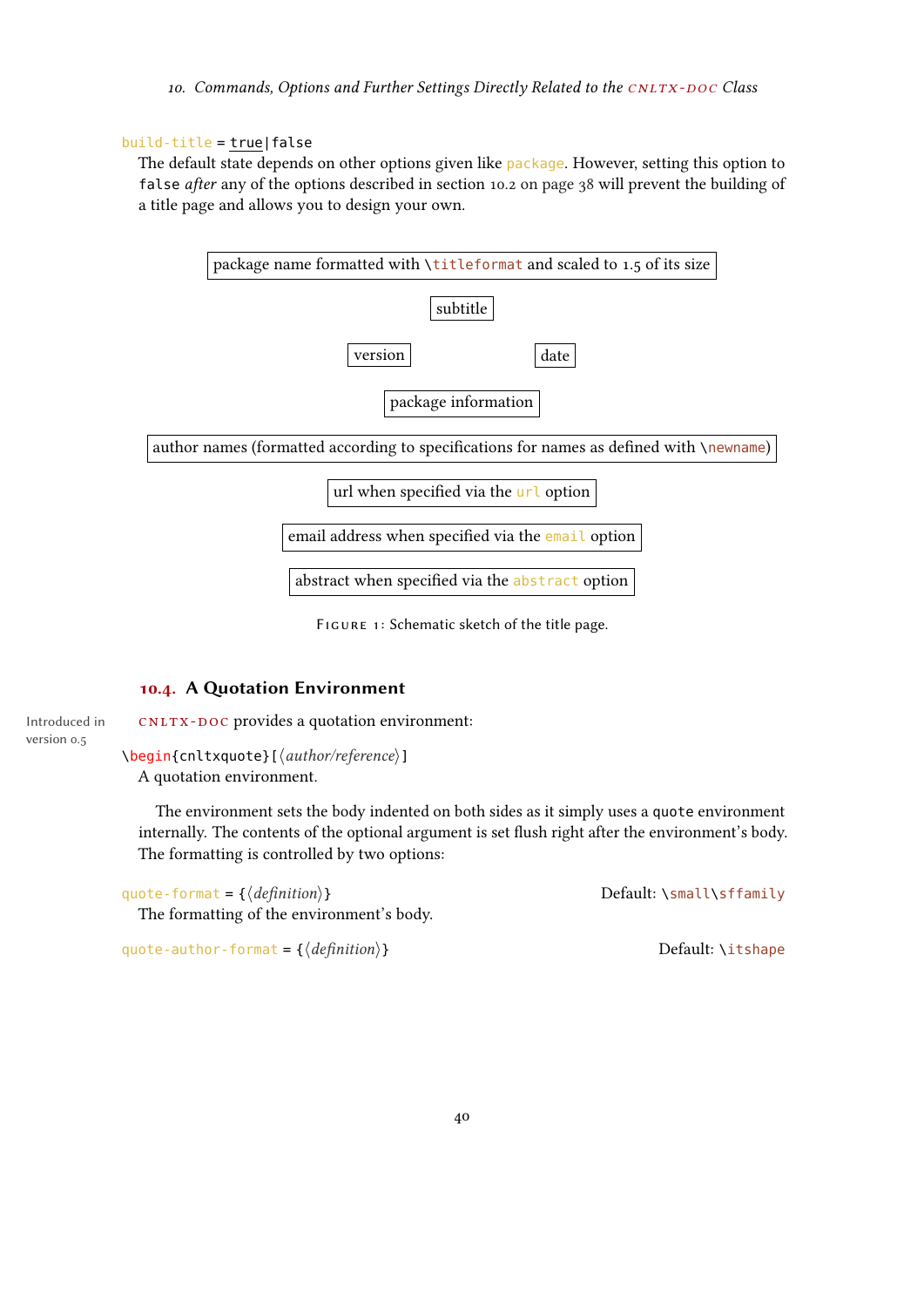```
1 \begin{cnltxquote}[Douglas Adams, The Restaurant at the End of the Universe]
   ``The first ten million years were the worst,'' said Marvin, ``and the
   second ten million years, they were the worst too. The third ten million
   4 years I didn't enjoy at all. After that I went into a bit of a decline.''
5 \end{cnltxquote}
```
"The first ten million years were the worst," said Marvin, "and the second ten million years, they were the worst too. The third ten million years I didn't enjoy at all. After that I went into a bit of a decline."

Douglas Adams, The Restaurant at the End of the Universe

# <span id="page-40-0"></span>10.5. Predefined Preamble

It is possible to load a part of my standard preamble automatically by passing an option as class option.

#### load-preamble

Class option that preloads part of my custom preamble.

version 0.13

Changed in Using the option will include the following code:

```
1 \RequirePackage{ifxetex,ifluatex}
2 \ifbool{cnltx@load@fonts}
\overline{\phantom{a}3\phantom{a}} {
      \ifboolexpr{not bool{xetex} and not bool{luatex}}
5 {\RequirePackage[T1]{fontenc}}
6 {\RequirePackage{fontspec}}
7 \RequirePackage[oldstyle]{libertine}
8 \RequirePackage{libertinehologopatch}
9 \RequirePackage[supstfm=libertinesups]{superiors}
10 % libertine does not have superior letters:
11 \def\@makefnmark{%
12 \text{ hbox}13 \cnltx@ifisnum{\@thefnmark}
14 {\textsu{\hspace*{\superiors@spaced}\@thefnmark}}
15 {\@textsuperscript{\normalfont\@thefnmark}}%
16 }%
<sup>17</sup> }
18 }
_{19} {}
20 \ifbool{cnltx@microtype}
21 {\RequirePackage{microtype}}
```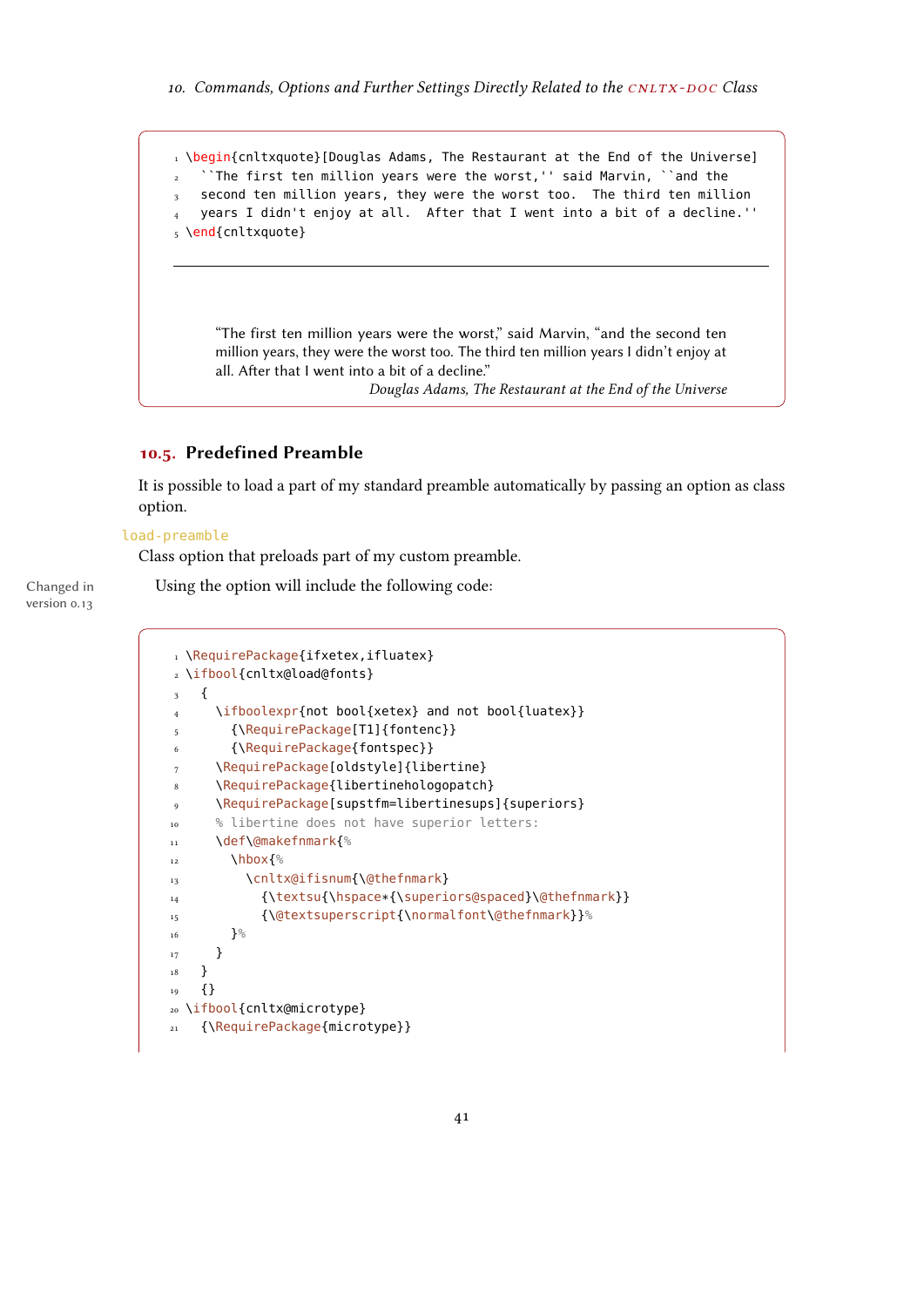```
22 {}
23 \ifboolexpr
24 \frac{1}{2}25 bool {cnltx@microtype} and
26 not test {\ifcsdef{MT@pr@set@@romansans}} and
27 not test {\ifcsdef{MT@ex@set@@romansans}} and
28 bool {cnltx@load@fonts}
29 }
30 {
31 \DeclareMicrotypeSet{romansans}{
32 encoding = \{*\},
33 family = {rm*, sf*}}
34 }
35 }
36 {}
37 \ifboolexpr
38 {
39 bool {cnltx@microtype} and
40 not test {\ifcsdef{MT@tr@set@@scshape}} and
41 bool {cnltx@load@fonts}
42 }
43 \frac{1}{2}44 \DeclareMicrotypeSet[tracking]{scshape}{
45 encoding = \{*\},
46 shape = {sc,scit,si}
47 }
_{48} \qquad }
49 {}
50 \ifboolexpr
51 \frac{1}{2}52 not bool {xetex} and
53 bool {cnltx@load@fonts} and
54 bool {cnltx@microtype}
55 }
56 {
57 \microtypesetup{
58 tracking = scshape,
59 protrusion = romansans ,
60 expansion = romansans
61 }
62 \t\t \Disable Ligatures{ family = tt* }63 }
64 {}
65 \ifbool{cnltx@load@fonts}
66 {
\epsilon_7 \ifboolexpr{not bool{xetex} and not bool{luatex}}
68 {\RequirePackage[scaled=.81]{beramono}}
69 {
```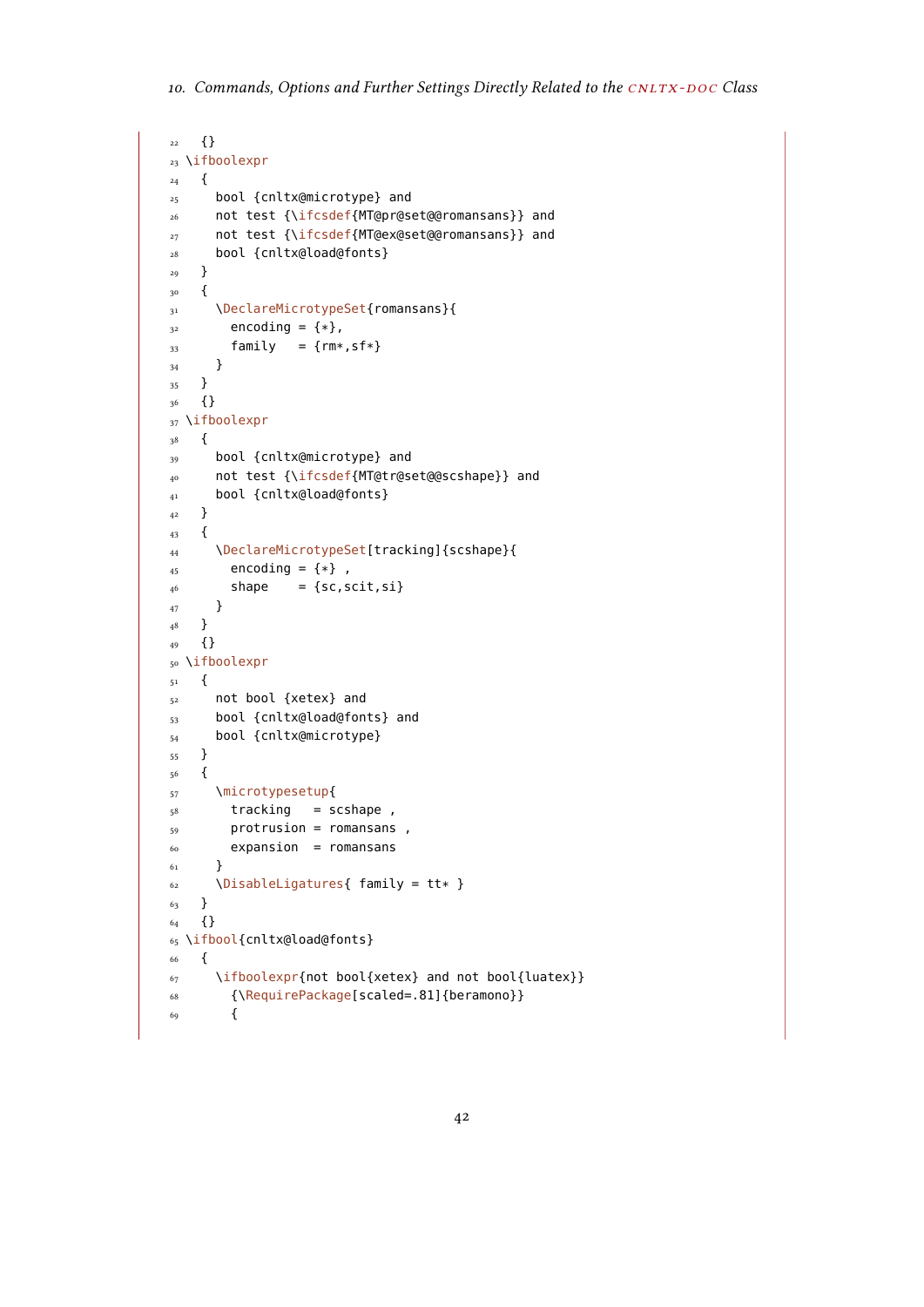```
70 \setmonofont[
71 Scale = MatchLowercase,
T<sub>72</sub> Ligatures = {NoCommon, NoRequired, NoContextual}
73 ]{DejaVu Sans Mono}
74 }
75 \KOMAoptions{DIV=last}
76 \recalctypearea
77 }
78 \t {\}79 \RequirePackage{fnpct}
80 \expandafter\RequirePackage\expandafter[\cnltx@babel@options]{babel}
```
The effect of this preamble is demonstrated by the document you're reading at this moment.

```
load-preamble- = true|false Default: false
 This option has the same effect as adding using load-preamble but without making any font
 decisions.
```
Another option affects the layout of the document:

```
adapt-layout = true|false default: true Default: true
Introduced in
version 0.13
             If set to true CNLY-DOC will make some changes to the section and part formats, it will
             redefine the footnote format, set the header and footer and adapt the caption format.
```
Using the option will include the following code:

```
1 \renewcommand*\sectionformat{%
2 \textcolor{cnltx}{\thesection\autodot}\enskip
3 }
4 \renewcommand*\subsectionformat{%
5 \textcolor{cnltx}{\thesubsection\autodot}\enskip
6 }
7 \renewcommand*\subsubsectionformat{%
    \textcolor{cnltx}{\thesubsubsection\autodot}\enskip
9 }
10 \setkomafont{subsubsection}{\normalfont\normalsize\itshape}
11 \renewcommand*\partformat{%
12 \textcolor{cnltx}{\partname~\thepart\autodot}%
13 }
14 \renewcommand*\partformat{%
15 \textcolor{cnltx}{\partname~\thepart\autodot}}
16 \deffootnote{2em}{1em}{\llap{\thefootnotemark. }}%
17 \RequirePackage{scrlayer-scrpage}
18 \chead{\rightmark}
19 \KOMAoptions{automark}
20 \pagestyle{scrheadings}
```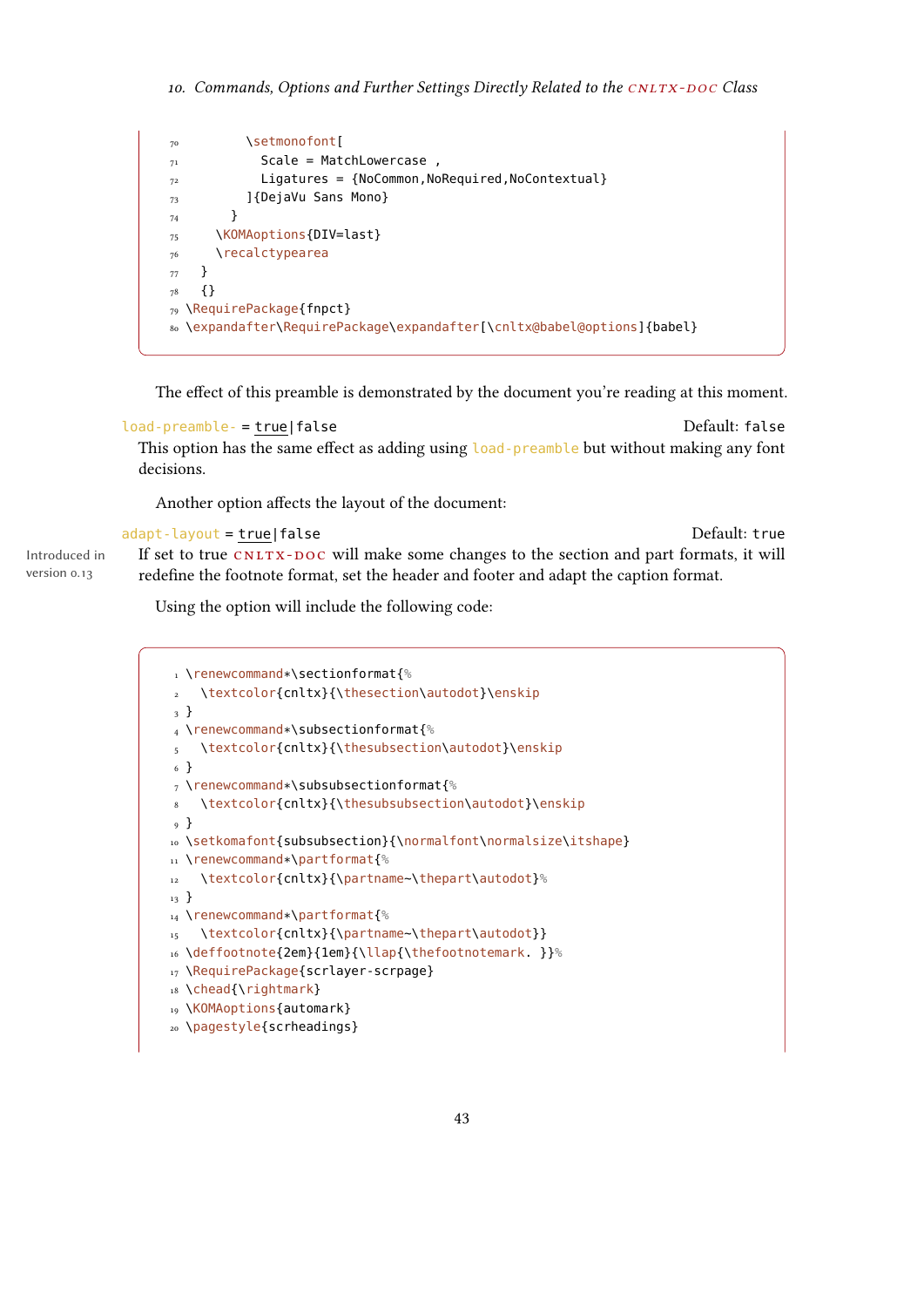```
21 \setcapindent{1.5em}
22 \setkomafont{caption}{\cnltx@caption@font}
23 \setkomafont{captionlabel}{\cnltx@captionlabel@font}
```
# <span id="page-43-0"></span>10.6. Predefined Indexing

cnltx -doc allows the automated creation of an index. This is done with the help of the imakeidx package by Enrico GREGORIO [Gre16]. To use this feature you have two class options. They cannot be set with \setcnltx but must be given as class options.

add-index = true|false default: false Enables the automatic creation of an index at the end of the document.

load-preamble+ = true|false Default: false This option has the same effect as adding the options load-preamble, add-index and add-bib.

Enabling the feature

- loads the imakeidx $^{22}$  $^{22}$  $^{22}$  package,
- $\bullet$  uses a given style file for the index that can be specified with the index-style option,
- sets a certain setup for the index that can be specified with the index-setup option and
- adds an index at the end of the document.

The following options are available to customize the appearance of the index:

#### index-prologue =  $\{\langle text \rangle\}$

Adds  $\langle text \rangle$  as index prologue between heading and the actual index.

```
index-space = \{\langle dimension \rangle\}
```
The vertical space between index prologue and index.

 $index -setup = {\*options*}$  Default: othercode=\footnotesize, level=\addsec The options that are passed to imakeidx's \indexsetup command.

makeindex-setup =  $\{\langle options\rangle\}$  Default: columns=2, columnsep=1em The options that are passed to the \makeindex command.

 $index-style = \{\langle style file \rangle\}$  Default: cnltx.ist

The style file that is used for formatting the index.

The index style file cnltx.ist contains the following lines:

<span id="page-43-1"></span><sup>22.</sup> on CTAN as imakeidx: <http://mirrors.ctan.org/macros/latex/contrib/imakeidx/>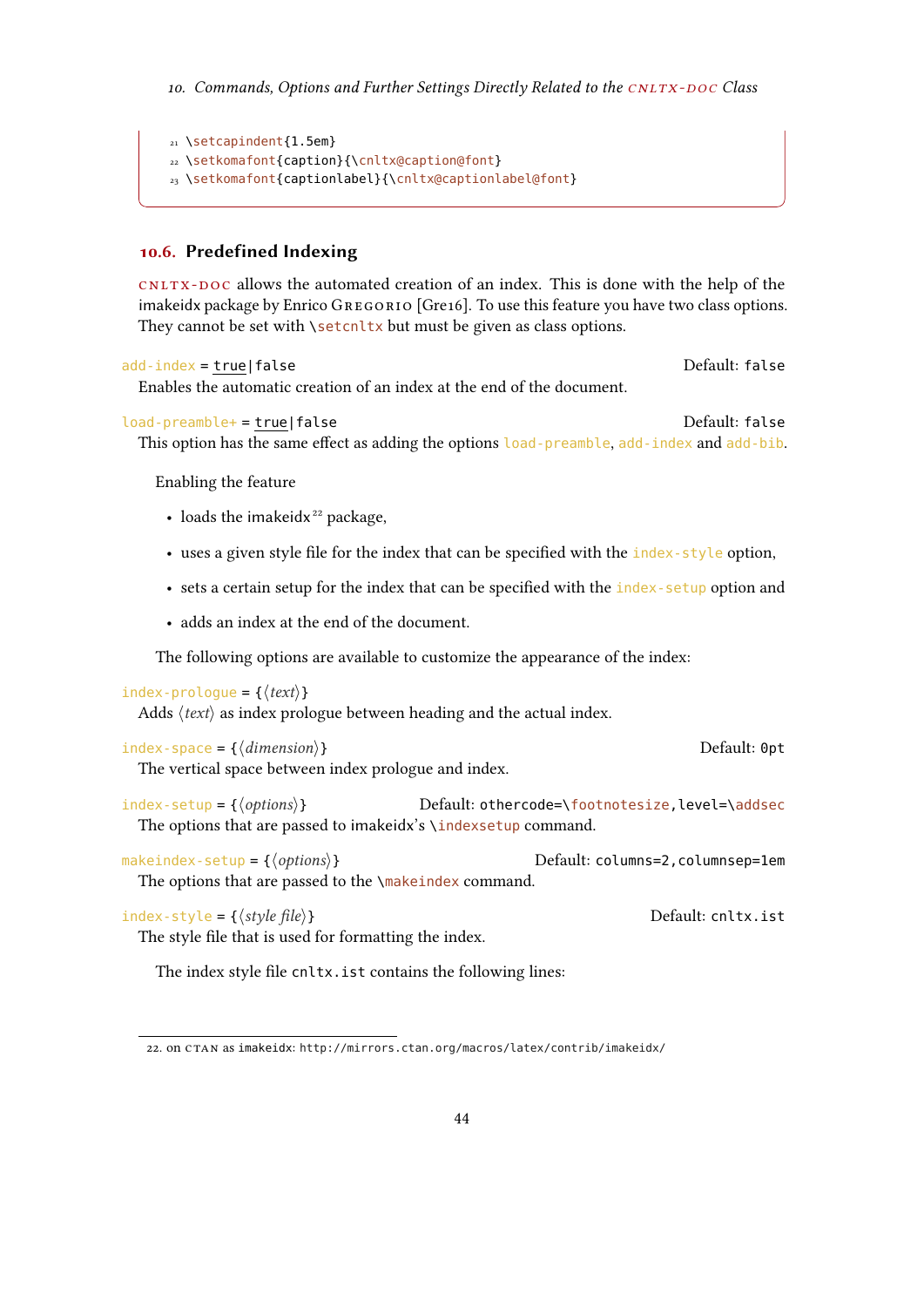```
1 heading_prefix "{\\bfseries "
2 heading_suffix "\\hfil}\\nopagebreak\n"
3 headings_flag 1
4 delim_0 "\\dotfill"
5 delim_1 "\\dotfill"
6 delim_2 "\\dotfill"
7 delim_r "\\nohyperpage{\\textendash}"
8 delim_t ""
9 suffix_2p "\\nohyperpage{\\,\\GetTranslation{cnltx-f.}\\@}"
10 suffix_3p "\\nohyperpage{\\,\\GetTranslation{cnltx-ff.}\\@}"
```
The feature is demonstrated by this document which does not contain a single control sequence containing the string index!

### 10.7. Bibliography with biblatex

<span id="page-44-0"></span>10.7.1. Bibliography Entry Types package, class and bundle for biblatex

Introduced in cNLTX-DOC defines the bibliograpy entry types package, class and bundle when biblatex [Leh19a] is used. This allows specifying LTEX packages in bib files:

```
1 @package{pkg:chngcntr,
2 title = {chngcntr},
3 author = {Peter Wilson},
  maintainer = {Will Robertson},
5 date = {2009-09-02},
6 version = {1.0a},
7 url = {http://mirror.ctan.org/macros/latex/contrib/chngcntr/}
8 }
9 @class{cls:exam,
_{10} title = {exam},
11 author = {Philip Hirschhorn},
12 date = {2015-05-07},
13 version = {2.5},
14 url = {http://mirror.ctan.org/macros/latex/contrib/exam/}
15 }
16 @bundle{bnd:koma-script,
17 title = {\KOMAScript} ,
_{18} sorttitle = {KOMA-Script},
_{19} indextitle = {\KOMAScript},
20 indexsorttitle = {KOMA-Script},
21 author = {Markus Kohm},
22 date = {2015-07-02},
23 version = {3.18},
24 url = {http://mirror.ctan.org/macros/latex/contrib/koma-script/}
```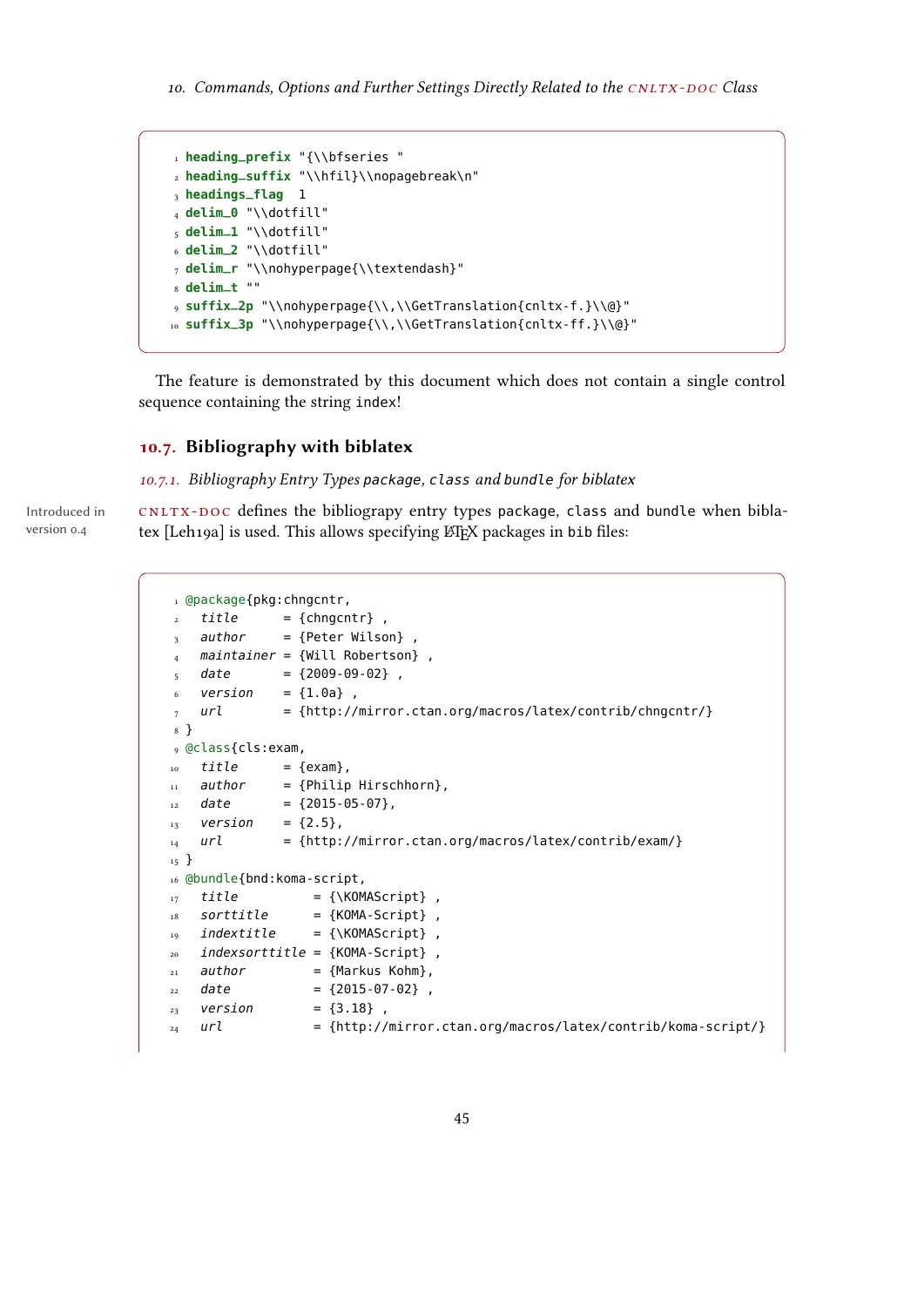<span id="page-45-1"></span>10. Commands, Options and Further Settings Directly Related to the CNLTX-DOC Class

25 }

As you can see also an entry field maintainer is defined. For this to work you have to use the biblatex bibliography style cnltx. This style basically is a clone of the style alphabetic but defines the necessary additions for the package, class and bundle entry types and the maintainer entry field.

Along with the bibliography style a citation style cnltx is provided, again a clone of the alphabetic style. The only addition it makes is that indexing of maintainer names is enabled if biblatex's indexing option is used. The styles load  $CNITX-EXAMPLE$  as it relies on definitions made by it.

This document uses the following call of biblatex:

```
1 \usepackage[
  backend=biber,
   style=cnltx,
   sortlocale=en_US,
   indexing=cite,
   useprefix]{biblatex}
7 \addbibresource{cnltx.bib}
```
Actually it let's CNLTX-DOC do it, see section [10.7.2](#page-45-0) for details.

Just for the sake of the example I am going to cite the chngcntr package now [Wil18] so you can see both the bibliography entry and the indexed names of package, author and maintainer in the appendix.

```
10.7.2. Automatic Bibliography
```
CNLTX-DOC allows the automated creation of a bibliography.

```
add-bib = true|false default: false
```
Enables the automatic creation of a bibliography at the end of the document.

```
load-preamble+ = true|false Default: false
```
This option has the same effect as adding the options load-preamble, add-index and add-bib.

What this options does is including the following code:

```
1 \RequirePackage[
   backend=biber,
```

```
style=cnltx,
```

```
sortlocale=en_US,
```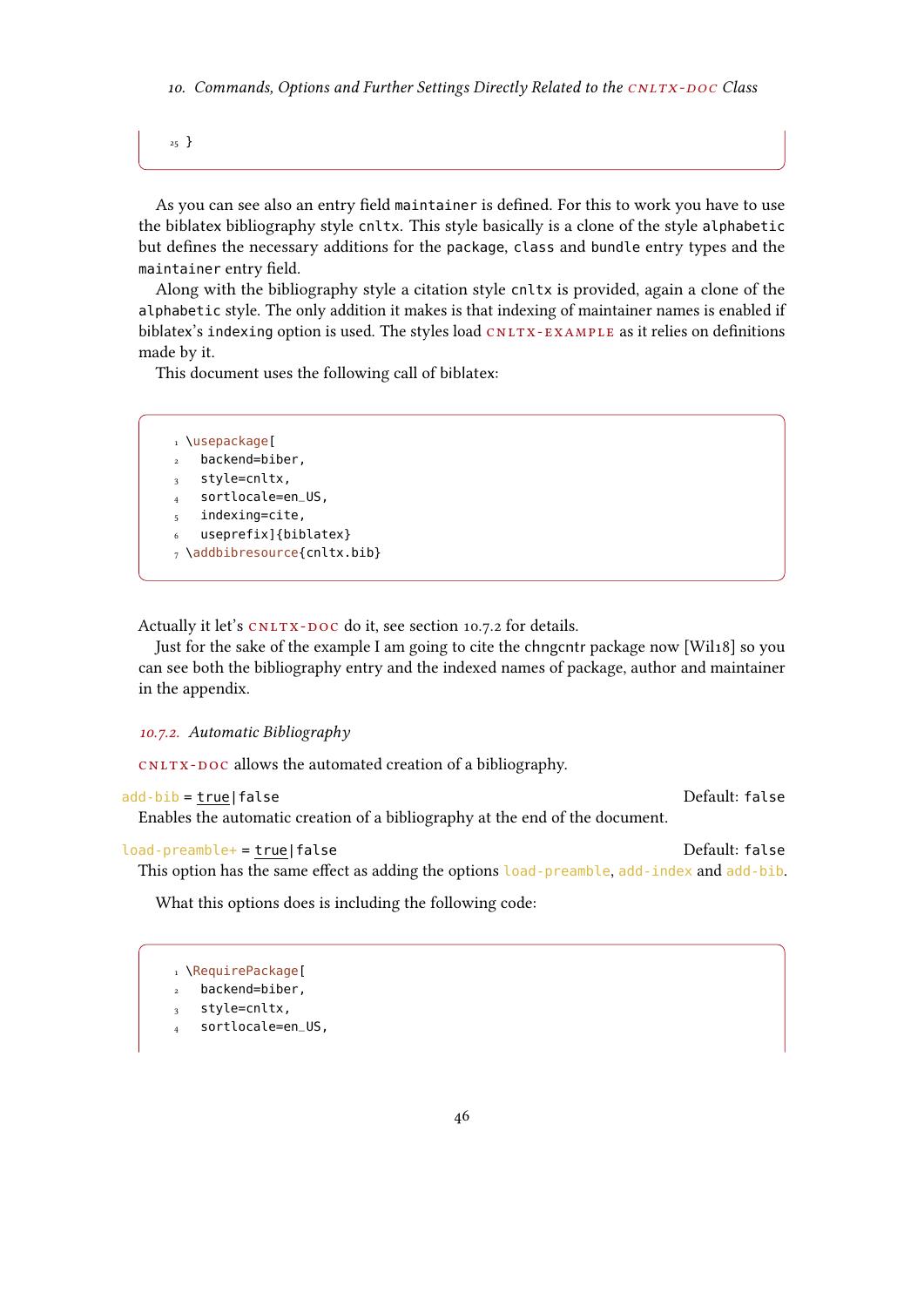```
indexing=cite,
6 useprefix]{biblatex}
7 \addbibresource{cnltx.bib}
8 \AtEndDocument{\printbibliography}
```
As you can see there's also a bibliography database file cnltx.bib that provides a yet small but growing number of package entries.

# 11. Predefined listings and mdframed Styles

# 11.1. mdframed

The source code environments (see section [8.4 on page 18\)](#page-17-0) all get a frame with the help of the mdframed  $[DS_{13}]$  package. For this a custom style is defined called cnltx. The options frame-options and add-frame-options mentioned in section [8.4 on page 18](#page-17-0) manipulate this style. It is predefined with these values:

```
1 \def\cnltx@mdframed@options{
   backgroundcolor = cnltxbg,
3 linecolor = cnltx,
  roundcorner = 5pt
5 }
```
# 11.2. listings

## 11.2.1. ETEX Sourcecode

The code of the source code environments (see section [8.4 on page 18\)](#page-17-0) is formatted with the help of the listings package [HM19]. A listings style is defined called cnltx. The options add-cmds, add-silent-cmds, add-envs, add-silent-envs, listings-options and add-listings-options manipulate this style. It is predefined by CNLTX-EXAMPLE as follows:

```
1 \def\cnltx@listings@style{
\lambda language = [AlLaTeX]TeX,
3 alsolanguage = [plain]TeX,
4 basicstyle = {\sqrt{sourceformat}},
5 numbers = left,
6 numberstyle = \times = \times7 xleftmargin = 1em,
   numbersep = .75em,
```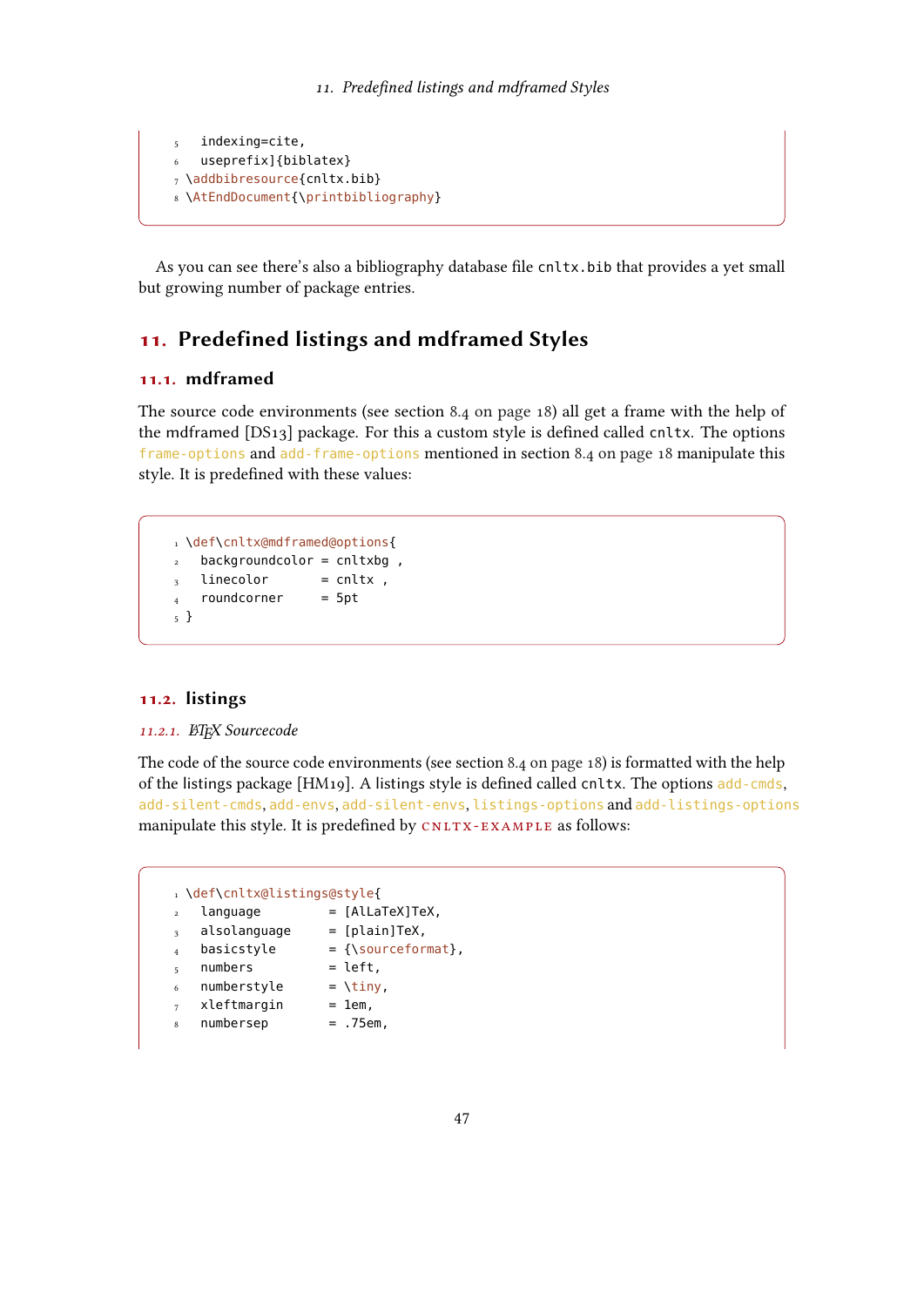```
9 gobble = \cnltx@gobble ,
10 columns = fullflexible,
11 literate =12 \qquad {\ddot{a}} {\{\{\{ \}^{\}d\}} {\}113 {ö}{{\"o}}1
_{14} {\ddot{u}}{{\"u}}1
_{15} {\ddot{A}}{{\"A}}1
_{16} {Ö}{{\"0}}1
_{17} {U}{{\"U}}1
18 \qquad {\text{B}} {\{\text{ss}\}} ,
19 breaklines = true,
20 keepspaces = true,
21 breakindent = 1em,
22 commentstyle = \color{comment},
23 keywordstyle = \color{cs},
24 deletetexcs =
25 {
26 a,o,u,A,O,U,
27 begin,
28 center,
29 description,document,
30 end,enumerate,
31 figure, flushleft, flushright,
32 itemize,list,
33 otherlanguage,
_{34} table, tabu, tabular
35 },
36 deletekeywords =
37 {
38 a, o, u, A, 0, U,
39 begin,
40 center,
41 description,document,
42 end,enumerate,
43 figure,flushleft,flushright,
44 itemize,list,
45 otherlanguage,
46 table,tabu,tabular
47 },
48 % \begin, \end:
49 texcsstyle = [2]\color{beginend},
_{50} index = [2][texcs2],
_{51} indexstyle = [2]\@gobble,
_{52} moretexcs = [2]{begin,end},
53 % added environments that'll be indexed:
_{54} texcsstyle = [3]\color{env},
_{55} index = [3][texcs3],
56 indexstyle = [3]\envidx,
```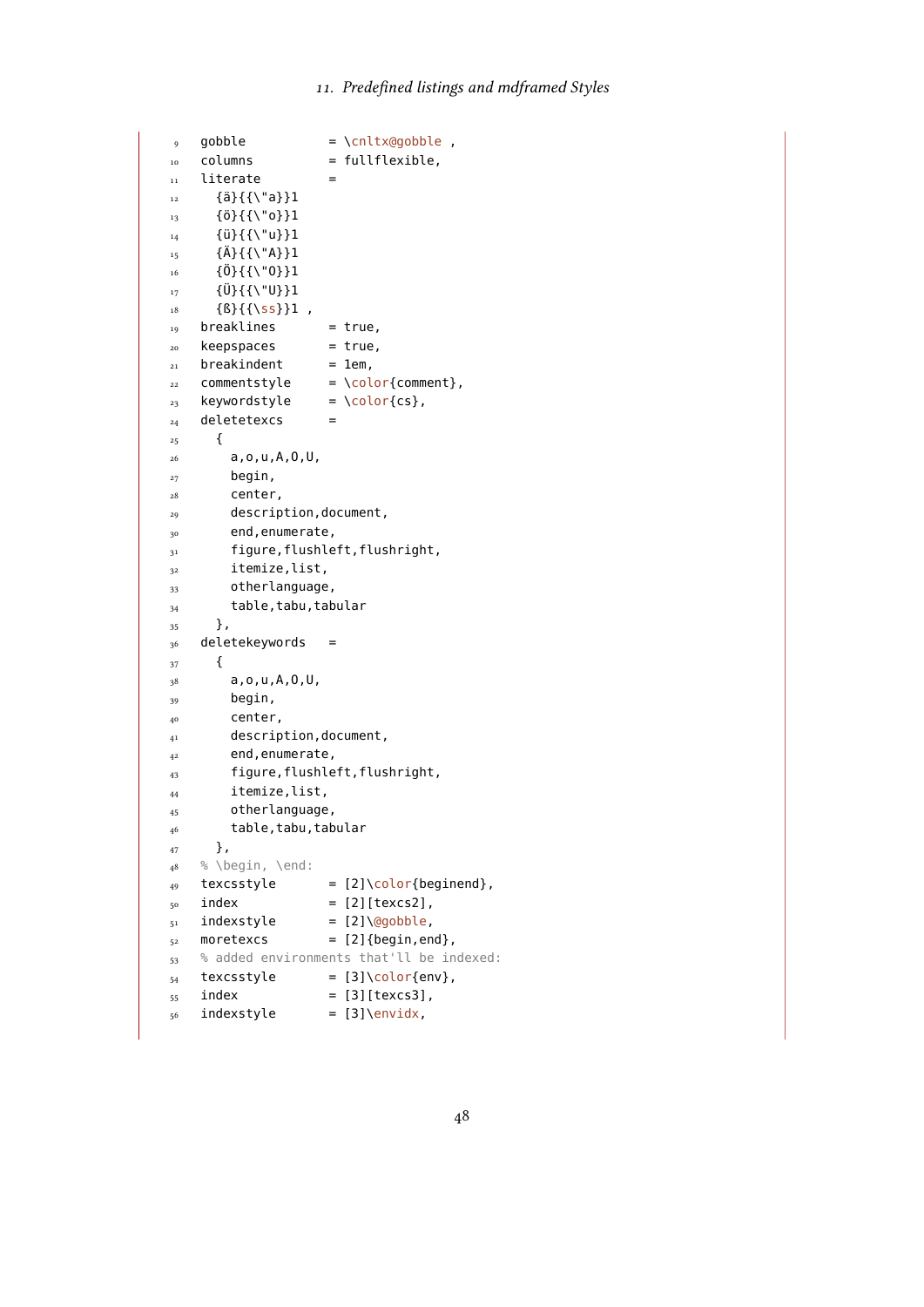```
57 % environments that won't be indexed:
58 texcsstyle = [4]\color{env},
_{59} index = [4][texcs4],
60 indexstyle = [4]\qquad \qquad = [4]\qquad \qquad61 % control sequences that'll be indexed:
62 texcsstyle = [5]\text{color}(\text{cs}),<br>63 index = [5][texcs5],
63 index = [5][texcs5],
64 indexstyle = [5]\indexcs,
65 % control sequences that won't be indexed:
66 texcsstyle = [6]\text{color}\{cs\},<br>
67 \text{index} = [6][texss6].
                     = [6][texcs6],
68 indexstyle = [6]\qquad \qquad = 6\qquad \qquad69 }
```
### 11.2.2. BIBTEX Entries

version 0.4

Introduced in  $\quad$  The <code>CNLTX-LISTINGS</code> package defines a listings language <code>BibTeX</code> that contains a huge number of bibentry types and bibentry field types, have a look at section [10.7.1 on page 45.](#page-44-0) CNLTX-EXAMPLE defines a listings style for formatting them called cnltx-bibtex:

|                | def\cnltx@bibtex@listings@style{                    |     |                                           |
|----------------|-----------------------------------------------------|-----|-------------------------------------------|
| $\overline{2}$ | language                                            |     | $= BiBTeX,$                               |
| 3              | basicstyle                                          |     | = {\sourceformat},                        |
| $\overline{4}$ | numbers                                             |     | = left,                                   |
| 5              | numberstyle                                         |     | $= \lim y$ ,                              |
| 6              | xleftmargin                                         |     | $= 1$ em,                                 |
| $\overline{7}$ | numbersep                                           |     | $= .5em$                                  |
| 8              | gobble                                              |     | = \cnltx@gobble,                          |
| $\mathbf{Q}$   | columns                                             |     | $=$ fullflexible,                         |
| 10             | literate                                            | $=$ |                                           |
| 11             | $\{\ddot{a}\}\{\{\setminus "a\}\}\$ 1               |     |                                           |
| $12\,$         | $\{0\}\{\{\setminus "0\}\}\$ 1                      |     |                                           |
| 13             | $\{\ddot{u}\}\{\{\ddot{u}\}^{\dagger}\}\$ 1         |     |                                           |
| 14             | $\{\ddot{A}\}\{\{\ddot{}\}\dagger\}$ 1              |     |                                           |
| 15             | $\{0\}\{\{\setminus "0\}\}1$                        |     |                                           |
| 16             | $\{\ddot{U}\}\{\{\setminus "U\}\}\$ 1               |     |                                           |
| 17             | $\{\{\}\{\{\text{ss}\}\}\}\$ ,                      |     |                                           |
| 18             | breaklines                                          |     | = true,                                   |
| 19             | keepspaces                                          |     | = true,                                   |
| 20             | breakindent                                         |     | $= 1$ em,                                 |
| 21             | $commentstyle = \cdot\cdot\cdot\{\text{comment}\},$ |     |                                           |
| 22             |                                                     |     | keywordstyle $= \text{Color{bibentry}}$ , |
| 23             |                                                     |     |                                           |
| 24             | showstringspaces = $false$ ,                        |     |                                           |
| 25             |                                                     |     |                                           |
|                |                                                     |     |                                           |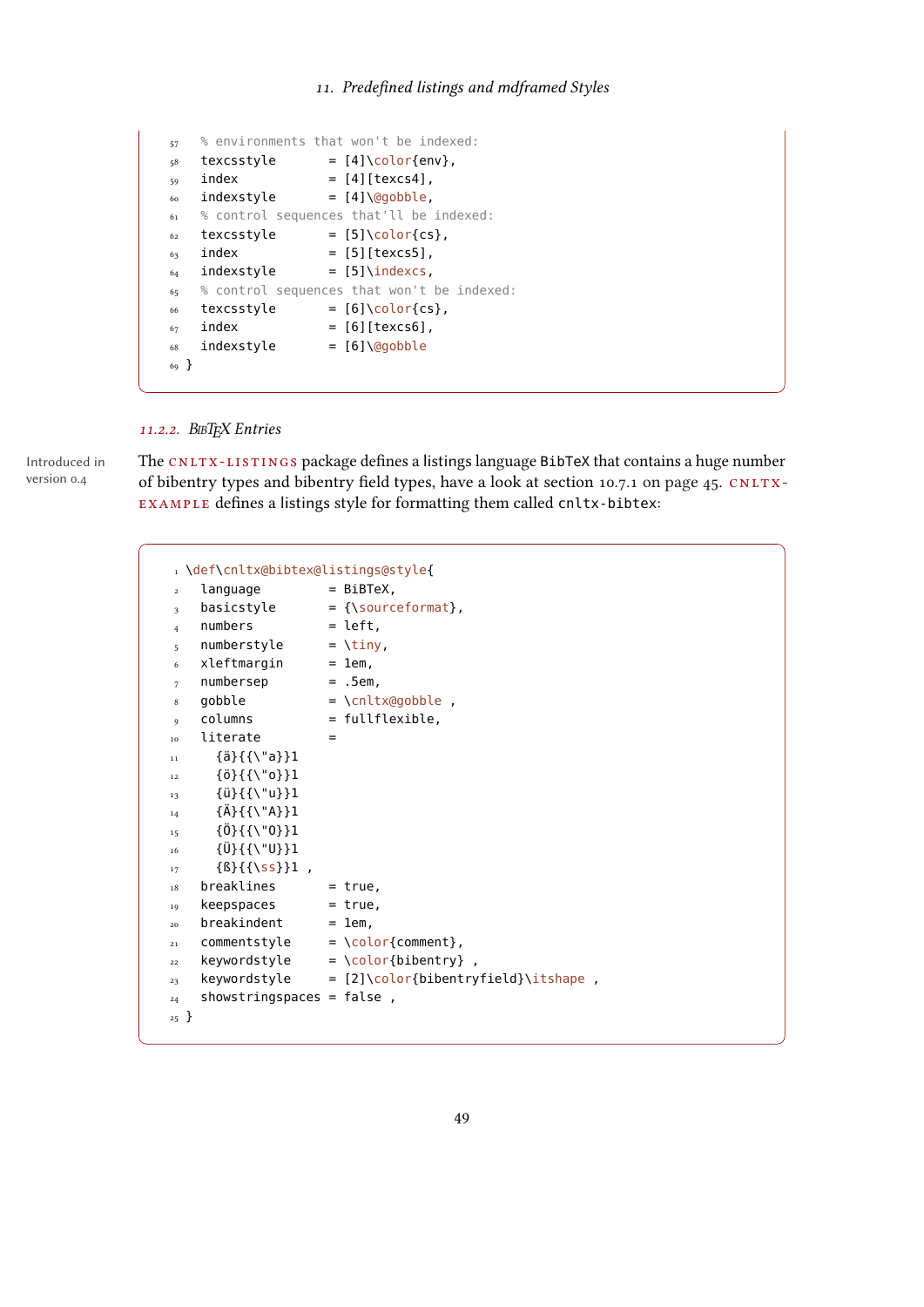#### <span id="page-49-0"></span>11.2.3. makeindex Style Files

version 0.7

Introduced in cNLTX-LISTINGS defines a listings language makeindex that contains the keywords used in makeindex style files. CNLTX-EXAMPLE defines a listings style for formatting them called cnltx-makeindex:

|                        | I \def\cnltx@makeindex@listings@style{ |     |                                                        |
|------------------------|----------------------------------------|-----|--------------------------------------------------------|
| $\overline{a}$         | language                               |     | = makeindex,                                           |
| 3                      | basicstyle                             |     | $=$ {\sourceformat},                                   |
| $\overline{4}$         | numbers                                |     | $=$ left,                                              |
| 5                      | numberstyle                            |     | $= \lim y$ ,                                           |
| 6                      | xleftmargin                            |     | $= 1$ em,                                              |
| $\overline{7}$         | numbersep                              |     | $= .75em$ ,                                            |
| 8                      | gobble                                 |     | = \cnltx@gobble,                                       |
| 9                      | columns                                |     | = fullflexible,                                        |
| 10                     | literate                               | $=$ |                                                        |
| 11                     | $\{\ddot{a}\}\{\{\setminus "a\}\}\$ 1  |     |                                                        |
| 12                     | $\{0\}\{\{\setminus "0\}\}\$ 1         |     |                                                        |
| 13                     | $\{\ddot{u}\}\{\{\setminus "u\}\}\$ 1  |     |                                                        |
| 14                     | $\{\ddot{A}\}\{\{\ddot{\}''A\}\}\$ 1   |     |                                                        |
| 15                     | $\{0\}\{\{\setminus "0\}\}\$ 1         |     |                                                        |
| 16                     | $\{\ddot{U}\}\{\{\setminus "U\}\}1$    |     |                                                        |
| 17                     | ${B}{\S}{S}$                           |     |                                                        |
| 18                     | breaklines                             |     | = true,                                                |
| 19                     | keepspaces                             |     | = true,                                                |
| 20                     | breakindent                            |     | $= 1$ em,                                              |
| 21                     | commentstyle                           |     | $= \text{color{red}{\color{black}{\text{(comment)}}}}$ |
| 22                     | keywordstyle                           |     | $= \cdot \cdot \cdot$ = \color{makeidxkey}\bfseries,   |
| 23                     | stringstyle                            |     | $= \text{Color}$ (makeidxstring),                      |
| 24                     | $shows ring spaces = false$            |     |                                                        |
| $\mathbf{r}$<br>$25 -$ |                                        |     |                                                        |
|                        |                                        |     |                                                        |

# 12. PDF Strings and hyperref

Since the formatting and indexing commands \cs, \env, \option, \pkg, \cls and \key are robust they are ignored in PDF strings. For this reason you should only use the starred variants in places where PDF bookmarks are built from such as section titles when you use hyperref [OR19]. Since CNLTX-DOC loads hyperref this means you should do so, too, when you use CNLTX-DOC. This is important for two reasons:

1. Indexing in strings that get written to the table of contents does noch make much sense, anyway, so the starred versions should be used in section titles even if you don't use hyperref.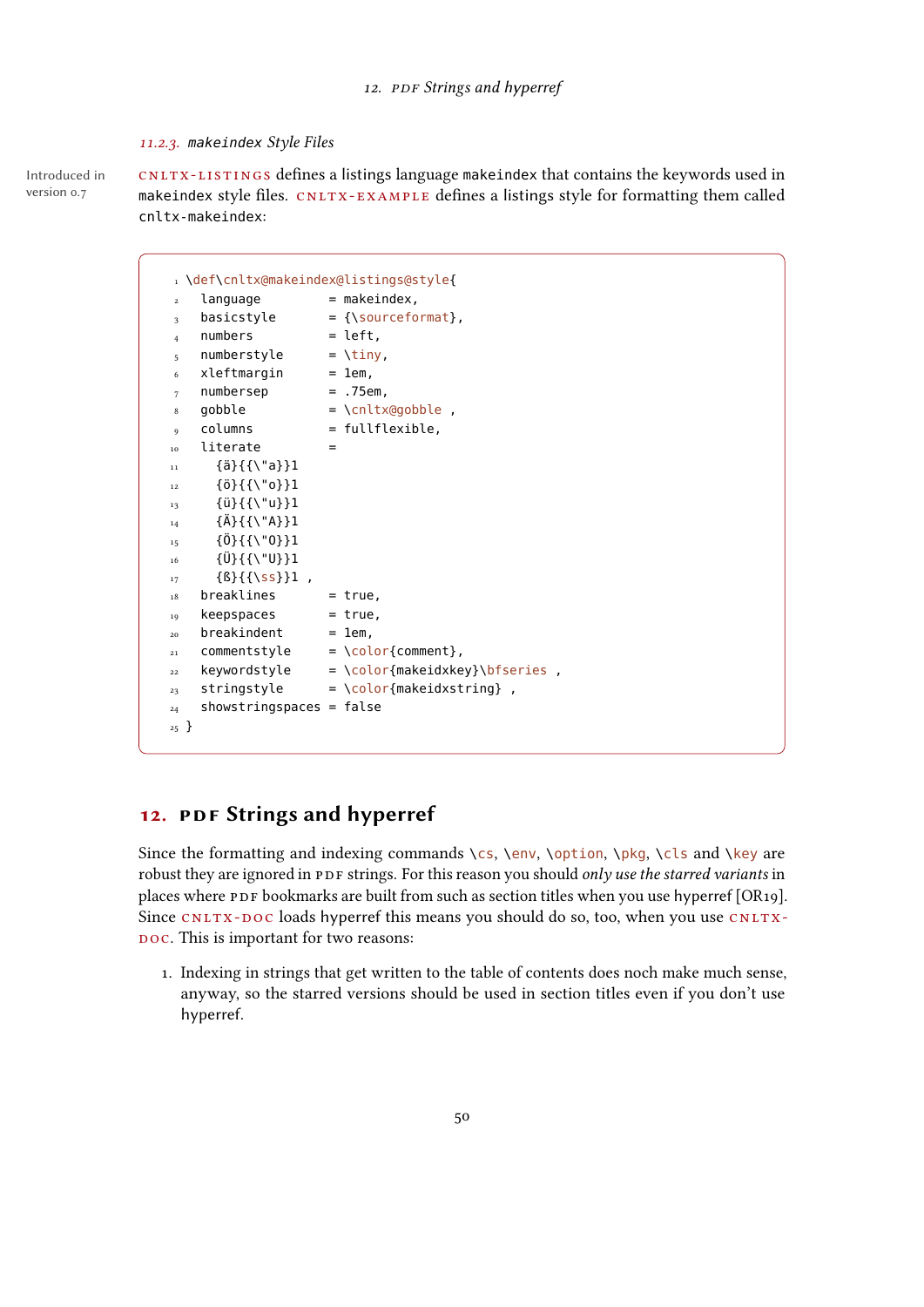2. When hyperref is loaded the mentioned commands are disabled in PDF strings in a way that expects them to be followed by a star. This means leaving the star out will result in doesn't match its definition errors.

# 13. Predefined Colors and Color-Schemes

# <span id="page-50-0"></span>13.1. Explicitly Defined Colors

The CNLTX-BASE package defines a number of colors:

```
cnltxbrown
```
Per default used for the control sequences.

#### cnltxblue

Per default used for module names.

#### cnltxred

Per default used as base color in various places.

#### cnltxgreen

Unused per default.

cnltxgray

Per default used for formatting comments.

#### cnltxyellow

Per default used for option names.

cnltxformalblue Unused per default.

cnltxformalred Unused per default.

# 13.2. Actual Used Color Names and Color Schemes

The colors defined in section [13.1](#page-50-0) are not directly used with those names. Instead colors are used whose names describe their function rather than the color. For this the color names are mapped to actual colors and saved as a coloring scheme. There are currently three predefined color schemes whose definitions are given below. Those definitions also show the actually used color names. They are defined via the following command:

### $\{den\rho\}\$  $\{converscheme\$  $\{name\}$ }{ $\{color\}$  assignments}}

Introduced in version 0.5

Defines the color scheme  $\langle name \rangle$ . When used all assignments will be actually carried out with xcolor's \colorlet command. How to input  $\langle color \; assignments \rangle$  will be immediately clear from the examples below.

To activate a color scheme for a document it is simply selected through an option: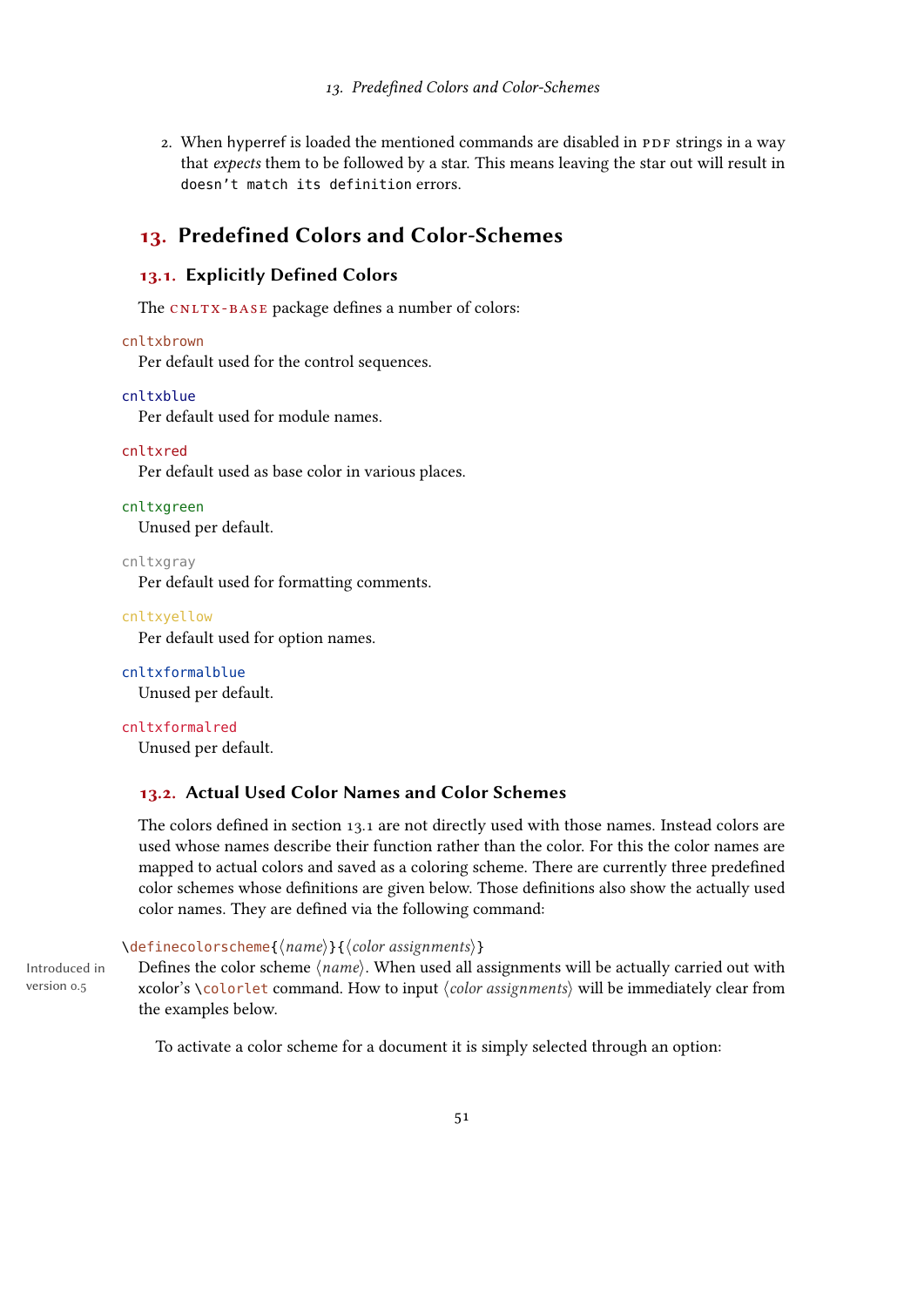```
color-scheme = {\langle color scheme \space name \rangle} Default: default
```
Activate a color scheme previously defined with \definecolorscheme.

The 'default' color scheme is defined as follows:

```
1 \definecolorscheme{default}{
2 \text{ cs} \Rightarrow cnltxbrown, \frac{1}{2} command sequences
 _3 option \qquad \Rightarrow cnltxyellow ,% options
 _4 module \qquad \Rightarrow <code>cnltxblue</code> , \, <code>%</code> modules
 _5 comment \qquad \Rightarrow cnltxgray , \, \, comments
 \epsilon beginend => red , \qquad \epsilon \begin and \end
 _7 env \hspace{1.6cm} \hspace{1.6cm} \hspace{1.6cm} black , \hspace{1.6cm} % environment names
 8 argument => black , % argument delimiters
9 meta => black!80, % arguments of \meta
10 cnltx \Rightarrow cnltxred , % base color
11 cnltxbg \qquad \Rightarrow white , \qquad \quad \, \text{\%} source code box background
12 link => black!90 , % hyperlinks
13 versionnote => black!75 % versioning notes text
_{14} bibentry => cnltxgreen, % BibTeX entry types
15 bibentryfield => black, % BibTeX entry fields
16 expandable => red , 16 % the color used in \expandable
Expandable => red, \frac{16}{17} unexpandable => black, \frac{1}{8} the color used in \unexpandable => black, \frac{1}{8} the color used in \unexpandable
18 makeidxkey => cnltxgreen, % used for keywords in the cnltx-makeindex
<sup>19</sup> style
20 makeidxstring => black % used for strings in the cnltx-makeindex
\frac{1}{21} \frac{8}{3} style
22 }
```
The 'blue' color scheme is defined this way:

|                | definecolorscheme{blue}{ |                   |
|----------------|--------------------------|-------------------|
| $\overline{a}$ | CS                       | => cnltxbrown     |
| 3              | option                   | => cnltxgreen     |
| $\overline{4}$ | module                   | => cnltxred .     |
| 5              | comment                  | => cnltxgray,     |
| 6              | beginend                 | $\Rightarrow$ red |
| 7              | env                      | => black .        |
| 8              | argument                 | => black          |
| 9              | meta                     | => black!80       |
| 10             | cnltx                    | => cnltxblue      |
| 11             | cnltxbq                  | => yellow!10      |
| 12             | link                     | => cnltx .        |
| 13             | versionnote              | => black!75       |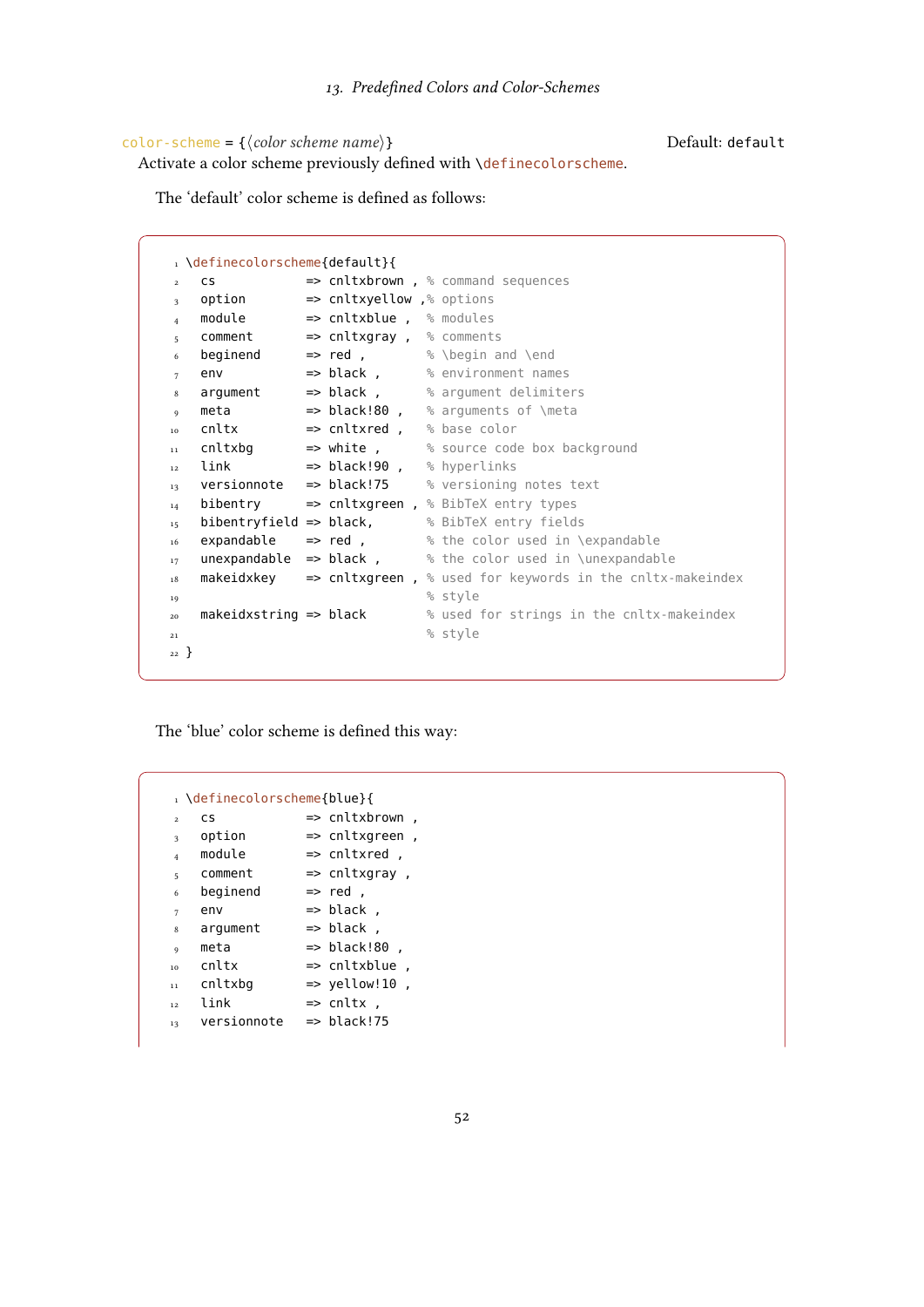```
_{14} bibentry => cnltxyellow,
15 bibentryfield => black,
16 expandable => red,
_{17} unexpandable => black,
18 makeidxkey => cnltxyellow,
19 makeidxstring => black
20 }
```
Finally the 'formal' color scheme is defined like this:

```
1 \definecolorscheme{formal}{
2 \text{ cs} \implies \text{black},
_3 option \qquad => cnltxformalblue,
4 module \qquad \qquad \Rightarrow cnltxblue,
5 comment => cnltxgray,
6 beginend \Rightarrow red,
7 env \implies black,
\delta argument => black,
\circ meta \qquad => black!80 ,
10 cnltx => cnltxformalblue ,
11 cnltxbg \Rightarrow white,
_{12} link \qquad => black!90 ,
13 versionnote => black!75,
14 bibentry => black,
15 bibentryfield => black,
16 expandable => red,
17 unexpandable => black,
18 makeidxkey => black,
19 makeidxstring => black
20 }
```
# 14. Language Support

Introduced in version 0.2

The CNLTX-DOC, the CNLTX-EXAMPLE and the CNLTX-TOOLS package as well as the cnltx.ist index style and the cnltx biblatex style all rely on the translations package [Nie17] for providing some document language dependent strings.<sup>23</sup> Currently only translations for English and German are provided. Others can be added and the existing ones changed with the following commands provided by the translations package:

 $\DeclareTranslation({\langle language\rangle}{\langle keyword\rangle}{\langle}({\langle}translation\rangle)$ Define or redefine translations for the string identified by the  $\text{ID } \langle \text{keyword} \rangle$ .

<span id="page-52-0"></span><sup>23.</sup> Actually they depend on CNLTX-TRANSLATIONS which in turn loads translations.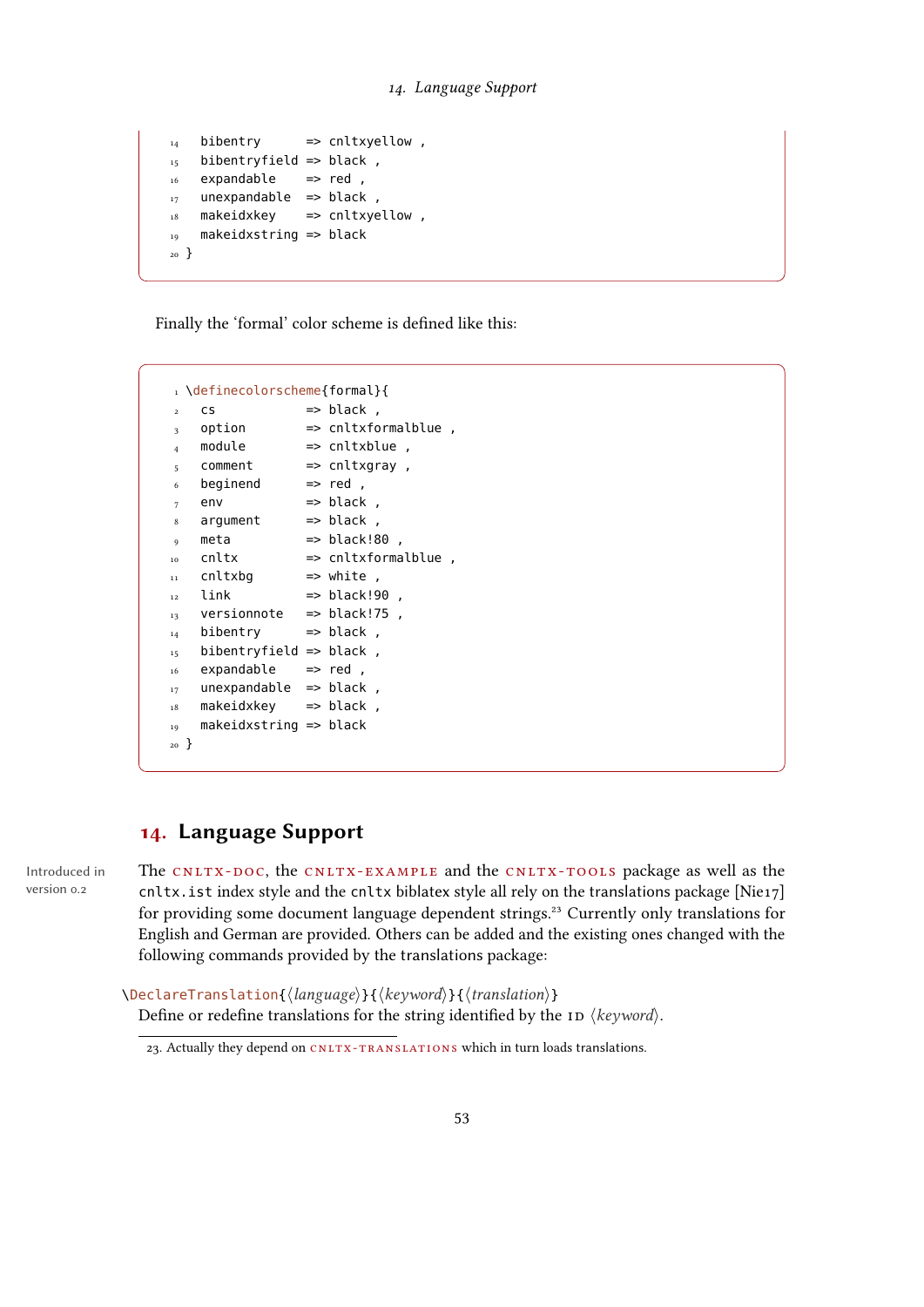<span id="page-53-0"></span> $\Re$  \RenewTranslation{ $\langle$ *language*}}{ $\langle$ *keyword*}}{ $\langle$ *translation*}} Renew translations for the string identified by the ID  $\langle$  keyword $\rangle$ .

The strings defined by  $CNLTX$  are listed in table [1 on the following page.](#page-54-0) They are used in indexing strings and in different parts of the document.

# Part III. Appendix

# A. Internal Helper Commands

The commands in this section are only described for the sake of completeness. They are not meant to be used in a document. Some of them might be useful in  $\mathbb{E} F$ X programming, though. Expandable commands are marked with ∗.

# A.1. Defined by CNLTX-BASE

Especially CNLTX-BASE defines some useful helper macros that are also used by the other packages and classes.

### A.1.1. Related to the Bundle

```
∗ \cnltx@@date
```
The creation date of the current version of the bundle.

```
∗ \cnltx@@version
```
The version number of the bundle.

#### ∗ \cnltx@@info

The short description of the bundle.

\cnltx@create@bundle@message\*{(module)}{Error|Warning|WarningNoLine|Info}

Introduced in version 0.7

Create suiting error and warning messaging commands for the module  $\langle$  module $\rangle$  of the CNLTX bundle. The starred version creates messages for a class the un-starred version messages for a package.

```
\cnltx@base@error{\message}}
```
Issue an error message using \PackageError{cnltx-base}.

```
\cnltx@base@warning{\message}}
```
Issue a warning message using \PackageWarning{cnltx-base}.

```
\cnltx@base@warningnoline{\langle message \rangle}
```
Issue a warning message using \PackageWarningNoLine{cnltx-base}.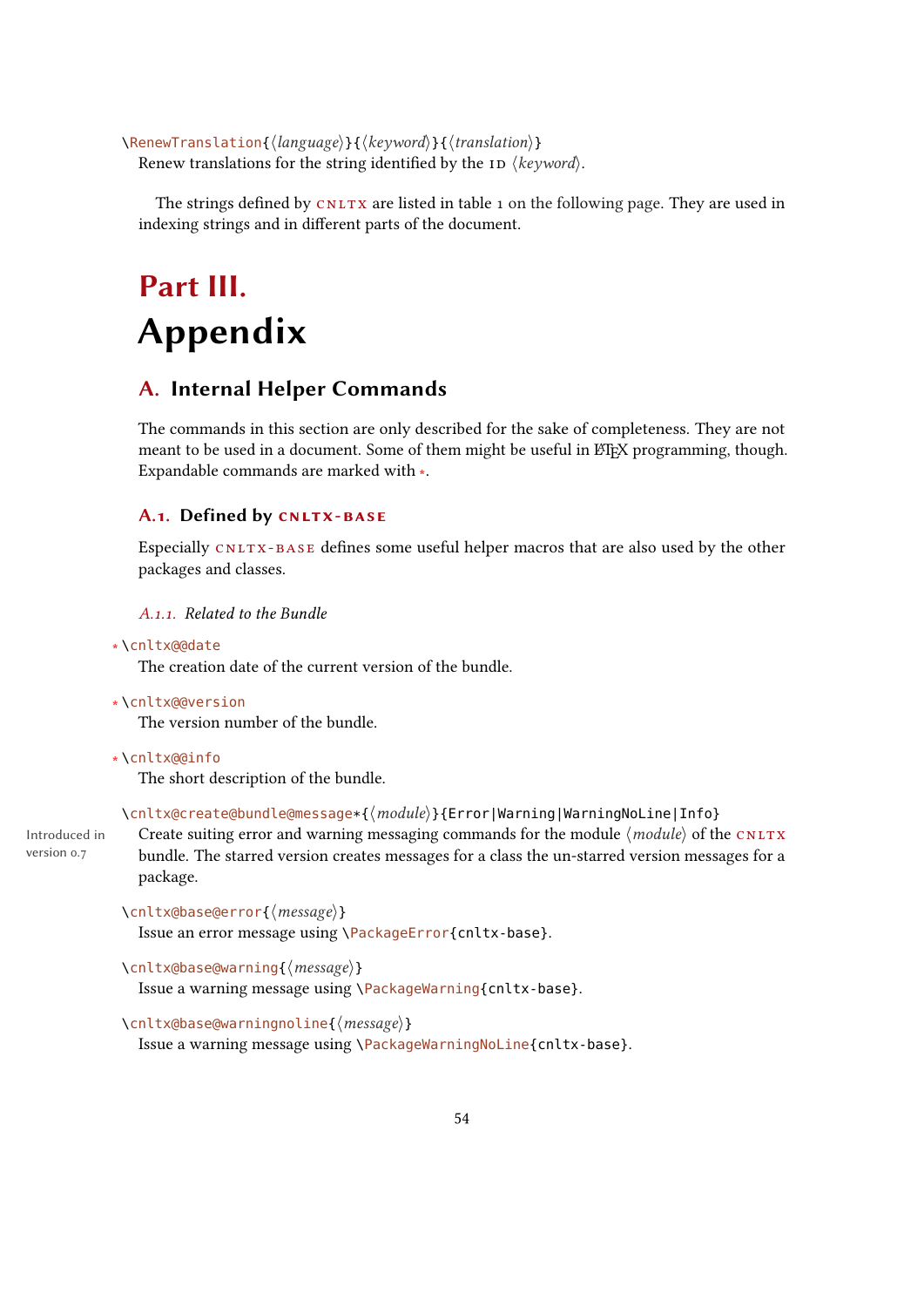| Package/Class | key word          | English version                                                                                                                                                                                                                                               | German version                                                                                                                                                                                                                                                  |
|---------------|-------------------|---------------------------------------------------------------------------------------------------------------------------------------------------------------------------------------------------------------------------------------------------------------|-----------------------------------------------------------------------------------------------------------------------------------------------------------------------------------------------------------------------------------------------------------------|
| CNLTX-EXAMPLE | cnltx-package     | package                                                                                                                                                                                                                                                       | Paket                                                                                                                                                                                                                                                           |
| CNLTX-EXAMPLE | cnltx-class       | class                                                                                                                                                                                                                                                         | Klasse                                                                                                                                                                                                                                                          |
| CNLTX-EXAMPLE | cnltx-bundle      | bundle                                                                                                                                                                                                                                                        | Bundle                                                                                                                                                                                                                                                          |
| CNLTX-EXAMPLE | cnltx-environment | environment                                                                                                                                                                                                                                                   | Umgebung                                                                                                                                                                                                                                                        |
| CNLTX-DOC     | cnltx-default     | Default                                                                                                                                                                                                                                                       | Voreinstellung                                                                                                                                                                                                                                                  |
| CNLTX-DOC     | cnltx-empty       | initially empty                                                                                                                                                                                                                                               | zunächst leer                                                                                                                                                                                                                                                   |
| CNLTX-DOC     | cnltx-required    | required                                                                                                                                                                                                                                                      | erforderlich                                                                                                                                                                                                                                                    |
| CNLTX-DOC     | cnltx-toc         | Table of Contents                                                                                                                                                                                                                                             | Inhaltsverzeichnis                                                                                                                                                                                                                                              |
| CNLTX-DOC     | cnltx-license     | Permission is granted<br>to copy, distribute<br>and/or modify this<br>software under the<br>terms of the LATEX<br>Project Public License<br>(LPPL), version 1.3 or<br>later (http://www.<br>latex-project.org/<br>lppl.txt). The soft-<br>ware has the status | Es ist erlaubt, diese<br>Software unter den<br>Bedingungen der<br><b>L'IEX Project Public</b><br>License (LPPL), Ver-<br>sion 1.3 oder später,<br>zu kopieren und zu<br>verteilen (http://www.<br>latex-project.org/<br>lppl.txt). Sie hat den<br><b>Status</b> |
| CNLTX-DOC     | cnltx-introduced  | Introduced in version                                                                                                                                                                                                                                         | Eingeführt in Version                                                                                                                                                                                                                                           |
| CNLTX-DOC     | cnltx-changed     | Changed in version                                                                                                                                                                                                                                            | Geändert in Version                                                                                                                                                                                                                                             |
| CNLTX-DOC     | $cnltx-f.$        | f.                                                                                                                                                                                                                                                            | f.                                                                                                                                                                                                                                                              |
| CNLTX-DOC     | cnltx-ff.         | ff.                                                                                                                                                                                                                                                           | ff.                                                                                                                                                                                                                                                             |
| CNLTX-DOC     | cnltx-maintainer  | current maintainer                                                                                                                                                                                                                                            | aktueller Maintainer                                                                                                                                                                                                                                            |
| CNLTX-DOC     | cnltx-maintainers | current maintainers                                                                                                                                                                                                                                           | aktuelle Maintainer                                                                                                                                                                                                                                             |
| CNLTX-TOOLS   | cnltx-i.e.        | i. e                                                                                                                                                                                                                                                          | d.h                                                                                                                                                                                                                                                             |
| CNLTX-TOOLS   | $cn$ ltx-e.g.     | e. g                                                                                                                                                                                                                                                          | z. B                                                                                                                                                                                                                                                            |
| CNLTX-TOOLS   | cnltx-cf.         | cf                                                                                                                                                                                                                                                            | vgl                                                                                                                                                                                                                                                             |
| CNLTX-TOOLS   | cnltx-etc.        | etc                                                                                                                                                                                                                                                           | etc                                                                                                                                                                                                                                                             |

<span id="page-54-0"></span>Table 1: Overview over available internationalization key words.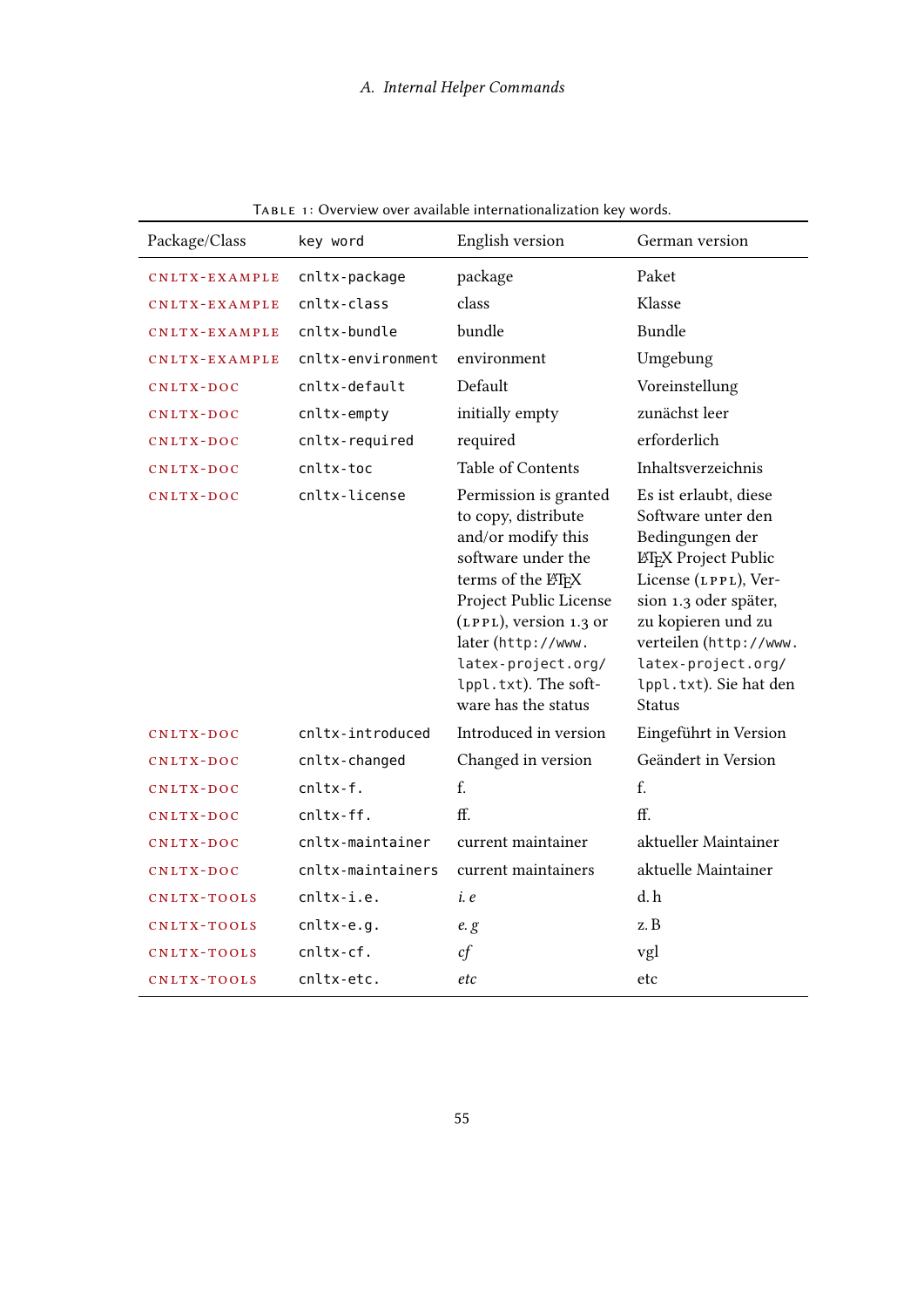```
\cnltx@base@info{\message}}
```
Issue a message using \PackageInfo{cnltx-base}.

 $\{\text{cnlt} \times \text{define}(\text{colos} \cdot \text{hame})\}$  {  $\{\text{cheme definition}\}$ } Command that can be used to define a color scheme.

 $\langle$ cnltx@load@module{ $\langle$ *CNLTX module*}} Loads the package cnltx- $\langle CNLTX \text{ mod} ule \rangle$ .sty.

Introduced in version 0.11

 $\{\cnlt x@load@modules\}$ 

Introduced in version 0.11 Maps the comma separated list  $\langle CNLTX \text{ modules} \rangle$  to  $\langle CNLTX \text{ {}[O(1)]} \rangle$ , leading and trailing spaces are trimmed.

#### A.1.2. Programming Tools

#### Message Handling

\cnltx@create@message\*{ $\langle prefix \rangle$ }{ $\langle package / class name \rangle$ }{Error | Warning | WarningNoLine | Infol  $\{\langle detailed\ error\ message\rangle\}$ 

Changed in version 0.7 Create error and warning messaging commands  $\langle \langle prefix \rangle$  @error | warning | warningnoline | info{ $\langle message \rangle$ }. The starred version creates messages for a class the un-starred version messages for a package. All commands have one argument which takes the message.  $\langle prefix \rangle$ will be all lowercase in the generated command.

> \cnltx@create@generic@message\*{ $\langle prefix \rangle$ }{ $\langle package/dass name \rangle$ }{Error|Warning|WarningNoLine |Info}

Introduced in version 0.7

Create error and warning messaging commands  $\setminus \langle pref(x)$ @error | warning | warningnoline | info{ $\langle message \rangle$ }. The starred version creates messages for a class the un-starred version messages for a package. All commands have one argument which takes the message except for the error command which gets two arguments, the first for the short version and the second for the detailed message.  $\langle prefix \rangle$  will be all lowercase in the generated command.

### Conditionals

#### ∗\iftest{(test directive)}{(true)}{(false)}

Introduced in version 0.7 Checks if  $\langle test \, directive \rangle$  is true and either places  $\langle true \rangle$  or  $\langle false \rangle$  in the input stream.  $\langle test \rangle$ directive) should be a TFX test like  $\iota(x/\iota\delta\epsilon)$ , *i. e.*, demand an  $\iota(x)$  should be a TFX test like  $\iota(x/\iota\delta\epsilon)$ This is a command in the spirit of etoolbox's \ifbool that does the same for a boolean  $\langle \text{bool} \rangle$ defined with  $\neq \theta$  or  $\newcommand{\f{bot}{\f{bot}}$  or  $\newcommand{\f{bot}{\f{bot}}$ . It corresponds to etoolbox's test directive for its \ifboolexpr.

### ∗ \nottest{(test directive)}{(not true)}{(not false)}

Introduced in version 0.7 Checks if  $\langle test \, directive \rangle$  is not true and either places  $\langle not \, true \rangle$  or  $\langle not \, false \rangle$  in the input stream. Test directive should be a TFX test like  $\iota\iota(x/\iota\okenz)$ , i. e., demand an \else and \fi. This is a command in the spirit of etoolbox's \notbool that does the same for a boolean  $\langle \text{bool} \rangle$ defined with \newif\if\bool\} or \newbool{ $\{bool\}$ .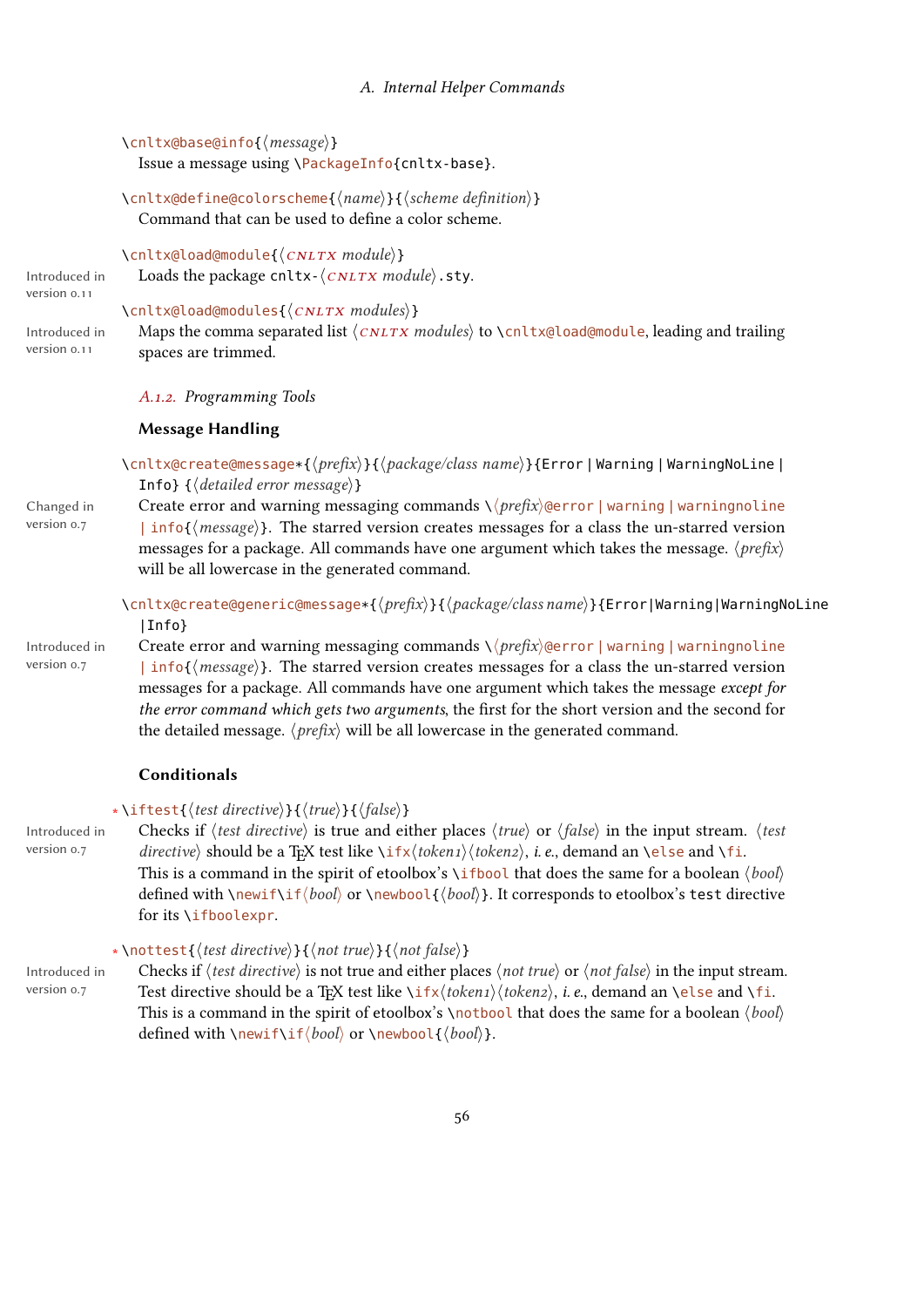<span id="page-56-0"></span>

| Introduced in<br>version 0.11               | *\cnltx@ifcounter{ $\langle counter \rangle$ }{ $\langle true \rangle$ }{ $\langle false \rangle$ }<br>Checks if $\langle counter \rangle$ is a counter, <i>i. e.</i> , if the control sequence names $\langle c \otimes \langle counter \rangle$ , $\langle c \otimes \langle counter \rangle$ ,<br>$\pmb{\downarrow}$ p@ $\langle counter \rangle$ and $\qmb{\downarrow}$ the $\langle counter \rangle$ exist and either leaves $\langle true \rangle$ or $\langle false \rangle$ in the input stream.                      |
|---------------------------------------------|-------------------------------------------------------------------------------------------------------------------------------------------------------------------------------------------------------------------------------------------------------------------------------------------------------------------------------------------------------------------------------------------------------------------------------------------------------------------------------------------------------------------------------|
| Introduced in<br>version o.8                | \cnltx@ifnextchars{\list of tokens\}{\true\}{\false\} \trailing token\<br>Tests if $\langle \text{trailing token} \rangle$ is any of those in $\langle \text{list of tokens} \rangle$ and either places $\langle \text{true} \rangle$ or $\langle \text{false} \rangle$ in the<br>input stream without removing $\langle \text{trailing token} \rangle$ .                                                                                                                                                                     |
|                                             | \cnltx@ifsym{ $\langle token \rangle$ }{ $\langle true \rangle$ }{ $\langle false \rangle$ }<br>A generic version of $\mathbb{E}E[X]$ 's \@ifstar that checks if $\langle \text{token} \rangle$ follows in the input stream. If yes<br>it is removed and $\langle true \rangle$ is placed in the input stream else $\langle false \rangle$ .                                                                                                                                                                                  |
|                                             | \cnltx@ifdash{\true\}{\false\}<br>A wrapper for \cnltx@ifsym{-}.                                                                                                                                                                                                                                                                                                                                                                                                                                                              |
| Introduced in                               | \cnltx@ifbang{\true\}{\false\}<br>A wrapper for \cnltx@ifsym{!}.                                                                                                                                                                                                                                                                                                                                                                                                                                                              |
| version 0.3<br>Introduced in<br>version o.6 | *\cnltx@ifisnum{ $\langle token list \rangle$ }{ $\langle true \rangle$ }{ $\langle false \rangle$ }<br>Checks if $\langle$ token list $\rangle$ is an integer zero or greater and leaves $\langle true \rangle$ in the input stream if it is<br>and $\langle false \rangle$ if it isn't. There is one hopefully extremely unlikely case where the test fails: when<br>$\langle$ token list $\rangle$ starts with " $\langle$ integer $\rangle$ %" where % has a category code different than 9 (ignored) or 14<br>(comment). |
| Introduced in<br>version 0.9                | *\cnltx@ifshellescape{ $\langle true \rangle$ }{ $\langle false \rangle$ }<br>Checks if shellescape is enabled. It returns true if pdftexcmds' \pdf@shellescape has the<br>value 1. This is a wrapper for \iftest{\ifnum\pdf@shellescape=1 }.                                                                                                                                                                                                                                                                                 |
|                                             | \cnltx@if@in{\tokenlist\}}{\search\}{\true\}{\false\}<br>Places $\langle true \rangle$ in the input stream if $\langle search \rangle$ is found in $\langle tokenlist \rangle$ and $\langle false \rangle$ if it isn't.                                                                                                                                                                                                                                                                                                       |
| Introduced in<br>version 0.10               | *\cnltx@ifstrequal{\string1}}{\string2}}{\true}}{\false}}<br>Tests if $\langle string_1 \rangle$ is equal to $\langle string_2 \rangle$ and either leaves $\langle true \rangle$ or $\langle false \rangle$ in the input stream. This<br>test doesn't take category codes into account.                                                                                                                                                                                                                                       |
| Introduced in<br>version 0.10               | \cnltx@ifinlist{ $\langle item \rangle$ }{ $\langle listener \rangle$ }{ $\langle true \rangle$ }{ $\langle false \rangle$ }<br>A conditional for etoolbox lists similar to \ifinlist where braces in items are allowed. This<br>wraps around the proposal in etoolbox's documentation to redefine \do and loop through the<br>list.                                                                                                                                                                                          |
| Introduced in<br>version 0.10               | \cnltx@ifinlistcs{ $\langle item \rangle$ }{ $\langle listcsname \rangle$ }{ $\langle true \rangle$ }{ $\langle false \rangle$ }<br>A conditional for etoolbox lists similar to \ifinlistcs where braces in items are allowed. This<br>wraps around the proposal in etoolbox's documentation to redefine \do and loop through the<br>list.                                                                                                                                                                                    |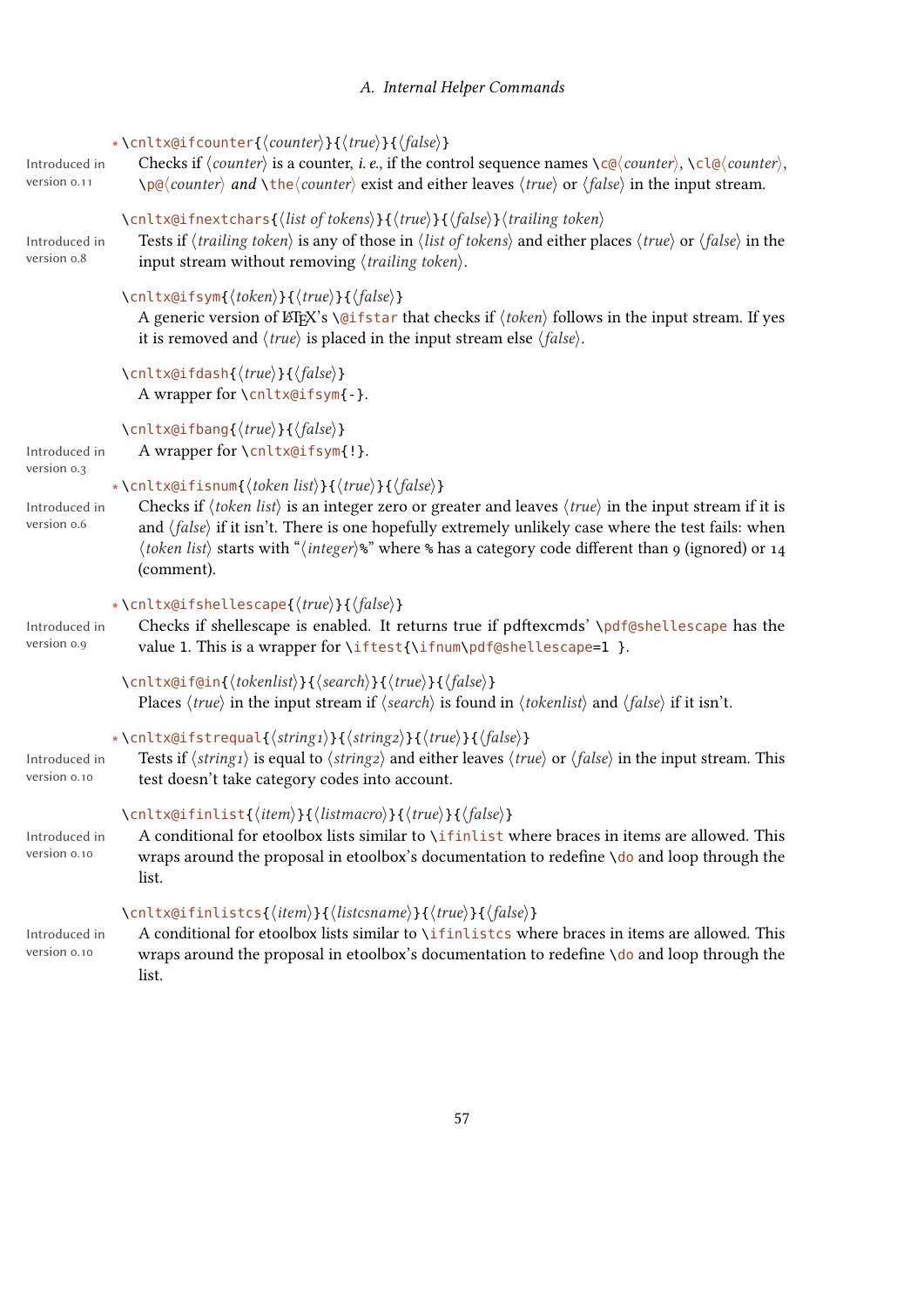### <span id="page-57-0"></span>Expansion Tools

 $\text{Vexpandtwice}\{\text{code}\}$ 

```
Introduced in
version 0.10
                 Expands \langle code \rangle twice in an \edef-like context. This is a wrapper for
                 \unexpanded\expandafter\expandafter\expandafter.
```
#### $\langle$ cnltx@expandargs( $\langle specs \rangle$ ) $\langle control\ sequence \rangle$

Introduced in version 0.7 This is a LAT<sub>E</sub>X<sub>2 $\varepsilon$ </sub> version of expl<sub>3</sub>'s \exp\_args:N\(specs). The command expands the arguments of  $\langle$  control sequence $\rangle$  according to  $\langle$  specs $\rangle$ . In  $\langle$  specs $\rangle$ 

•N means unexpanded token,

•n means unexpanded braced group,

•c means braced group converted into a control sequence name,

- •o means braced group expanded once,
- •f means braced group expanded with \romannumeral, and
- •x means braced group expanded with \edef.

#### Category Code Stu

```
\{\n<sup>\</sup>\n<sup>\</sup>\n<sup>\</sup>\n<sup>\</sup>\n<sup>\</sup>\n<sup>\</sup>\n<sup>\</sup>\n<sup>\</sup>\n<sup>\</sup>\n<sup>\</sup>\n<sup>\</sup>\n<sup>\</sup>\n<sup>\</sup>\n<sup>\</sup>\n<sup>\</sup>\n<sup>\</sup>\n<sup>\</sup>\n<sup>\</sup>\n<sup>\</sup>\n<sup>\</sup>\n<sup>\</sup>\n<sup>\</sup>\n<sup>\</sup>\n<sup>\</sup>\n<sup>\</sup>\n<sup>\</sup>\n<sup>\</sup>\n<sup>\</sup>\n<sup>\</sup>\n<sup>\</sup>\n<sup>\</sup>\nIntroduced in
version 0.11
                          Saves the current category code of \langle \textit{token} \rangle.
                      \cnltx@restore@catcode{\token}}
Introduced in
version 0.11
                         Restores the category code of \langle \text{token} \rangle as previously saved with \langle \text{cnltx@save@catch} \ranglee.
                      \cnltx@set@catcode{\token}}{\catcode}}
Introduced in
version 0.11
                         Sets the category code of \langle \text{token} \rangle to \langle \text{catch} \rangle. This is a wrapper for
                          \catcode' (token)=\catcode\rangle\ref{actcode}\cnltx@save@catcodes{\tokenlist\}
Introduced in
version 0.11
                          Maps \cnltx@save@catcode to all tokens in \langle tokenlist\rangle.
                      \cnltx@restore@catcodes{\tokenlist\}
Introduced in
version 0.11
                         Maps \cnltx@restore@catcode to all tokens in \langle tokenlist\rangle.
                      \cnltx@set@catcodes{\tokenlist\}}{\catcode\}
Introduced in
version 0.11
                         Maps \cnltx@set@catcode to all tokens in \langle \text{tokenlist} \rangle, i. e., all tokens get category code \langle \text{catchode} \rangle.
                      \cnltx@make@letter{\token}}
Introduced in
version 0.11
                         A wrapper for \cnltx@set@catcode{\{token\}}{11}.
                      \cnltx@make@other{(token)}
Introduced in
version 0.11
                         A wrapper for \cnltx@set@catcode{\langle \text{token} \rangle}{12}.
                      \langlecnltx@make@active{\langletoken}}
Introduced in
version 0.11
                         A wrapper for \cnltx@set@catcode{\langle \text{token} \rangle}{13}.
```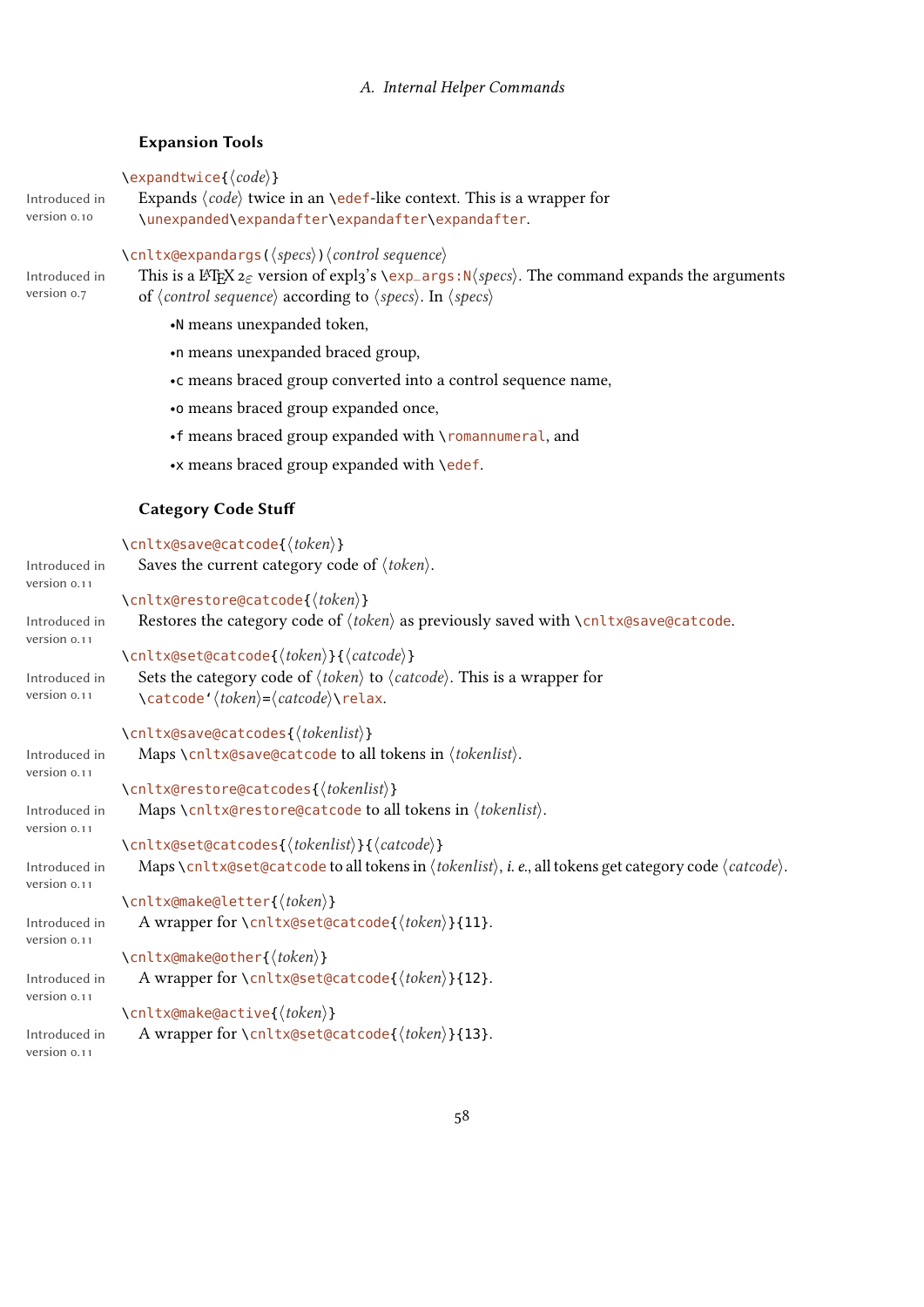### <span id="page-58-1"></span>Token List Manipulation

```
\cnltx@replace@once{\langle cs \rangle}{\langle search \rangle}{\langle replace \rangle}
                       Replaces the first occurence of \langle search \rangle in the first expansion of \langle cs \rangle with \langle replace \rangle.
                    \cnltx@greplace@once{\langle cs \rangle}{\langle search \rangle}{\langle replace \rangle}
Introduced in
                       The same as \cnltx@replace@once but acts globally.
                    \cnltx@replace@all{\langle cs \rangle}{\langle search \rangle}{\langle replace \rangle}
                       Replaces all occurences of \langle search \rangle in the first expansion of \langle cs \rangle with \langle replace \rangle.
                    \cnltx@greplace@all{\langle cs \rangle}{\langle search \rangle}{\langle replace \rangle}
Introduced in
version 0.9
                       The same as \cnltx@replace@all but acts globally.
                    \cnltx@remove@once{\langle cs \rangle}{\langle search \rangle}
Introduced in
version 0.3
                       Removes the first occurence of \langle search \rangle in the first expansion of \langle cs \rangle.
                    \cnltx@gremove@once{\langle cs \rangle}{\langle search \rangle}
Introduced in
                       The same as \cnltx@remove@once but acts globally.
                    \cnltx@remove@all{\langle cs \rangle}{\langle search \rangle}
Introduced in
version 0.3
                       Removes all occurences of \langle search \rangle in the first expansion of \langle cs \rangle.
                    \langlecnltx@gremove@all{\langle cs \rangle}{\langle search \rangle}
                       The same as \cnltx@remove@all but acts globally.
```
Introduced in version 0.9

version 0.9

version 0.9

# Miscellaneous

#### ∗ \cnltx@par

Expands to \par. Sometimes you need to smuggle a \par in a short macro ...

#### ∗ \cnltx@stripbs

A shortcut for \expandafter\@gobble\string.

#### \cnltxat

Robust command that typesets ' $@$ ' with category code 11. An  $@$  in command names confuses the indexing of the command names. Either one uses another symbol for makeindex's "actual" recognition and also tells idxcmds [Nie15] about it or one uses \cnltxat in \cs and friends. For the sake of convenience you can define a command like  $\lambda$ at that expands to it.<sup>24</sup> In order not to overwrite any such existing macro it is not defined by CNLTX-EXAMPLE. This document for example defines \def\at{\cnltxat}.

### \cnltxletterat

An alias of \cnltxat.

<span id="page-58-0"></span><sup>24.</sup> This is important. If you \let it to \cnltxat index entries may be sorted differently! Remember: \cnltxat is robust.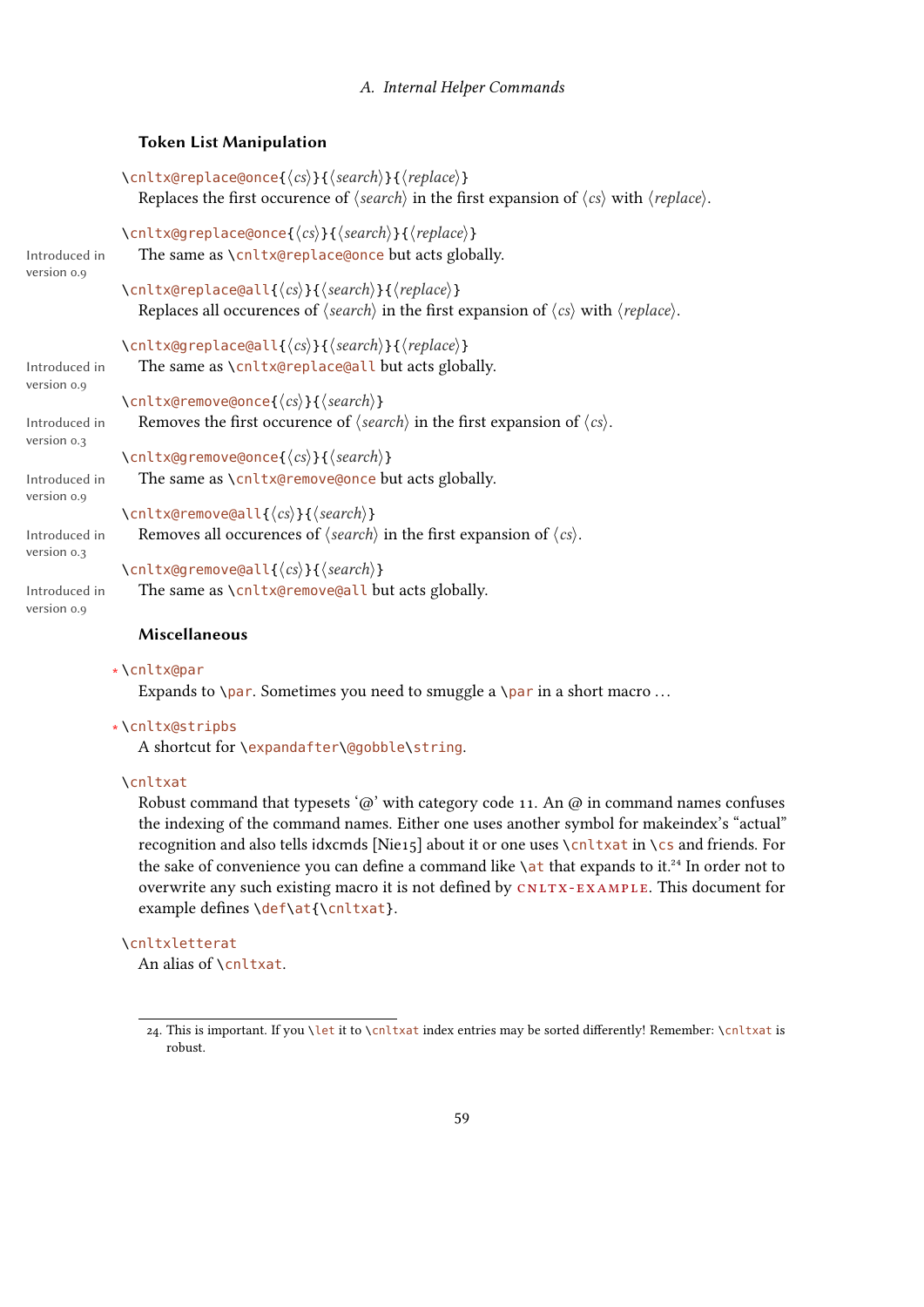#### <span id="page-59-0"></span>\cnltxotherat

The same as  $\chi$ cnltxat but with a ' $\omega$ ' with category code 12.

#### \cnltxbang

The same as \cnltxotherat except that it contains a '!'.

#### \cnltxequal

The same as  $\chi$ cnltxotherat except that it contains a '='.

# A.2. Defined by CNLTX-DOC

```
\cnltx@doc@error{\message}}
  Issue an error message using \ClassError{cnltx-doc}.
```
\cnltx@doc@warning{ $\langle message \rangle$ }

```
Issue a warning message using \ClassWarning{cnltx-doc}.
```

```
\cnltx@doc@warningnoline{\langle message \rangle}
  Issue a warning message using \ClassWarningNoLine{cnltx-doc}.
```

```
\cnltx@doc@info{\langle message \rangle}
  Issue a message using \ClassInfo{cnltx-doc}.
```
# \cnltx@getfileinfo{ $\langle$ file name $\rangle$ }{ $\langle$ file extension $\rangle$ }

Extract the date, version and background information for a package or a class and defines \cnltx@package@date, \cnltx@package@version and \cnltx@package@info to contain the extracted data.

### $\langle$ nltx@version@note{ $\langle note \rangle$ }

Command that is used for the versioning notes interally. Sets \reversemarginpar and then writes the note  $\langle note \rangle$  to the margin with corresponding formatting.

#### \begin{cnltxlist}

The list environment that is used by the environments commands, options and environments.

### A.3. Defined by CNLTX-EXAMPLE

```
\cnltx@example@error{\message}}
  Issue an error message using \PackageError{cnltx-example}.
```

```
\langlecnltx@example@warning{\langlemessage}}
  Issue a warning message using \PackageWarning{cnltx-example}.
```

```
\cnltx@example@warningnoline{\langle message \rangle}
```
Issue a warning message using \PackageWarningNoLine{cnltx-example}.

```
\cnltx@example@info{\message}}
```

```
Issue a message using \PackageInfo{cnltx-example}.
```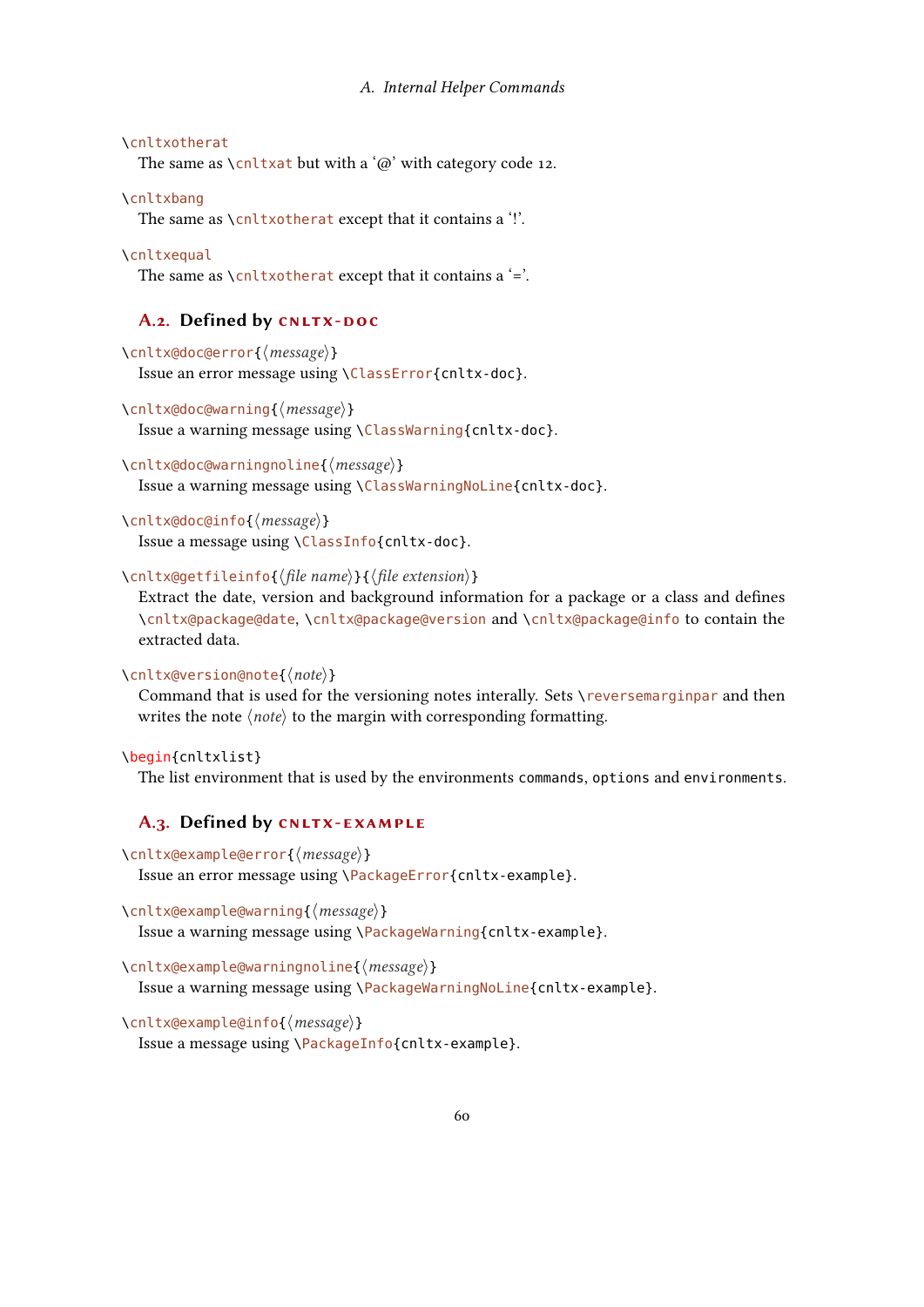#### <span id="page-60-0"></span>\cnltx@isvalue

Used in definitions of the key/value option typesetting commands. Inserts  $a = with some$ stretchable space around and a legal break-point after it.

### \indexcs

Version of \csidx that takes care of a \textcompwordmark inserted by listings. Also replaces all occurences of  $\varpi$  with category code 11 or 12 with \cnltxat. Used to index commands in the sourcecode and example environments that have been added with add-cmds.

#### \indexenv

Introduced in version 0.7a

Introduced in version 0.7a

Version of \envidx that takes care of a \textcompwordmark inserted by listings. Also replaces all occurences of @ with category code 11 or 12 with \cnltxat. Used to index environments in the sourcecode and example environments that have been added with add-envs.

# \cnltx@treat@lst@index{ $\langle new\ index\ cs\rangle$ }{ $\langle internal\ index\ cs\rangle$ } This command was used to define \indexcs and \indexenv: \cnltx@treat@lst@index{\indexcs}{\csidx}

#### \MakePercentComment

Sets the category code of % to 14.

### \cnltx@copyablespace

Prints a space that is also copyable. Uses the accsupp package by Heiko OBERDIEK [Obe18].

#### \cnltx@mdframed@options

Predefined option list for the mdframed [DS13] style cnltx.

# \cnltx@listings@style

Predefined option list for the listings [HM19] style cnltx.

### A.4. Defined by CNLTX-LISTINGS

# \cnltx@listings@error{\message}}

Issue an error message using \PackageError{cnltx-listings}.

### \cnltx@listings@warning{\message}}

Issue a warning message using \PackageWarning{cnltx-listings}.

#### $\langle$ nltx@listings@warningnoline{ $\langle$ message}}

Issue a warning message using \PackageWarningNoLine{cnltx-listings}.

# \cnltx@listings@info{ $\langle message \rangle$ }

Issue a message using \PackageInfo{cnltx-listings}.

#### \cnltx@predefined@control@sequences

A comma-separated list of predefined 'silent' control sequence names.

#### \cnltx@predefined@environments

A comma-separated list of predefined 'silent' environment names.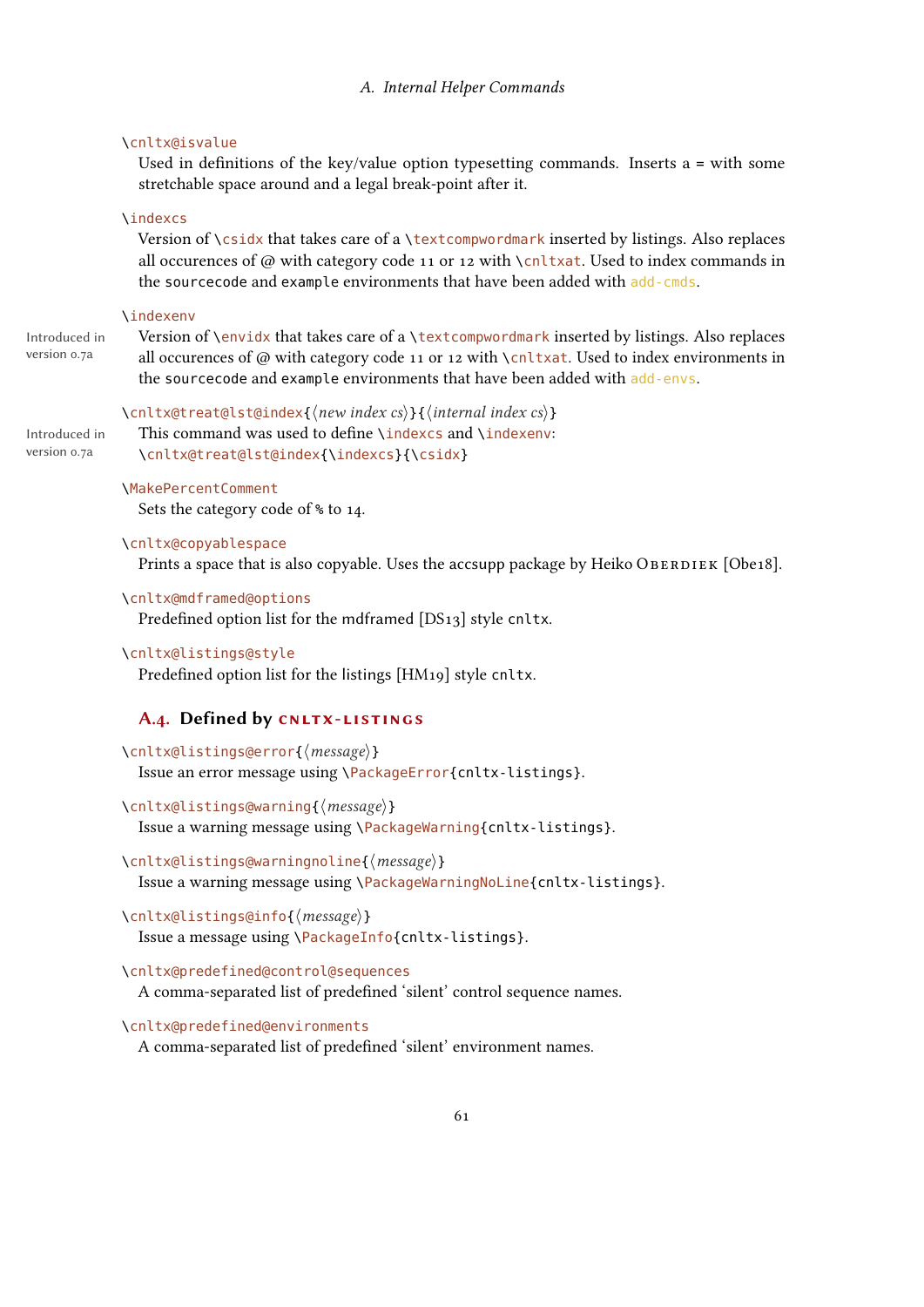#### <span id="page-61-0"></span>\listsilentcmds

Prints all known control sequence names formatted and separated with the separator set with list-sep. Requires CNLTX-EXAMPLE.

#### \listsilentenvs

Prints all known environment names formatted and separated with the separator set with list-sep. Requires CNLTX-EXAMPLE.

### $\langle$ listbibfilekeys{ $\langle$ file name $\rangle$ }

Introduced in version 0.7

Prints all cite keys contained in the bibliography file  $\langle$  file name $\rangle$  formatted with  $\setminus$  code and separated with the separator set with list-sep. Requires CNLTX-EXAMPLE.

#### $\left\{ \left\langle \hat{f} \right| \in \mathbb{R} \right\}$

Introduced in version 0.7

Prints all citation types contained in the bibliography file  $\langle$  file name $\rangle$  formatted with  $\setminus$ code and separated with the separator set with list-sep. Requires CNLTX-EXAMPLE.

# $\langle$ listbibfileentries{ $\langle$ file name $\rangle$ }

Introduced in version 0.7

Prints all cite keys contained in the bibliography file  $\langle$  file name $\rangle$  formatted with  $\setminus$  code and gives their respective entry types, separated with the separator set with list-sep. Requires CNLTXexample.

 $list\text{-}\text{sep} = \{(separator)\}\$  Default: ,\space Sets the separator for CNLTX-LISTINGS' commands listing the different commands etc.

# A.5. Defined by CNLTX-TOOLS

```
\cnltx@tools@error{(message)}
  Issue an error message using \PackageError{cnltx-tools}.
```

```
\cnltx@tools@warning{\message}}
  Issue a warning message using \PackageWarning{cnltx-tools}.
```
\cnltx@tools@warningnoline{\message}} Issue a warning message using \PackageWarningNoLine{cnltx-tools}.

# \cnltx@tools@info{ $\langle message \rangle$ }

Issue a message using \PackageInfo{cnltx-tools}.

```
\cnltx@accsupp{\langle actual text \rangle}{\langle additional options \rangle}{\langle T_F X text \rangle}
   A wrapper for package accsupp's
   \begin{equation*} \begin{cases} \text{Beta}(RctualText = \text{actual text}) & \text{Text} \end{cases} \end{equation*}
```
# **B. List of Known LATEX Control Sequences**

Below all *predefined* control sequence names are listed that are treated as "silent" names by CNLTX, that is, those defined by CNLTX-LISTINGS.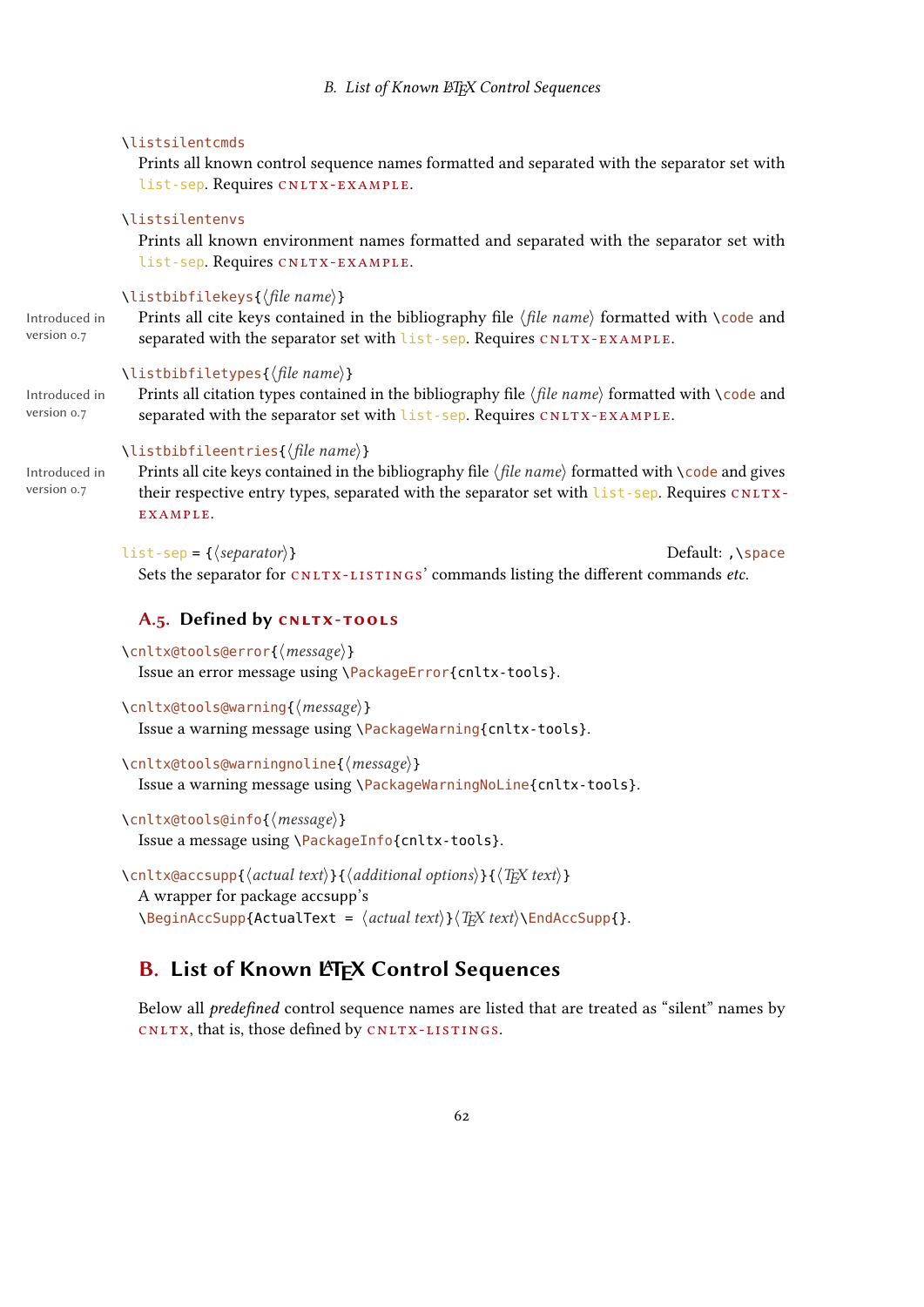\-, \@, \@alph, \@Alph, \@arabic, \@car, \@cdr, \@ctrerr, \@empty, \@firstofone, \@firstoftwo, \@gobble, \@ifclassloaded, \@ifnextchar, \@ifpackageloaded, \@ifstar, \@makefnmark, \@nil, \@roman, \@Roman, \@secondoftwo, \@slowromancap, \@textsuperscript, \@thefnmark, \a, \AA, \aa, \above, \abovedisplayshortskip, \abovedisplayskip, \abovewithdelims, \accent, \active, \acute, \addbibresource, \addcontentsline, \addpenalty, \addtocontents, \addtocounter, \addtolength, \addtokomafont, \addtoversion, \addvspace, \adjdemerits, \advance, \advancepageno, \ae, \AE, \afterassignment, \AfterEndPreamble, \AfterEndDocument, \AfterEndEnvironment, \aftergroup, \AfterPreamble, \aleph, \allocationnumber, \allowbreak, \alph, \Alph, \alpha, \amalg, \and, \angle, \approx, \appto, \apptocmd, \arabic, \arccos, \arcsin, \arctan, \arg, \arraycolsep, \arrayrulewidth, \arraystretch, \arrowvert, \Arrowvert, \ast, \asymp, \AtBeginDocument, \AtBeginDvi, \AtBeginEnvironment, \AtEndDocument, \AtEndEnvironment, \AtEndOfClass, \AtEndOfPackage, \AtEndPreamble, \atop, \atopwithdelims, \author, \author, \autodot, \b,

\backslash, \badness, \bar, \baselineskip, \baselinestretch, \batchmode, \BeforeBeginEnvironment, \begingroup, \beginsection, \belowdisplayshortskip, \belowdisplayskip, \beta, \bezier, \bf, \bffam, \bfseries, \bgroup, \bibcite, \bibdata, \bibitem, \bibliography, \bibliographystyle, \bibstyle, \big, \Big, \bigbreak, \bigcap, \bigcirc, \bigcup, \bigg, \Bigg, \biggl, \Biggl, \biggm, \Biggm, \biggr, \Biggr, \bigl, \Bigl, \bigm, \Bigm, \bigodot, \bigoplus, \bigotimes, \bigr, \Bigr, \bigskip, \bigskipamount, \bigsqcup, \bigtriangledown, \bigtriangleup, \biguplus, \bigvee, \bigwedge, \binoppenalty, \bmod, \boldmath, \boolfalse, \booltrue, \bordermatrix, \bot, \botfigrule, \botmark, \bottomfraction, \bowtie, \Box, \box, \boxmaxdepth, \brace, \braceld, \bracelu, \bracerd, \braceru, \bracevert, \brack, \break, \breve, \brokenpenalty, \buildrel, \bullet, \bye, \c, \cal, \cap, \caption, \cases, \catcode, \cb, \cdot, \cdotp, \cdots, \centering, \centerline, \chapter, \char, \chardef, \check, \CheckCommand, \chi, \choose, \circ, \circle, \citation, \cite, \ClassError, \ClassInfo, \ClassWarning, \ClassWarningNoLine, \cleaders, \cleardoublepage, \clearpage, \cleartabs, \cline, \closein, \closeout, \clubpenalty, \clubsuit, \colon, \color, \columns,

\columnsep, \columnseprule, \columnwidth, \cong, \contentsline, \coprod, \copy, \copyright, \cos, \cosh, \cot, \coth, \count, \countdef, \cr, \crcr, \cref, \csappto, \cseappto, \csgappto, \csxappto, \csc, \csdef, \csedef, \csgdef, \csxdef, \csdimdef, \csdimgdef, \csexpandonce, \csgluedef, \csgluegdef, \cslet, \csletcs, \csmudef, \csmugdef, \csname, \csnumdef, \csnumgdef, \cspreto, \csepreto, \csgpreto, \csxpreto, \csshow, \csundef, \csuse, \cup, \CurrentOption, \d, \dag, \dagger, \dashbox, \dashv, \date, \day, \dblfigrule, \dblfloatpagefraction, \dblfloatsep, \dbltextfloatsep, \dbltopfraction, \ddag, \ddagger, \ddot, \ddots, \deadcycles, \DeclareCharacterInheritance, \DeclareDictTranslation, \DeclareErrorFont, \DeclareFixedFont, \DeclareFontEncoding, \DeclareFontEncodingDefaults, \DeclareFontFamily, \DeclareFontShape, \DeclareFontSubstitution, \DeclareLanguage, \DeclareLanguageAlias, \DeclareLanguageDialect, \DeclareListParser, \DeclareMathAccent, \DeclareMathAlphabet, \DeclareMathAlphabet, \DeclareMathDelimiter, \DeclareMathRadical, \DeclareMathSizes, \DeclareMathSymbol, \DeclareMathVersion, \DeclareMicrotypeAlias, \DeclareMicrotypeBabelHook,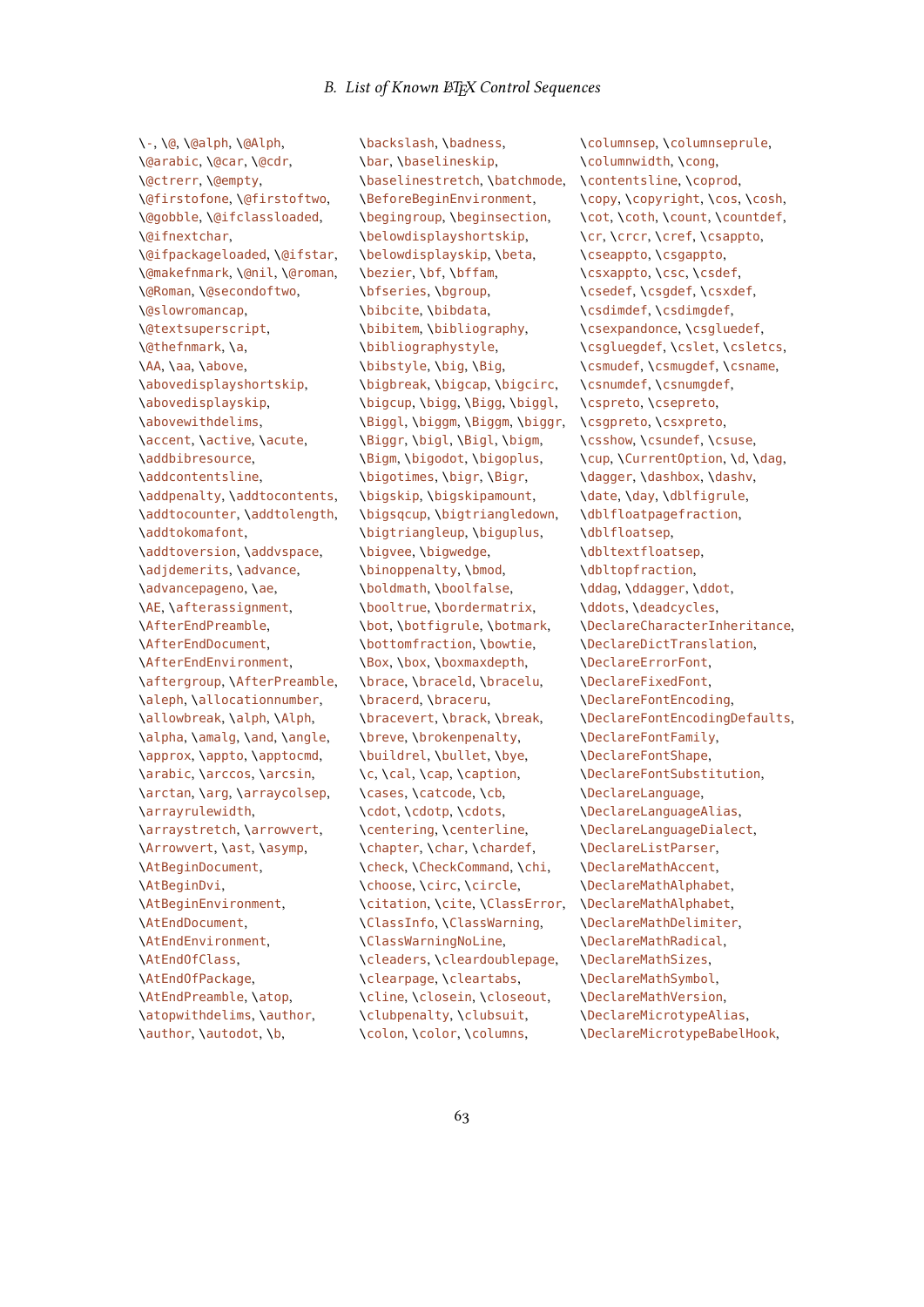\DeclareMicrotypeSet, \DeclareMicrotypeSetDefault, \DeclareMicrotypeVariants, \DeclareOldFontCommand, \DeclareOption, \DeclarePreloadSizes, \DeclareRobustCommand, \DeclareSizeFunction, \DeclareSymbolFont, \DeclareSymbolFontAlphabet, \DeclareTextAccent, \DeclareTextAccentDefault, \DeclareTextCommand, \DeclareTextCommandDefault, \DeclareTextComposite, \DeclareTextCompositeCommand, \enspace, \ensuremath, \DeclareTextFontCommand, \DeclareTextSymbol, \DeclareTextSymbolDefault, \DeclareTranslation, \DeclareTranslationFallback, \def, \defaulthyphenchar, \defaultscriptratio, \defaultscriptscriptratio, \defaultskewchar, \defcounter, \deffootnote, \deffootnotemark, \definecolor, \deflength, \deg, \delcode, \delimiter, \delimiterfactor, \delimitershortfall, \delta, \Delta, \depth, \descriptionlabel, \det, \dh, \DH, \Diamond, \diamond, \diamondsuit, \dim, \dimdef, \dimgdef, \dimen, \dimendef, \dimexpr, \DisableLigatures, \discretionary, \displayindent, \displaylimits, \displaylines, \displaystyle, \displaywidowpenalty, \displaywidth, \div, \divide, \dj, \DJ, \do, \documentclass, \documentstyle, \dospecials, \dosupereject, \dot, \doteq, \dotfill, \dots, \doublehyphendemerits, \doublerulesep, \downarrow,

\Downarrow, \downbracefill, \dp, \eappto, \edef, \egroup, \eject, \ell, \else, \em, \emergencystretch, \emph, \empty, \emptyset, \endcsname, \endgraf, \endgroup, \endinput, \endinsert, \enditemize, \endline, \endlinechar, \endlist, \endlrbox, \endmath, \endminipage, \endnote, \endpicture, \endsloppypar, \endtabbing, \endtabular, \endtrivlist, \endverbatim, \enlargethispage, \enskip, \epreto, \epsilon, \eqalign, \eqalignno, \eqno, \equiv, \errhelp, \errmessage, \errorcontextlines, \errorstopmode, \escapechar, \eta, \evensidemargin, \everycr, \everydisplay, \everyhbox, \everyjob, \everymath, \everypar, \everyvbox, \ExecuteOptions, \exhyphenpenalty, \exists, \exp, \expandafter, \expandonce, \extracolsep, \fam, \fbox, \fboxrule, \fboxsep, \fi, \filbreak, \filecontents, \fill, \finalhypendemerits, \firstmark, \fiverm, \fivebf, \fivei, \fivesy, \flat, \floatingpenalty, \floatpagefraction, \floatsep, \flushbottom, \fmtname, \fmtversion, \fnsymbol, \folio, \font, \fontdimen, \fontencoding, \fontfamily, \fontname, \fontseries, \fontshape, \fontsize, \fontspec, \fontsubfuzz, \footins, \footline, \footnote, \footnotemark, \footnoterule, \footnotesep, \footnotesize, \footnotetext, \footskip,

\forall, \forlistloop, \foreignlanguage, \frac, \frame, \framebox, \frenchspacing, \frown, \fussy, \futurelet, \gamma, \Gamma, \gappto, \gcd, \ge, \GenericError, \GenericInfo, \GenericWarning, \geq, \gets, \GetTranslation, \GetTranslationFor, \gdef, \gg, \global, \globaldefs, \glossary, \gluedef, \gluegdef, \goodbreak, \gpreto, \grave, \H, \halign, \hang, \hangafter, \hangindent, \hat, \hbadness, \hbar, \hbox, \headheight, \headline, \headsep, \heartsuit, \height, \hfil, \hfill, \hfilneg, \hfuzz, \hglue, \hideskip, \hidewidth, \hline, \hoffset, \holdinginserts, \hom, \hookleftarrow, \hookrightarrow, \hphantom, \hrule, \hrulefill, \hsize, \hskip, \hskip, \hspace, \hss, \ht, \huge, \Huge, \hypersetup, \hyphenation, \hyphenchar, \hyphenpenalty, \i, \I, \ialign, \if, \ifblank, \ifbool, \ifboolexpe, \ifboolexpr, \ifcase, \ifcat, \ifcsdef, \ifcsname, \ifdim, \ifdef, \ifeof, \iff, \iffalse, \IfFileExists, \ifhbox, \ifhmode, \ifinlist, \ifinner, \ifmmode, \ifnum, \ifodd, \ifpatchable, \ifstr, \ifstrempty, \ifstrequal, \iftoggle, \iftrue, \ifvbox, \ifvmode, \ifvoid, \ifx, \ignorespaces, \ignorespacesafterend, \Im, \imath, \immediate, \in, \include, \includeonly, \indent, \inf, \infty, \indent, \index, \input, \InputIfFileExists,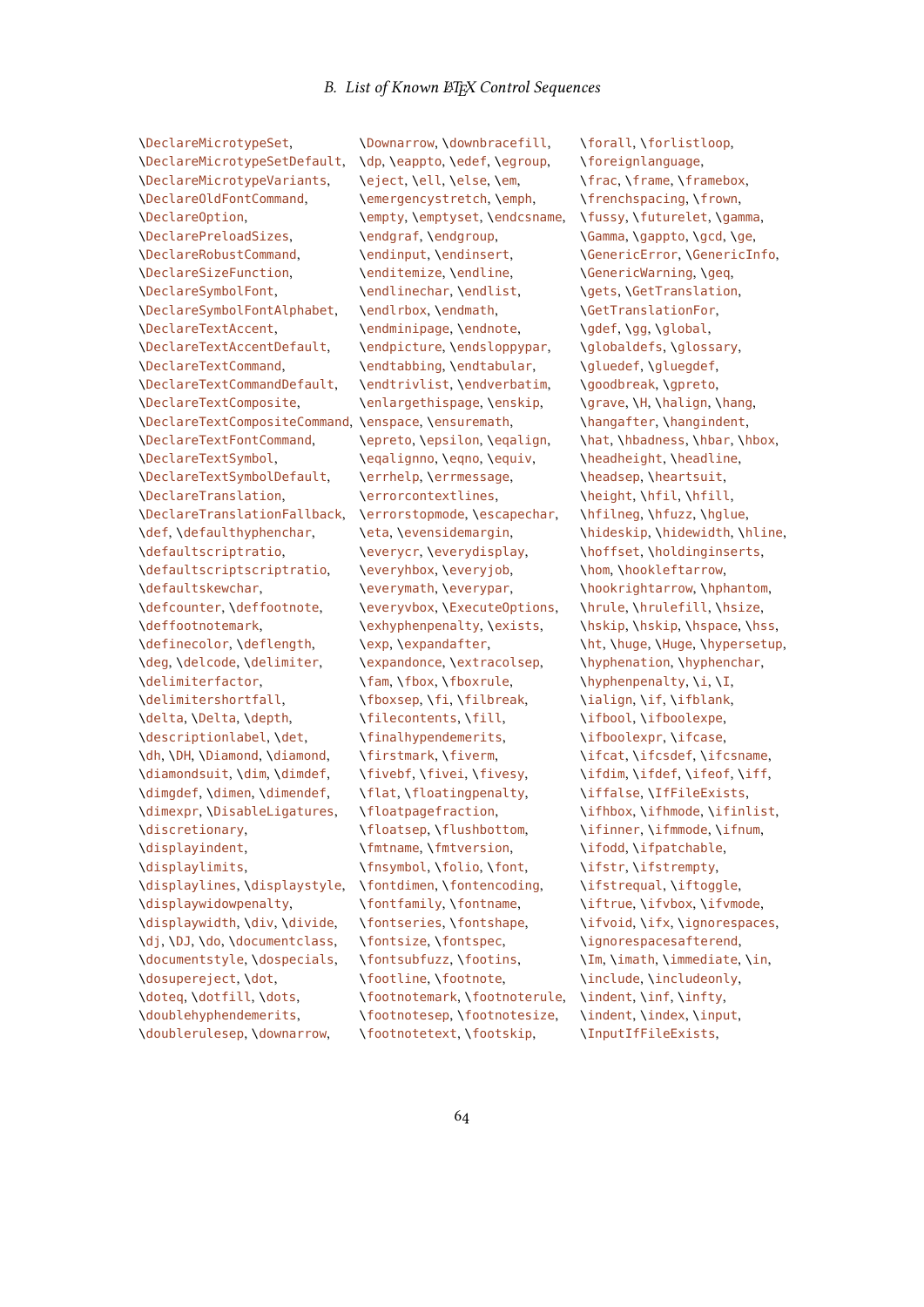\inputlineno, \insert, \insertpenalties, \int, \interdisplaylinepenalty, \interfootnotelinepenalty, \interlinepenalty, \intextsep, \intop, \iota, \it, \item, \itemindent, \itemitem, \itemize, \itemsep, \iterate, \itfam, \itshape, \j, \jmath, \jobname, \Join, \joinrel, \jot, \k, \kappa, \ker, \kern, \kill, \KOMAoption, \KOMAoptions, \l, \L, \label, \labelsep, \labelwidth, \labelenumi, \labelenumii, \labelenumiii, \labelenumiv, \labelitemi, \labelitemii, \labelitemiii, \labelitemiv, \lambda, \Lambda, \land, \langle, \language, \large, \Large, \LARGE, \lastbox, \lastkern, \lastpenalty, \lastskip, \LaTeX, \LaTeXe, \lbrace, \lbrack, \lccode, \lceil, \ldotp, \ldots, \le, \leaders, \leadsto, \leavevmode, \left, \leftarrow, \Leftarrow, \leftarrowfill, \lefteqn, \leftharpoondown, \leftharpoonup, \lefthyphenmin, \leftline, \leftmargin, \leftmargini, \leftmarginii, \leftmarginiii, \leftmarginiv, \leftmarginv, \leftmarginvi, \leftmark, \leftskip, \leftrightarrow, \Leftrightarrow, \leq, \leqalignno, \leqno, \let, \letcs, \lfloor, \limits, \linepenalty, \lineskip, \lineskiplimits, \lg, \lgroup, \lhd, \lhook, \lim, \liminf, \limsup, \line, \linebreak, \linespread, \linethickness, \linewidth, \list, \listadd, \listfiles, \listfiles, \listparindent, \ll, \llap,

\lmoustache, \ln, \lnot, \LoadClassWithOptions, \LoadClass, \LoadDictionary, \LoadDictionaryFor, \LoadMicrotypeFile, \log, \long, \longleftarrow, \Longleftarrow, \longleftrightarrow, \Longleftrightarrow, \longmapsto, \longrightarrow, \loop, \looseness, \lor, \lower, \lowercase, \lq, \lslig, \lsstyle, \lstinline, \lstinputlisting, \lrbox, \ltx@ifnextchar, \LuaLaTeX, \LuaTeX, \mag, \magnification, \magstep, \magstephalf, \makeatletter, \makeatother, \makebox, \makefootline, \makeglossary, \makeheadline, \makeindex, \makelabel, \MakeLowercase, \maketitle, \MakeUppercase, \mapsto, \mapstochar, \marginpar, \marginparpush, \marginparsep, \marginparwidth, \mark, \markboth, \markright, \math, \mathaccent, \mathbf, \mathbin, \mathchar, \mathchardef, \mathchoice, \mathclose, \mathcode, \mathellipsis, \mathgroup, \mathhexbox, \mathinner, \mathit, \mathop, \mathopen, \mathord, \mathpalette, \mathparagraph, \mathpunct, \mathrel, \mathrm, \mathsection, \mathsf, \mathsterling, \mathstrut, \mathsurround, \mathtt, \mathunderscore, \mathversion, \matrix, \max, \maxdeadcycles, \maxdepth, \maxdimen, \mbox, \mdseries, \meaning, \medbreak, \medmuskip, \medskip, \medskipamount, \message, \MessageBreak,

\mho, \microtypecontext, \microtypesetup, \mid, \midinsert, \min, \minipage, \mit, \mkern, \models, \month, \moveleft, \moveright, \mp, \mscount, \mskip, \mu, \mudef, \mugdef, \multicolumn, \multiply, \multiput, \multispan, \muskip, \muskipdef, \nabla, \narrower, \natural, \ne, \nearrow, \NeedsTeXFormat, \neg, \negthinspace, \neq, \newbox, \newbool, \newcommand, \newcount, \newcounter, \newdimen, \newenvironment, \newfam, \newfont, \newfontfamily, \newhelp, \newif, \newinsert, \newlabel, \newlanguage, \newlength, \newline, \newlinechar, \newmathalphabet, \newmuskip, \newpage, \newread, \newrobustcmd, \newsavebox, \newskip, \newtheorem, \newtoggle, \newtoks, \NewTranslation, \newwrite, \next, \ng, \NG, \ni, \noalign, \noboundary, \nobreak, \nobreakspace, \nocite, \nocorr, \nocorrlist, \node, \noexpand, \nofiles, \noindent, \nointerlineskip, \nolimits, \nolinebreak, \nonfrenchspacing, \nonscript, \nonstopmode, \nonumber, \nopagebreak, \nopagenumbers, \normalbaselines, \normalbaselineskip, \normalbottom, \normalcolor, \normalfont, \normalmarginpar, \normallineskip, \normallineskiplimit, \normalsize, \notblank, \notbool, \nottoggle, \nopagebreak, \not, \notin, \nu, \null,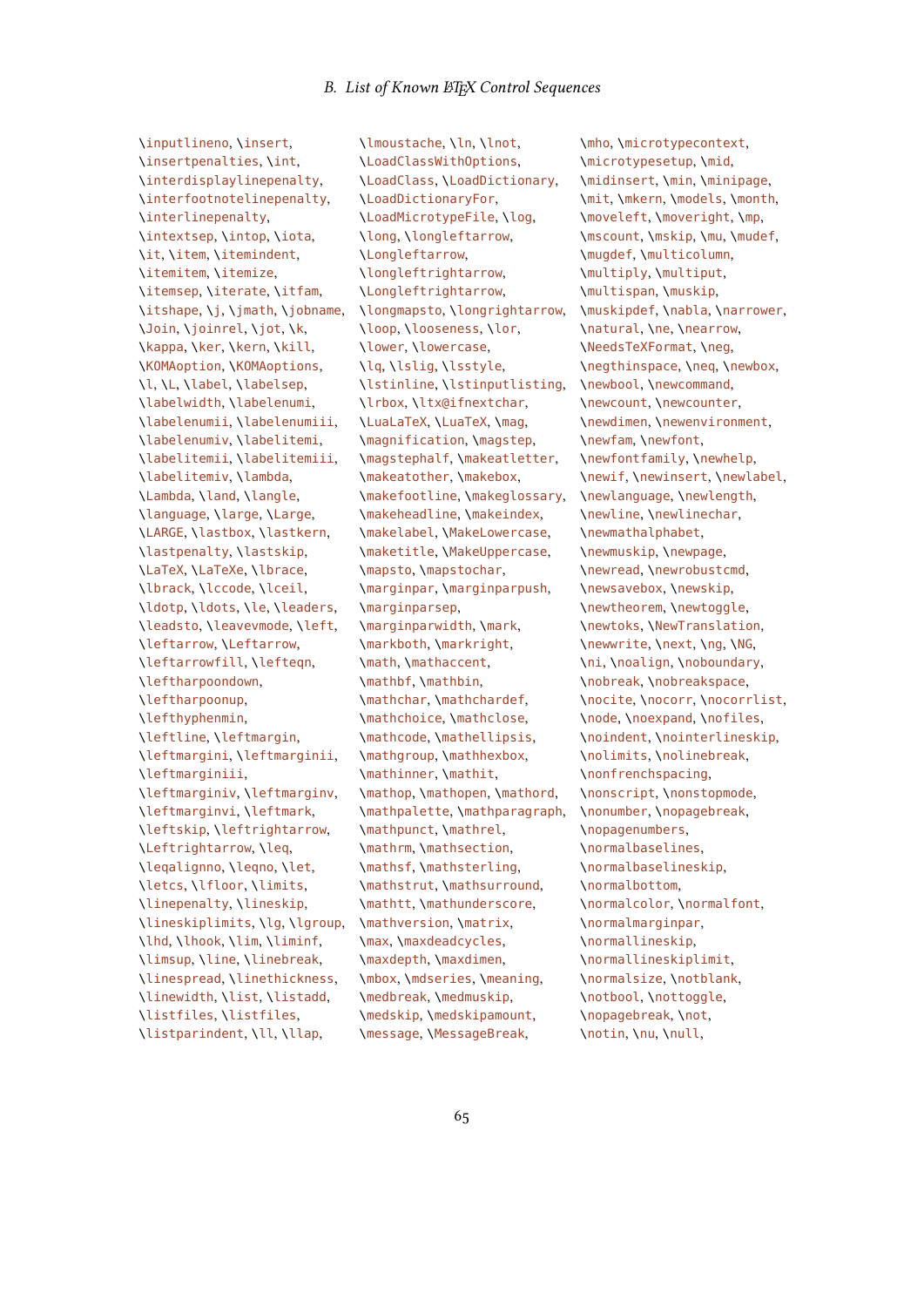\nulldelimiterspace, \nullfont, \number, \numberline, \numdef, \numgdef, \numexpr, \nwarrow, \o, \O, \oalign, \obeycr, \obeylines, \obeyspaces, \oddsidemargin, \odot, \oe, \OE, \of, \offinterlineskip, \oint, \ointop, \oldstyle, \oldstylenums, \omega, \Omega, \ominus, \omit, \onecolumn, \ooalign, \openin, \openout, \openup, \oplus, \OptionNotUsed, \or, \oslash, \otimes, \othersectionlevelsformat, \outer, \output, \outputpenalty, \oval, \over, \overbrace, \overfullrule, \overleftarrow, \overline, \overrightarrow, \overwithdelims, \owns, \P, \PackageError, \PackageInfo, \PackageWarning, \PackageWarningNoLine, \pagebody, \pagebreak, \pagecontents, \pagedepth, \pagefilllstretch, \pagefillstretch, \pagefilstretch, \pagegoal, \pageinsert, \pageno, \pagenumbering, \pageref, \pageshrink, \pagestretch, \pagestyle, \pagetotal, \paperheight, \paperwidth, \par, \paragraph, \paragraphmark, \parallel, \parbox, \parfillskip, \parindent, \parsep, \parshape, \parskip, \part, \partformat, \partial, \partname, \partopsep, \PassOptionsToClass, \PassOptionsToPackage, \patchcmd, \patterns, \pausing, \pdfLaTeX, \pdfstringdefDisableCommands, \ref, \refstepcounter, \pdfTeX, \penalty, \perp, \pgfkeys, \phantom, \phi,

\Phi, \pi, \Pi, \picture, \plainoutput, \pm, \pmatrix, \pmod, \poptabs, \postdisplaypenalty, \pounds, \Pr, \prec, \preceq, \predisplaypenalty, \predisplaysize, \preloaded, \preto, \pretocmd, \pretolerance, \prevdepth, \prevgraf, \prime, \printacronyms, \printbibliography, \printendnotes, \printindex, \ProcessPgfOptions, \ProcessOptions, \proclaim, \prod, \propto, \protect, \protected, \protected@eappto, \protected@xappto, \protected@edef, \protected@xdef, \protected@epreto, \protected@xpreto, \protected@cseappto, \protected@csxappto, \protected@csedef, \protected@csxdef, \protected@csepreto, \protected@csxpreto, \protecting, \providebool, \providecommand, \providerobustcmd, \ProvidesClass, \ProvideDictionaryFor, \ProvidesFile, \ProvidesPackage, \ProvideTextCommand, \providetoggle, \psi, \Psi, \pushtabs, \put, \qbezier, \qbeziermax, \qquad, \quad, \r, \radical, \raggedbottom, \raggedleft, \RaggedLeft, \raggedright, \RaggedRight, \raise, \raisebox, \rangle, \rbrace, \rbrack, \rceil, \Re, \read, \recalctypearea, \relax, \relbar, \Relbar,

\relpenalty,\removelastskip, \seveni,\sevensy, \renewcommand, \renewenvironment, \renewrobustcmd, \RenewTranslation, \repeat, \RequirePackage, \RequirePackageWithOptions, \restorecr, \reversemarginpar, \rfloor, \rgroup, \rhd, \rho, \rhook, \right, \rightarrow, \Rightarrow, \rightarrowfill, \rightharpoondown, \rightharpoonup, \righthyphenmin, \rightleftharpoons, \rightline, \rightmargin, \rightmark, \rightskip, \rlap, \rm, \rmfamily, \rmoustache, \robustify, \roman, \Roman, \romannumeral, \root, \rootbox, \rq, \rule, \S, \samepage, \SaveTranslation, \SaveTranslationFor, \sb, \sbox, \scriptfont, \scriptscriptfont, \scriptscriptstyle, \scriptsize, \scriptspace, \scriptstyle, \scrollmode, \scshape, \searrow, \sec, \secdef, \section, \sectionmark, \selectfont, \selectlanguage, \setbool, \setbox, \setcapindent, \setcounter, \SetExpansion, \SetExtraKerning, \SetExtraSpacing, \setfnpct, \setkomafont, \setlanguage, \setlength, \setmainfont, \setmainlanguage, \SetMathAlphabet, \setminus, \setmonofont, \setotherlanguage, \setotherlanguages, \SetProtrusion, \setsansfont, \SetSymbolFont, \settabs, \settodepth, \settoggle, \settoheight, \settowidth, \SetTracking, \sevenbf,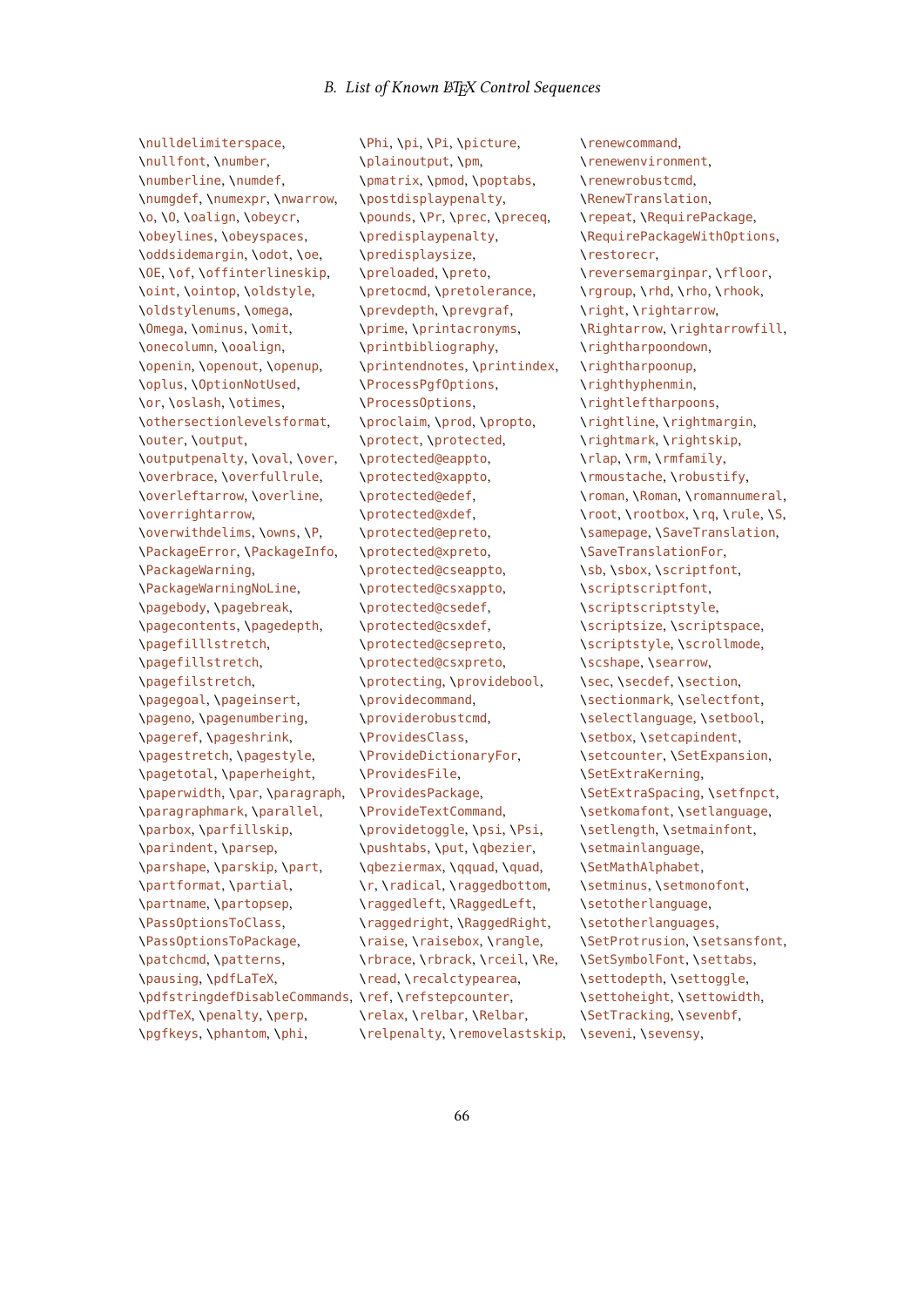\sevenrm, \sfcode, \sffamily, \sharp, \shipout, \shorthandoff, \shorthandon, \shortstack, \show, \showbox, \showboxbreadth, \showboxdepth, \showhyphens, \showlists, \showoutput, \showoverfull, \showthe, \sidenote, \sigma, \Sigma, \sim, \simeq, \sin, \sinh, \skew, \skewchar, \skip, \skipdef, \sl, \slash, \slfam, \sloppy, \sloppypar, \slshape, \small, \smallbreak, \smallint, \smallskip, \smallskipamount, \smash, \smile, \sp, \space, \spacefactor, \spaceskip, \spadesuit, \span, \special, \splitbotmark, \splitfirstmark, \splitmaxdepth, \splittopskip, \sqcap, \sqcup, \sqrt, \sqsubset, \sqsubseteq, \sqsupset, \sqsupseteq, \ss, \SS, \stackrel, \star, \stepcounter, \stop, \stretch, \string, \strut, \strutbox, \subparagraph, \subparagraphmark, \subsection, \subsectionmark, \subset, \subseteq, \subsubsection, \subsubsectionmark, \succ, \succeq, \sum, \sup, \supereject, \suppressfloats, \supset, \supseteq, \surd, \swarrow, \symbol, \t, \tabalign, \tabbing, \tabbingsep, \tabcolsep, \tableofcontents, \tabskip, \tabular, \tabularnewline, \tabs, \tabsdone, \tabsyet, \tan, \tanh, \tau, \tenbf, \tenex, \teni, \tenit, \tenrm, \tensl, \tensy, \tentt, \TeX, \test, \textasciicircum, \textasciitilde, \textasteriskcentered,

\textbackslash, \textbar, \textbf, \textbraceleft, \textbraceright, \textbullet, \textcircled, \textcompwordmark, \textcolor, \textdagger, \textdaggerdbl, \textdollar, \textellipsis, \textemdash, \textemdash, \textenglish, \textexclamdown, \textexclamdown, \textfloatsep, \textfont, \textfraction, \textgreater, \textindent, \textit, \textheight, \textless, \textls, \textmicrotypecontext, \textmd, \textnormal, \textogonekcentered, \textparagraph, \textperiodcentered, \textquestiondown, \textquotedbl, \textquotedblleft, \textquotedblright, \textquoteleft, \textquoteright, \textregistered, \textrm, \textsc, \textsection, \textsf, \textsl, \textsterling, \textstyle, \textsuperscript, \textsection, \textsubscript, \textsuperscript, \textsterling, \TextSymbolUnavailable, \texttt, \texttrademark, \textunderscore, \textup, \textvisiblespace, \textwidth, \th, \TH, \thanks, \the, \thechapter, \theendnotes, \theenumi, \theenumii, \theenumiii, \theenumiv, \thefootnote, \thefootnotemark, \thempfn, \thempfootnote, \thepage, \thepart, \thesection, \thesubsection, \thesubsubsection, \theta,

\Theta, \thicklines, \thickmuskip, \thinlines, \thinmuskip, \thinspace, \thispagestyle, \tikz, \tilde, \time, \times, \tiny, \title, \to, \today togglefalse, \toggletrue, \toks, \toksdef, \tolerance, \top, \topfigrule, \topfraction, \topglue, \topins, \topinsert, \topmargin, \topmark, \topsep, \topskip, \totalheight, \tracingall, \tracingcommands, \tracingfonts, \tracinglostchars, \tracingmacros, \tracingonline, \tracingoutput, \tracingpages, \tracingparagraphs, \tracingpatches, \tracingrestores, \tracingstats, \triangle, \triangleleft, \triangleright, \trivlist, \tt, \ttfam, \ttfamily, \ttraggedright, \two@digits, \twocolumn, \typein, \typeout, \u, \uccode, \uchyph, \unboldmath, \undef, \underbar, \underbrace, \underline, \unhbox, \unhcopy, \unitlength, \unkern, \unlhd, \unpenalty, \unrhd, \unskip, \unvbox, \unvcopy, \uparrow, \Uparrow, \upbracefill, \updownarrow, \Updownarrow, \uplus, \uppercase, \upsilon, \Upsilon, \upshape, \usebox, \usecounter, \usefont, \UseMicrotypeSet, \usepackage, \UseTextAccent, \UseTextSymbol, \upshape, \v, \vadjust, \valign, \value, \varepsilon, \varphi, \varpi, \varrho, \varsigma, \vartheta, \vbadness, \vbox, \vcenter, \vdash, \vdots, \vec, \vector,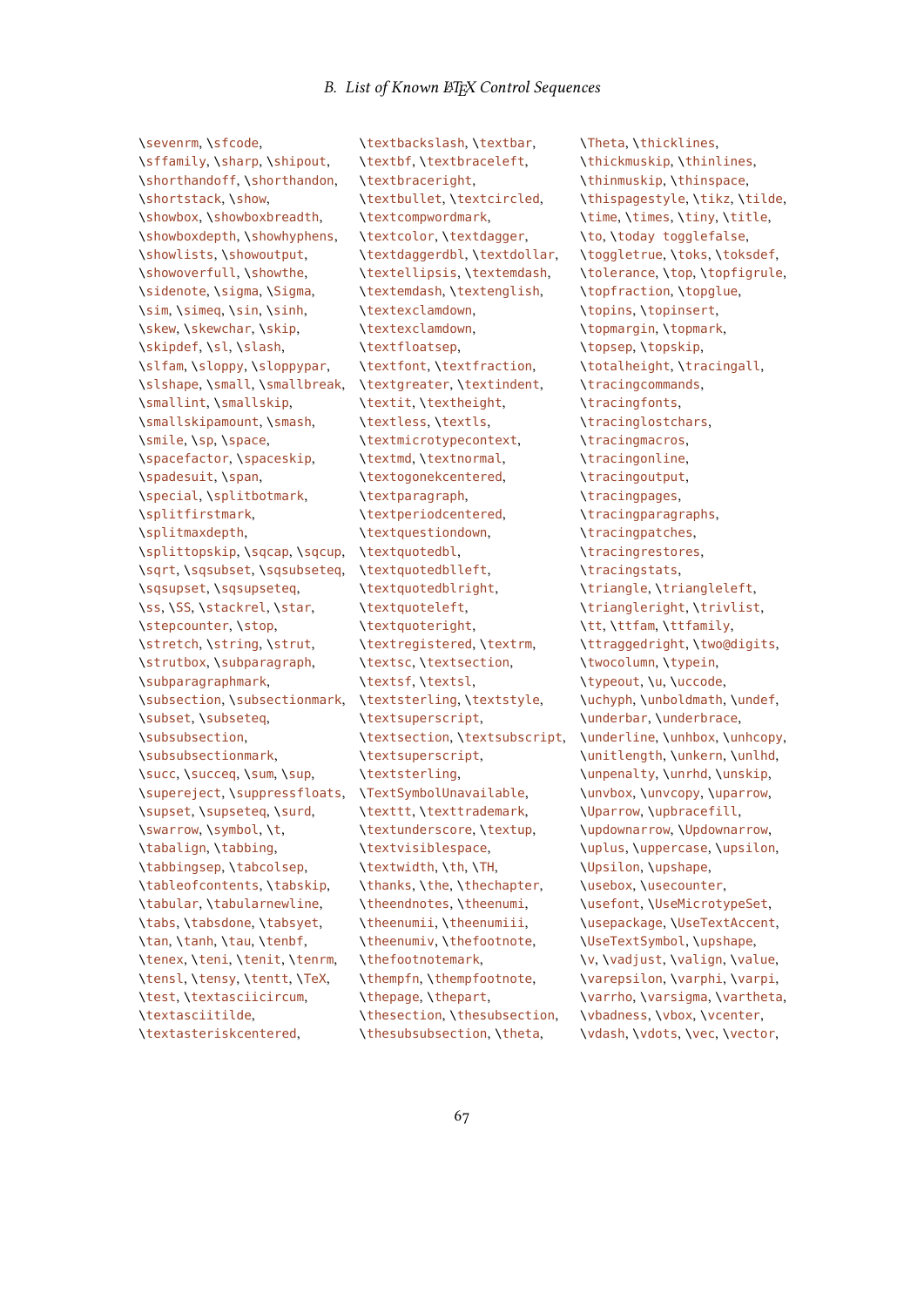\vee, \verb, \verbatim, \vert, \Vert, \vfil, \vfill, \vfilneg, \vfootnote, \vfuzz, \vglue, \vline, \voffset, \vphantom, \vrule, \vsize,

\vtop, \wd, \wedge, \widehat, \widetilde, \widowpenalty, \width, \wlog, \wp, \wr, \write, \xappto, \xdef,

\vskip, \vspace, \vsplit, \vss, \xdefinecolor, \XeLaTeX, \XeTeX, \xi, \Xi, \xleaders, \xpreto, \xspaceskip, \year, \zeta

# C. List of Known LATEX Environments

Below all *predefined* environment names are listed that are treated as "silent" names by  $CNUTX$ , that is, those defined by CNLTX-LISTINGS.

array, center, description, displaymath, document, enumerate, eqnarray, equation, minipage, otherlanguage, figure, flushleft, flushright, picture, quote, quoting, itemize, labeling, list, longtable, lrbox, math,

sloppypar, tabbing, table, tabu, tabular, tabularx, tabulary, trivlist, verbatim

# D. List of Entries in **cnltx.bib**

Most entries in cnltx.bib are entries of the @package type. The cite keys that the file currently contains are listed below. This list is very likely to be extended significantly in the future.

pkg:abbrevs (@package), pkg:accsupp (@package), pkg:acro (@package), pkg:acromake (@package), pkg:acronym (@package), pkg:acroterm (@package), pkg:adjustbox (@package), pkg:amsmath (@package), pkg:amstext (@package), pkg:answers (@package), pkg:array (@package), pkg:asymptote (@package), pkg:auto-pst-pdf (@package), pkg:babel (@package), pkg:bm (@package), pkg:biblatex (@package), pkg:bigfoot (@package), pkg:bohr (@package), pkg:booktabs (@package), pkg:bpchem (@package), pkg:catchfile (@package), pkg:chemcompounds (@package), pkg:chemcono (@package), pkg:chemfig (@package), pkg:chemformula (@package), pkg:chemgreek (@package),

pkg:chemmacros (@package), pkg:chemnum (@package), pkg:chemstyle (@package), pkg:chngcntr (@package), bnd:cnltx (@bundle), cls:cnpkgdoc (@class), pkg:cntformats (@package), pkg:cprotect (@package), pkg:elements (@package), pkg:endnotes (@package), pkg:enotez (@package), pkg:enumitem (@package), pkg:environ (@package), pkg:epic (@package), pkg:eqexam (@package), pkg:esami (@package), pkg:etoolbox (@package), cls:exam (@class), pkg:examdesign (@package), pkg:exercise (@package), pkg:exsheets (@package), pkg:exsol (@package), pkg:fixfoot (@package), pkg:fnpct (@package), pkg:fontenc (@package), pkg:fontspec (@package),

pkg:footmisc (@package), pkg:footnote (@package), pkg:fourier (@package), pkg:geometry (@package), pkg:ghsystem (@package), pkg:glossaries (@package), pkg:graphicx (@package), bnd:greek-fontenc (@bundle), pkg:hologo (@package), pkg:hyperref (@package), pkg:idxcmds (@package), pkg:ifluatex (@package), pkg:ifpdf (@package), pkg:ifplatform (@package), pkg:ifxetex (@package), pkg:imakeidx (@package), pkg:inputenc (@package), bnd:koma-script (@bundle), pkg:kpfonts (@package), bnd:l3experimental (@bundle), bnd:l3kernel (@bundle), bnd:l3packages (@bundle), pkg:libertine (@package), pkg:listings (@package), pkg:longtable (@package), pkg:lscape (@package),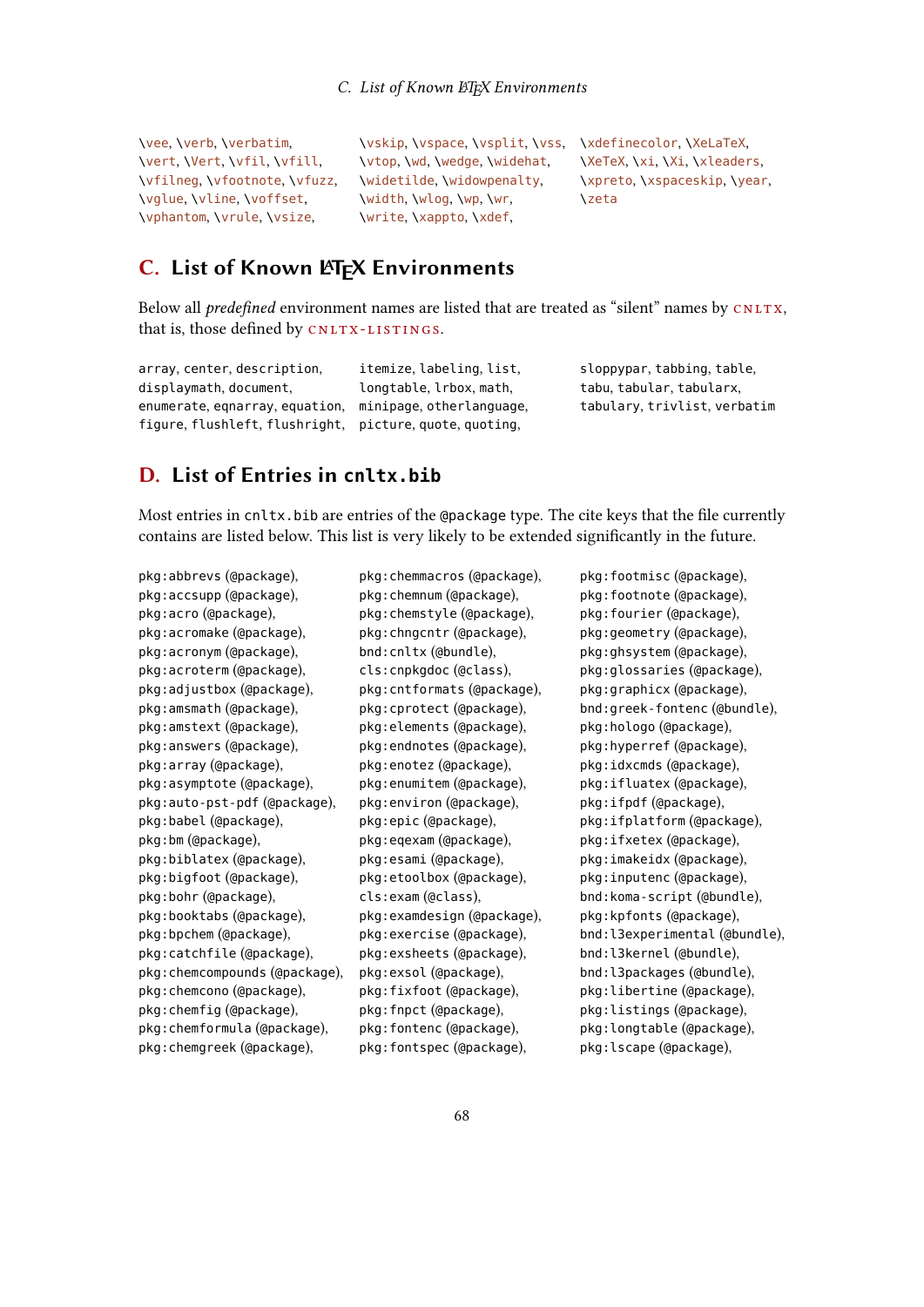# E. Bibliography

pkg:ltxcmds (@package), pkg:manyfoot (@package), pkg:marginnote (@package), pkg:mathdesign (@package), pkg:mathtools (@package), pkg:mdframed (@package), cls:memoir (@class), pkg:mfirstuc (@package), pkg:mhchem (@package), pkg:microtype (@package), pkg:multicol (@package), pkg:multienum (@package), pkg:musixtex (@package), pkg:newtx (@package), pkg:nicefrac (@package), pkg:nomencl (@package), pkg:parnotes (@package), pkg:pagenote (@package), pkg:pdfcomment (@package), pkg:pdftexcmds (@package), pkg:perpage (@package),

pkg:pgf (@package), pkg:pgfopts (@package), pkg:pgfplots (@package), pkg:polyglossia (@package), pkg:probsoln (@package), pkg:psfrag (@package), pkg:pstricks (@package), pkg:pxgreeks (@package), pkg:ragged2e (@package), pkg:realbookchords (@package), pkg:relsize (@package), pkg:scrlfile (@package), pkg:sepfootnotes (@package), pkg:sidenotes (@package), pkg:siunitx (@package), pkg:snotez (@package), pkg:songbook (@package), pkg:songs (@package), pkg:splitidx (@package), pkg:superiors (@package),

pkg:tablefootnote (@package), pkg:tabu (@package), pkg:tasks (@package), pkg:textcomp (@package), pkg:textgreek (@package), pkg:tkz-base (@package), pkg:tkz-euclide (@package), pkg:tkz-fct (@package), pkg:translations (@package), pkg:translator (@package), pkg:trimspaces (@package), cls:tufte (@class), pkg:ulem (@package), pkg:upgreek (@package), pkg:xcolor (@package), pkg:xfrac (@package), pkg:xpatch (@package), pkg:xspace (@package), pkg:xymtex (@package), bnd:yafoot (@bundle)

# E. Bibliography

| [Ans11]              | Donald ARSENEAU. ulem. Mar. 18, 2011 (or newer).<br>URL: http://mirror.ctan.org/macros/latex/contrib/ulem/.                                                                                             |
|----------------------|---------------------------------------------------------------------------------------------------------------------------------------------------------------------------------------------------------|
| [DS13]               | Marco DANIEL and Elke SCHUBERT.<br>mdframed. version 1.9b, July 1, 2013 (or newer).<br>URL: http://mirror.ctan.org/macros/latex/contrib/mdframed/.                                                      |
| [Gre16]              | Enrico GREGORIO. imakeidx. version 1.3e, Oct. 15, 2016 (or newer).<br>URL: http://mirror.ctan.org/macros/latex/contrib/imakeidx/.                                                                       |
| [HM <sub>19</sub> ]  | Carsten HEINZ and Brooks MOSES, current maintainer: Jobst HOFFMANN.<br>listings. version 1.8c, Sept. 10, 2019 (or newer).<br>URL: http://mirror.ctan.org/macros/latex/contrib/listings/.                |
| [Ker16]              | Uwe KERN. xcolor. version 2.12, May 11, 2016 (or newer).<br>URL: http://mirror.ctan.org/macros/latex/contrib/xcolor/.                                                                                   |
| [Koh18]              | Markus Конм. marginnote. version 1.4b, Aug. 9, 2018 (or newer).<br>URL: http://mirror.ctan.org/macros/latex/contrib/marginnote/.                                                                        |
| [Koh <sub>19</sub> ] | Markus Конм. KOMA-Script. version 3.25, Jan. 14, 2019 (or newer).<br>URL: http://mirror.ctan.org/macros/latex/contrib/koma-script/.                                                                     |
| [Leh19a]             | Philipp LEHMAN, current maintainers: Joseph WRIGHT, Audrey BORUVKA, and<br>Philip KIME. biblatex. version 3.13, Aug. 7, 2019 (or newer).<br>URL: http://mirror.ctan.org/macros/latex/contrib/biblatex/. |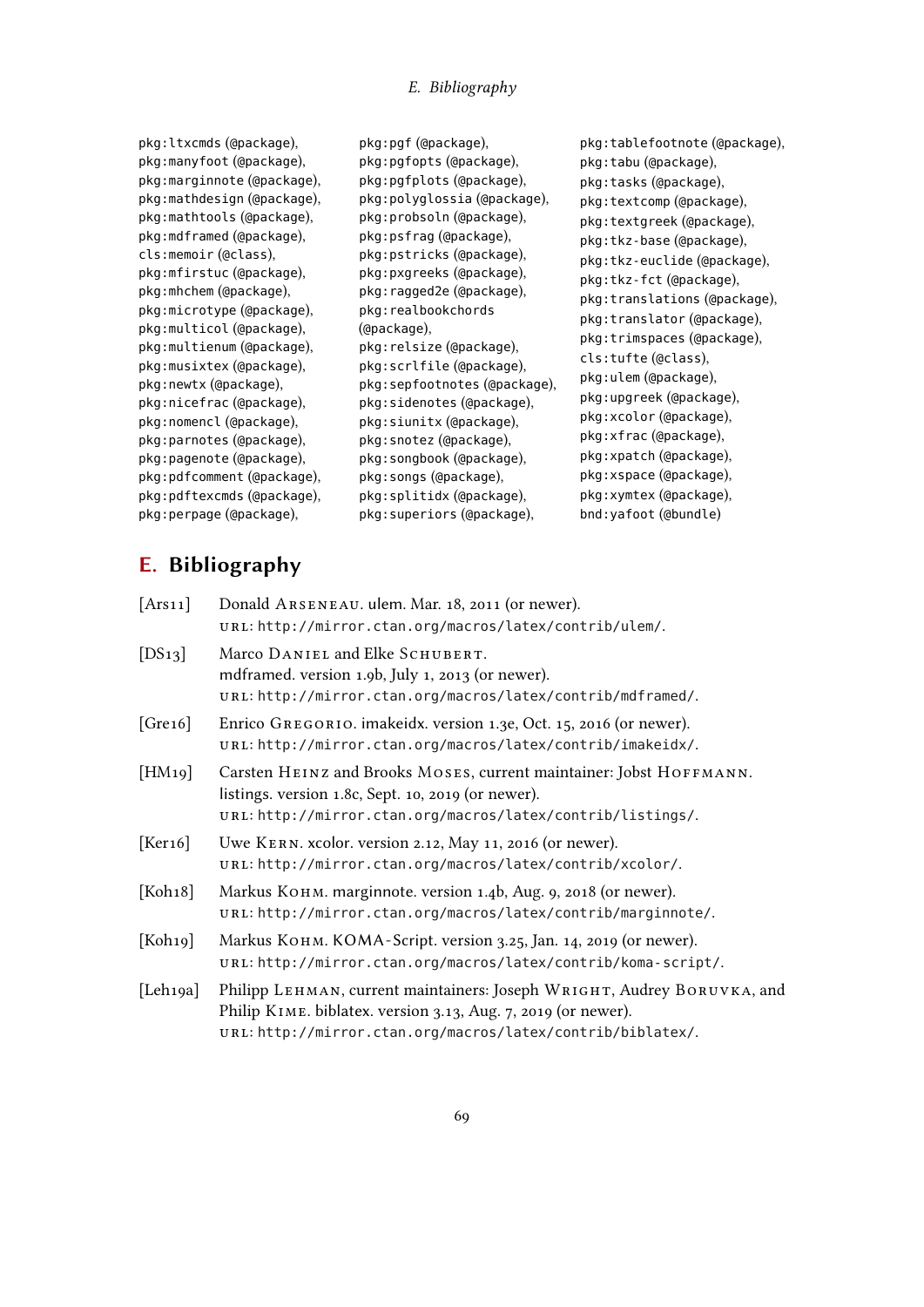# E. Bibliography

| [Leh19b]            | Philipp LEHMAN, current maintainer: Joseph WRIGHT.<br>etoolbox. version 2.5h, Sept. 21, 2019 (or newer).<br>URL: http://mirror.ctan.org/macros/latex/contrib/etoolbox/. |
|---------------------|-------------------------------------------------------------------------------------------------------------------------------------------------------------------------|
| [Mit19]             | Frank MITTELBACH. multicol. version 1.8w, Mar. 1, 2019 (or newer).<br>URL: http://mirror.ctan.org/macros/latex/required/tools/multicol/.                                |
| [Nie13]             | Clemens NIEDERBERGER. cnpkgdoc. version 0.3a, July 13, 2013 (or newer).<br>URL: https://bitbucket.org/cgnieder/cnpkgdoc/.                                               |
| [Nie15]             | Clemens NIEDERBERGER. idxcmds. version 0.2c, Aug. 13, 2015 (or newer).<br>URL: http://mirror.ctan.org/macros/latex/contrib/idxcmds/.                                    |
| [Nie17]             | Clemens NIEDERBERGER. translations. version 1.7a, Aug. 31, 2017 (or newer).<br>URL: http://mirror.ctan.org/macros/latex/contrib/translations/.                          |
| [Nie19]             | Clemens NIEDERBERGER. acro. version 2.10, Sept. 23, 2019 (or newer).<br>URL: http://mirror.ctan.org/macros/latex/contrib/acro/.                                         |
| [Obe16a]            | Heiko OBERDIEK. catchfile. version 1.7, May 16, 2016 (or newer).<br>URL: http://mirror.ctan.org/macros/latex/contrib/oberdiek/.                                         |
| [Obe16b]            | Heiko OBERDIEK. Itxcmds. version 1.23, May 16, 2016 (or newer).<br>URL: http://mirror.ctan.org/macros/latex/contrib/oberdiek/.                                          |
| [Obe18]             | Heiko OBERDIEK. accsupp. version 0.5, Mar. 28, 2018 (or newer).<br>URL: http://mirror.ctan.org/macros/latex/contrib/oberdiek/.                                          |
| [Obe19]             | Heiko OBERDIEK. pdftexcmds. version 0.30, July 25, 2019 (or newer).<br>URL: http://mirror.ctan.org/macros/latex/contrib/oberdiek/.                                      |
| [OR <sub>19</sub> ] | Heiko OBERDIEK and Sebastian RAHTZ.<br>hyperref. version 6.88i, Sept. 12, 2019 (or newer).<br>URL: http://mirror.ctan.org/macros/latex/contrib/hyperref/.               |
| [Rah16]             | Sebastian RAHTZ. textcomp. Feb. 18, 2016 (or newer).<br>URL: http://mirrors.ctan.org/obsolete/fonts/psfonts/ts1.                                                        |
| [Robo9]             | Will ROBERTSON. trimspaces. version 1.1, Sept. 17, 2009 (or newer).<br>URL: http://mirror.ctan.org/macros/latex/contrib/trimspaces/.                                    |
| [Robio]             | Will ROBERTSON. if xetex. version 0.6, Sept. 12, 2010 (or newer).<br>URL: http://mirror.ctan.org/macros/latex/contrib/ifxetex/.                                         |
| [Sch19a]            | Martin SCHARRER. adjustbox. version 1.2, Jan. 4, 2019 (or newer).<br>URL: http://mirror.ctan.org/macros/latex/contrib/adjustbox/.                                       |
| [Sch19b]            | Martin SCHRÖDER. ragged2e. version 2.2, July 28, 2019 (or newer).<br>URL: http://mirror.ctan.org/macros/latex/contrib/ms/ragged2e/.                                     |
| [Tali9]             | Nicola L. C. TALBOT. glossaries. version 4.42, Jan. 6, 2019 (or newer).<br>URL: http://mirror.ctan.org/macros/latex/contrib/glossaries/.                                |
| [Wil18]             | Peter WILSON, current maintainer: Will ROBERTSON.<br>chngcntr. version 1.1a, Apr. 9, 2018 (or newer).<br>URL: http://mirror.ctan.org/macros/latex/contrib/chngcntr/.    |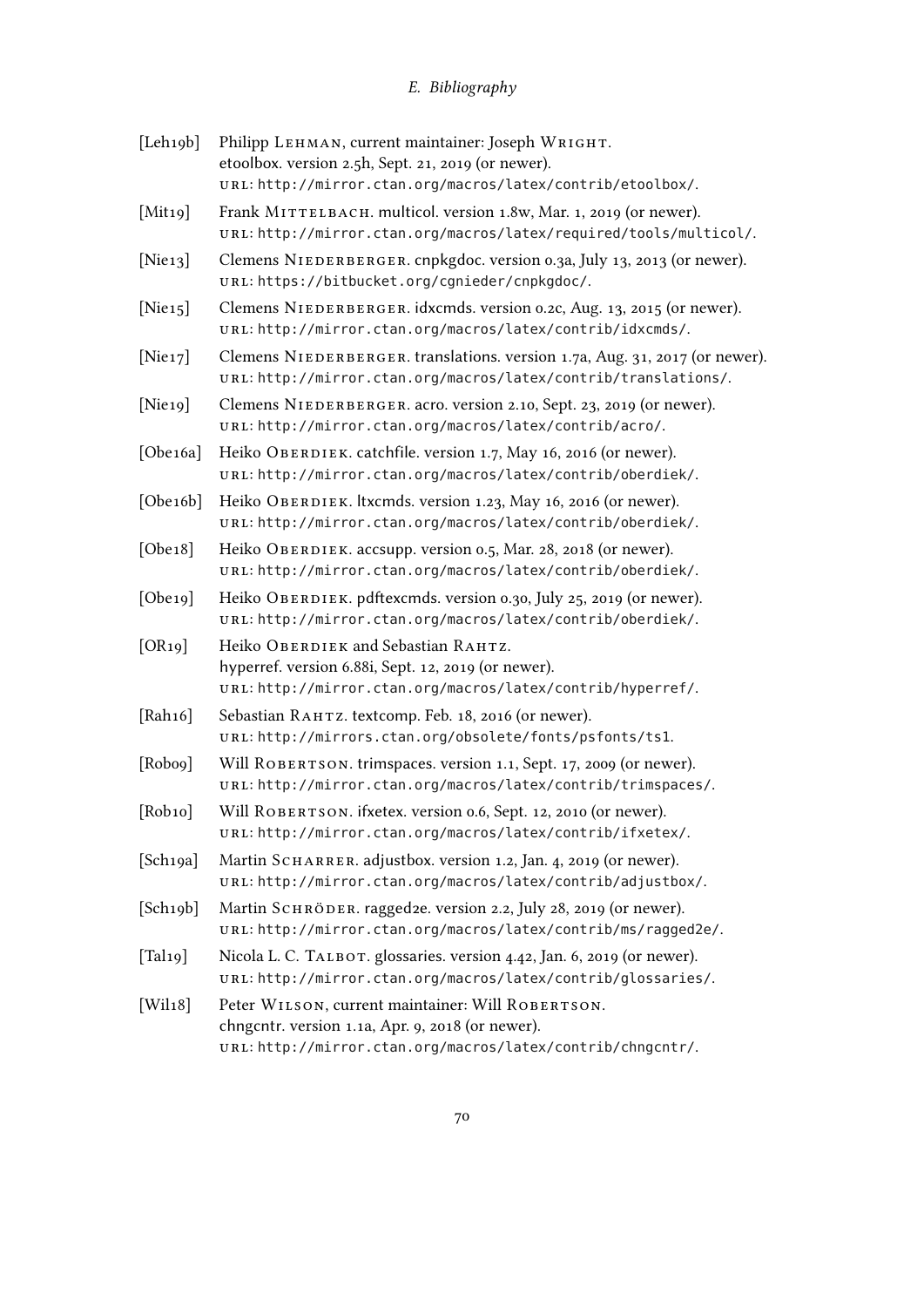# E. Bibliography

[Wri14] Joseph WRIGHT. pgfopts. version 2.1a, July 10, 2014 (or newer). url: <http://mirror.ctan.org/macros/latex/contrib/pgfopts/>.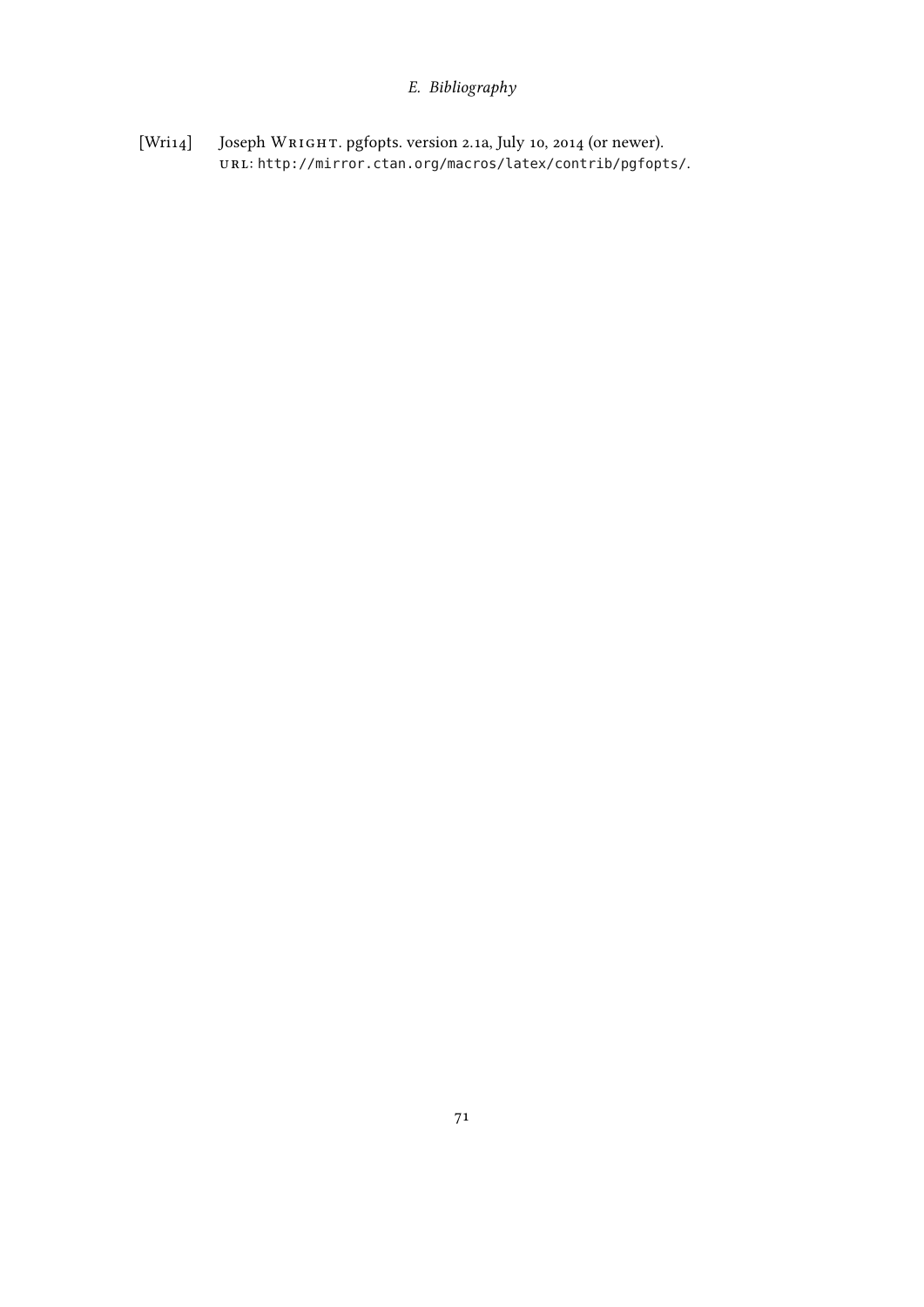# F. Index

| $\mathbf{A}$                                                                              |
|-------------------------------------------------------------------------------------------|
|                                                                                           |
|                                                                                           |
|                                                                                           |
| $\text{accept}(package) \dots \dots \dots \dots \dots \dots \dots \dots 5, 61 \text{ f.}$ |
|                                                                                           |
| acronym-format 32                                                                         |
|                                                                                           |
| adapt-layout 38,43                                                                        |
| $add - bib \dots 134446$                                                                  |
|                                                                                           |
|                                                                                           |
|                                                                                           |
| add-frame-options19,47                                                                    |
|                                                                                           |
| add-listings-options20,47                                                                 |
|                                                                                           |
| add-silent-cmds20,47                                                                      |
|                                                                                           |
| add-sourcecode-options  20                                                                |
|                                                                                           |
|                                                                                           |
|                                                                                           |
|                                                                                           |
|                                                                                           |
| $\qquad$                                                                                  |
|                                                                                           |
|                                                                                           |

#### B

 $\mathbf C$ 

| biblatex (package) $\dots \dots \dots \dots \dots \dots \dots$ 3 ff., 45 f., 53 |
|---------------------------------------------------------------------------------|
|                                                                                 |
| BORUVKA, Audrey45                                                               |
|                                                                                 |

caption . . . . . . . . . . . . . . . . . . . . . . . . . . . . . . . . . . . . . . . . . [23](#page-22-0) caption-font . . . . . . . . . . . . . . . . . . . . . . . . . . . . . . . . . . . . [37](#page-36-0) caption-label-font . . . . . . . . . . . . . . . . . . . . . . . . . . . . . [37](#page-36-0) Carl isle, David . . . . . . . . . . . . . . . . . . . . . . . . . . . . . . . . [32](#page-31-0) catchfile (package) . . . . . . . . . . . . . . . . . . . . . . . . . . . . . . . . [5](#page-4-0) \cf. . . . . . . . . . . . . . . . . . . . . . . . . . . . . . . . . . . . . . . . . . . . . . [34](#page-33-0) \changedversion . . . . . . . . . . . . . . . . . . . . . . . . . . . . . . . . . [9](#page-8-1) chngcntr (package) . . . . . . . . . . . . . . . . . . . . . . . . . . . . . . . [46](#page-45-1) \choicekey . . . . . . . . . . . . . . . . . . . . . . . . . . . . . . . . . . . . . . . [9](#page-8-1) \choices . . . . . . . . . . . . . . . . . . . . . . . . . . . . . . . . . . . . . . . . . [9](#page-8-1)

#### \classformat. . . . . . . . . . . . . . . . . . . . . . . . . . . . . . . . . . . .[36](#page-35-0) \cls . . . . . . . . . . . . . . . . . . . . . . . . . . . . . . . . . . . . . . . . . [10,](#page-9-0) [50](#page-49-0) cls-format . . . . . . . . . . . . . . . . . . . . . . . . . . . . . . . . . . . . . . [37](#page-36-0) \clsidx . . . . . . . . . . . . . . . . . . . . . . . . . . . . . . . . . . . . . . . . . [10](#page-9-0) \cnltx@@date . . . . . . . . . . . . . . . . . . . . . . . . . . . . . . . . . . . . [54](#page-53-0) \cnltx@@info . . . . . . . . . . . . . . . . . . . . . . . . . . . . . . . . . . . . [54](#page-53-0) \cnltx@@version . . . . . . . . . . . . . . . . . . . . . . . . . . . . . . . . [54](#page-53-0) \cnltx@accsupp . . . . . . . . . . . . . . . . . . . . . . . . . . . . . . . . . [62](#page-61-0) \cnltx@babel@options . . . . . . . . . . . . . . . . . . . . . . . . . . . [43](#page-42-0) \cnltx@base@error . . . . . . . . . . . . . . . . . . . . . . . . . . . . . . [54](#page-53-0) \cnltx@base@info . . . . . . . . . . . . . . . . . . . . . . . . . . . . . . . [56](#page-55-0) \cnltx@base@warning . . . . . . . . . . . . . . . . . . . . . . . . . . . . [54](#page-53-0) \cnltx@base@warningnoline . . . . . . . . . . . . . . . . . . . . . [54](#page-53-0) \cnltx@bibtex@listings@style . . . . . . . . . . . . . . . . . . [49](#page-48-0) \cnltx@caption@font . . . . . . . . . . . . . . . . . . . . . . . . . . . . [44](#page-43-2) \cnltx@captionlabel@font . . . . . . . . . . . . . . . . . . . . . . [44](#page-43-2) \cnltx@copyablespace . . . . . . . . . . . . . . . . . . . . . . . . . . . [61](#page-60-0) \cnltx@create@bundle@message . . . . . . . . . . . . . . . . . . [54](#page-53-0) \cnltx@create@generic@message . . . . . . . . . . . . . . . . . [56](#page-55-0) \cnltx@create@message. . . . . . . . . . . . . . . . . . . . . . . . . . [56](#page-55-0) \cnltx@define@colorscheme . . . . . . . . . . . . . . . . . . . . . [56](#page-55-0) \cnltx@doc@error . . . . . . . . . . . . . . . . . . . . . . . . . . . . . . . [60](#page-59-0) \cnltx@doc@info . . . . . . . . . . . . . . . . . . . . . . . . . . . . . . . . [60](#page-59-0) \cnltx@doc@warning . . . . . . . . . . . . . . . . . . . . . . . . . . . . . [60](#page-59-0) \cnltx@doc@warningnoline . . . . . . . . . . . . . . . . . . . . . . [60](#page-59-0) \cnltx@example@error . . . . . . . . . . . . . . . . . . . . . . . . . . . [60](#page-59-0) \cnltx@example@info . . . . . . . . . . . . . . . . . . . . . . . . . . . . [60](#page-59-0) \cnltx@example@warning . . . . . . . . . . . . . . . . . . . . . . . . [60](#page-59-0) \cnltx@example@warningnoline . . . . . . . . . . . . . . . . . . [60](#page-59-0) \cnltx@expandargs . . . . . . . . . . . . . . . . . . . . . . . . . . . . . . [58](#page-57-0) \cnltx@getfileinfo . . . . . . . . . . . . . . . . . . . . . . . . . . . . . [60](#page-59-0) \cnltx@gobble . . . . . . . . . . . . . . . . . . . . . . . . . . . . . . . . . [48](#page-47-0) . \cnltx@gremove@all . . . . . . . . . . . . . . . . . . . . . . . . . . . . . [59](#page-58-1) \cnltx@gremove@once . . . . . . . . . . . . . . . . . . . . . . . . . . . . [59](#page-58-1) \cnltx@greplace@all . . . . . . . . . . . . . . . . . . . . . . . . . . . . [59](#page-58-1) \cnltx@greplace@once . . . . . . . . . . . . . . . . . . . . . . . . . . . [59](#page-58-1) \cnltx@if@in . . . . . . . . . . . . . . . . . . . . . . . . . . . . . . . . . . . . [57](#page-56-0) \cnltx@ifbang . . . . . . . . . . . . . . . . . . . . . . . . . . . . . . . . . . [57](#page-56-0) \cnltx@ifcounter . . . . . . . . . . . . . . . . . . . . . . . . . . . . . . . [57](#page-56-0) \cnltx@ifdash . . . . . . . . . . . . . . . . . . . . . . . . . . . . . . . . . . [57](#page-56-0) \cnltx@ifinlist . . . . . . . . . . . . . . . . . . . . . . . . . . . . . . . . [57](#page-56-0) \cnltx@ifinlistcs . . . . . . . . . . . . . . . . . . . . . . . . . . . . . . [57](#page-56-0) \cnltx@ifisnum . . . . . . . . . . . . . . . . . . . . . . . . . . . . . . [41,](#page-40-1) [57](#page-56-0) \cnltx@ifnextchars . . . . . . . . . . . . . . . . . . . . . . . . . . . . . [57](#page-56-0) \cnltx@ifpunctuation . . . . . . . . . . . . . . . . . . . . . . . . . [27](#page-26-0) f. \cnltx@ifshellescape . . . . . . . . . . . . . . . . . . . . . . . . . . . [57](#page-56-0) \cnltx@ifstrequal . . . . . . . . . . . . . . . . . . . . . . . . . . . . . . [57](#page-56-0) \cnltx@ifsym . . . . . . . . . . . . . . . . . . . . . . . . . . . . . . . . . . . . [57](#page-56-0) \cnltx@isvalue . . . . . . . . . . . . . . . . . . . . . . . . . . . . . . . . . [61](#page-60-0)

class . . . . . . . . . . . . . . . . . . . . . . . . . . . . . . . . . . . . . . . . . . [38](#page-37-2) f.

#### 72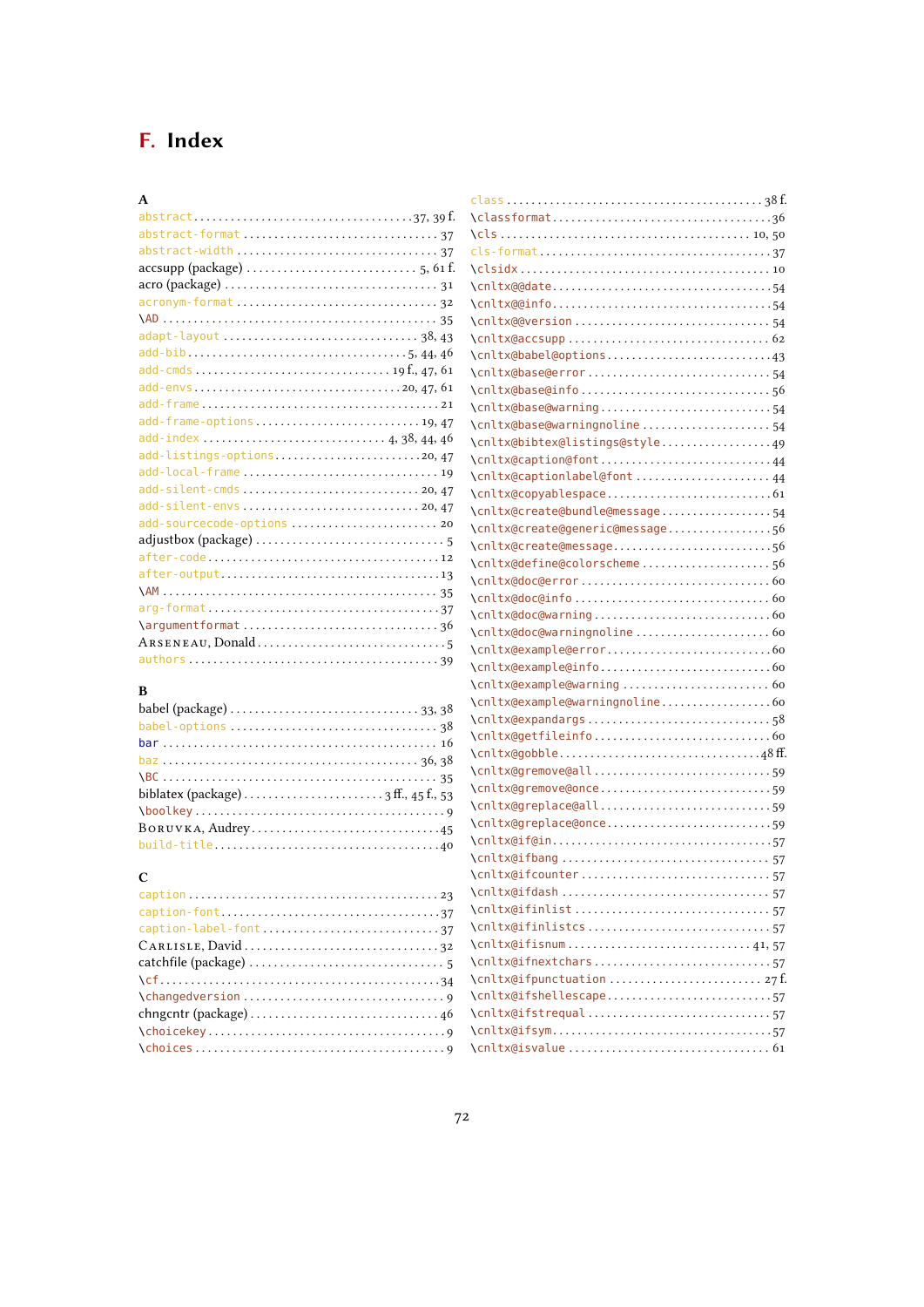| \cnltx@listings@style 47, 61                                                                 |                                                                    |
|----------------------------------------------------------------------------------------------|--------------------------------------------------------------------|
|                                                                                              |                                                                    |
| \cnltx@listings@warningnoline 61                                                             | \cs $\ldots$ $\ldots$ $\ldots$ 7, 13 f., 36, 38, 48 ff., 52 f., 59 |
|                                                                                              |                                                                    |
|                                                                                              |                                                                    |
| \cnltx@make@active58                                                                         |                                                                    |
|                                                                                              |                                                                    |
|                                                                                              |                                                                    |
| \cnltx@makeindex@listings@style  50                                                          |                                                                    |
|                                                                                              | D                                                                  |
| \cnltx@mdframed@options 47, 61                                                               |                                                                    |
|                                                                                              |                                                                    |
|                                                                                              |                                                                    |
|                                                                                              |                                                                    |
|                                                                                              |                                                                    |
| \cnltx@predefined@control@sequences 61                                                       | \DeclareCounterRepresentation29                                    |
| \cnltx@predefined@environments61                                                             | \DeclareTranslation53                                              |
|                                                                                              |                                                                    |
| \cnltx@remove@once59                                                                         |                                                                    |
|                                                                                              |                                                                    |
| \cnltx@replace@once59                                                                        |                                                                    |
| \cnltx@restore@catcode 58                                                                    |                                                                    |
| \cnltx@restore@catcodes58                                                                    |                                                                    |
| \cnltx@save@catcode58                                                                        |                                                                    |
| \cnltx@save@catcodes58                                                                       |                                                                    |
|                                                                                              | E                                                                  |
| \cnltx@set@catcodes58                                                                        |                                                                    |
|                                                                                              |                                                                    |
|                                                                                              |                                                                    |
|                                                                                              |                                                                    |
|                                                                                              |                                                                    |
| \cnltx@tools@warningnoline 62                                                                |                                                                    |
|                                                                                              | environments (environment)  12, 17, 60                             |
| \cnltx@treat@lst@index  61                                                                   |                                                                    |
|                                                                                              |                                                                    |
|                                                                                              | example (environment)  11 f., 18, 61                               |
|                                                                                              |                                                                    |
|                                                                                              |                                                                    |
|                                                                                              |                                                                    |
|                                                                                              | expandable-sign  14                                                |
|                                                                                              |                                                                    |
|                                                                                              | \expandablesymbol14                                                |
|                                                                                              |                                                                    |
|                                                                                              |                                                                    |
| \cnltxtimeformat32,35                                                                        |                                                                    |
|                                                                                              | F                                                                  |
|                                                                                              |                                                                    |
| $\text{Code } \dots \dots \dots \dots \dots \quad 7 \text{f., 11, 13 f., 18 f., 36, 38, 62}$ | $first$ -name-format32                                             |
|                                                                                              |                                                                    |
|                                                                                              |                                                                    |
|                                                                                              |                                                                    |
|                                                                                              |                                                                    |
|                                                                                              |                                                                    |

| commands (environment) $\dots\dots\dots\dots\dots\dots\dots$ 12 f., 60 |
|------------------------------------------------------------------------|
|                                                                        |
|                                                                        |
|                                                                        |
|                                                                        |
|                                                                        |
|                                                                        |
|                                                                        |

| \DeclareCounterRepresentation29 |
|---------------------------------|
| \DeclareTranslation53           |
|                                 |
|                                 |
|                                 |
|                                 |
|                                 |
|                                 |
|                                 |

| environments (environment) $\ldots$ 12, 17, 60                            |  |
|---------------------------------------------------------------------------|--|
|                                                                           |  |
| etoolbox (package) $\dots\dots\dots\dots\dots\dots\dots\dots\dots\dots$   |  |
| example (environment) $\dots\dots\dots\dots\dots\dots\dots$ 11 f., 18, 61 |  |
|                                                                           |  |
|                                                                           |  |
|                                                                           |  |
| expandable-sign  14                                                       |  |
|                                                                           |  |
| \expandablesymbol14                                                       |  |
|                                                                           |  |
|                                                                           |  |
|                                                                           |  |
| F                                                                         |  |
|                                                                           |  |
| $first$ -name-format32                                                    |  |
|                                                                           |  |
|                                                                           |  |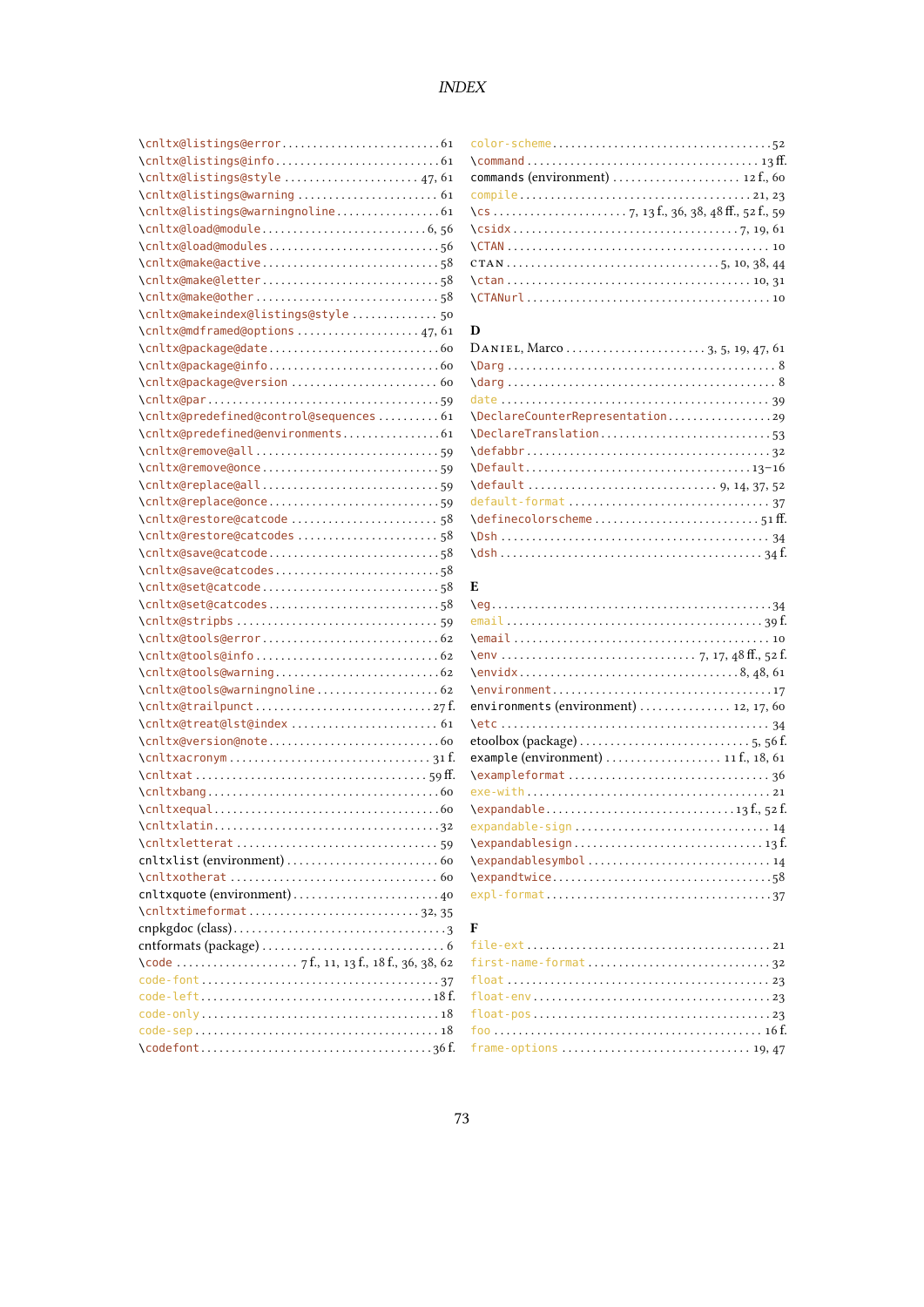# $INDEX$

## ${\bf G}$

| $GREGORIO, Enrico. \ldots \ldots \ldots \ldots \ldots \ldots \ldots \ldots \ldots 44$ |
|---------------------------------------------------------------------------------------|

#### $\mathbf H$

#### $\mathbf{I}$

| $\{$               |
|--------------------|
|                    |
|                    |
|                    |
| index-prologue  44 |
|                    |
|                    |
|                    |
|                    |
|                    |
|                    |
|                    |
|                    |
|                    |

# $\frac{K}{KE}$

#### $\mathbf{L}$

| $listings-options \ldots \ldots \ldots \ldots \ldots \ldots \ldots \ldots \ldots 20,47$ |
|-----------------------------------------------------------------------------------------|
|                                                                                         |
|                                                                                         |
|                                                                                         |

| $\lambda$ load-preamble5,37f.,41,43f.,46 |  |
|------------------------------------------|--|
| load-preamble+38,44,46                   |  |
| load-preamble-  43                       |  |
|                                          |  |
|                                          |  |
|                                          |  |
|                                          |  |
|                                          |  |

#### $\mathbf{M}$

| makeindex-setup  44                                                                                       |
|-----------------------------------------------------------------------------------------------------------|
|                                                                                                           |
|                                                                                                           |
| $\frac{8}{14}$                                                                                            |
|                                                                                                           |
|                                                                                                           |
| $max-pages \ldots \ldots \ldots \ldots \ldots \ldots \ldots \ldots \ldots \ldots \ldots \ldots \ldots 23$ |
|                                                                                                           |
| mdframed (package) $\ldots \ldots \ldots \ldots \ldots$ 3, 5, 18 f., 47, 61                               |
|                                                                                                           |
|                                                                                                           |
|                                                                                                           |
|                                                                                                           |
|                                                                                                           |
|                                                                                                           |
|                                                                                                           |
|                                                                                                           |

#### $\mathbf N$

| $\{\text{name}\ldots\ldots\ldots\ldots\ldots\ldots\ldots\ldots\}$                                                                                                                                                                                                  |
|--------------------------------------------------------------------------------------------------------------------------------------------------------------------------------------------------------------------------------------------------------------------|
|                                                                                                                                                                                                                                                                    |
|                                                                                                                                                                                                                                                                    |
|                                                                                                                                                                                                                                                                    |
|                                                                                                                                                                                                                                                                    |
|                                                                                                                                                                                                                                                                    |
| \newcounterrepresentation29f                                                                                                                                                                                                                                       |
| $\neq$ $\neq$ $\neq$ $\neq$ $\neq$ $\neq$ $\neq$ $\neq$ $\neq$ $\neq$ $\neq$ $\neq$ $\neq$ $\neq$ $\neq$ $\neq$ $\neq$ $\neq$ $\neq$ $\neq$ $\neq$ $\neq$ $\neq$ $\neq$ $\neq$ $\neq$ $\neq$ $\neq$ $\neq$ $\neq$ $\neq$ $\neq$ $\neq$ $\neq$ $\neq$ $\neq$ $\neq$ |
| \newinputsourcefilecmd  11                                                                                                                                                                                                                                         |
| $\{\n    newname \n     \n     \n     \n     \n     \n    y1 f., 40\n    $                                                                                                                                                                                         |
|                                                                                                                                                                                                                                                                    |
|                                                                                                                                                                                                                                                                    |
|                                                                                                                                                                                                                                                                    |
| NIEDERBERGER, Clemens3, 5, 31, 53, 59                                                                                                                                                                                                                              |
| $\{\n  not test \n   \n   \n   \n   \n   \n  56$                                                                                                                                                                                                                   |

## $\mathbf{o}$

| $\phi$ 14 ff., 36, 38, 50, 52 f. |  |
|----------------------------------|--|
|                                  |  |